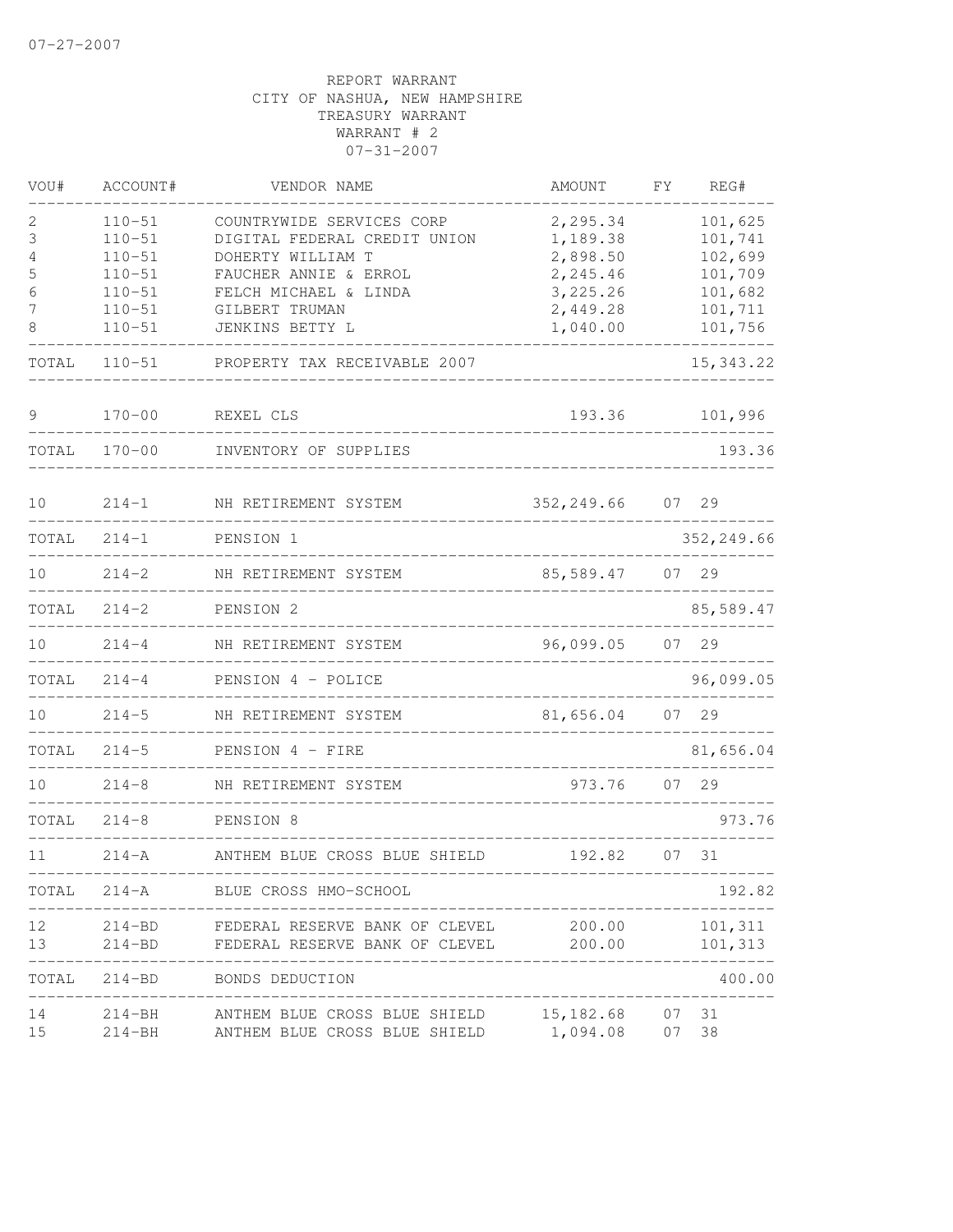| VOU#  | ACCOUNT#   | VENDOR NAME                                          | AMOUNT                 | FΥ | REG#       |
|-------|------------|------------------------------------------------------|------------------------|----|------------|
| TOTAL | $214 - BH$ | BLUE/CROSS HMO- CITY                                 |                        |    | 16,276.76  |
| 16    | $214-C$    | ANTHEM BLUE CROSS BLUE SHIELD                        | 780.35                 | 07 | 31         |
| 17    | $214-C$    | ANTHEM BLUE CROSS BLUE SHIELD                        | 658.58                 | 07 | 38         |
| TOTAL | $214-C$    | B/C B/S J PLAN-DED SCHOOL                            |                        |    | 1,438.93   |
| 18    | $214-DC$   | ANDERSON RYAN                                        | 655.00                 |    | 101,621    |
| 19    | $214-DC$   | DELANEY AMANDA                                       | 192.31                 |    | 101,516    |
| 20    | $214-DC$   | GODLEWSKI JEAN                                       | 76.93                  |    | 101,618    |
| 21    | $214-DC$   | HODGDON CYNTHIA                                      | 2,884.65               |    | 101,619    |
| 22    | $214-DC$   | MENARD PAUL                                          | 192.31                 |    | 101,620    |
| 23    | $214-DC$   | PERAULT DAVID                                        | 961.60                 |    | 101,486    |
| 24    | $214-DC$   | TREMBLAY ERIC                                        | 100.00                 |    | 101,435    |
| TOTAL | $214-DC$   | DEPENDENT CARE DEDUCTION                             |                        |    | 5,062.80   |
| 25    | $214-FS$   | BENEFIT STRATEGIES INC                               | 13,039.37              |    | 07 43      |
| TOTAL | $214-FS$   | FLEXIBLE SPENDING ACCOUNT -                          |                        |    | 13,039.37  |
| 26    | $214 - HJ$ | ANTHEM BLUE CROSS BLUE SHIELD                        | 80,201.63              | 07 | 31         |
| 27    | $214-HJ$   | ANTHEM BLUE CROSS BLUE SHIELD                        | 10,953.34              | 07 | 38         |
| 28    | $214 - HJ$ | BERNARD PATRICIA                                     | 248.63                 | 07 | 101,727    |
| 29    | $214-HJ$   | SOHEILI FARIBORZ                                     | 714.41                 | 07 | 101,729    |
| TOTAL | $214-HJ$   | BC/BS J PLAN DED-CITY                                |                        |    | 92, 118.01 |
| 30    | $214 - J$  | ITT HARTFORD                                         | 14,106.78              |    | 41         |
| TOTAL | $214-J$    | OPT LIFE SCHOOL                                      |                        |    | 14,106.78  |
| 31    | $214 - K$  | PROTECTIVE LIFE INSURANCE COMP                       | 97.00                  |    | 07 45      |
| TOTAL | $214 - K$  | KEMPER TERM LIFE INSURANCE                           |                        |    | 97.00      |
| 32.   | $214 - L$  | ITT HARTFORD                                         | 1,042.62               |    | 41         |
|       |            | TOTAL 214-L TERM LIFE DEDUCTION                      |                        |    | 1,042.62   |
| 33    |            | 214-PO ANTHEM BLUE CROSS BLUE SHIELD 15,627.16 07 31 | ---------------------- |    |            |
|       |            | TOTAL 214-PO BC/BS POINT OF SERV- CITY               |                        |    | 15,627.16  |
|       |            | 34 214-SL SUN LIFE ASSURANCE COMPANY OF 3,523.08 36  |                        |    |            |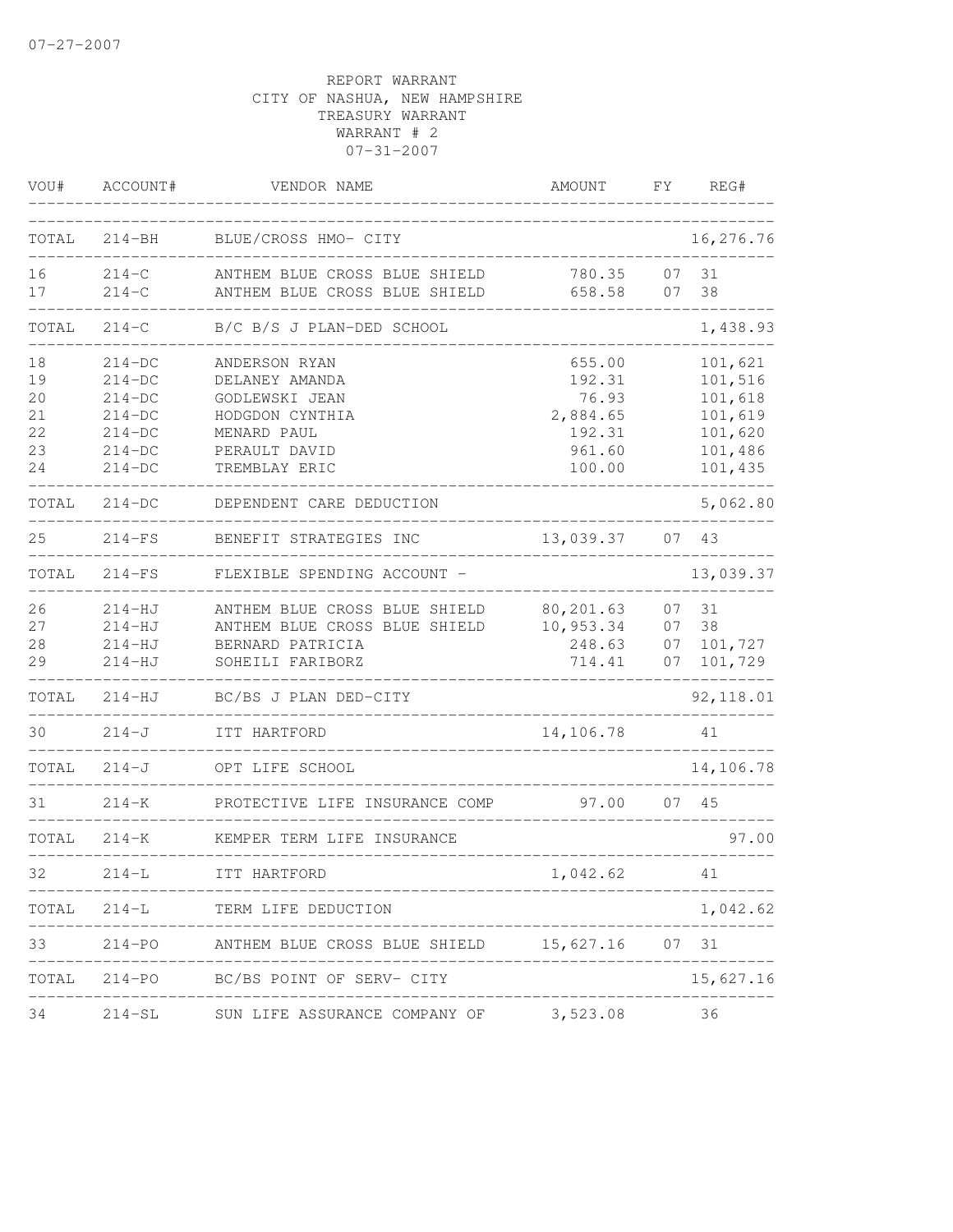| VOU#                                                     | ACCOUNT#                                                                                                                                 | VENDOR NAME                                                                                                                                                                      | AMOUNT FY REG#                                                                                                           |                            |                                                          |
|----------------------------------------------------------|------------------------------------------------------------------------------------------------------------------------------------------|----------------------------------------------------------------------------------------------------------------------------------------------------------------------------------|--------------------------------------------------------------------------------------------------------------------------|----------------------------|----------------------------------------------------------|
|                                                          |                                                                                                                                          | TOTAL 214-SL BPW GROUP INS-SUN LIFE                                                                                                                                              |                                                                                                                          |                            | 3,523.08                                                 |
| 35                                                       |                                                                                                                                          | 214-TD NORTHEAST DELTA                                                                                                                                                           | 16,256.07                                                                                                                | 39                         |                                                          |
|                                                          | TOTAL 214-TD                                                                                                                             | TEACHER DENTAL                                                                                                                                                                   |                                                                                                                          |                            | 16,256.07                                                |
| 36                                                       |                                                                                                                                          | 214-TK ITT HARTFORD<br>____________________________                                                                                                                              | 5,985.43                                                                                                                 |                            | 41                                                       |
| TOTAL                                                    |                                                                                                                                          | 214-TK OPTIONAL LIFE DEDUCTION                                                                                                                                                   |                                                                                                                          |                            | 5,985.43                                                 |
| 37                                                       |                                                                                                                                          | 214-W BOSTON MUTUAL LIFE INSURANCE 14,844.74 07 42                                                                                                                               |                                                                                                                          |                            |                                                          |
|                                                          |                                                                                                                                          | TOTAL 214-W WHOLE LIFE DEDUCTION                                                                                                                                                 |                                                                                                                          |                            | 14,844.74                                                |
| 38                                                       | $236 - 00$                                                                                                                               | DUNKIN DONUTS<br>____________________________                                                                                                                                    |                                                                                                                          |                            | 211.59 07 101,400                                        |
|                                                          | TOTAL 236-00                                                                                                                             | POLICE TRAINING                                                                                                                                                                  |                                                                                                                          |                            | 211.59                                                   |
| 39<br>40<br>41<br>42<br>43<br>44<br>45<br>46<br>47<br>48 | $255 - 00$<br>$255 - 00$<br>$255 - 00$<br>$255 - 00$<br>$255 - 00$<br>$255 - 00$<br>$255 - 00$<br>$255 - 00$<br>$255 - 00$<br>$255 - 00$ | STATE OF NH-MV<br>STATE OF NH-MV<br>STATE OF NH-MV<br>STATE OF NH-MV<br>STATE OF NH-MV<br>STATE OF NH-MV<br>STATE OF NH-MV<br>STATE OF NH-MV<br>STATE OF NH-MV<br>STATE OF NH-MV | 16,006.05<br>17,945.95<br>9,379.55<br>11,180.60<br>7,836.30<br>11,949.20<br>6,522.50<br>6,048.80<br>7,988.60<br>7,636.30 |                            | 28<br>35<br>44<br>46<br>47<br>49<br>50<br>51<br>55<br>57 |
| TOTAL                                                    | $255 - 00$                                                                                                                               | STATE MVR                                                                                                                                                                        |                                                                                                                          |                            | 102, 493.85                                              |
| 195,51<br>195,51                                         | 195,51 286-01<br>$286 - 01$<br>195,51 286-01<br>$286 - 01$                                                                               | DESTEFANO DEBRA<br>JACOB SNEHA<br>SILVA LINDON<br>TELLADO AIDA                                                                                                                   | 25.00<br>00.00<br>200.00<br>200.00<br>400.00                                                                             | 07<br>07                   | 07 102,026<br>102,021<br>07 102,023<br>102,022           |
| TOTAL                                                    | $286 - 01$                                                                                                                               | SCHL-ELEMEN SUMMER SCHOOL FY07                                                                                                                                                   |                                                                                                                          |                            | 825.00                                                   |
| 195,51<br>195,51<br>195,52<br>195,52<br>195,52           | $286 - 02$<br>$286 - 02$<br>$286 - 02$<br>$286 - 02$<br>$286 - 02$                                                                       | FOYE VIRGINIA<br>LEPE CANDELARIA<br>MARTEL CHRISTINE<br>SAWYER LINDA<br>VIGEE BRIONNE                                                                                            | 20.00<br>35.00<br>300.00<br>150.00<br>400.00                                                                             | 07<br>07<br>07<br>07<br>07 | 102,034<br>102,033<br>102,024<br>102,035<br>102,025      |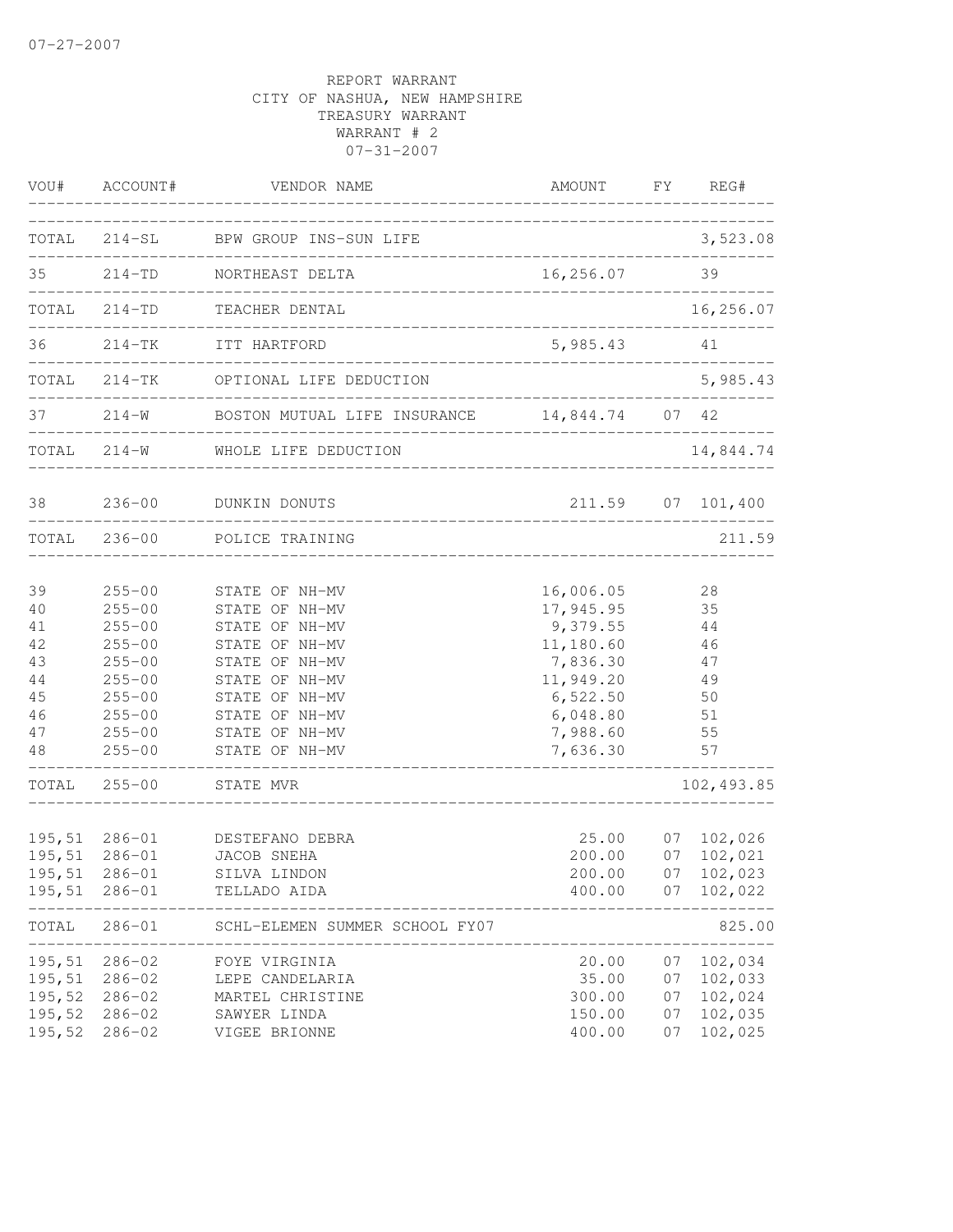| VOU#  | ACCOUNT#      | VENDOR NAME                    | AMOUNT FY | REG#     |
|-------|---------------|--------------------------------|-----------|----------|
|       |               |                                |           |          |
| TOTAL | 286-02        | SCHL-SECONDARY SUMMER SCL FY07 |           | 905.00   |
|       |               |                                |           |          |
|       | 195,52 288-00 | RICOH AMERICAS CORP            | 1,029.49  | 101,949  |
| TOTAL | 288-00        | SCHOOL SUSPENSE ACCOUNT        |           | 1,029.49 |
|       |               |                                |           |          |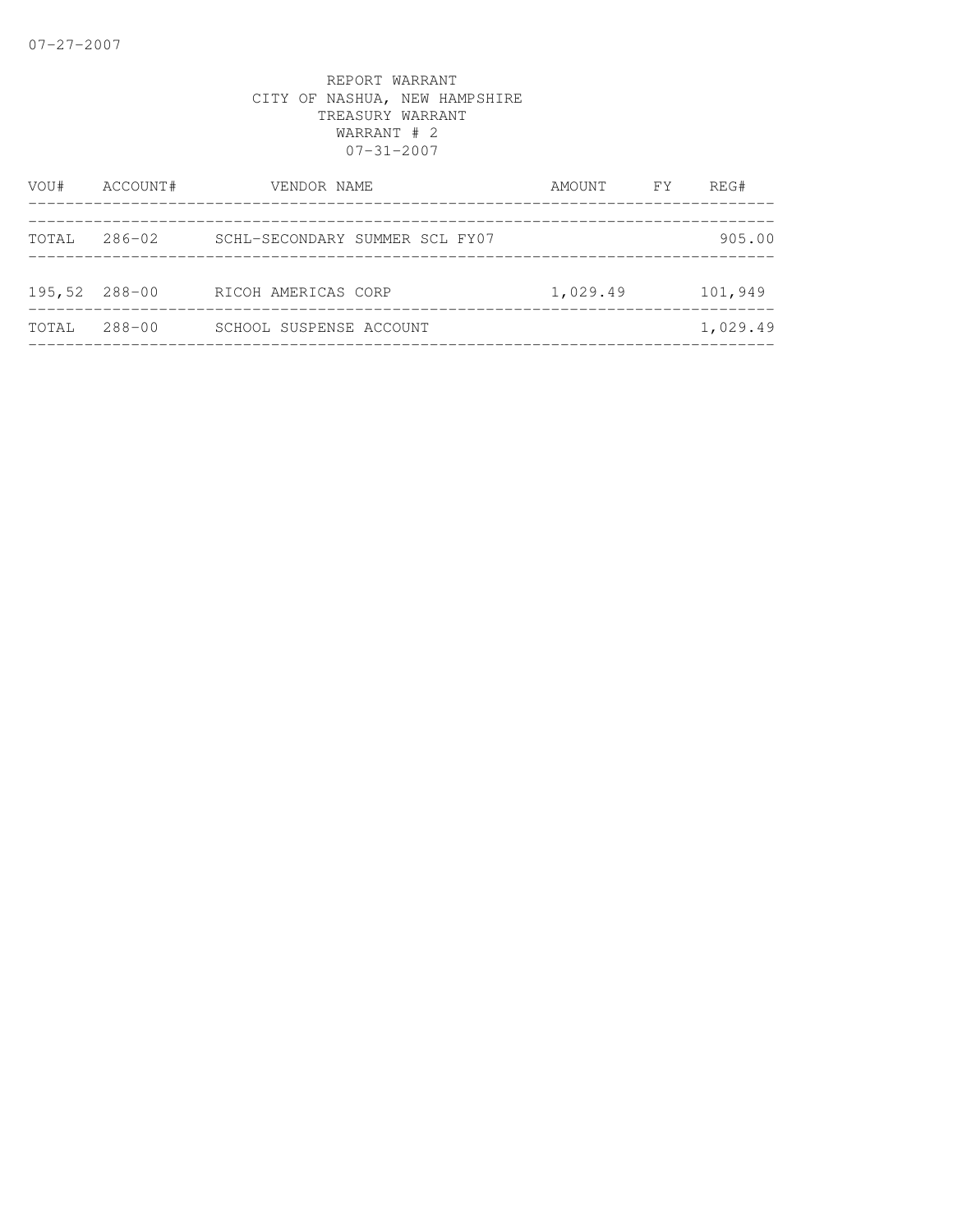|           | VOU# ACCOUNT# | VENDOR NAME                             | AMOUNT      | FY | REG#       |
|-----------|---------------|-----------------------------------------|-------------|----|------------|
|           |               | 195,524 3047-91040 PETTY CASH           |             |    |            |
| TOTAL 304 |               | ALTERNATIVE SCHOOL                      |             |    | 484.68     |
| 49        | 305-59100     | ANDERSON CECIL                          | 100.00      |    | 101,548    |
| 50        | 305-59100     | GENTRY CHRISTOPHER                      | 100.00      |    | 101,654    |
| 51        | 305-59100     | JEYNES COMPANY/MIKE JEYNES              | 200.00      |    | 101,477    |
| 52        | 305-59100     | JOHNSON PETER N                         | 225.00      |    | 101,547    |
| 53        | 305-59100     | LESHANE CHAD                            | 50.00       |    | 101,638    |
| 54        | 305-59100     | MCLEAN JIM                              | 50.00       |    | 101,629    |
| 55        | 305-59100     | O, NEIL TIM                             | 200.00      |    | 101,635    |
| TOTAL 305 |               | SRF - CIVIC & COMM ACTIVITIES           |             |    | 925.00     |
|           |               |                                         |             |    |            |
| 56        | 308-83012     | ANTHEM BLUE CROSS BLUE SHIELD 85,106.28 |             | 07 | 31         |
| 57        | 308-83012     | ANTHEM BLUE CROSS BLUE SHIELD           | 99,363.74   | 07 | 38         |
| 58        | 308-83013     | ANTHEM BLUE CROSS BLUE SHIELD           | 74,952.74   | 07 | 31         |
| 59        | 308-83013     | ANTHEM BLUE CROSS BLUE SHIELD           | 90,603.38   | 07 | 38         |
| 60        | 308-83014     | RESOURCE MANAGEMENT CONSULTANT          | 6,426.00    | 07 | 101,626    |
| 60        | 308-83015     | RESOURCE MANAGEMENT CONSULTANT          | 13,566.00   | 07 | 101,626    |
| 61        | 308-83016     | HARVARD PILGRIM HEALTH CARE             | 17,745.00   |    | 40         |
| 62        | 308-83016     | HARVARD PILGRIM HEALTH CARE             | 22, 413.57  | 07 | 32         |
| 63        | 308-83017     | HARVARD PILGRIM HEALTH CARE             | 38,368.56   |    | 40         |
| 64        | 308-83017     | HARVARD PILGRIM HEALTH CARE             | 23, 173. 42 | 07 | 32         |
| 65        | 308-83018     | ANTHEM BLUE CROSS BLUE SHIELD           | 46,944.45   | 07 | 31         |
| 66        | 308-83018     | ANTHEM BLUE CROSS BLUE SHIELD           | 27,782.05   | 07 | 38         |
| 67        | 308-83019     | ANTHEM BLUE CROSS BLUE SHIELD           | 40,731.27   | 07 | 31         |
| 68        | 308-83019     | ANTHEM BLUE CROSS BLUE SHIELD           | 41,003.70   | 07 | 38         |
| 69        | 308-83020     | NORTHEAST DELTA                         | 15,407.50   |    | 39         |
| 70        | 308-83020     | NORTHEAST DELTA                         | 10,750.96   | 07 | 33         |
| 71        | 308-83021     | NORTHEAST DELTA                         | 2,643.69    |    | 39         |
| 72        | 308-83021     | NORTHEAST DELTA                         | 2,255.56    | 07 | 33         |
| 73        | 308-83022     | NORTHEAST DELTA                         | 102,692.03  |    | 39         |
| 74        | 308-83029     | ABBOTT, JOAN E                          | 372.16      | 07 | 102,625    |
| 75        | 308-83029     | ABELLEIRA, SILVIA                       | 1,533.26    | 07 | 102,391    |
| 76        | 308-83029     | ADAMS, GEORGE L                         | 1,533.26    |    | 07 102,440 |
| 77        | 308-83029     | AINSWORTH, DAVID                        | 372.16      | 07 | 102,539    |
| 78        | 308-83029     | ALBRO, GAIL M                           | 502.42      | 07 | 102,442    |
| 79        | 308-83029     | ALLEN, LINDA P                          | 186.08      | 07 | 102,453    |
| 80        | 308-83029     | ANCTIL, BARBARA M                       | 605.90      | 07 | 102,519    |
| 81        | 308-83029     | ANDREWS, NANCY E                        | 766.63      | 07 | 102,112    |
| 82        | 308-83029     | ANDREWS, WAYNE                          | 502.42      | 07 | 102,542    |
| 83        | 308-83029     | ANKARBERG, MARK R                       | 372.16      | 07 | 102,502    |
| 84        | 308-83029     | ARRIGO, PHILIP                          | 514.64      | 07 | 102,631    |
| 85        | 308-83029     | ARSENAULT, JAMES                        | 372.16      | 07 | 102,202    |
| 86        | 308-83029     | AXTON, SANDRA M                         | 620.61      | 07 | 102,296    |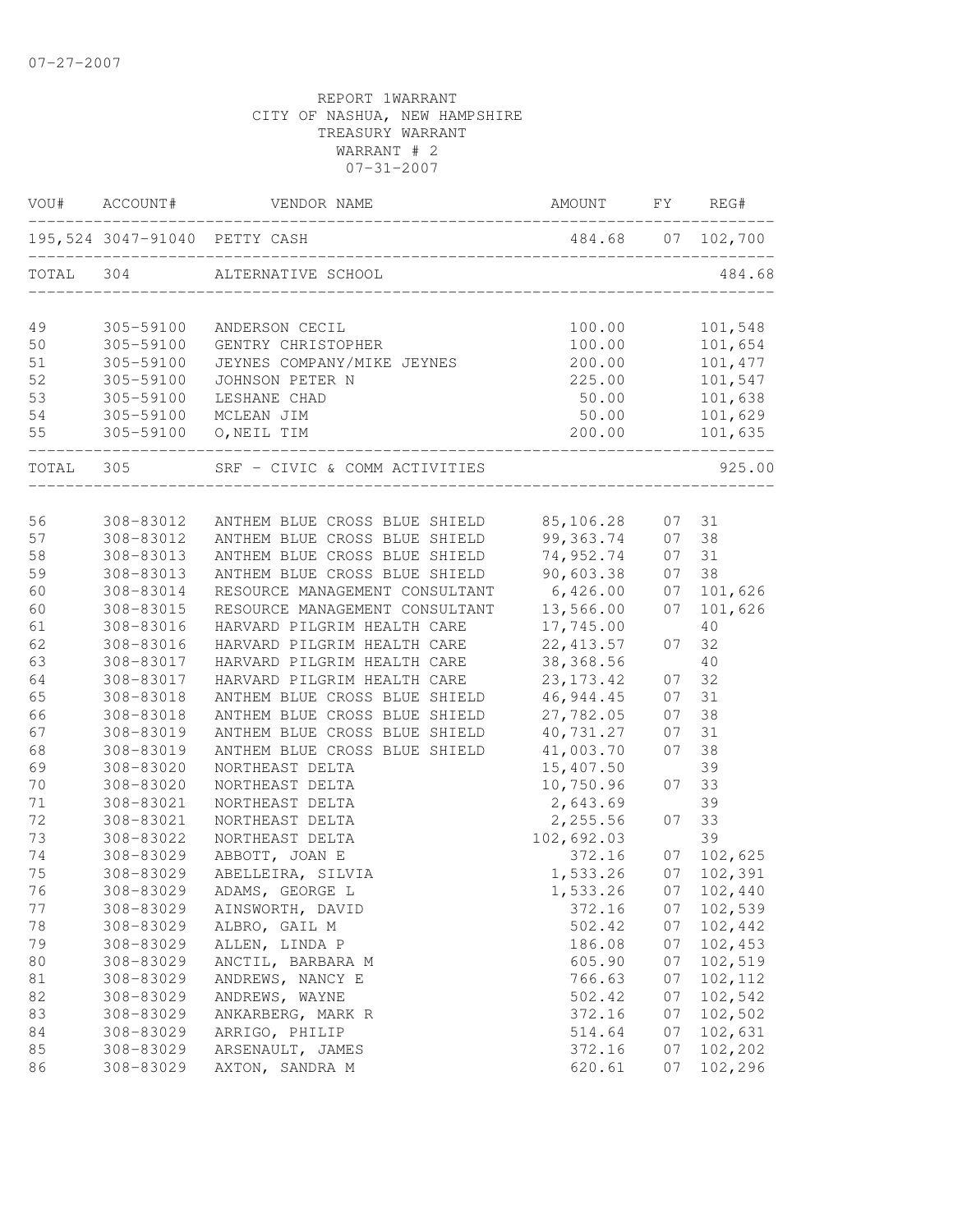| 308-83029<br>BAER, LINDA A<br>186.08<br>07<br>102,610<br>308-83029<br>BAER, ROBERT A<br>383.32<br>07<br>102,611<br>89<br>308-83029<br>BAILEY, RICHARD<br>372.16<br>07<br>102,479<br>90<br>308-83029<br>BANUSKEVICH, AGNES D<br>766.63<br>07<br>102,157<br>91<br>102,597<br>308-83029<br>BARLOW, WILLIAM<br>186.08<br>07<br>92<br>102,503<br>308-83029<br>BARNES, STEPHEN D<br>744.32<br>07<br>102,504<br>93<br>BARRINGER, EDWARD M<br>308-83029<br>186.08<br>07<br>94<br>102,672<br>308-83029<br>BARRINGER, GAIL<br>164.28<br>07<br>95<br>308-83029<br>07<br>102,642<br>BARRY, DOROTHY<br>219.04<br>308-83029<br>BARRY, ROBERT C<br>93.04<br>07<br>102,164<br>308-83029<br>BATTE JR, WILLIAM A<br>502.42<br>07<br>102,466<br>07<br>102,579<br>308-83029<br>BAUSHA JR, WALTER<br>186.08<br>308-83029<br>BEAUDETTE, HARVEY<br>372.16<br>102,570<br>07<br>102,598<br>308-83029<br>BEAUDOIN, JOSEPH<br>372.16<br>07<br>BEAUDOIN, MARCEL<br>102,636<br>308-83029<br>186.08<br>07<br>102,301<br>BEAULIEU, BETTE M.<br>308-83029<br>693.62<br>07<br>102,676<br>308-83029<br>BEAUREGARD, JUDY<br>108.55<br>07<br>308-83029<br>BEAUREGARD, RODERIC<br>282.84<br>07<br>102,318<br>07<br>102,096<br>308-83029<br>BECHARD, ARTHUR<br>766.63<br>308-83029<br>BECHARD, DONNA<br>186.08<br>07<br>102,167<br>BECHARD, PAUL<br>372.16<br>07<br>102,306<br>308-83029<br>308-83029<br>372.16<br>07<br>102,607<br>BEDELL, ANN<br>102,545<br>502.42<br>07<br>308-83029<br>BELANGER, ERNEST<br>BELANGER, GERTRUDE<br>102,299<br>308-83029<br>766.63<br>07<br>BELANGER, MAURICE<br>102,569<br>308-83029<br>372.16<br>07<br>BELANGER, PAUL J<br>102,697<br>308-83029<br>547.60<br>07<br>308-83029<br>BELANGER, ROBERT<br>1,533.26<br>07<br>102,187<br>308-83029<br>958.21<br>07<br>102,280<br>BELLAVANCE, PAUL C<br>308-83029<br>BELOWSKI, MARGARET<br>139.56<br>07<br>102,665<br>308-83029<br>BERGERON, CECILE<br>182.54<br>07<br>102,677<br>102,080<br>308-83029<br>766.63<br>07<br>BERNARD, ALICE<br>102,258<br>308-83029<br>BERNARD, MADELINE<br>766.63<br>07<br>308-83029<br>BERNARD, PATRICIA H<br>186.08<br>07<br>102,496<br>102,555<br>308-83029<br>BERRY, SHARON<br>372.16<br>07<br>102,580<br>308-83029<br>BERTSCH, ELISABETH<br>372.16<br>07<br>102,095<br>BERUBE, LEONARD<br>766.63<br>07<br>308-83029<br>308-83029<br>BETTENCOURT, ROBERT J<br>372.16<br>07<br>102,501<br>308-83029<br>07<br>BISSONETTE, RAYMOND<br>1,533.26<br>102,193<br>102,425<br>308-83029<br>372.16<br>07<br>BLUNDON, LESLIE W<br>308-83029<br>766.63<br>102,211<br>BOILARD, IRENE<br>07<br>102,129<br>308-83029<br>BOISSEAU, CAMILLE<br>766.63<br>07<br>308-83029<br>BOLDUC MARK<br>155.07<br>07<br>101,774<br>BONDONIS, IRENE M<br>766.63<br>07<br>102,081<br>308-83029<br>BORELL, LINDA<br>102,498<br>130<br>308-83029<br>456.33<br>07<br>308-83029<br>BOUCHARD JR., ROLAND<br>07<br>102,227<br>372.16<br>308-83029<br>BOUDREAU, NORMAN<br>372.16<br>102,097<br>07<br>620.61<br>07<br>102,478<br>308-83029<br>BOULEY, FERNANDE<br>308-83029<br>BOULEY, JOSEPH<br>186.08<br>07<br>102,308 | VOU# | ACCOUNT# | VENDOR NAME | AMOUNT | FY | REG# |
|--------------------------------------------------------------------------------------------------------------------------------------------------------------------------------------------------------------------------------------------------------------------------------------------------------------------------------------------------------------------------------------------------------------------------------------------------------------------------------------------------------------------------------------------------------------------------------------------------------------------------------------------------------------------------------------------------------------------------------------------------------------------------------------------------------------------------------------------------------------------------------------------------------------------------------------------------------------------------------------------------------------------------------------------------------------------------------------------------------------------------------------------------------------------------------------------------------------------------------------------------------------------------------------------------------------------------------------------------------------------------------------------------------------------------------------------------------------------------------------------------------------------------------------------------------------------------------------------------------------------------------------------------------------------------------------------------------------------------------------------------------------------------------------------------------------------------------------------------------------------------------------------------------------------------------------------------------------------------------------------------------------------------------------------------------------------------------------------------------------------------------------------------------------------------------------------------------------------------------------------------------------------------------------------------------------------------------------------------------------------------------------------------------------------------------------------------------------------------------------------------------------------------------------------------------------------------------------------------------------------------------------------------------------------------------------------------------------------------------------------------------------------------------------------------------------------------------------------------------------------------------------------------------------------------------------------------------------------------------------------------------------------------------------------------------|------|----------|-------------|--------|----|------|
|                                                                                                                                                                                                                                                                                                                                                                                                                                                                                                                                                                                                                                                                                                                                                                                                                                                                                                                                                                                                                                                                                                                                                                                                                                                                                                                                                                                                                                                                                                                                                                                                                                                                                                                                                                                                                                                                                                                                                                                                                                                                                                                                                                                                                                                                                                                                                                                                                                                                                                                                                                                                                                                                                                                                                                                                                                                                                                                                                                                                                                                        | 87   |          |             |        |    |      |
|                                                                                                                                                                                                                                                                                                                                                                                                                                                                                                                                                                                                                                                                                                                                                                                                                                                                                                                                                                                                                                                                                                                                                                                                                                                                                                                                                                                                                                                                                                                                                                                                                                                                                                                                                                                                                                                                                                                                                                                                                                                                                                                                                                                                                                                                                                                                                                                                                                                                                                                                                                                                                                                                                                                                                                                                                                                                                                                                                                                                                                                        | 88   |          |             |        |    |      |
|                                                                                                                                                                                                                                                                                                                                                                                                                                                                                                                                                                                                                                                                                                                                                                                                                                                                                                                                                                                                                                                                                                                                                                                                                                                                                                                                                                                                                                                                                                                                                                                                                                                                                                                                                                                                                                                                                                                                                                                                                                                                                                                                                                                                                                                                                                                                                                                                                                                                                                                                                                                                                                                                                                                                                                                                                                                                                                                                                                                                                                                        |      |          |             |        |    |      |
|                                                                                                                                                                                                                                                                                                                                                                                                                                                                                                                                                                                                                                                                                                                                                                                                                                                                                                                                                                                                                                                                                                                                                                                                                                                                                                                                                                                                                                                                                                                                                                                                                                                                                                                                                                                                                                                                                                                                                                                                                                                                                                                                                                                                                                                                                                                                                                                                                                                                                                                                                                                                                                                                                                                                                                                                                                                                                                                                                                                                                                                        |      |          |             |        |    |      |
|                                                                                                                                                                                                                                                                                                                                                                                                                                                                                                                                                                                                                                                                                                                                                                                                                                                                                                                                                                                                                                                                                                                                                                                                                                                                                                                                                                                                                                                                                                                                                                                                                                                                                                                                                                                                                                                                                                                                                                                                                                                                                                                                                                                                                                                                                                                                                                                                                                                                                                                                                                                                                                                                                                                                                                                                                                                                                                                                                                                                                                                        |      |          |             |        |    |      |
|                                                                                                                                                                                                                                                                                                                                                                                                                                                                                                                                                                                                                                                                                                                                                                                                                                                                                                                                                                                                                                                                                                                                                                                                                                                                                                                                                                                                                                                                                                                                                                                                                                                                                                                                                                                                                                                                                                                                                                                                                                                                                                                                                                                                                                                                                                                                                                                                                                                                                                                                                                                                                                                                                                                                                                                                                                                                                                                                                                                                                                                        |      |          |             |        |    |      |
|                                                                                                                                                                                                                                                                                                                                                                                                                                                                                                                                                                                                                                                                                                                                                                                                                                                                                                                                                                                                                                                                                                                                                                                                                                                                                                                                                                                                                                                                                                                                                                                                                                                                                                                                                                                                                                                                                                                                                                                                                                                                                                                                                                                                                                                                                                                                                                                                                                                                                                                                                                                                                                                                                                                                                                                                                                                                                                                                                                                                                                                        |      |          |             |        |    |      |
|                                                                                                                                                                                                                                                                                                                                                                                                                                                                                                                                                                                                                                                                                                                                                                                                                                                                                                                                                                                                                                                                                                                                                                                                                                                                                                                                                                                                                                                                                                                                                                                                                                                                                                                                                                                                                                                                                                                                                                                                                                                                                                                                                                                                                                                                                                                                                                                                                                                                                                                                                                                                                                                                                                                                                                                                                                                                                                                                                                                                                                                        |      |          |             |        |    |      |
|                                                                                                                                                                                                                                                                                                                                                                                                                                                                                                                                                                                                                                                                                                                                                                                                                                                                                                                                                                                                                                                                                                                                                                                                                                                                                                                                                                                                                                                                                                                                                                                                                                                                                                                                                                                                                                                                                                                                                                                                                                                                                                                                                                                                                                                                                                                                                                                                                                                                                                                                                                                                                                                                                                                                                                                                                                                                                                                                                                                                                                                        |      |          |             |        |    |      |
|                                                                                                                                                                                                                                                                                                                                                                                                                                                                                                                                                                                                                                                                                                                                                                                                                                                                                                                                                                                                                                                                                                                                                                                                                                                                                                                                                                                                                                                                                                                                                                                                                                                                                                                                                                                                                                                                                                                                                                                                                                                                                                                                                                                                                                                                                                                                                                                                                                                                                                                                                                                                                                                                                                                                                                                                                                                                                                                                                                                                                                                        | 96   |          |             |        |    |      |
|                                                                                                                                                                                                                                                                                                                                                                                                                                                                                                                                                                                                                                                                                                                                                                                                                                                                                                                                                                                                                                                                                                                                                                                                                                                                                                                                                                                                                                                                                                                                                                                                                                                                                                                                                                                                                                                                                                                                                                                                                                                                                                                                                                                                                                                                                                                                                                                                                                                                                                                                                                                                                                                                                                                                                                                                                                                                                                                                                                                                                                                        | 97   |          |             |        |    |      |
|                                                                                                                                                                                                                                                                                                                                                                                                                                                                                                                                                                                                                                                                                                                                                                                                                                                                                                                                                                                                                                                                                                                                                                                                                                                                                                                                                                                                                                                                                                                                                                                                                                                                                                                                                                                                                                                                                                                                                                                                                                                                                                                                                                                                                                                                                                                                                                                                                                                                                                                                                                                                                                                                                                                                                                                                                                                                                                                                                                                                                                                        | 98   |          |             |        |    |      |
|                                                                                                                                                                                                                                                                                                                                                                                                                                                                                                                                                                                                                                                                                                                                                                                                                                                                                                                                                                                                                                                                                                                                                                                                                                                                                                                                                                                                                                                                                                                                                                                                                                                                                                                                                                                                                                                                                                                                                                                                                                                                                                                                                                                                                                                                                                                                                                                                                                                                                                                                                                                                                                                                                                                                                                                                                                                                                                                                                                                                                                                        | 99   |          |             |        |    |      |
|                                                                                                                                                                                                                                                                                                                                                                                                                                                                                                                                                                                                                                                                                                                                                                                                                                                                                                                                                                                                                                                                                                                                                                                                                                                                                                                                                                                                                                                                                                                                                                                                                                                                                                                                                                                                                                                                                                                                                                                                                                                                                                                                                                                                                                                                                                                                                                                                                                                                                                                                                                                                                                                                                                                                                                                                                                                                                                                                                                                                                                                        | 100  |          |             |        |    |      |
|                                                                                                                                                                                                                                                                                                                                                                                                                                                                                                                                                                                                                                                                                                                                                                                                                                                                                                                                                                                                                                                                                                                                                                                                                                                                                                                                                                                                                                                                                                                                                                                                                                                                                                                                                                                                                                                                                                                                                                                                                                                                                                                                                                                                                                                                                                                                                                                                                                                                                                                                                                                                                                                                                                                                                                                                                                                                                                                                                                                                                                                        | 101  |          |             |        |    |      |
|                                                                                                                                                                                                                                                                                                                                                                                                                                                                                                                                                                                                                                                                                                                                                                                                                                                                                                                                                                                                                                                                                                                                                                                                                                                                                                                                                                                                                                                                                                                                                                                                                                                                                                                                                                                                                                                                                                                                                                                                                                                                                                                                                                                                                                                                                                                                                                                                                                                                                                                                                                                                                                                                                                                                                                                                                                                                                                                                                                                                                                                        | 102  |          |             |        |    |      |
|                                                                                                                                                                                                                                                                                                                                                                                                                                                                                                                                                                                                                                                                                                                                                                                                                                                                                                                                                                                                                                                                                                                                                                                                                                                                                                                                                                                                                                                                                                                                                                                                                                                                                                                                                                                                                                                                                                                                                                                                                                                                                                                                                                                                                                                                                                                                                                                                                                                                                                                                                                                                                                                                                                                                                                                                                                                                                                                                                                                                                                                        | 103  |          |             |        |    |      |
|                                                                                                                                                                                                                                                                                                                                                                                                                                                                                                                                                                                                                                                                                                                                                                                                                                                                                                                                                                                                                                                                                                                                                                                                                                                                                                                                                                                                                                                                                                                                                                                                                                                                                                                                                                                                                                                                                                                                                                                                                                                                                                                                                                                                                                                                                                                                                                                                                                                                                                                                                                                                                                                                                                                                                                                                                                                                                                                                                                                                                                                        | 104  |          |             |        |    |      |
|                                                                                                                                                                                                                                                                                                                                                                                                                                                                                                                                                                                                                                                                                                                                                                                                                                                                                                                                                                                                                                                                                                                                                                                                                                                                                                                                                                                                                                                                                                                                                                                                                                                                                                                                                                                                                                                                                                                                                                                                                                                                                                                                                                                                                                                                                                                                                                                                                                                                                                                                                                                                                                                                                                                                                                                                                                                                                                                                                                                                                                                        | 105  |          |             |        |    |      |
|                                                                                                                                                                                                                                                                                                                                                                                                                                                                                                                                                                                                                                                                                                                                                                                                                                                                                                                                                                                                                                                                                                                                                                                                                                                                                                                                                                                                                                                                                                                                                                                                                                                                                                                                                                                                                                                                                                                                                                                                                                                                                                                                                                                                                                                                                                                                                                                                                                                                                                                                                                                                                                                                                                                                                                                                                                                                                                                                                                                                                                                        | 106  |          |             |        |    |      |
|                                                                                                                                                                                                                                                                                                                                                                                                                                                                                                                                                                                                                                                                                                                                                                                                                                                                                                                                                                                                                                                                                                                                                                                                                                                                                                                                                                                                                                                                                                                                                                                                                                                                                                                                                                                                                                                                                                                                                                                                                                                                                                                                                                                                                                                                                                                                                                                                                                                                                                                                                                                                                                                                                                                                                                                                                                                                                                                                                                                                                                                        | 107  |          |             |        |    |      |
|                                                                                                                                                                                                                                                                                                                                                                                                                                                                                                                                                                                                                                                                                                                                                                                                                                                                                                                                                                                                                                                                                                                                                                                                                                                                                                                                                                                                                                                                                                                                                                                                                                                                                                                                                                                                                                                                                                                                                                                                                                                                                                                                                                                                                                                                                                                                                                                                                                                                                                                                                                                                                                                                                                                                                                                                                                                                                                                                                                                                                                                        | 108  |          |             |        |    |      |
|                                                                                                                                                                                                                                                                                                                                                                                                                                                                                                                                                                                                                                                                                                                                                                                                                                                                                                                                                                                                                                                                                                                                                                                                                                                                                                                                                                                                                                                                                                                                                                                                                                                                                                                                                                                                                                                                                                                                                                                                                                                                                                                                                                                                                                                                                                                                                                                                                                                                                                                                                                                                                                                                                                                                                                                                                                                                                                                                                                                                                                                        | 109  |          |             |        |    |      |
|                                                                                                                                                                                                                                                                                                                                                                                                                                                                                                                                                                                                                                                                                                                                                                                                                                                                                                                                                                                                                                                                                                                                                                                                                                                                                                                                                                                                                                                                                                                                                                                                                                                                                                                                                                                                                                                                                                                                                                                                                                                                                                                                                                                                                                                                                                                                                                                                                                                                                                                                                                                                                                                                                                                                                                                                                                                                                                                                                                                                                                                        | 110  |          |             |        |    |      |
|                                                                                                                                                                                                                                                                                                                                                                                                                                                                                                                                                                                                                                                                                                                                                                                                                                                                                                                                                                                                                                                                                                                                                                                                                                                                                                                                                                                                                                                                                                                                                                                                                                                                                                                                                                                                                                                                                                                                                                                                                                                                                                                                                                                                                                                                                                                                                                                                                                                                                                                                                                                                                                                                                                                                                                                                                                                                                                                                                                                                                                                        | 111  |          |             |        |    |      |
|                                                                                                                                                                                                                                                                                                                                                                                                                                                                                                                                                                                                                                                                                                                                                                                                                                                                                                                                                                                                                                                                                                                                                                                                                                                                                                                                                                                                                                                                                                                                                                                                                                                                                                                                                                                                                                                                                                                                                                                                                                                                                                                                                                                                                                                                                                                                                                                                                                                                                                                                                                                                                                                                                                                                                                                                                                                                                                                                                                                                                                                        | 112  |          |             |        |    |      |
|                                                                                                                                                                                                                                                                                                                                                                                                                                                                                                                                                                                                                                                                                                                                                                                                                                                                                                                                                                                                                                                                                                                                                                                                                                                                                                                                                                                                                                                                                                                                                                                                                                                                                                                                                                                                                                                                                                                                                                                                                                                                                                                                                                                                                                                                                                                                                                                                                                                                                                                                                                                                                                                                                                                                                                                                                                                                                                                                                                                                                                                        | 113  |          |             |        |    |      |
|                                                                                                                                                                                                                                                                                                                                                                                                                                                                                                                                                                                                                                                                                                                                                                                                                                                                                                                                                                                                                                                                                                                                                                                                                                                                                                                                                                                                                                                                                                                                                                                                                                                                                                                                                                                                                                                                                                                                                                                                                                                                                                                                                                                                                                                                                                                                                                                                                                                                                                                                                                                                                                                                                                                                                                                                                                                                                                                                                                                                                                                        | 114  |          |             |        |    |      |
|                                                                                                                                                                                                                                                                                                                                                                                                                                                                                                                                                                                                                                                                                                                                                                                                                                                                                                                                                                                                                                                                                                                                                                                                                                                                                                                                                                                                                                                                                                                                                                                                                                                                                                                                                                                                                                                                                                                                                                                                                                                                                                                                                                                                                                                                                                                                                                                                                                                                                                                                                                                                                                                                                                                                                                                                                                                                                                                                                                                                                                                        | 115  |          |             |        |    |      |
|                                                                                                                                                                                                                                                                                                                                                                                                                                                                                                                                                                                                                                                                                                                                                                                                                                                                                                                                                                                                                                                                                                                                                                                                                                                                                                                                                                                                                                                                                                                                                                                                                                                                                                                                                                                                                                                                                                                                                                                                                                                                                                                                                                                                                                                                                                                                                                                                                                                                                                                                                                                                                                                                                                                                                                                                                                                                                                                                                                                                                                                        | 116  |          |             |        |    |      |
|                                                                                                                                                                                                                                                                                                                                                                                                                                                                                                                                                                                                                                                                                                                                                                                                                                                                                                                                                                                                                                                                                                                                                                                                                                                                                                                                                                                                                                                                                                                                                                                                                                                                                                                                                                                                                                                                                                                                                                                                                                                                                                                                                                                                                                                                                                                                                                                                                                                                                                                                                                                                                                                                                                                                                                                                                                                                                                                                                                                                                                                        | 117  |          |             |        |    |      |
|                                                                                                                                                                                                                                                                                                                                                                                                                                                                                                                                                                                                                                                                                                                                                                                                                                                                                                                                                                                                                                                                                                                                                                                                                                                                                                                                                                                                                                                                                                                                                                                                                                                                                                                                                                                                                                                                                                                                                                                                                                                                                                                                                                                                                                                                                                                                                                                                                                                                                                                                                                                                                                                                                                                                                                                                                                                                                                                                                                                                                                                        | 118  |          |             |        |    |      |
|                                                                                                                                                                                                                                                                                                                                                                                                                                                                                                                                                                                                                                                                                                                                                                                                                                                                                                                                                                                                                                                                                                                                                                                                                                                                                                                                                                                                                                                                                                                                                                                                                                                                                                                                                                                                                                                                                                                                                                                                                                                                                                                                                                                                                                                                                                                                                                                                                                                                                                                                                                                                                                                                                                                                                                                                                                                                                                                                                                                                                                                        | 119  |          |             |        |    |      |
|                                                                                                                                                                                                                                                                                                                                                                                                                                                                                                                                                                                                                                                                                                                                                                                                                                                                                                                                                                                                                                                                                                                                                                                                                                                                                                                                                                                                                                                                                                                                                                                                                                                                                                                                                                                                                                                                                                                                                                                                                                                                                                                                                                                                                                                                                                                                                                                                                                                                                                                                                                                                                                                                                                                                                                                                                                                                                                                                                                                                                                                        | 120  |          |             |        |    |      |
|                                                                                                                                                                                                                                                                                                                                                                                                                                                                                                                                                                                                                                                                                                                                                                                                                                                                                                                                                                                                                                                                                                                                                                                                                                                                                                                                                                                                                                                                                                                                                                                                                                                                                                                                                                                                                                                                                                                                                                                                                                                                                                                                                                                                                                                                                                                                                                                                                                                                                                                                                                                                                                                                                                                                                                                                                                                                                                                                                                                                                                                        | 121  |          |             |        |    |      |
|                                                                                                                                                                                                                                                                                                                                                                                                                                                                                                                                                                                                                                                                                                                                                                                                                                                                                                                                                                                                                                                                                                                                                                                                                                                                                                                                                                                                                                                                                                                                                                                                                                                                                                                                                                                                                                                                                                                                                                                                                                                                                                                                                                                                                                                                                                                                                                                                                                                                                                                                                                                                                                                                                                                                                                                                                                                                                                                                                                                                                                                        | 122  |          |             |        |    |      |
|                                                                                                                                                                                                                                                                                                                                                                                                                                                                                                                                                                                                                                                                                                                                                                                                                                                                                                                                                                                                                                                                                                                                                                                                                                                                                                                                                                                                                                                                                                                                                                                                                                                                                                                                                                                                                                                                                                                                                                                                                                                                                                                                                                                                                                                                                                                                                                                                                                                                                                                                                                                                                                                                                                                                                                                                                                                                                                                                                                                                                                                        | 123  |          |             |        |    |      |
|                                                                                                                                                                                                                                                                                                                                                                                                                                                                                                                                                                                                                                                                                                                                                                                                                                                                                                                                                                                                                                                                                                                                                                                                                                                                                                                                                                                                                                                                                                                                                                                                                                                                                                                                                                                                                                                                                                                                                                                                                                                                                                                                                                                                                                                                                                                                                                                                                                                                                                                                                                                                                                                                                                                                                                                                                                                                                                                                                                                                                                                        | 124  |          |             |        |    |      |
|                                                                                                                                                                                                                                                                                                                                                                                                                                                                                                                                                                                                                                                                                                                                                                                                                                                                                                                                                                                                                                                                                                                                                                                                                                                                                                                                                                                                                                                                                                                                                                                                                                                                                                                                                                                                                                                                                                                                                                                                                                                                                                                                                                                                                                                                                                                                                                                                                                                                                                                                                                                                                                                                                                                                                                                                                                                                                                                                                                                                                                                        | 125  |          |             |        |    |      |
|                                                                                                                                                                                                                                                                                                                                                                                                                                                                                                                                                                                                                                                                                                                                                                                                                                                                                                                                                                                                                                                                                                                                                                                                                                                                                                                                                                                                                                                                                                                                                                                                                                                                                                                                                                                                                                                                                                                                                                                                                                                                                                                                                                                                                                                                                                                                                                                                                                                                                                                                                                                                                                                                                                                                                                                                                                                                                                                                                                                                                                                        | 126  |          |             |        |    |      |
|                                                                                                                                                                                                                                                                                                                                                                                                                                                                                                                                                                                                                                                                                                                                                                                                                                                                                                                                                                                                                                                                                                                                                                                                                                                                                                                                                                                                                                                                                                                                                                                                                                                                                                                                                                                                                                                                                                                                                                                                                                                                                                                                                                                                                                                                                                                                                                                                                                                                                                                                                                                                                                                                                                                                                                                                                                                                                                                                                                                                                                                        | 127  |          |             |        |    |      |
|                                                                                                                                                                                                                                                                                                                                                                                                                                                                                                                                                                                                                                                                                                                                                                                                                                                                                                                                                                                                                                                                                                                                                                                                                                                                                                                                                                                                                                                                                                                                                                                                                                                                                                                                                                                                                                                                                                                                                                                                                                                                                                                                                                                                                                                                                                                                                                                                                                                                                                                                                                                                                                                                                                                                                                                                                                                                                                                                                                                                                                                        | 128  |          |             |        |    |      |
|                                                                                                                                                                                                                                                                                                                                                                                                                                                                                                                                                                                                                                                                                                                                                                                                                                                                                                                                                                                                                                                                                                                                                                                                                                                                                                                                                                                                                                                                                                                                                                                                                                                                                                                                                                                                                                                                                                                                                                                                                                                                                                                                                                                                                                                                                                                                                                                                                                                                                                                                                                                                                                                                                                                                                                                                                                                                                                                                                                                                                                                        | 129  |          |             |        |    |      |
|                                                                                                                                                                                                                                                                                                                                                                                                                                                                                                                                                                                                                                                                                                                                                                                                                                                                                                                                                                                                                                                                                                                                                                                                                                                                                                                                                                                                                                                                                                                                                                                                                                                                                                                                                                                                                                                                                                                                                                                                                                                                                                                                                                                                                                                                                                                                                                                                                                                                                                                                                                                                                                                                                                                                                                                                                                                                                                                                                                                                                                                        |      |          |             |        |    |      |
|                                                                                                                                                                                                                                                                                                                                                                                                                                                                                                                                                                                                                                                                                                                                                                                                                                                                                                                                                                                                                                                                                                                                                                                                                                                                                                                                                                                                                                                                                                                                                                                                                                                                                                                                                                                                                                                                                                                                                                                                                                                                                                                                                                                                                                                                                                                                                                                                                                                                                                                                                                                                                                                                                                                                                                                                                                                                                                                                                                                                                                                        | 131  |          |             |        |    |      |
|                                                                                                                                                                                                                                                                                                                                                                                                                                                                                                                                                                                                                                                                                                                                                                                                                                                                                                                                                                                                                                                                                                                                                                                                                                                                                                                                                                                                                                                                                                                                                                                                                                                                                                                                                                                                                                                                                                                                                                                                                                                                                                                                                                                                                                                                                                                                                                                                                                                                                                                                                                                                                                                                                                                                                                                                                                                                                                                                                                                                                                                        | 132  |          |             |        |    |      |
|                                                                                                                                                                                                                                                                                                                                                                                                                                                                                                                                                                                                                                                                                                                                                                                                                                                                                                                                                                                                                                                                                                                                                                                                                                                                                                                                                                                                                                                                                                                                                                                                                                                                                                                                                                                                                                                                                                                                                                                                                                                                                                                                                                                                                                                                                                                                                                                                                                                                                                                                                                                                                                                                                                                                                                                                                                                                                                                                                                                                                                                        | 133  |          |             |        |    |      |
|                                                                                                                                                                                                                                                                                                                                                                                                                                                                                                                                                                                                                                                                                                                                                                                                                                                                                                                                                                                                                                                                                                                                                                                                                                                                                                                                                                                                                                                                                                                                                                                                                                                                                                                                                                                                                                                                                                                                                                                                                                                                                                                                                                                                                                                                                                                                                                                                                                                                                                                                                                                                                                                                                                                                                                                                                                                                                                                                                                                                                                                        | 134  |          |             |        |    |      |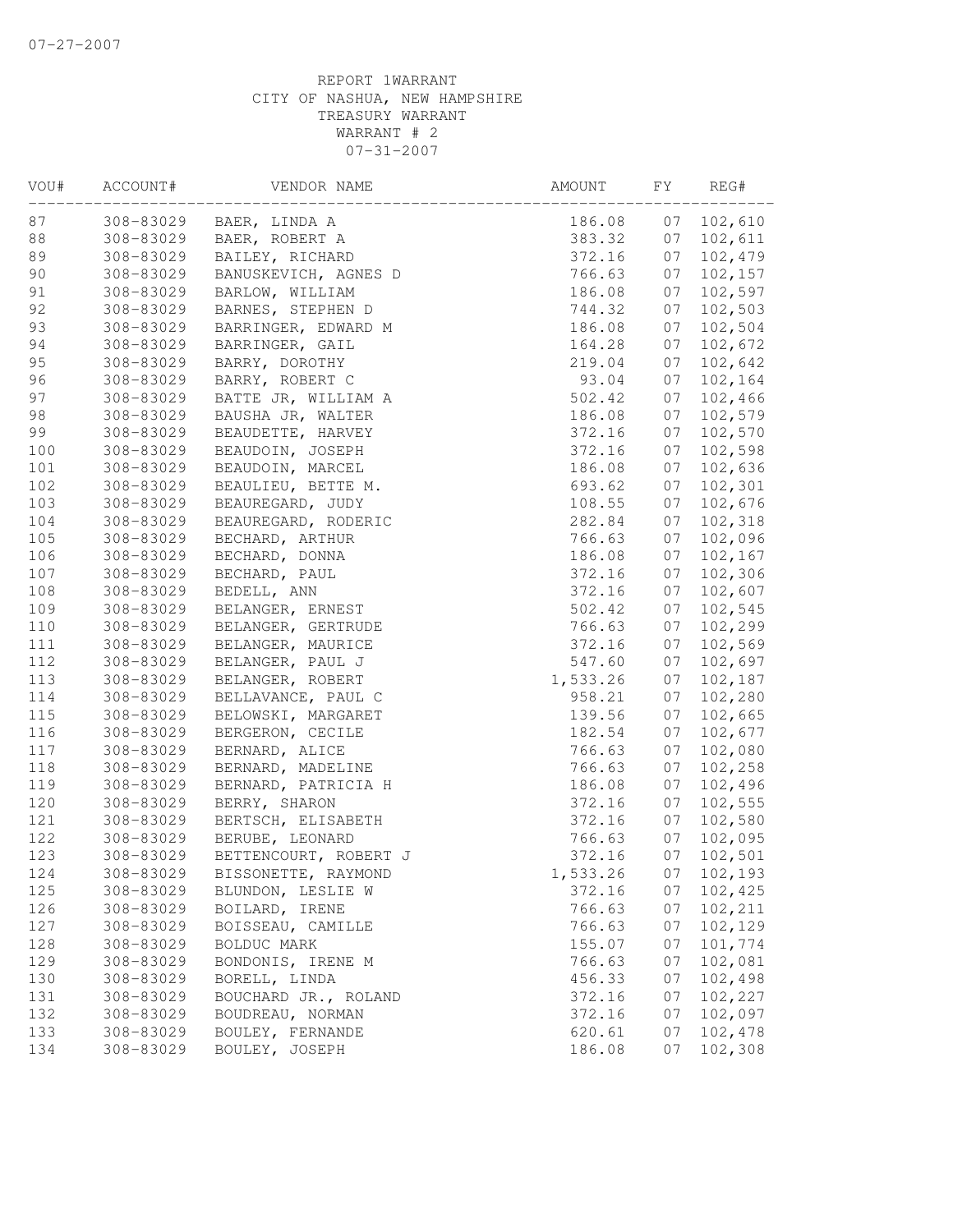| VOU# | ACCOUNT#  | VENDOR NAME            | AMOUNT   | FY | REG#    |
|------|-----------|------------------------|----------|----|---------|
| 135  | 308-83029 | BOUTILLETTE, NORMAN    | 139.56   | 07 | 102,663 |
| 136  | 308-83029 | BOWMAN, ALBERT         | 1,131.70 | 07 | 102,141 |
| 137  | 308-83029 | BOYER, DONALD          | 766.63   | 07 | 102,104 |
| 138  | 308-83029 | BRACKETT, JAMES        | 502.42   | 07 | 102,319 |
| 139  | 308-83029 | BRAWLEY, DOROTHY D     | 766.63   | 07 | 102,121 |
| 140  | 308-83029 | BRAZAS, MARY V         | 372.16   | 07 | 102,435 |
| 141  | 308-83029 | BREHM, NANCY           | 1,533.26 | 07 | 102,320 |
| 142  | 308-83029 | BRESSLER, JULIA        | 186.08   | 07 | 102,547 |
| 143  | 308-83029 | BRICKEY, RONALD L.     | 372.16   | 07 | 102,362 |
| 144  | 308-83029 | BRIGGS, JAMES D        | 186.08   | 07 | 102,409 |
| 145  | 308-83029 | BRODEUR, MARC          | 124.05   | 07 | 102,691 |
| 146  | 308-83029 | BRODEUR, YOLANDE Y     | 372.16   | 07 | 102,505 |
| 147  | 308-83029 | BROUSSEAU, EDWARD A    | 186.08   | 07 | 102,127 |
| 148  | 308-83029 | BROWN, SHIRLEY G       | 766.63   | 07 | 102,135 |
| 149  | 308-83029 | BRUNEAU, MAURICE R.    | 1,533.26 | 07 | 102,249 |
| 150  | 308-83029 | BUCKINGHAM KENNETH     | 46.52    | 07 | 101,652 |
| 151  | 308-83029 | BURGESS, CRYSTAL J     | 197.06   | 07 | 102,283 |
| 152  | 308-83029 | BURGESS, NORMAN        | 186.08   | 07 | 102,383 |
| 153  | 308-83029 | BURKE, RICHARD A.      | 1,405.49 | 07 | 102,237 |
| 154  | 308-83029 | BURNEY, CYNTHIA K      | 186.08   | 07 | 102,626 |
| 155  | 308-83029 | BURNHAM, ANDREW        | 766.63   | 07 | 102,079 |
| 156  | 308-83029 | BURNHAM, ROBERT        | 155.07   | 07 | 102,679 |
| 157  | 308-83029 | BURNS, WILLIAM F       | 372.16   | 07 | 102,168 |
| 158  | 308-83029 | BURPEE, ELIZABETH      | 372.16   | 07 | 102,594 |
| 159  | 308-83029 | BURROWS JR, JOSEPH     | 372.16   | 07 | 102,111 |
| 160  | 308-83029 | BUXTON, MICHAEL        | 372.16   | 07 | 102,588 |
| 161  | 308-83029 | CABANA, RAYMOND        | 372.16   | 07 | 102,635 |
| 162  | 308-83029 | CARDIN, RUSSELL        | 279.12   | 07 | 102,660 |
| 163  | 308-83029 | CAREY, ROBERT          | 372.16   | 07 | 102,629 |
| 164  | 308-83029 | CARNEY, VINCENT        | 372.16   | 07 | 102,536 |
| 165  | 308-83029 | CARTER, BEVERLY M      | 766.63   | 07 | 102,289 |
| 166  | 308-83029 | CARTER, PATRICIA       | 341.15   | 07 | 102,645 |
| 167  | 308-83029 | CASEY CECILIA          | 170.58   | 07 | 101,650 |
| 168  | 308-83029 | CASSIDY, THERESA       | 766.63   | 07 | 102,125 |
| 169  | 308-83029 | CASSIDY, WILLIAM       | 766.63   | 07 | 102,523 |
| 170  | 308-83029 | CEPAITIS, JOHN         | 372.16   | 07 | 102,439 |
| 171  | 308-83029 | CHACOS, DOLORES        | 186.08   | 07 | 102,269 |
| 172  | 308-83029 | CHAREST, PAUL          | 766.63   | 07 | 102,441 |
| 173  | 308-83029 | CHARTIER, LUCILLE      | 1,533.26 | 07 | 102,401 |
| 174  | 308-83029 | CHASE, ALETHEA L       | 372.16   | 07 | 102,405 |
| 175  | 308-83029 | CHESNULEVICH, JOHN     | 372.16   | 07 | 102,364 |
| 176  | 308-83029 | CHOUINARD, ANITA       | 1,533.26 | 07 | 102,379 |
| 177  | 308-83029 | CHOUINARD, PHILIP      | 502.42   | 07 | 102,585 |
| 178  | 308-83029 | CHRISTIANSEN, JOSEPH P | 569.01   | 07 | 102,481 |
| 179  | 308-83029 | CHRISTIANSEN, LAURIE   | 766.63   | 07 | 102,140 |
| 180  | 308-83029 | CLEMONS, ARTHUR        | 186.08   | 07 | 102,346 |
| 181  | 308-83029 | CLOSS, STEVEN          | 372.16   | 07 | 102,307 |
| 182  | 308-83029 | COLEMAN, DAVID H       | 372.16   | 07 | 102,456 |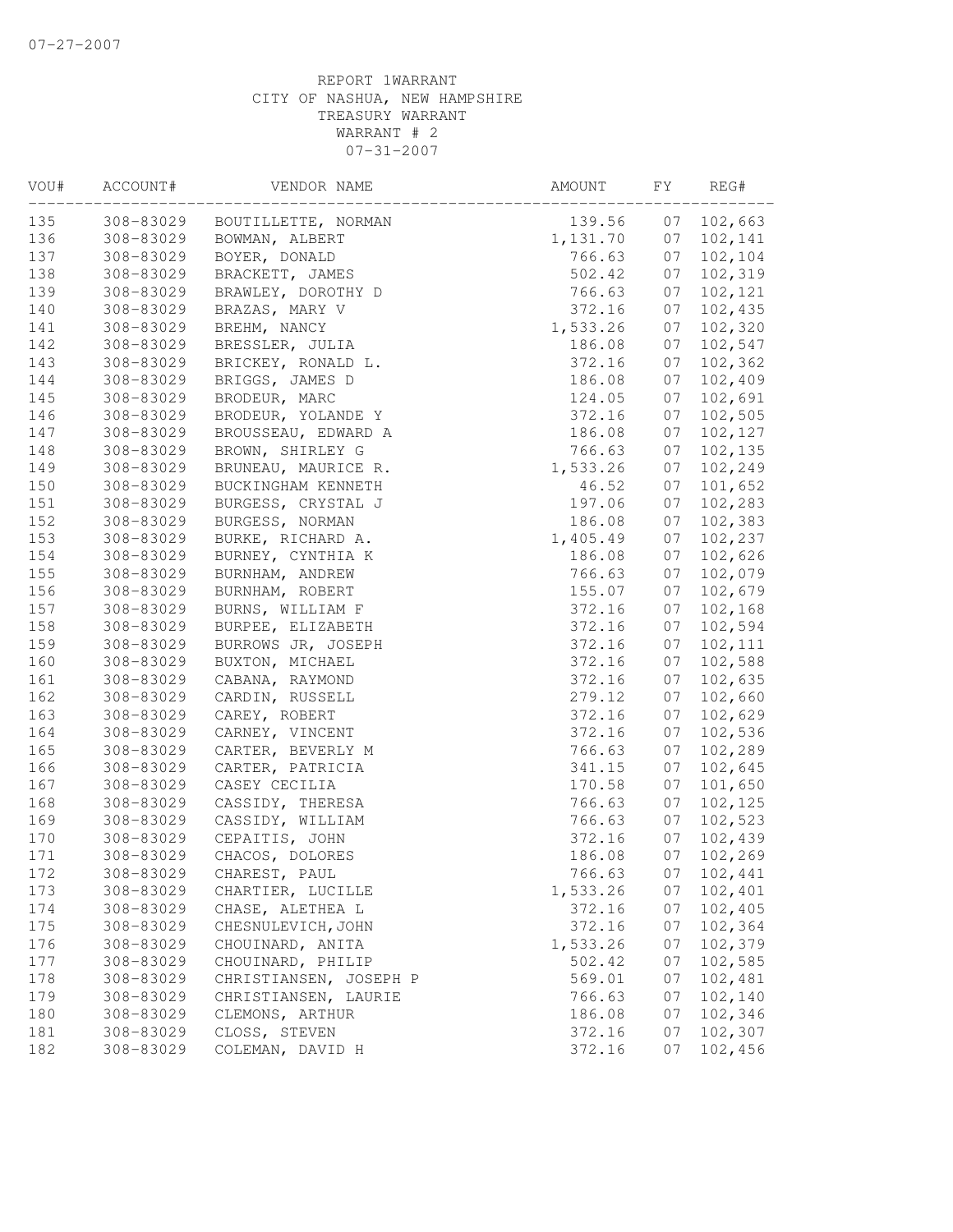| VOU#  | ACCOUNT#                                                                                                          | VENDOR NAME             | AMOUNT   | FY | REG#    |
|-------|-------------------------------------------------------------------------------------------------------------------|-------------------------|----------|----|---------|
| 183   | 308-83029                                                                                                         | COLEMAN, GAIL           | 372.16   | 07 | 102,540 |
| 184   | 308-83029                                                                                                         | CONEYS, ELEANOR         | 766.63   | 07 | 102,546 |
| 185   | 308-83029                                                                                                         | COOKMAN, JOANN          | 186.08   | 07 | 102,531 |
| 186   | 308-83029                                                                                                         | COOKMAN, NELSON I.      | 766.63   | 07 | 102,230 |
| 187   | 308-83029                                                                                                         | COPADIS, THOMAS J       | 210.80   | 07 | 102,281 |
| 188   | 308-83029                                                                                                         | CORBIT, KEVIN           | 372.16   | 07 | 102,488 |
| 189   | 308-83029                                                                                                         | COSTA, ELIZABETH        | 766.63   | 07 | 102,637 |
| 190   | 308-83029                                                                                                         | COSTA, EVERETT S        | 711.87   | 07 | 102,321 |
| 191   | 308-83029                                                                                                         | COTE (KEATING, FRANCES) | 186.08   | 07 | 102,427 |
| 192   | 308-83029                                                                                                         | COTE, DAVID D.          | 766.63   | 07 | 102,233 |
| 193   | 308-83029                                                                                                         | COTE, JOAN              | 1,533.26 | 07 | 102,415 |
| 194   | 308-83029                                                                                                         | COTE, LORETTA G.        | 766.63   | 07 | 102,259 |
| 195   | 308-83029                                                                                                         | COTE, NAN               | 186.08   | 07 | 102,406 |
| 196   | 308-83029<br>308-83029<br>308-83029<br>308-83029<br>308-83029<br>308-83029<br>308-83029<br>308-83029<br>308-83029 | COTE, ROBERT            | 222.59   | 07 | 102,692 |
| 197   |                                                                                                                   | COURTEMANCHE, ROLAND G  | 502.42   | 07 | 102,422 |
| 198   |                                                                                                                   | CRAIG, JANET            | 766.63   | 07 | 102,210 |
| 199   |                                                                                                                   | CRAWFORD, BARBARA       | 139.56   | 07 | 102,670 |
| 200   |                                                                                                                   | CREECH, ARLENE          | 602.36   | 07 | 102,532 |
| $201$ |                                                                                                                   | CREECH, JAMES           | 186.08   | 07 | 102,551 |
| 202   |                                                                                                                   | CROSS, NANCY H          | 474.58   | 07 | 102,288 |
| 203   |                                                                                                                   | CURRIER SR, LOUIS       | 824.95   | 07 | 102,287 |
| 204   |                                                                                                                   | CYR, STEPHEN            | 186.08   | 07 | 102,584 |
| 205   | 308-83029                                                                                                         | D'AMOURS, GERTRUDE      | 210.80   | 07 | 102,207 |
| 206   | 308-83029                                                                                                         | DAILEANES, CHARLES      | 744.32   | 07 | 102,550 |
| 207   | 308-83029                                                                                                         | DANIELS, ANNE MARIE     | 186.08   | 07 | 102,583 |
| 208   | 308-83029                                                                                                         | DANIELS, JOHN E         | 511.09   | 07 | 102,408 |
| 209   | 308-83029                                                                                                         | DAVIS, BARBARA          | 186.08   | 07 | 102,500 |
| $210$ | 308-83029                                                                                                         | DAVIS, CLARKE           | 766.63   | 07 | 102,480 |
| 211   | 308-83029                                                                                                         | DAVIS, JEAN             | 186.08   | 07 | 102,322 |
| 212   | 308-83029                                                                                                         | DAVIS, SHERMAN          | 419.82   | 07 | 102,696 |
| 213   | 308-83029                                                                                                         | DEBOISBRIAND, DONALD P  | 502.42   | 07 | 102,359 |
| 214   | 308-83029                                                                                                         | DEFINA, BARTHOLOMEW T.  | 372.16   | 07 | 102,251 |
| 215   | 308-83029                                                                                                         | DELISLE, LAURETTE       | 766.63   | 07 | 102,260 |
| 216   | 308-83029                                                                                                         | DEMONTIGNEY, ROBERT E   | 766.63   | 07 | 102,086 |
| 217   | 308-83029                                                                                                         | DEMONTIGNY, PAUL        | 186.08   | 07 | 102,113 |
| 218   | 308-83029                                                                                                         | DESCOTEAU, ROBERT D     | 502.42   | 07 | 102,495 |
| 219   | 308-83029                                                                                                         | DESMEULES, ARTHUR       | 638.86   | 07 | 102,380 |
| 220   | 308-83029                                                                                                         | DESMEULES, IRENE        | 186.08   | 07 | 102,541 |
| 221   | 308-83029                                                                                                         | DESROSIERS, CAROL       | 341.15   | 07 | 102,648 |
| 222   | 308-83029                                                                                                         | DESROSIERS, DONALD      | 1,533.26 | 07 | 102,115 |
| 223   | 308-83029                                                                                                         | DESROSIERS, PAUL        | 867.91   | 07 | 102,366 |
| 224   | 308-83029                                                                                                         | DICHARD, MAURICE        | 1,533.26 | 07 | 102,152 |
| 225   | 308-83029                                                                                                         | DIONNE, DORIS           | 1,533.26 | 07 | 102,365 |
| 226   | 308-83029                                                                                                         | DOBENS, ARTHUR C        | 1,533.26 | 07 | 102,305 |
| 227   | 308-83029                                                                                                         | DOBENS, CAROL           | 295.60   | 07 | 102,628 |
| 228   | 308-83029                                                                                                         | DOBENS, PETER           | 279.12   | 07 | 102,658 |
| 229   | 308-83029                                                                                                         | DOLAN, EDWARD J         | 1,533.26 | 07 | 102,172 |
| 230   | 308-83029                                                                                                         | DOLAN, MICHAEL          | 186.08   | 07 | 102,487 |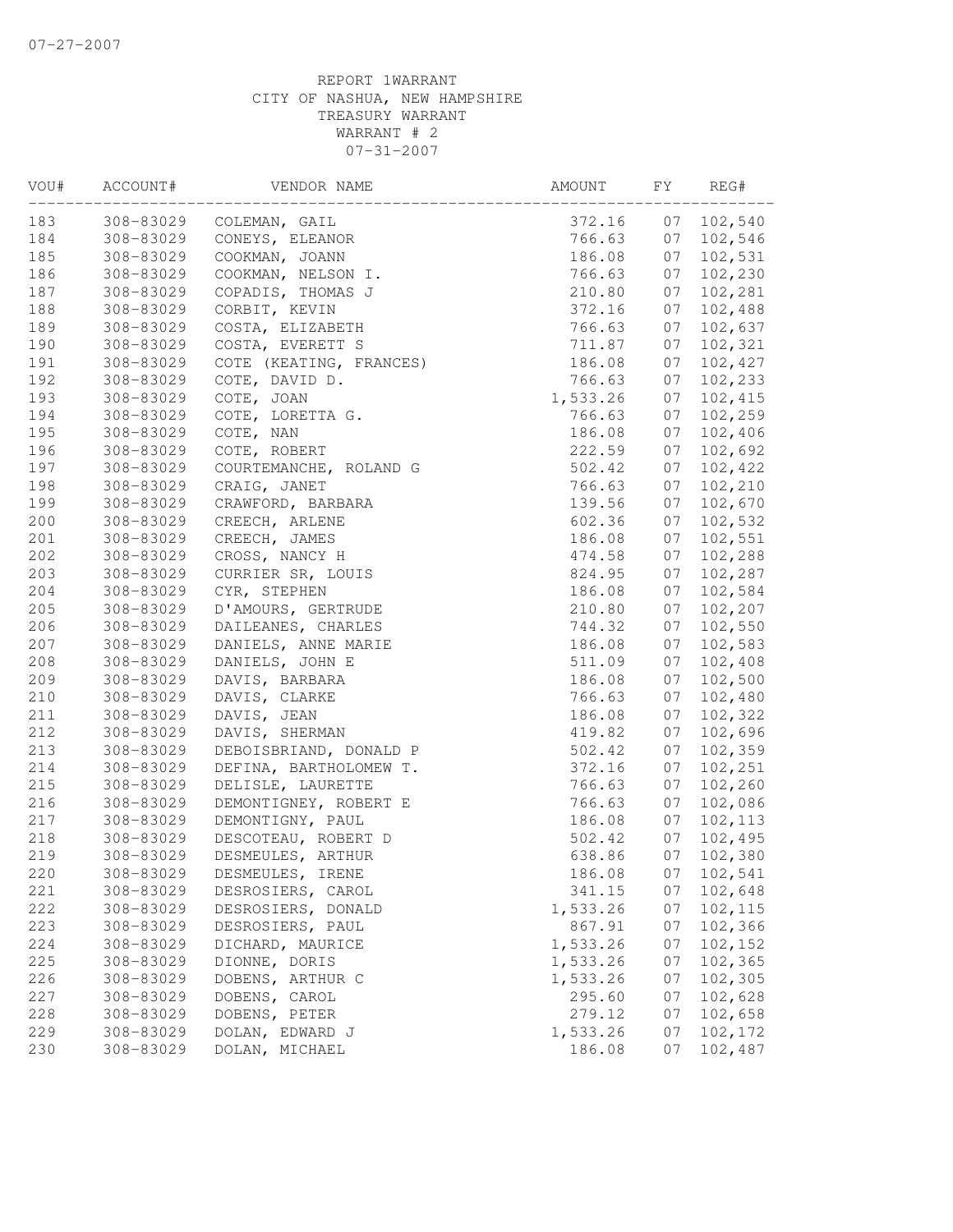| VOU#       | ACCOUNT#                                                                                                                                                                                                                                                                                                                                                                                                                                                                                                                                                                                                                               | VENDOR NAME                      | AMOUNT           | FY       | REG#               |
|------------|----------------------------------------------------------------------------------------------------------------------------------------------------------------------------------------------------------------------------------------------------------------------------------------------------------------------------------------------------------------------------------------------------------------------------------------------------------------------------------------------------------------------------------------------------------------------------------------------------------------------------------------|----------------------------------|------------------|----------|--------------------|
| 231        | 308-83029                                                                                                                                                                                                                                                                                                                                                                                                                                                                                                                                                                                                                              | DONALDSON, BRIAN                 | 460.55           | 07       | 102,647            |
| 232        | 308-83029                                                                                                                                                                                                                                                                                                                                                                                                                                                                                                                                                                                                                              | DOUZANIS, ARTHUR                 | 372.16           | 07       | 102,592            |
| 233        | 308-83029                                                                                                                                                                                                                                                                                                                                                                                                                                                                                                                                                                                                                              | DOWLING, RONALD                  | 372.16           | 07       | 102,347            |
| 234        |                                                                                                                                                                                                                                                                                                                                                                                                                                                                                                                                                                                                                                        | DOYLE, ROBERT A                  | 766.63           | 07       | 102,285            |
| 235        |                                                                                                                                                                                                                                                                                                                                                                                                                                                                                                                                                                                                                                        | DREW, LINDA A.                   | 1,533.26         | 07       | 102,262            |
| 236        |                                                                                                                                                                                                                                                                                                                                                                                                                                                                                                                                                                                                                                        | DUBE, JEANNE L                   | 766.63           | 07       | 102,130            |
| 237        |                                                                                                                                                                                                                                                                                                                                                                                                                                                                                                                                                                                                                                        | DUBOIS, BRIAN                    | 502.42           | 07       | 102,403            |
| 238        |                                                                                                                                                                                                                                                                                                                                                                                                                                                                                                                                                                                                                                        | DUFOUR, NORMAND                  | 1,350.73         | 07       | 102,176            |
| 239        |                                                                                                                                                                                                                                                                                                                                                                                                                                                                                                                                                                                                                                        | DUFOUR, ROGER                    | 766.63           | 07       | 102,098            |
| 240        |                                                                                                                                                                                                                                                                                                                                                                                                                                                                                                                                                                                                                                        | DUMAIS, EDWARD                   | 372.16           | 07       | 102,612            |
| 241        |                                                                                                                                                                                                                                                                                                                                                                                                                                                                                                                                                                                                                                        | DUNBURY, KATHERINE J             | 671.64           | 07       | 102,590            |
| 242        |                                                                                                                                                                                                                                                                                                                                                                                                                                                                                                                                                                                                                                        | DUNHAM, BARBARA                  | 186.08           | 07       | 102,559            |
| 243        |                                                                                                                                                                                                                                                                                                                                                                                                                                                                                                                                                                                                                                        | DUNTON, JOSEPHINE                | 766.63           | 07       | 102,191            |
| 244        | 308-83029<br>308-83029<br>308-83029<br>308-83029<br>308-83029<br>308-83029<br>308-83029<br>308-83029<br>308-83029<br>308-83029<br>308-83029<br>308-83029<br>308-83029<br>308-83029<br>308-83029<br>308-83029<br>308-83029<br>308-83029<br>308-83029<br>308-83029<br>308-83029<br>308-83029<br>308-83029<br>308-83029<br>258<br>308-83029<br>308-83029<br>308-83029<br>261<br>308-83029<br>262<br>308-83029<br>263<br>308-83029<br>264<br>308-83029<br>265<br>308-83029<br>266<br>308-83029<br>267<br>308-83029<br>268<br>308-83029<br>269<br>308-83029<br>270<br>308-83029<br>271<br>308-83029<br>272<br>308-83029<br>273<br>308-83029 | DUPONT, IRENE                    | 1,186.46         | 07       | 102,554            |
| 245        |                                                                                                                                                                                                                                                                                                                                                                                                                                                                                                                                                                                                                                        | DUPRAT, DAVID                    | 372.16           | 07       | 102,538            |
| 246        |                                                                                                                                                                                                                                                                                                                                                                                                                                                                                                                                                                                                                                        | DUQUETTE, PAUL R                 | 372.16           | 07       | 102,613            |
| 247        |                                                                                                                                                                                                                                                                                                                                                                                                                                                                                                                                                                                                                                        | DUQUETTE, ROBERT R               | 418.68           | 07       | 102,278            |
| 248        |                                                                                                                                                                                                                                                                                                                                                                                                                                                                                                                                                                                                                                        | DUVAL, KEITH J                   | 502.42           | 07       | 102,412            |
| 249        |                                                                                                                                                                                                                                                                                                                                                                                                                                                                                                                                                                                                                                        | DUVARNEY, JOHN                   | 372.16           | 07       | 102,552            |
| 250        |                                                                                                                                                                                                                                                                                                                                                                                                                                                                                                                                                                                                                                        | DUVARNEY, THERESE                | 766.63           | 07       | 102,138            |
| 251        |                                                                                                                                                                                                                                                                                                                                                                                                                                                                                                                                                                                                                                        | DUVARNEY, VICTOR C               | 766.63           | 07       | 102, 155           |
| 252        |                                                                                                                                                                                                                                                                                                                                                                                                                                                                                                                                                                                                                                        | DVARECKAS, DAVID W.              | 372.16           | 07       | 102,215            |
| 253        |                                                                                                                                                                                                                                                                                                                                                                                                                                                                                                                                                                                                                                        | EASTMAN, DIANE                   | 186.08           | 07       | 102,526            |
| 254        |                                                                                                                                                                                                                                                                                                                                                                                                                                                                                                                                                                                                                                        | EASTMAN, ROBERT A                | 766.63           | 07       | 102,295            |
| 255        |                                                                                                                                                                                                                                                                                                                                                                                                                                                                                                                                                                                                                                        | EDWARDS, ROBERT A                | 186.08           | 07       | 102,323            |
| 256        |                                                                                                                                                                                                                                                                                                                                                                                                                                                                                                                                                                                                                                        | EGAN, AUDREY                     | 625.12           | 07       | 102,444            |
| 257        |                                                                                                                                                                                                                                                                                                                                                                                                                                                                                                                                                                                                                                        | ELDRIDGE, CAROL-ANNE             | 1,496.76         | 07       | 102,324            |
|            |                                                                                                                                                                                                                                                                                                                                                                                                                                                                                                                                                                                                                                        | EMMETT, JANET                    | 186.08           | 07       | 102,470            |
| 259        |                                                                                                                                                                                                                                                                                                                                                                                                                                                                                                                                                                                                                                        | EVANS, GERALD M                  | 502.42           | 07       | 102,483            |
| 260        |                                                                                                                                                                                                                                                                                                                                                                                                                                                                                                                                                                                                                                        | FAGULA, JOHN T                   | 186.08           | 07       | 102,615            |
|            |                                                                                                                                                                                                                                                                                                                                                                                                                                                                                                                                                                                                                                        | FARLAND, CAROL                   | 31.01            | 07       | 102,690            |
|            |                                                                                                                                                                                                                                                                                                                                                                                                                                                                                                                                                                                                                                        | FARNAM, EUGENE                   | 372.16           | 07       | 102,568            |
|            |                                                                                                                                                                                                                                                                                                                                                                                                                                                                                                                                                                                                                                        | FARRIS, GEORGE                   | 766.63           | 07       | 102,182            |
|            |                                                                                                                                                                                                                                                                                                                                                                                                                                                                                                                                                                                                                                        | FAUCHER, SANDRA                  | 216.30           | 07       | 102,529            |
|            |                                                                                                                                                                                                                                                                                                                                                                                                                                                                                                                                                                                                                                        | FAUVEL, ROLAND J                 | 502.42           | 07       | 102,414            |
|            |                                                                                                                                                                                                                                                                                                                                                                                                                                                                                                                                                                                                                                        | FELCH, THOMAS D                  | 372.16           | 07       | 102,397            |
|            |                                                                                                                                                                                                                                                                                                                                                                                                                                                                                                                                                                                                                                        | FENTON, BARRY F                  | 186.08           | 07       | 102,521            |
|            |                                                                                                                                                                                                                                                                                                                                                                                                                                                                                                                                                                                                                                        | FERRIS, GERTRUDE A.              | 1,204.71         | 07       | 102,257            |
|            |                                                                                                                                                                                                                                                                                                                                                                                                                                                                                                                                                                                                                                        | FINNIGAN, MARGARET E.            | 492.84           | 07       | 102,234            |
|            |                                                                                                                                                                                                                                                                                                                                                                                                                                                                                                                                                                                                                                        | FISCHER JR, ALBERT W             | 766.63<br>372.16 | 07       | 102,232            |
|            |                                                                                                                                                                                                                                                                                                                                                                                                                                                                                                                                                                                                                                        | FISHER, CONSTANCE                |                  | 07       | 102,563<br>102,565 |
|            |                                                                                                                                                                                                                                                                                                                                                                                                                                                                                                                                                                                                                                        | FISHER, JUDY                     | 611.40           | 07<br>07 | 102,573            |
|            | 308-83029                                                                                                                                                                                                                                                                                                                                                                                                                                                                                                                                                                                                                              | FITTS, MARY                      | 372.16<br>372.16 |          |                    |
| 274        |                                                                                                                                                                                                                                                                                                                                                                                                                                                                                                                                                                                                                                        | FORCIER, DONALD<br>FORD, RALPH H |                  | 07       | 102,240            |
| 275<br>276 | 308-83029<br>308-83029                                                                                                                                                                                                                                                                                                                                                                                                                                                                                                                                                                                                                 | FRANCOEUR, CONSTANCE M           | 1,314.23         | 07<br>07 | 102,430<br>102,457 |
| 277        | 308-83029                                                                                                                                                                                                                                                                                                                                                                                                                                                                                                                                                                                                                              | FRENETTE, DONALD                 | 609.63<br>279.12 | 07       | 102,659            |
| 278        | 308-83029                                                                                                                                                                                                                                                                                                                                                                                                                                                                                                                                                                                                                              | FRIZZELL, HOWARD                 | 502.42           | 07       | 102,633            |
|            |                                                                                                                                                                                                                                                                                                                                                                                                                                                                                                                                                                                                                                        |                                  |                  |          |                    |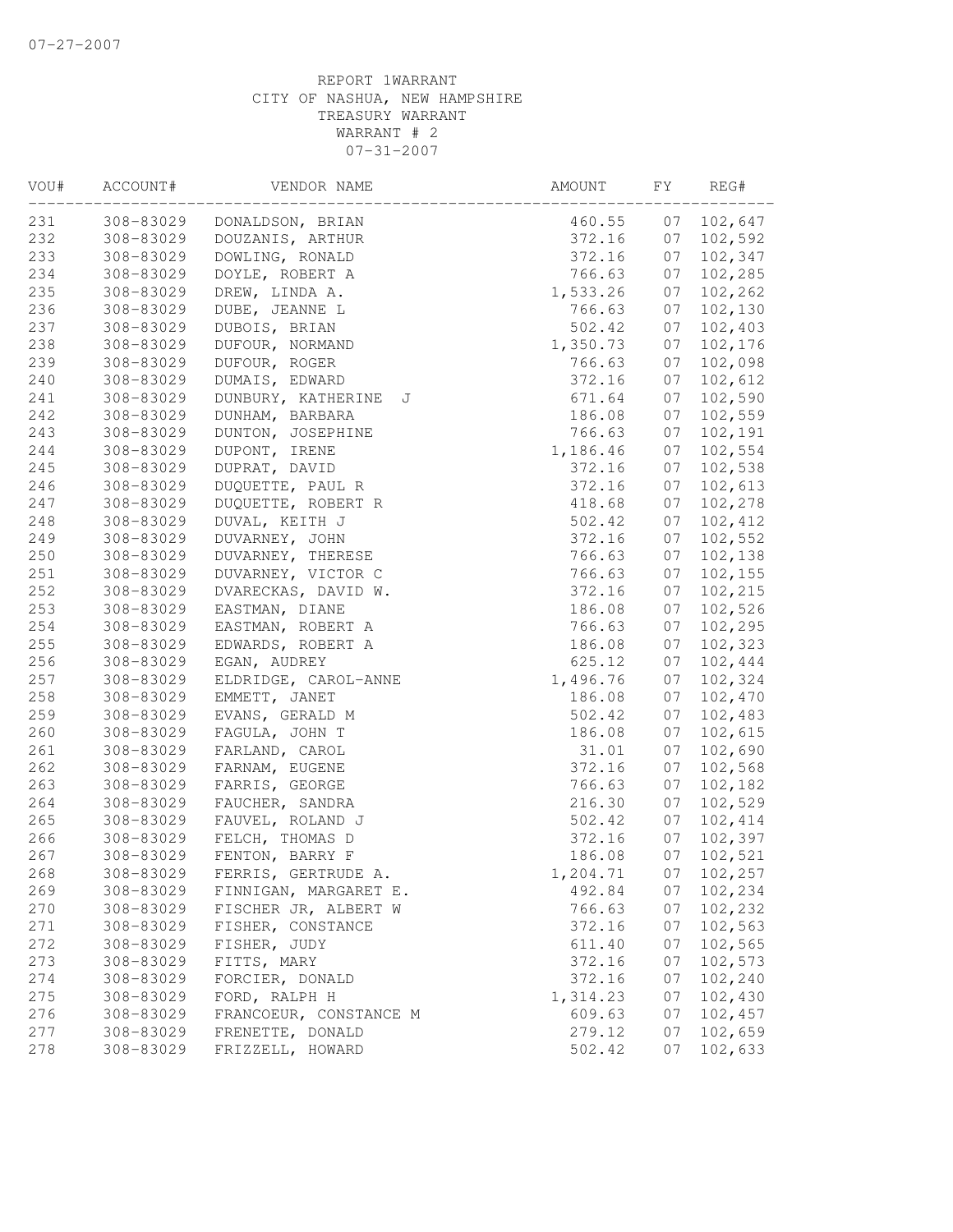| VOU# | ACCOUNT#                                                                                                                                                                                      | VENDOR NAME            | AMOUNT   | FY | REG#    |
|------|-----------------------------------------------------------------------------------------------------------------------------------------------------------------------------------------------|------------------------|----------|----|---------|
| 279  | 308-83029                                                                                                                                                                                     | FROST, ROBERT C        | 186.08   | 07 | 102,499 |
| 280  | 308-83029                                                                                                                                                                                     | GAGNON, JANE           | 186.08   | 07 | 102,325 |
| 281  | 308-83029                                                                                                                                                                                     | GAGNON, LOUIS          | 766.63   | 07 | 102,522 |
| 282  | 308-83029                                                                                                                                                                                     | GAGNON, MARIE          | 744.32   | 07 | 102,345 |
| 283  | 308-83029                                                                                                                                                                                     | GAGNON, PAUL           | 372.16   | 07 | 102,169 |
| 284  | 308-83029                                                                                                                                                                                     | GAGNON, RICHARD        | 372.16   | 07 | 102,394 |
| 285  | 308-83029                                                                                                                                                                                     | GAGNON, ROGER A.       | 1,533.26 | 07 | 102,242 |
| 286  | 308-83029                                                                                                                                                                                     | GALIPEAU, SHEILA       | 1,204.72 | 07 | 102,557 |
| 287  | 308-83029                                                                                                                                                                                     | GALIPEAULT, LAWRENCE D | 372.16   | 07 | 102,398 |
| 288  | 308-83029                                                                                                                                                                                     | GALLAGHER, JOHN J.     | 502.42   | 07 | 102,363 |
| 289  | 308-83029                                                                                                                                                                                     | GAMESTER, FREDRIC H.   | 372.16   | 07 | 102,273 |
| 290  | 308-83029                                                                                                                                                                                     | GARANT, BRONISLAWA     | 766.63   | 07 | 102,105 |
| 291  | 308-83029                                                                                                                                                                                     | GARNER LINDA           | 372.16   | 07 | 101,899 |
| 292  | 308-83029                                                                                                                                                                                     | GELINAS, JEAN          | 861.45   | 07 | 102,381 |
| 293  | GEORGE, RICHARD M.<br>308-83029<br>GEROW, NELSON<br>308-83029<br>308-83029<br>GIACOBBE, KATHLEEN<br>308-83029<br>GIBSON, JOAN<br>308-83029<br>GILES, WAYNE H<br>308-83029<br>GILMORE, BARBARA |                        | 372.16   | 07 | 102,235 |
| 294  |                                                                                                                                                                                               |                        | 372.16   | 07 | 102,603 |
| 295  |                                                                                                                                                                                               |                        | 186.08   | 07 | 102,530 |
| 296  |                                                                                                                                                                                               |                        | 766.63   | 07 | 102,311 |
| 297  |                                                                                                                                                                                               |                        | 372.16   | 07 | 102,472 |
| 298  |                                                                                                                                                                                               |                        | 766.63   | 07 | 102,194 |
| 299  | 308-83029                                                                                                                                                                                     | GINGRAS, DOLORES       | 657.11   | 07 | 102,310 |
| 300  | 308-83029                                                                                                                                                                                     | GINGRAS, MADELEINE J   | 766.63   | 07 | 102,300 |
| 301  | 308-83029                                                                                                                                                                                     | GIULIANO, JOSEPH       | 341.15   | 07 | 102,646 |
| 302  | 308-83029                                                                                                                                                                                     | GLINES, JON M          | 744.32   | 07 | 102,506 |
| 303  | 308-83029                                                                                                                                                                                     | GOFF, ROBERT L         | 372.16   | 07 | 102,326 |
| 304  | 308-83029                                                                                                                                                                                     | GOLDEN, VERA           | 292.05   | 07 | 102,407 |
| 305  | 308-83029                                                                                                                                                                                     | GORHAM, CAMILLE        | 766.63   | 07 | 102,181 |
| 306  | 308-83029                                                                                                                                                                                     | GOULD, WILLIAM W       | 372.16   | 07 | 102,507 |
| 307  | 308-83029                                                                                                                                                                                     | GOUPIL, PAUL L.        | 372.16   | 07 | 102,253 |
| 308  | 308-83029                                                                                                                                                                                     | GRANT, NANCY           | 237.29   | 07 | 102,641 |
| 309  | 308-83029                                                                                                                                                                                     | GRAVES, LORANIA        | 186.08   | 07 | 102,286 |
| 310  | 308-83029                                                                                                                                                                                     | GRAY, PETER F          | 502.42   | 07 | 102,429 |
| 311  | 308-83029                                                                                                                                                                                     | GREENLEAF WILLIAM      | 310.14   | 07 | 101,796 |
| 312  | 308-83029                                                                                                                                                                                     | GREGOIRE, RACHEL       | 766.63   | 07 | 102,224 |
| 313  | 308-83029                                                                                                                                                                                     | GREGOIRE, ROGER        | 744.32   | 07 | 102,561 |
| 314  | 308-83029                                                                                                                                                                                     | GRENIER, DONALD E      | 474.58   | 07 | 102,455 |
| 315  | 308-83029                                                                                                                                                                                     | GRENIER, PATRICIA      | 186.08   | 07 | 102,586 |
| 316  | 308-83029                                                                                                                                                                                     | GRIFFIN, RITA          | 766.63   | 07 | 102,206 |
| 317  | 308-83029                                                                                                                                                                                     | GROSS, DONALD          | 372.16   | 07 | 102,589 |
| 318  | 308-83029                                                                                                                                                                                     | GUINESSO, VIRGINIA     | 365.06   | 07 | 102,417 |
| 319  | 308-83029                                                                                                                                                                                     | GUTHERZ, FREDERICK     | 1,533.26 | 07 | 102,090 |
| 320  | 308-83029                                                                                                                                                                                     | HACKNEY, GREGORY       | 279.12   | 07 | 102,650 |
| 321  | 308-83029                                                                                                                                                                                     | HALL, LOIS E           | 1,533.26 | 07 | 102,303 |
| 322  | 308-83029                                                                                                                                                                                     | HALLISEY, FRANCES      | 766.63   | 07 | 102,698 |
| 323  | 308-83029                                                                                                                                                                                     | HALLISEY, VIRGINIA     | 766.63   | 07 | 102,186 |
| 324  | 308-83029                                                                                                                                                                                     | HAMEL, DONALD          | 372.16   | 07 | 102,201 |
| 325  | 308-83029                                                                                                                                                                                     | HANNA, JOHN            | 372.16   | 07 | 102,218 |
| 326  | 308-83029                                                                                                                                                                                     | HANSBERRY, THOMAS      | 372.16   | 07 | 102,577 |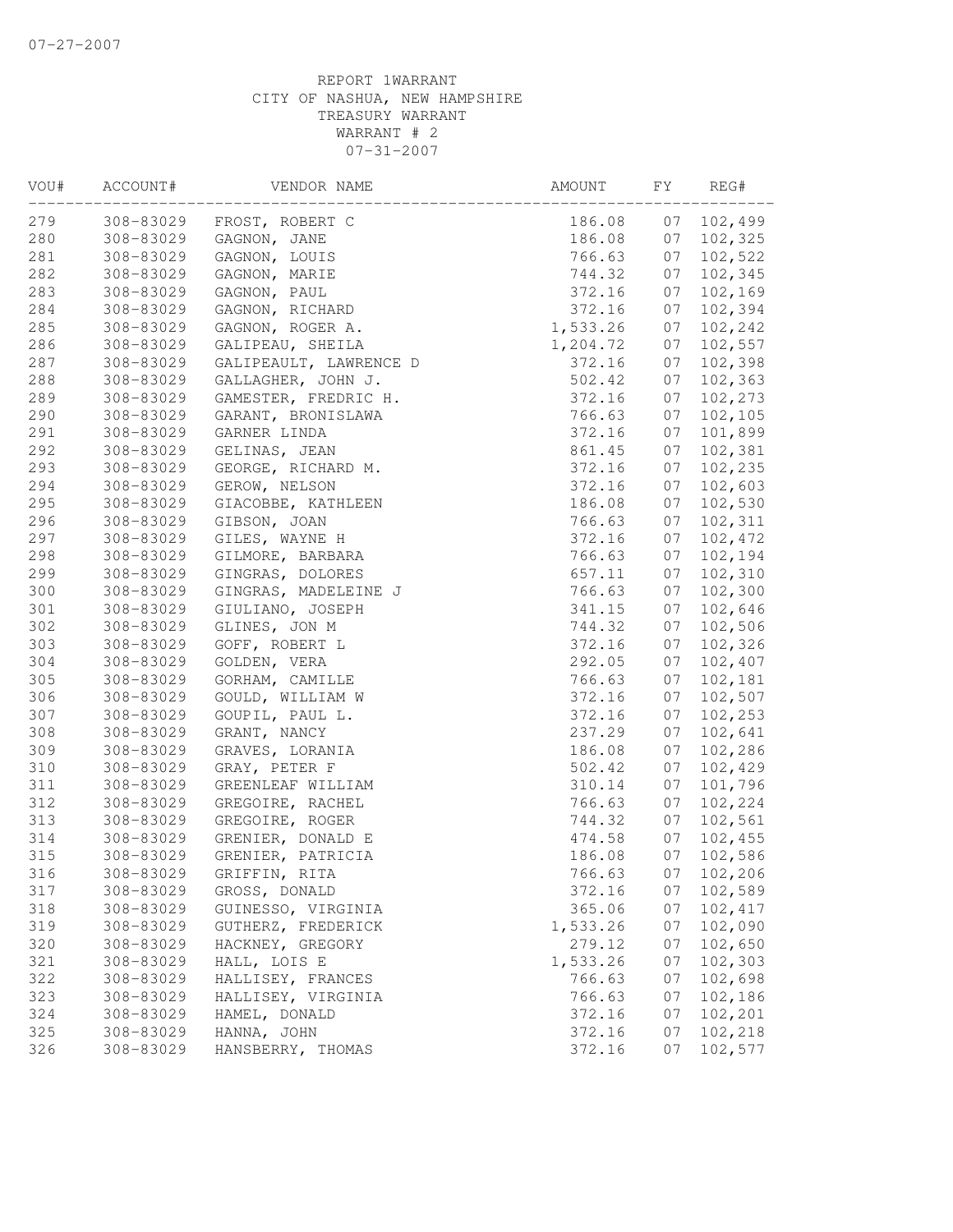| VOU# | ACCOUNT#                                                                                                          | VENDOR NAME             | AMOUNT   | FY | REG#    |
|------|-------------------------------------------------------------------------------------------------------------------|-------------------------|----------|----|---------|
| 327  | 308-83029                                                                                                         | HANSEN, MICHELLE        | 186.08   | 07 | 102,614 |
| 328  | 308-83029                                                                                                         | HARGREAVES, GARY        | 124.05   | 07 | 102,678 |
| 329  | 308-83029                                                                                                         | HARRINGTON, LOUISE A    | 186.08   | 07 | 102,619 |
| 330  | 308-83029                                                                                                         | HARRINGTON, RICHARD     | 36.51    | 07 | 102,686 |
| 331  | 308-83029                                                                                                         | HARRIS, KATHLEEN        | 139.56   | 07 | 102,657 |
| 332  | 308-83029                                                                                                         | HATZOPOULOS, NANCY E    | 186.08   | 07 | 102,484 |
| 333  | 308-83029                                                                                                         | HAWKINS, JAMES          | 372.16   | 07 | 102,556 |
| 334  | 308-83029                                                                                                         | HELMBRECHT, MARJORIE H. | 1,533.26 | 07 | 102,238 |
| 335  | 308-83029                                                                                                         | HENDERSON, PAMELA       | 372.16   | 07 | 102,644 |
| 336  | 308-83029                                                                                                         | HILL, BARBARA L         | 766.63   | 07 | 102,175 |
| 337  | 308-83029                                                                                                         | HILL, WILLIAM F         | 139.56   | 07 | 102,198 |
| 338  | 308-83029                                                                                                         | HINGSTON JR., EUGENE F. | 1,003.92 | 07 | 102,267 |
| 339  | 308-83029<br>308-83029<br>308-83029<br>308-83029<br>308-83029<br>308-83029<br>308-83029<br>308-83029<br>308-83029 | HODGE, WILLIAM          | 372.16   | 07 | 102,385 |
| 340  |                                                                                                                   | HOLLAND, LINDA H.       | 812.19   | 07 | 102,264 |
| 341  |                                                                                                                   | HOLLIS, JEAN G          | 766.63   | 07 | 102,088 |
| 342  |                                                                                                                   | HOLLORAN, MARGARET M    | 186.08   | 07 | 102,468 |
| 343  |                                                                                                                   | HOLT, ELAINE            | 558.24   | 07 | 102,497 |
| 344  |                                                                                                                   | HOLT, ROSSITER          | 73.01    | 07 | 102,683 |
| 345  |                                                                                                                   | HOLTON, ELIZABETH T     | 766.63   | 07 | 102,122 |
| 346  |                                                                                                                   | HOLTON, FLORENCE L      | 766.63   | 07 | 102,174 |
| 347  |                                                                                                                   | HOMER, JANE             | 310.14   | 07 | 102,661 |
| 348  | 308-83029                                                                                                         | HOSTAGE, ANNE           | 1,533.26 | 07 | 102,203 |
| 349  | 308-83029                                                                                                         | HOUDE, FLORENCE         | 766.63   | 07 | 102,204 |
| 350  | 308-83029                                                                                                         | HOULD, LORRAINE         | 139.56   | 07 | 102,652 |
| 351  | 308-83029                                                                                                         | HOWE, RUTH L            | 766.63   | 07 | 102,151 |
| 352  | 308-83029                                                                                                         | HUEBNER, DIANE S.       | 1,533.26 | 07 | 102,261 |
| 353  | 308-83029                                                                                                         | HUGHES, ELEANOR         | 186.08   | 07 | 102,378 |
| 354  | 308-83029                                                                                                         | HUNTLEY, DOUGLAS R      | 744.32   | 07 | 102,420 |
| 355  | 308-83029                                                                                                         | HURLEY, THOMAS M        | 372.16   | 07 | 102,416 |
| 356  | 308-83029                                                                                                         | HUSKIE JR, THOMAS M     | 766.63   | 07 | 102,327 |
| 357  | 308-83029                                                                                                         | HUSKIE, ROSEMARY L      | 186.08   | 07 | 102,431 |
| 358  | 308-83029                                                                                                         | IKSTRUMS, TEIKA         | 1,405.49 | 07 | 102,467 |
| 359  | 308-83029                                                                                                         | IRELAND, NANCY          | 186.08   | 07 | 102,623 |
| 360  | 308-83029                                                                                                         | IRELAND, RICHARD<br>T   | 383.32   | 07 | 102,624 |
| 361  | 308-83029                                                                                                         | ISBILL, WILLIAM M       | 1,295.97 | 07 | 102,126 |
| 362  | 308-83029                                                                                                         | JACKMAN, MADONNA        | 584.10   | 07 | 102,314 |
| 363  | 308-83029                                                                                                         | JACOB, CHRISTINA        | 766.63   | 07 | 102,382 |
| 364  | 308-83029                                                                                                         | JEAN, CLAUDETTE         | 766.63   | 07 | 102,195 |
| 365  | 308-83029                                                                                                         | JEAN, GUY L             | 1,533.26 | 07 | 102,352 |
| 366  | 308-83029                                                                                                         | JEAN, RONALD A          | 1,533.26 | 07 | 102,294 |
| 367  | 308-83029                                                                                                         | JENKINS JR, ROBERT F    | 502.42   | 07 | 102,418 |
| 368  | 308-83029                                                                                                         | JEPSON, BRENDA          | 186.08   | 07 | 102,600 |
| 369  | 308-83029                                                                                                         | JOHNSON, ARTHUR         | 372.16   | 07 | 102,595 |
| 370  | 308-83029                                                                                                         | JOHNSON, JOANNE         | 502.42   | 07 | 102,370 |
| 371  | 308-83029                                                                                                         | JOYCE, MARIE            | 186.08   | 07 | 102,423 |
| 372  | 308-83029                                                                                                         | KARCZEWSKI, STANLEY     | 1,533.26 | 07 | 102,082 |
| 373  | 308-83029                                                                                                         | KAVANAUGH, GLORIA J     | 766.63   | 07 | 102,279 |
| 374  | 308-83029                                                                                                         | KAYE, SUSANNE F.V.      | 766.63   | 07 | 102,247 |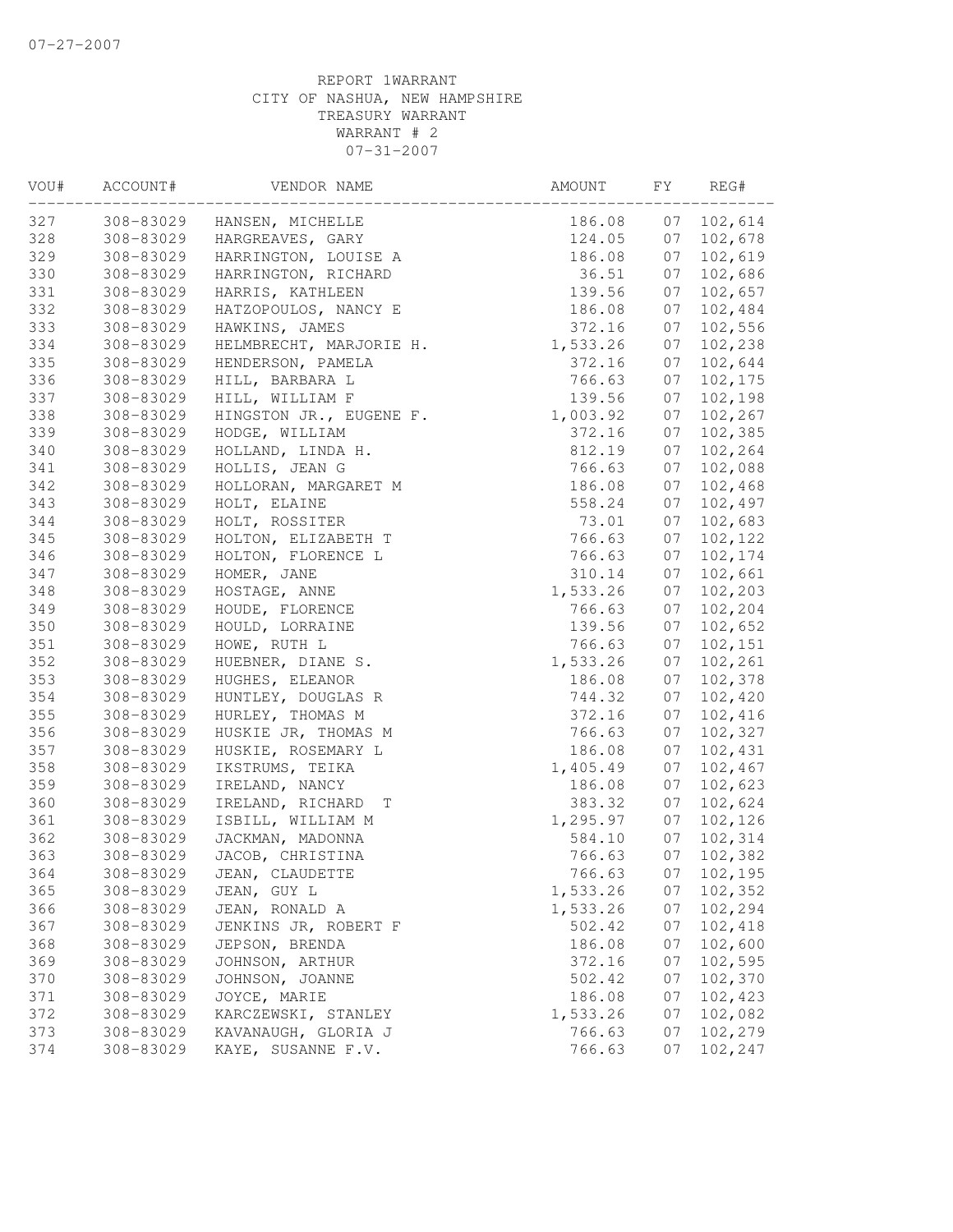| VOU# | ACCOUNT#  | VENDOR NAME                    | AMOUNT FY |    | REG#       |
|------|-----------|--------------------------------|-----------|----|------------|
| 375  |           | 308-83029 KEANEY, WILLIAM J.   | 186.08    | 07 | 102,216    |
| 376  | 308-83029 | KEELEY, JOANNE                 | 766.63    | 07 | 102,178    |
| 377  | 308-83029 | KELLEHER, MICHAEL H.           | 372.16    | 07 | 102,231    |
| 378  | 308-83029 | KELLER, DEBORAH                | 372.16    | 07 | 102,548    |
| 379  | 308-83029 | KELLOWAY, RALPH                | 83.74     | 07 | 102,689    |
| 380  | 308-83029 | KELLY, LOUISE G                | 766.63    | 07 | 102,102    |
| 381  | 308-83029 | KEMPTON, JOHN                  | 372.17    | 07 | 102,200    |
| 382  | 308-83029 | KENEZ, FRANK H                 | 565.85    | 07 | 102,421    |
| 383  | 308-83029 | KENEZ, SHEILA                  | 186.08    | 07 | 102,575    |
| 384  | 308-83029 | KERRIGAN, DANIEL A             | 502.42    | 07 | 102,396    |
| 385  | 308-83029 | KNIGHT, ROLANDE L              | 766.63    | 07 | 102,124    |
| 386  | 308-83029 | KOBZIK JEFFREY                 | 293.08    | 07 | 101,562    |
| 387  | 308-83029 | KRAHENBUHL, DOROTHY A          | 372.16    | 07 | 102,518    |
| 388  | 308-83029 | KUPPER, LEILA                  | 1,533.26  | 07 | 102,229    |
| 389  | 308-83029 | LABRECQUE, BARBARA             | 839.65    | 07 | 102,304    |
| 390  | 308-83029 | LADNER, LOIS                   | 766.63    | 07 | 102,179    |
| 391  | 308-83029 | LADNER, LOIS<br>LAFRANCE, JANE | 186.08    | 07 | 102,567    |
| 392  | 308-83029 | LAFRANCE, PAUL                 | 1,533.26  | 07 | 102,083    |
| 393  | 308-83029 | LALIBERTE LAURA                | 186.08    | 07 | 101,588    |
| 394  | 308-83029 | LALIBERTE, MARY-ANN            | 766.63    | 07 | 102,134    |
| 395  | 308-83029 | LAMB, CLAIRE                   | 1,515.01  | 07 | 102,328    |
| 396  | 308-83029 | LAMB, JAMES                    | 1,533.26  | 07 | 102,190    |
| 397  | 308-83029 | LANDRY, BERTHA                 | 766.63    | 07 | 102,290    |
| 398  | 308-83029 | LANDRY, FELIXA                 | 766.63    | 07 | 102,148    |
| 399  | 308-83029 | LANDRY, JOHN                   | 372.16    | 07 | 102,622    |
| 400  | 308-83029 | LANDRY, RAYMOND                | 310.30    | 07 | 102,348    |
| 401  | 308-83029 | LANGILLE, DELMA                | 766.63    | 07 | 102,150    |
| 402  | 308-83029 | LAQUERRE, RAYMOND              | 1,533.26  | 07 | 102,117    |
| 403  | 308-83029 | LARGY, CLIFTON                 | 372.16    | 07 | 102,395    |
| 404  | 308-83029 | LATVIS, MYRTLE I               | 766.63    | 07 | 102,153    |
| 405  | 308-83029 | LAUGHTON, BRUCE A              | 372.16    | 07 | 102,329    |
| 406  | 308-83029 | LAVOIE, DIANE                  | 1,040.43  | 07 | 102,123    |
| 407  | 308-83029 | LAVOIE, JEANNE C               | 186.08    | 07 | 102,471    |
| 408  | 308-83029 | LAVOIE, JULIANNE               | 1,204.71  | 07 | 102,170    |
| 409  | 308-83029 | LAVOIE, LUCILLE                | 766.63    | 07 | 102,119    |
| 410  | 308-83029 | LEADER, GARY                   | 620.61    | 07 | 102,553    |
| 411  | 308-83029 | LEADER, IRENE V                | 186.08    | 07 | 102,508    |
| 412  | 308-83029 | LEBLOND, ROBERT                | 372.16    |    | 07 102,493 |
| 413  | 308-83029 | LEFAVOR, EUGENE                | 930.91    | 07 | 102,161    |
| 414  | 308-83029 | LELLOS, HELEN                  | 766.63    | 07 | 102,173    |
| 415  | 308-83029 | LEONARD, WILLIAM J             | 675.37    | 07 | 102,162    |
|      | 308-83029 | LEPAGE, NORMAN                 | 1,204.71  |    | 102,250    |
| 416  | 308-83029 |                                |           | 07 |            |
| 417  |           | LESSARD, THEODORE L            | 1,533.26  | 07 | 102,085    |
| 418  | 308-83029 | LESSARD, YVETTE                | 139.56    | 07 | 102,664    |
| 419  | 308-83029 | LETENDRE, MICHAEL P            | 414.03    | 07 | 102,424    |
| 420  | 308-83029 | LEUCI SR, ROBERT               | 325.64    | 07 | 102,357    |
| 421  | 308-83029 | LEUCI, BARBARA                 | 547.60    | 07 | 102,599    |
| 422  | 308-83029 | LEVESQUE, MICHAEL J            | 502.42    | 07 | 102,602    |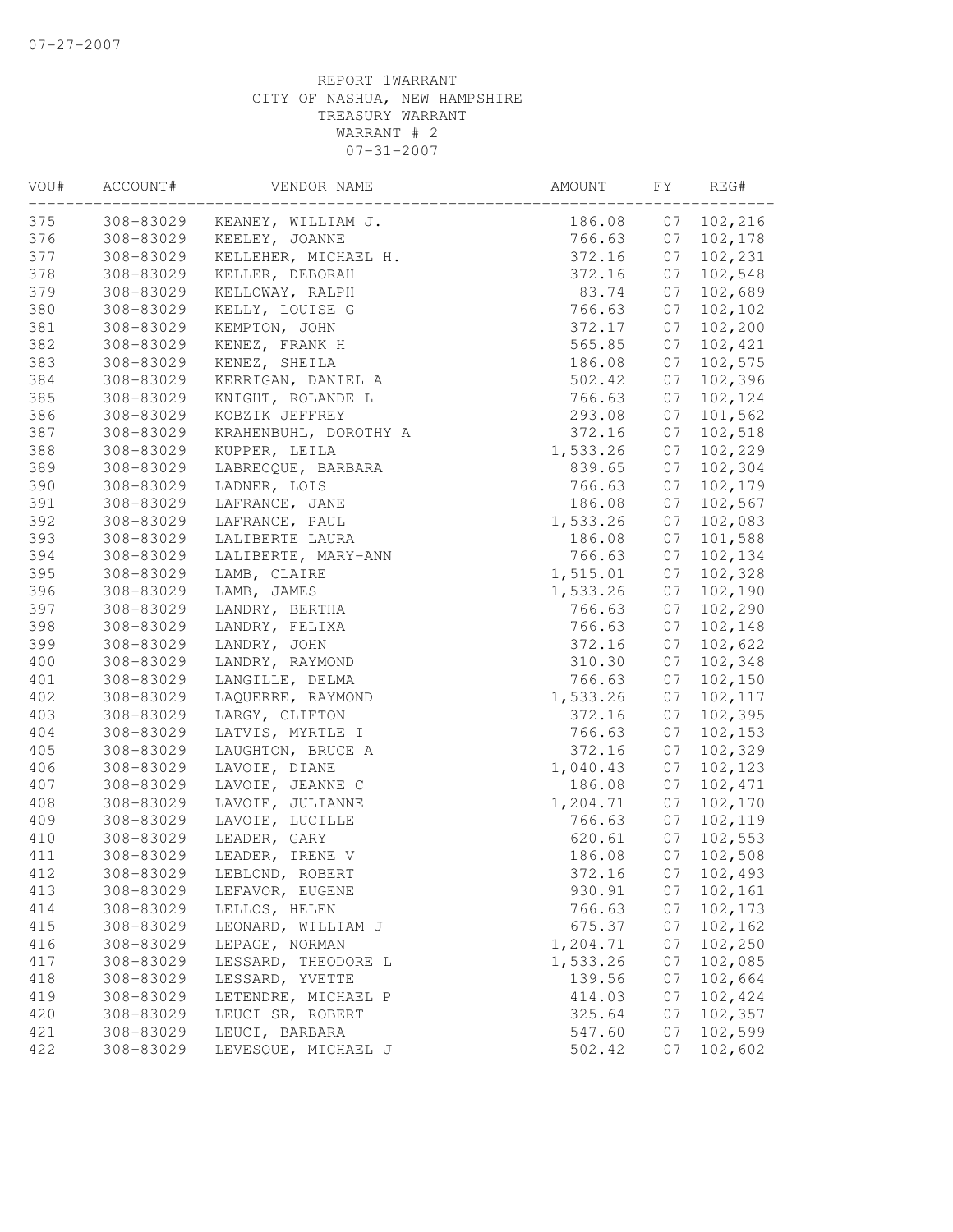| VOU#       | ACCOUNT#               | VENDOR NAME                            | AMOUNT             | FY       | REG#               |
|------------|------------------------|----------------------------------------|--------------------|----------|--------------------|
| 423        | 308-83029              | LONG, PAULINE                          | 1,533.26           | 07       | 102,330            |
| 424        | 308-83029              | LOVETT, ELAINE                         | 279.12             | 07       | 102,669            |
| 425        | 308-83029              | LUKAS, ELIZABETH R                     | 186.08             | 07       | 102,331            |
| 426        | 308-83029              | LUKAS, WILLIAM                         | 186.08             | 07       | 102,332            |
| 427        | 308-83029              | LUMBRA, VIRGINIA                       | 139.56             | 07       | 102,667            |
| 428        | 308-83029              | LYNCH, WILLIAM                         | 372.16             | 07       | 102,185            |
| 429        | 308-83029              | LYONS, SUSAN                           | 372.16             | 07       | 102,562            |
| 430        | 308-83029              | LYTLE, DIANA                           | 279.12             | 07       | 102,656            |
| 431        | 308-83029              | MACDONALD, RAY                         | 766.63             | 07       | 102,101            |
| 432        | 308-83029              | MACLEOD, JAMES                         | 310.14             | 07       | 102,638            |
| 433        | 308-83029              | MACSWEENEY, PHILIP                     | 372.16             | 07       | 102,389            |
| 434        | 308-83029              | MAGUIRE, JUDITH                        | 327.59             | 07       | 102,640            |
| 435        | 308-83029              | MAHONEY, BEVERLEY                      | 186.08             | 07       | 102,560            |
| 436        | 308-83029              | MAMMAY, JUDITH                         | 372.16             | 07       | 102,509            |
| 437        | 308-83029              | MANLEY, MARK                           | 248.11             | 07       | 102,675            |
| 438        | 308-83029              | MANLEY, WILLIAM                        | 1,533.26           | 07       | 102,245            |
| 439        | 308-83029              | MARANDOS, SOPHIE                       | 766.63             | 07       | 102,094            |
| 440        | 308-83029              | MARCUM, JOHN                           | 502.42             | 07       | 102,489            |
| 441<br>442 | 308-83029<br>308-83029 | MARKAVERICH, ALPHONSE<br>MAROIS, PAULA | 1,533.26<br>186.08 | 07<br>07 | 102,671<br>102,376 |
| 443        | 308-83029              | MARQUIS, ARMAND                        | 766.63             | 07       | 102,142            |
| 444        | 308-83029              | MARQUIS, BRIAN                         | 502.42             | 07       | 102,639            |
| 445        | 308-83029              | MARQUIS, DONALD R.                     | 31.01              | 07       | 102,248            |
| 446        | 308-83029              | MARQUIS, GERMAINE D                    | 766.63             | 07       | 102,183            |
| 447        | 308-83029              | MARQUIS, MARSHA                        | 186.08             | 07       | 102,528            |
| 448        | 308-83029              | MARQUIS, MARY                          | 186.08             | 07       | 102,587            |
| 449        | 308-83029              | MARQUIS, NORBERT                       | 1,533.26           | 07       | 102,109            |
| 450        | 308-83029              | MARSHALL, YOLANDE                      | 766.63             | 07       | 102,205            |
| 451        | 308-83029              | MARTELL, CYNTHIA                       | 279.12             | 07       | 102,668            |
| 452        | 308-83029              | MASSE, CATHERINE                       | 912.66             | 07       | 102,576            |
| 453        | 308-83029              | MATSIS, MATTHEW J                      | 383.15             | 07       | 102,438            |
| 454        | 308-83029              | MATUZA (VIENS), MARILYN                | 124.05             | 07       | 102,298            |
| 455        | 308-83029              | MATYLEWSKI, JOSEPH                     | 372.16             | 07       | 102,333            |
| 456        | 308-83029              | MAY, GEORGE A                          | 766.63             | 07       | 102,515            |
| 457        | 308-83029              | MAY, JOANNE C                          | 438.08             | 07       | 102,265            |
| 458        | 308-83029              | MAYNARD, JACQUELINE                    | 766.63             | 07       | 102,219            |
| 459        | 308-83029              | MAYNARD, MARY M                        | 766.63             | 07       | 102,103            |
| 460        | 308-83029              | MAYO, JEANNE J                         | 1,533.26           | 07       | 102,274            |
| 461        | 308-83029              | MC AFEE, IRENE                         | 766.63             | 07       | 102,139            |
| 462        | 308-83029              | MCALLISTER, DONALD                     | 744.32             | 07       | 102,358            |
| 463        | 308-83029              | MCCAUGNEY, EMMA                        | 766.63             | 07       | 102,108            |
| 464        | 308-83029              | MCCORMICK WILLIAM JR                   | 31.01              | 07       | 101,642            |
| 465        | 308-83029              | MCDERMOTT, ELLEN J.                    | 766.63             | 07       | 102,212            |
| 466        | 308-83029              | MCDONALD, RICHARD                      | 502.42             | 07       | 102,525            |
| 467        | 308-83029              | MCEVOY, EDITH V                        | 766.63             | 07       | 102,159            |
| 468        | 308-83029              | MCGEOUCH, DONALD H                     | 1,533.26           | 07       | 102,093            |
| 469        | 308-83029              | MCGILVARY, ROBERT                      | 372.16             | 07       | 102,268            |
| 470        | 308-83029              | MCGLYNN, PATRICIA                      | 31.01              | 07       | 102,377            |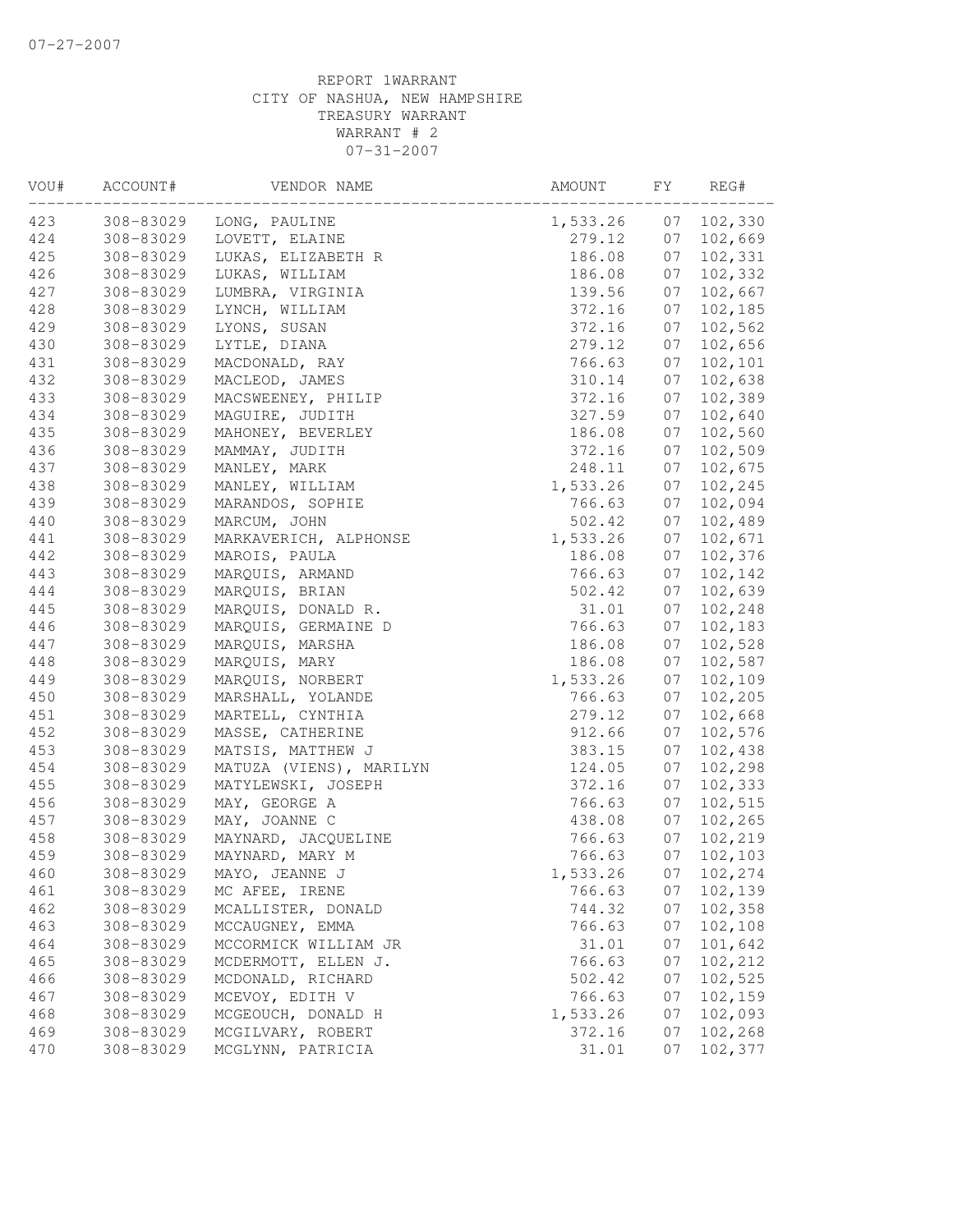| VOU# | ACCOUNT#  | VENDOR NAME          | AMOUNT   | FY | REG#    |
|------|-----------|----------------------|----------|----|---------|
| 471  | 308-83029 | MCGURK, CAROL ANN    | 62.03    | 07 | 102,682 |
| 472  | 308-83029 | MCHARD, FRANK        | 372.16   | 07 | 102,419 |
| 473  | 308-83029 | MCMAHON, JOHN        | 502.42   | 07 | 102,486 |
| 474  | 308-83029 | MCNAMARA, ROBERT     | 372.16   | 07 | 102,475 |
| 475  | 308-83029 | MEAD, DONALD F       | 766.63   | 07 | 102,277 |
| 476  | 308-83029 | MEAD, JUDITH N       | 186.08   | 07 | 102,463 |
| 477  | 308-83029 | MELLEN, CHARLES      | 766.63   | 07 | 102,360 |
| 478  | 308-83029 | MELLIN, JOHN         | 766.63   | 07 | 102,228 |
| 479  | 308-83029 | MELLIN, MARIE        | 279.12   | 07 | 102,651 |
| 480  | 308-83029 | MELLIN, SUSAN        | 372.16   | 07 | 102,469 |
| 481  | 308-83029 | MERCIER, ERNEST A.   | 1,533.26 | 07 | 102,252 |
| 482  | 308-83029 | MERRIGAN, CHARLES    | 1,350.73 | 07 | 102,476 |
| 483  | 308-83029 | MERRILL, DANA E      | 638.86   | 07 | 102,494 |
| 484  | 308-83029 | MERRILL, PETER S     | 186.08   | 07 | 102,334 |
| 485  | 308-83029 | MICALIZZI, CAROL F   | 186.08   | 07 | 102,464 |
| 486  | 308-83029 | MICHAUD, LEROY T     | 372.16   | 07 | 102,404 |
| 487  | 308-83029 | MICHAUD, MICHAEL     | 186.08   | 07 | 102,225 |
| 488  | 308-83029 | MIGNEAULT, RAYMOND N | 1,533.26 | 07 | 102,118 |
| 489  | 308-83029 | MILLER, DAVID R      | 372.16   | 07 | 102,411 |
| 490  | 308-83029 | MINICHIELLO, THOMAS  | 186.08   | 07 | 102,226 |
| 491  | 308-83029 | MIZARA, SOPHIE       | 766.63   | 07 | 102,133 |
| 492  | 308-83029 | MOORE, KENNETH       | 502.42   | 07 | 102,437 |
| 493  | 308-83029 | MOREAU, DANIEL R     | 502.42   | 07 | 102,335 |
| 494  | 308-83029 | MOREAU, YVONNE       | 766.63   | 07 | 102,578 |
| 495  | 308-83029 | MORIN, JOSEPH        | 186.08   | 07 | 102,196 |
| 496  | 308-83029 | MORIN, ROBERT        | 766.63   | 07 | 102,402 |
| 497  | 308-83029 | MORRISON, ANNA B     | 766.63   | 07 | 102,163 |
| 498  | 308-83029 | MORSE, DAVID         | 93.04    | 07 | 102,684 |
| 499  | 308-83029 | MULLIGAN, JAMES      | 372.16   | 07 | 102,535 |
| 500  | 308-83029 | MULVEY, JAMES W      | 786.66   | 07 | 102,282 |
| 501  | 308-83029 | MULVEY, MARTHA H     | 237.29   | 07 | 102,297 |
| 502  | 308-83029 | MULVEY, MARY         | 213.54   | 07 | 102,533 |
| 503  | 308-83029 | MURAUCKAS, RUTH      | 766.63   | 07 | 102,100 |
| 504  | 308-83029 | MURDY, PATRICIA      | 186.08   | 07 | 102,634 |
| 505  | 308-83029 | MURPHY, JOAN C.      | 766.63   | 07 | 102,272 |
| 506  | 308-83029 | NAVAROLI, RICHARD J  | 1,496.76 | 07 | 102,434 |
| 507  | 308-83029 | NEVEU, LUCIEN E      | 766.63   | 07 | 102,106 |
| 508  | 308-83029 | NEWMAN, PAUL         | 77.53    | 07 | 102,695 |
| 509  | 308-83029 | NICHOLS, JEAN A      | 186.08   | 07 | 102,454 |
| 510  | 308-83029 | NOEL, PAUL R         | 766.63   | 07 | 102,116 |
| 511  | 308-83029 | NOEL, RITA           | 1,423.74 | 07 | 102,087 |
| 512  | 308-83029 | NOEL, THERESA        | 1,222.96 | 07 | 102,154 |
| 513  | 308-83029 | NORRIS, STEPHANIE    | 186.08   | 07 | 102,387 |
| 514  | 308-83029 | NORRIS, STEPHEN      | 766.63   | 07 | 102,386 |
| 515  | 308-83029 | NOUCAS, GEORGE       | 372.16   | 07 | 102,620 |
| 516  | 308-83029 | NUTTING, MARIAN L    | 766.63   | 07 | 102,426 |
| 517  | 308-83029 | NYE, JERRY           | 372.16   | 07 | 102,221 |
| 518  | 308-83029 | O'MARA, CONSTANCE    | 766.63   | 07 | 102,189 |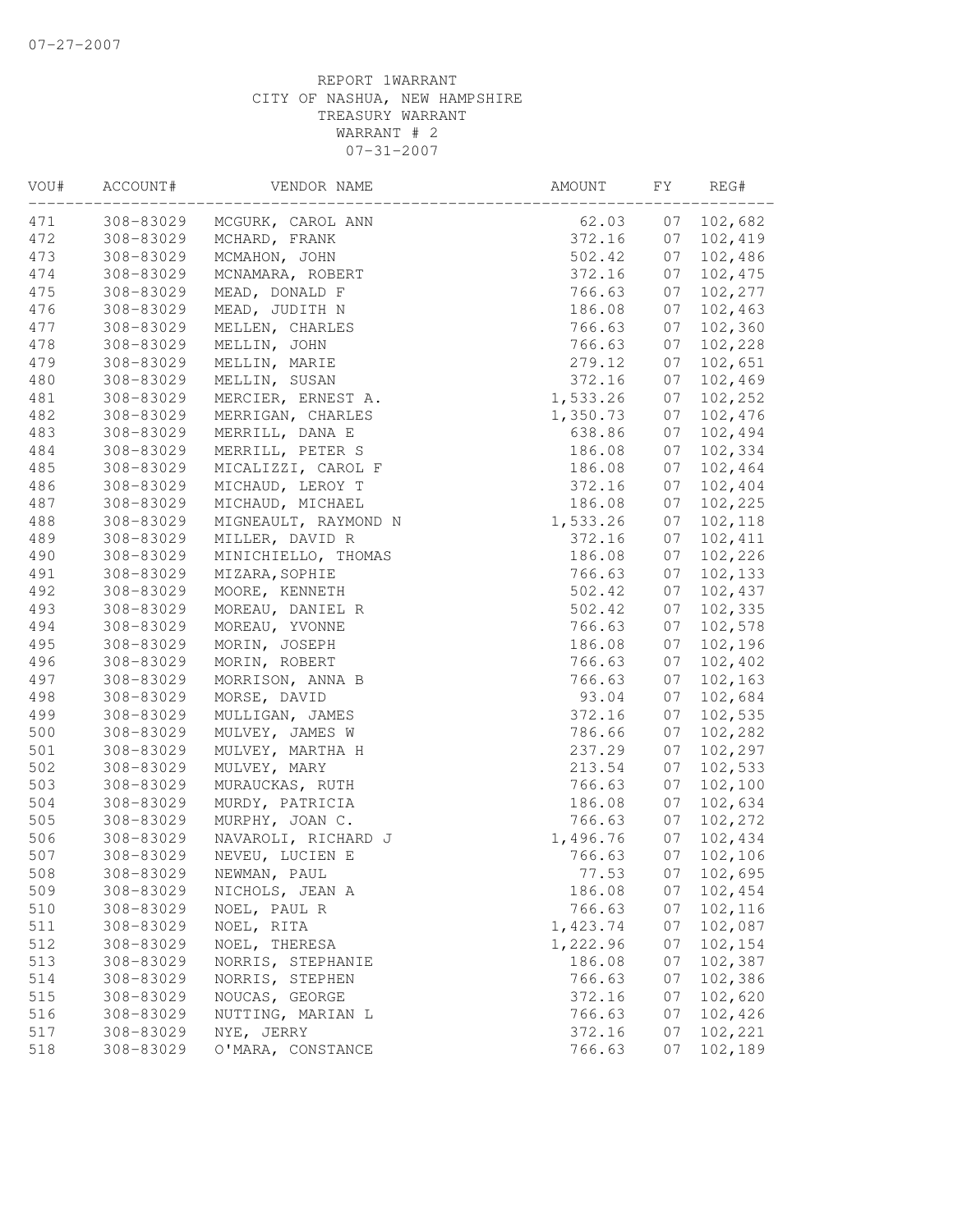| VOU# | ACCOUNT#  | VENDOR NAME              | AMOUNT   | FY | REG#     |
|------|-----------|--------------------------|----------|----|----------|
| 519  | 308-83029 | OLESON, HILDEGARDE       | 912.66   | 07 | 102, 160 |
| 520  | 308-83029 | ONEIL, RUTH              | 766.63   | 07 | 102,368  |
| 521  | 308-83029 | ONOROSKI, HELEN          | 766.63   | 07 | 102,392  |
| 522  | 308-83029 | OSTERROTH, ANGELIKA      | 139.56   | 07 | 102,662  |
| 523  | 308-83029 | PADLEY, BARBARA          | 372.16   | 07 | 102,474  |
| 524  | 308-83029 | PAINE, ARTHUR            | 93.04    | 07 | 102,687  |
| 525  | 308-83029 | PAISON, FRANK            | 502.42   | 07 | 102,524  |
| 526  | 308-83029 | PAPADOPOULOS, D JULIA    | 766.63   | 07 | 102,315  |
| 527  | 308-83029 | PAQUETTE, JOANNE         | 434.20   | 07 | 102,514  |
| 528  | 308-83029 | PARADISE, THERESA        | 766.63   | 07 | 102,092  |
| 529  | 308-83029 | PARADY, MARGARET         | 766.63   | 07 | 102,372  |
| 530  | 308-83029 | PARE, MAURICE            | 1,533.26 | 07 | 102,208  |
| 531  | 308-83029 | PARKINSON, MARILYN C.    | 766.63   | 07 | 102,256  |
| 532  | 308-83029 | PARNIN, MAURA J          | 186.08   | 07 | 102,461  |
| 533  | 308-83029 | PARNIN, WAYNE J          | 766.63   | 07 | 102,482  |
| 534  | 308-83029 | PARZYCH, KEVIN E         | 502.42   | 07 | 102,136  |
| 535  | 308-83029 | PAUL, EVELYN             | 1,533.26 | 07 | 102,158  |
| 536  | 308-83029 | PAUL, MAURICE            | 766.63   | 07 | 102,091  |
| 537  | 308-83029 | PAUL, NICHOLAS           | 372.16   | 07 | 102,446  |
| 538  | 308-83029 | PAUL, ROBERT             | 186.08   | 07 | 102,462  |
| 539  | 308-83029 | PAUL, SUSAN              | 186.08   | 07 | 102,606  |
| 540  | 308-83029 | PAWLUKIEWICZ, PATRICIA D | 186.08   | 07 | 102,510  |
| 541  | 308-83029 | PEASE, NANCY J           | 766.63   | 07 | 102,336  |
| 542  | 308-83029 | PELCHAT, ADRIAN          | 1,533.26 | 07 | 102,131  |
| 543  | 308-83029 | PELLETIER, DAVID P       | 372.16   | 07 | 102,477  |
| 544  | 308-83029 | PEPIN, CONRAD A          | 186.08   | 07 | 102,445  |
| 545  | 308-83029 | PHANEUF, EDWARD          | 155.07   | 07 | 102,681  |
| 546  | 308-83029 | PHINNEY, CAROLYN         | 766.63   | 07 | 102,165  |
| 547  | 308-83029 | PICARILLO, KATHLEEN E    | 372.16   | 07 | 102,609  |
| 548  | 308-83029 | PIERCE, ANNE             | 372.16   | 07 | 102,217  |
| 549  | 308-83029 | PINETTE CLAIRE J         | 219.04   | 07 | 102,596  |
| 550  | 308-83029 | PITSILLIDES, JULIA       | 1,533.26 | 07 | 102,271  |
| 551  | 308-83029 | PIVERO, ANTHONY          | 186.08   | 07 | 102,543  |
| 552  | 308-83029 | PLOURDE, RAYMOND         | 1,533.26 | 07 | 102,166  |
| 553  | 308-83029 | POIRIER, CAROLINE        | 558.24   | 07 | 102,666  |
| 554  | 308-83029 | POLIQUIN, ROLAND H       | 1,533.26 | 07 | 102,291  |
| 555  | 308-83029 | POPPER, CHRISTINA        | 766.63   | 07 | 102,147  |
| 556  | 308-83029 | PORTER, KATHARINE        | 584.10   | 07 | 102, 353 |
| 557  | 308-83029 | POULIN, MARY ELLEN       | 966.45   | 07 | 102,459  |
| 558  | 308-83029 | POWERS, FRED R           | 620.61   | 07 | 102,146  |
| 559  | 308-83029 | POWERS, TERRY            | 186.08   | 07 | 102,549  |
| 560  | 308-83029 | PRATT, LANA              | 186.08   | 07 | 102,337  |
| 561  | 308-83029 | QUIGLEY JR, WILLIAM H    | 1,405.49 | 07 | 102,120  |
| 562  | 308-83029 | QUIMBY, PAMELA           | 186.08   | 07 | 102,604  |
| 563  | 308-83029 | QUIMBY, RICHARD          | 419.82   | 07 | 102,605  |
| 564  | 308-83029 | RAFFERTY, GARY           | 186.08   | 07 | 102,197  |
| 565  | 308-83029 | RAPSIS, JOANNE           | 448.15   | 07 | 102,534  |
| 566  | 308-83029 | RATZEL, GRACE S.         | 1,186.45 | 07 | 102,263  |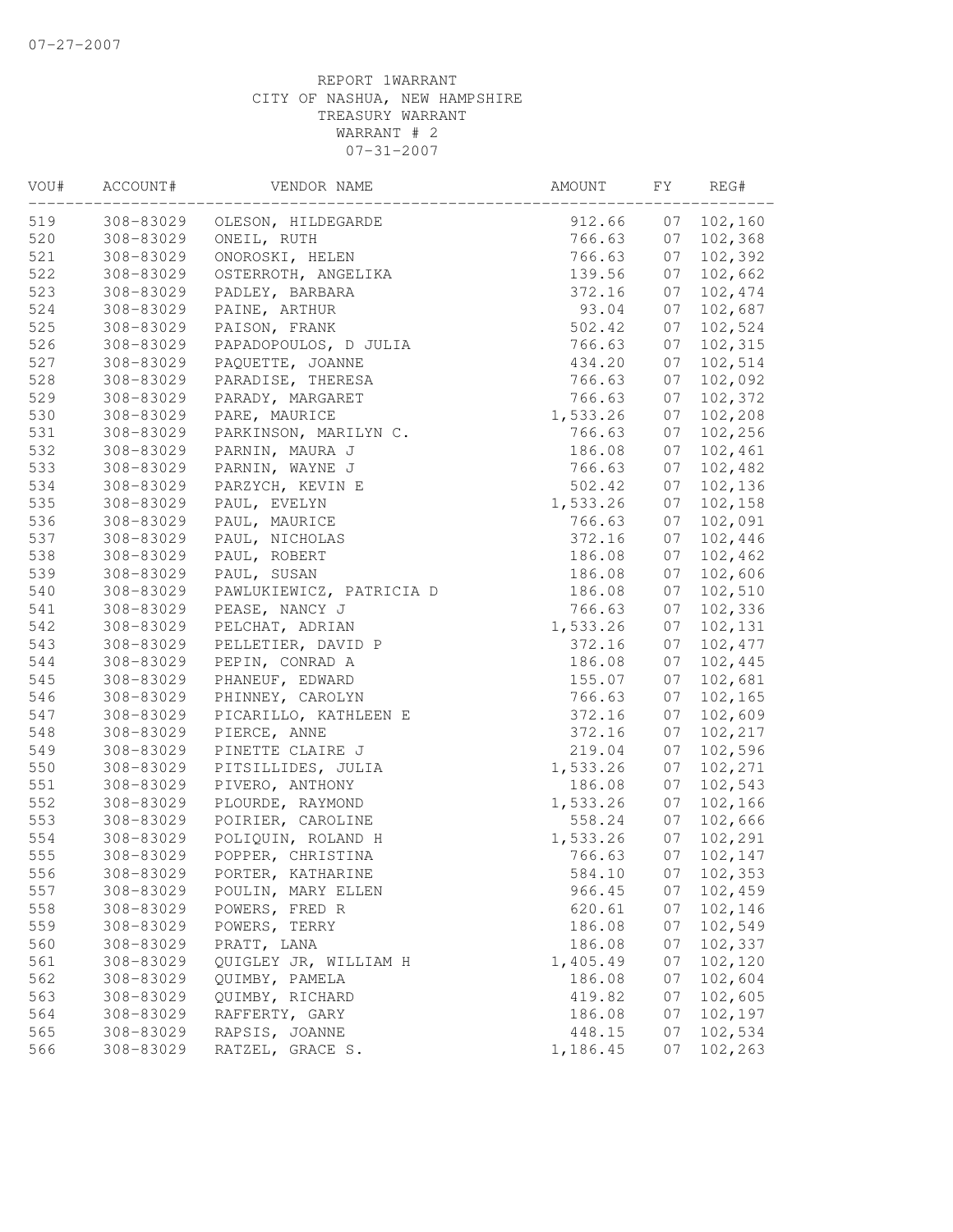| VOU# | ACCOUNT#  | VENDOR NAME           | AMOUNT   | FY | REG#    |
|------|-----------|-----------------------|----------|----|---------|
| 567  | 308-83029 | RAUCK, BETTY          | 657.12   | 07 | 102,371 |
| 568  | 308-83029 | RAVENELLE, ROBERT     | 292.05   | 07 | 102,266 |
| 569  | 308-83029 | RAYMOND, RICHARD      | 374.91   | 07 | 102,156 |
| 570  | 308-83029 | REDMAN, KATHLEEN      | 372.16   | 07 | 102,694 |
| 571  | 308-83029 | REID, GEORGE S        | 502.42   | 07 | 102,436 |
| 572  | 308-83029 | RENOUX, KENNETH       | 372.16   | 07 | 102,338 |
| 573  | 308-83029 | RICHARD, EUPHEMIA M   | 766.63   | 07 | 102,132 |
| 574  | 308-83029 | RICHARD, LORRAINE     | 1,533.26 | 07 | 102,309 |
| 575  | 308-83029 | RICHARD, MARY ANN     | 372.16   | 07 | 102,447 |
| 576  | 308-83029 | RICHARD, ROBERT       | 532.72   | 07 | 102,276 |
| 577  | 308-83029 | RICHARD, TERESA L     | 766.63   | 07 | 102,144 |
| 578  | 308-83029 | RITZ, BARBARA         | 383.32   | 07 | 102,450 |
| 579  | 308-83029 | RITZ, CRAIG D         | 372.16   | 07 | 102,344 |
| 580  | 308-83029 | RIZOS, ELEANOR        | 766.63   | 07 | 102,400 |
| 581  | 308-83029 | ROBERTS, BARBARA      | 186.08   | 07 | 102,655 |
| 582  | 308-83029 | ROTTENBERG, BARBARA   | 602.36   | 07 | 102,571 |
| 583  | 308-83029 | ROUSSEAU, RINA        | 766.63   | 07 | 102,220 |
| 584  | 308-83029 | ROUSSEL, KATHLEEN     | 372.16   | 07 | 102,390 |
| 585  | 308-83029 | ROY, CECILE M         | 273.80   | 07 | 102,452 |
| 586  | 308-83029 | ROY, KATHY            | 31.01    | 07 | 102,688 |
| 587  | 308-83029 | ROY, ROBERT           | 186.08   | 07 | 102,246 |
| 588  | 308-83029 | ROY, RONALD L         | 766.63   | 07 | 102,293 |
| 589  | 308-83029 | RUPP, MARGARET        | 766.63   | 07 | 102,511 |
| 590  | 308-83029 | RUSSELL, ANTOINETTE   | 186.08   | 07 | 102,621 |
| 591  | 308-83029 | SALVO, SEBASTIAN      | 155.07   | 07 | 102,388 |
| 592  | 308-83029 | SANDLER, CRAIG        | 821.39   | 07 | 102,128 |
| 593  | 308-83029 | SAVARD, PENELOPE D    | 766.63   | 07 | 102,351 |
| 594  | 308-83029 | SCHAMBIER, ROBERT F   | 255.54   | 07 | 102,354 |
| 595  | 308-83029 | SCHAMBIER, SUZANNE    | 186.08   | 07 | 102,674 |
| 596  | 308-83029 | SCHEER, JEANNE        | 766.63   | 07 | 102,078 |
| 597  | 308-83029 | SCHROEDER, EDWIN      | 1,533.26 | 07 | 102,110 |
| 598  | 308-83029 | SCHULZE, JOAN W       | 1,533.26 | 07 | 102,316 |
| 599  | 308-83029 | SEIFERT, MARY M.      | 766.63   | 07 | 102,243 |
| 600  | 308-83029 | SENEY, SYLVIA         | 1,168.20 | 07 | 102,244 |
| 601  | 308-83029 | SHARCOT, ALEXANDRA    | 186.08   | 07 | 102,393 |
| 602  | 308-83029 | SHARP, LOIS G         | 1,515.01 | 07 | 102,223 |
| 603  | 308-83029 | SHATTUCK, DAVID       | 921.70   | 07 | 102,361 |
| 604  | 308-83029 | SHATTUCK, DOROTHY     | 186.08   | 07 | 102,517 |
| 605  | 308-83029 | SHERWOOD, RICHARD L   | 502.42   | 07 | 102,460 |
| 606  | 308-83029 | SILVA, RICHARD        | 744.32   | 07 | 102,574 |
| 607  | 308-83029 | SIMARD, EVA           | 766.63   | 07 | 102,222 |
| 608  | 308-83029 | SIMPSON, DOROTHY      | 346.81   | 07 | 102,350 |
| 609  | 308-83029 | SIMPSON, ROGER C      | 766.63   | 07 | 102,428 |
| 610  | 308-83029 | SINOPOULOS, THOMAI    | 766.63   | 07 | 102,089 |
| 611  | 308-83029 | SLANETZ, LYN          | 766.63   | 07 | 102,284 |
| 612  | 308-83029 | SLATUNAS, PRISCILLA R | 186.08   | 07 | 102,339 |
| 613  | 308-83029 | SMITH, BEVERLY A      | 374.91   | 07 | 102,465 |
| 614  | 308-83029 | SMITH, CLAYTON        | 186.08   | 07 | 102,516 |
|      |           |                       |          |    |         |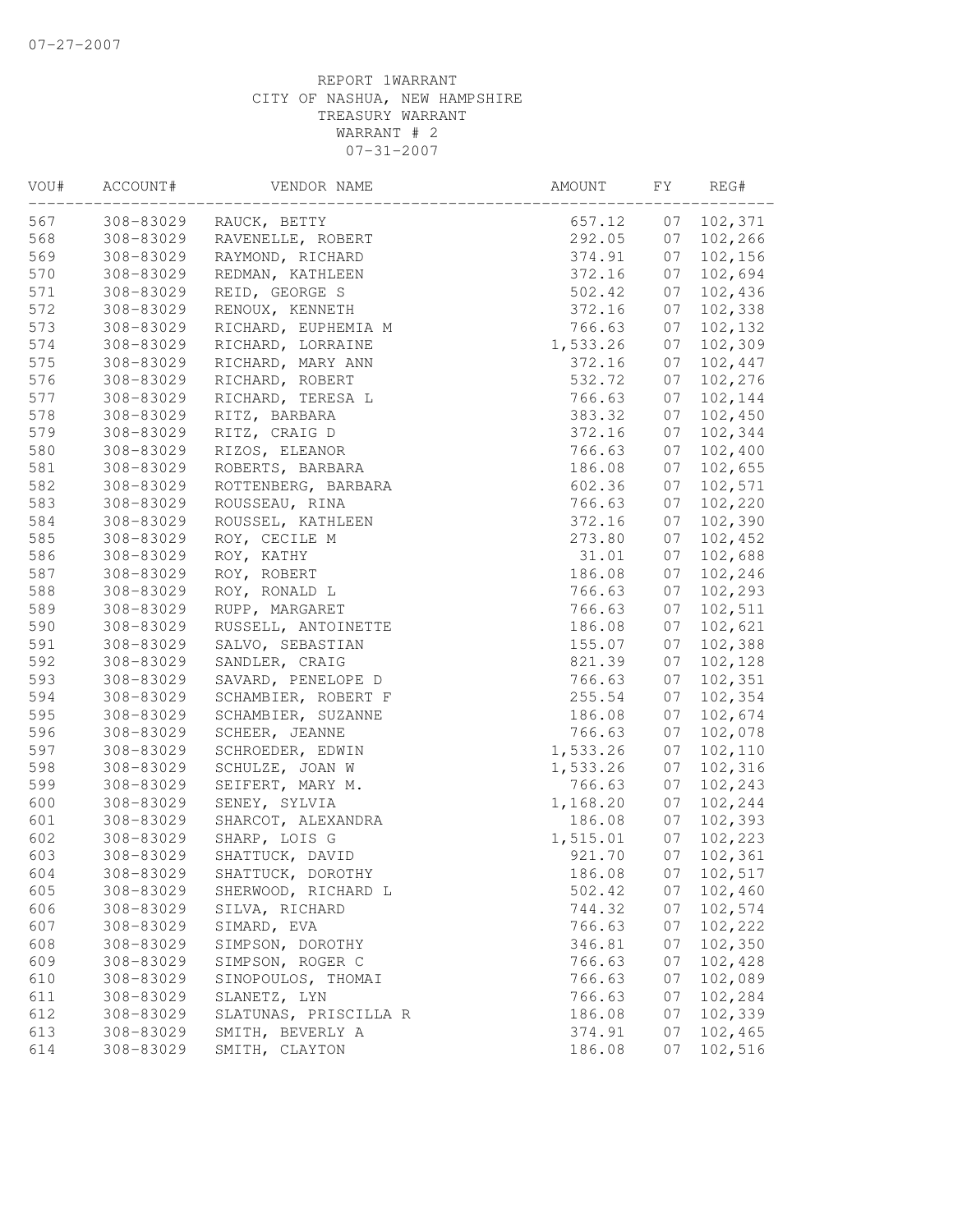| VOU# | ACCOUNT#  | VENDOR NAME          | AMOUNT   | FY | REG#     |
|------|-----------|----------------------|----------|----|----------|
| 615  | 308-83029 | SMITH, LYALL         | 502.42   | 07 | 102,632  |
| 616  | 308-83029 | SOHEILI, FARIBORZ    | 186.08   | 07 | 102,490  |
| 617  | 308-83029 | SOLMS, CHARLES       | 511.09   | 07 | 102,582  |
| 618  | 308-83029 | SOLMS, MARSHA        | 186.08   | 07 | 102,581  |
| 619  | 308-83029 | SOUCY, GERMAINE      | 766.63   | 07 | 102,099  |
| 620  | 308-83029 | SOUCY, NORMAN J      | 1,533.26 | 07 | 102, 114 |
| 621  | 308-83029 | SOUCY, RICHARD       | 1,533.26 | 07 | 102,527  |
| 622  | 308-83029 | ST LAURENT, VIVIAN   | 186.08   | 07 | 102,558  |
| 623  | 308-83029 | ST.JOHN, JOANNE      | 465.20   | 07 | 102,608  |
| 624  | 308-83029 | STAPLES, LORETTA     | 766.63   | 07 | 102,180  |
| 625  | 308-83029 | STAUNTON, CAROL      | 372.16   | 07 | 102,617  |
| 626  | 308-83029 | STAWASZ, MARYANN     | 744.32   | 07 | 102,630  |
| 627  | 308-83029 | STEVENS, ALIDA       | 766.63   | 07 | 102,399  |
| 628  | 308-83029 | STONCIUS, STANLEY A. | 766.63   | 07 | 102,239  |
| 629  | 308-83029 | STONCIUS, VITO       | 605.90   | 07 | 102,275  |
| 630  | 308-83029 | STONE, JUDITH        | 186.08   | 07 | 102,544  |
| 631  | 308-83029 | STRAND, RICHARD      | 372.16   | 07 | 102,369  |
| 632  | 308-83029 | STYLIANOS, THOMAS    | 766.63   | 07 | 102,137  |
| 633  | 308-83029 | SULLIVAN, CLAIRE     | 766.63   | 07 | 102,145  |
| 634  | 308-83029 | SULLIVAN, ROBERT     | 502.42   | 07 | 102,255  |
| 635  | 308-83029 | SUMMERS, ROBBIE J    | 989.22   | 07 | 102,443  |
| 636  | 308-83029 | SURPRENANT, ARTHUR R | 186.08   | 07 | 102,292  |
| 637  | 308-83029 | SURPRENANT, BETTY    | 248.10   | 07 | 102,680  |
| 638  | 308-83029 | SWABOWICZ, PETER S   | 372.16   | 07 | 102,410  |
| 639  | 308-83029 | SWANSON, MARY E.     | 1,533.26 | 07 | 102,236  |
| 640  | 308-83029 | TABLOSKI, RAYMOND    | 766.63   | 07 | 102,209  |
| 641  | 308-83029 | TABOR, NANCY         | 186.08   | 07 | 102,572  |
| 642  | 308-83029 | TAGGART, BRYANT      | 766.63   | 07 | 102,367  |
| 643  | 308-83029 | TAGGART, PAULA S     | 529.34   | 07 | 102,340  |
| 644  | 308-83029 | TAMPOSI, EILEEN      | 766.63   | 07 | 102,433  |
| 645  | 308-83029 | TAYLOR, VIRGINIA     | 766.63   | 07 | 102,188  |
| 646  | 308-83029 | TEDESCHI, LOUISE A   | 766.64   | 07 | 102,618  |
| 647  | 308-83029 | TESTA PETER          | 93.04    | 07 | 101,874  |
| 648  | 308-83029 | THEBERGE, JOAN       | 1,533.26 | 07 | 102,317  |
| 649  | 308-83029 | THERIAULT, RACHEL    | 766.63   | 07 | 102,375  |
| 650  | 308-83029 | THERIAULT, ROLAND L. | 186.08   | 07 | 102,270  |
| 651  | 308-83029 | THERRIEN, ROLAND H   | 1,533.26 | 07 | 102,171  |
| 652  | 308-83029 | THIBEAULT, LOUIS     | 1,533.26 | 07 | 102,143  |
| 653  | 308-83029 | TILTON, ARNOLD       | 186.08   | 07 | 102,312  |
| 654  | 308-83029 | TOMASIAN, ANGELA     | 139.56   | 07 | 102,653  |
| 655  | 308-83029 | TOMASIAN, WARREN     | 164.28   | 07 | 102,654  |
| 656  | 308-83029 | TOOHIG, WARREN J     | 186.08   | 07 | 102,355  |
| 657  | 308-83029 | TOOMEY, DANIEL       | 186.08   | 07 | 102,184  |
| 658  | 308-83029 | TOUSSAINT, RITA      | 766.63   | 07 | 102,373  |
| 659  | 308-83029 | TRINGOSON, PAUL L.   | 766.63   | 07 | 102,213  |
| 660  | 308-83029 | TRONKOWSKI, GAIL     | 620.61   | 07 | 102,432  |
| 661  | 308-83029 | TROTTIER, MAURICE A  | 766.63   | 07 | 102,107  |
| 662  | 308-83029 | TROW, MARY           | 766.63   | 07 | 102,192  |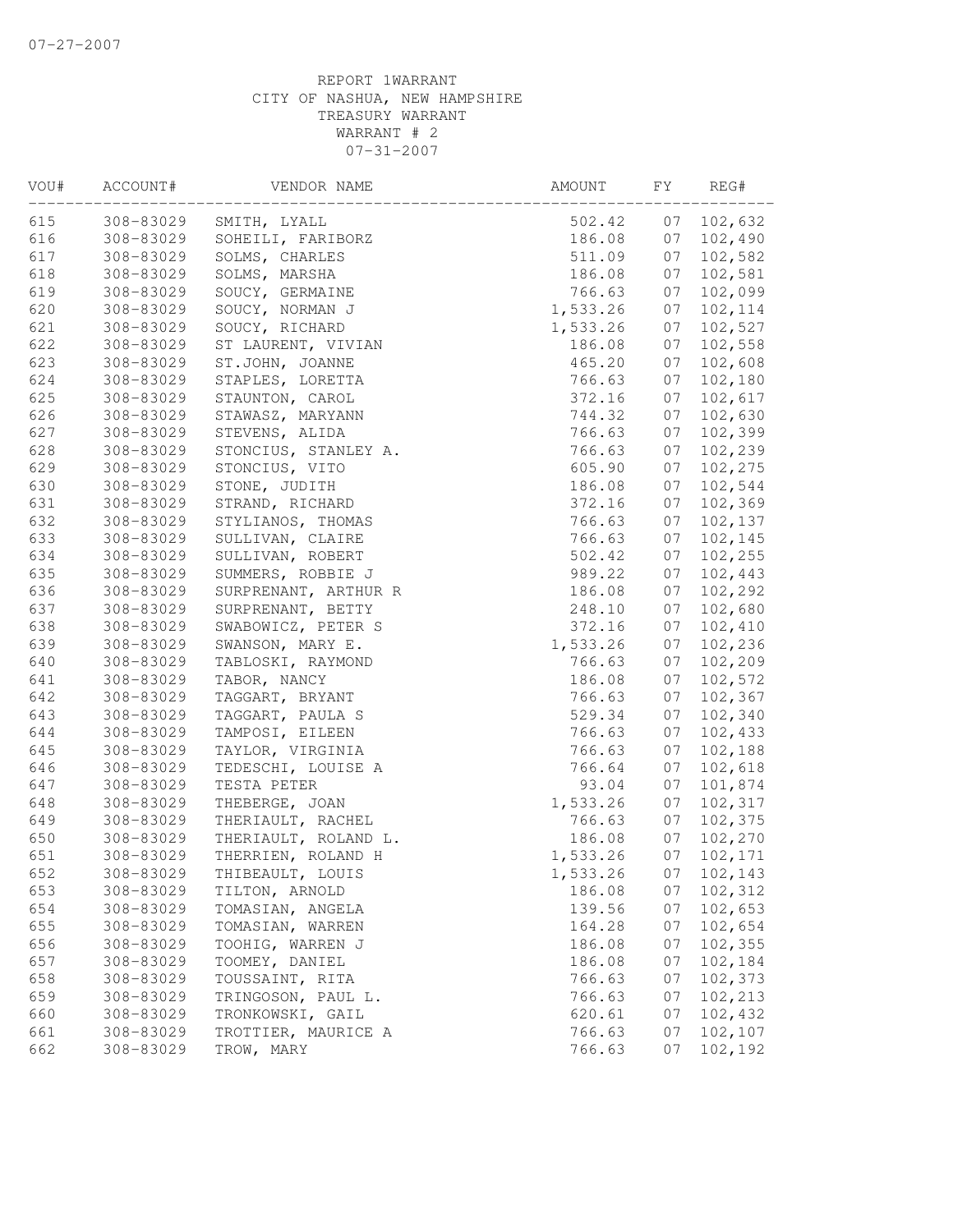| VOU# | ACCOUNT#  | VENDOR NAME                      | AMOUNT    | FY | REG#    |
|------|-----------|----------------------------------|-----------|----|---------|
| 663  | 308-83029 | TURGEON, RICHARD J               | 372.16    | 07 | 102,356 |
| 664  | 308-83029 | ULCICKAS, MARY ANN               | 1,533.26  | 07 | 102,341 |
| 665  | 308-83029 | VACCARO, MICHAEL                 | 41.87     | 07 | 102,693 |
| 666  | 308-83029 | VADNEY, CAROL A                  | 372.16    | 07 | 102,448 |
| 667  | 308-83029 | VAIL, MARY A                     | 186.08    | 07 | 102,485 |
| 668  | 308-83029 | VAILLANCOURT, ROGER              | 372.16    | 07 | 102,473 |
| 669  | 308-83029 | VANDEUSEN, ELEANOR B             | 766.63    | 07 | 102,302 |
| 670  | 308-83029 | VOELKER, JANET W                 | 372.16    | 07 | 102,449 |
| 671  | 308-83029 | VONHANDORF, JANET                | 437.29    | 07 | 102,591 |
| 672  | 308-83029 | VORE, ESTELLE                    | 372.16    | 07 | 102,627 |
| 673  | 308-83029 | VOVERIS, RONALD P                | 372.16    | 07 | 102,616 |
| 674  | 308-83029 | WALLER, ELLIOTT                  | 502.42    | 07 | 102,537 |
| 675  | 308-83029 | WALSH, JOYCE                     | 170.58    | 07 | 102,649 |
| 676  | 308-83029 | WALSH, WILLIAM                   | 231.80    | 07 | 102,520 |
| 677  | 308-83029 | WATSON, GARY                     | 372.16    | 07 | 102,342 |
| 678  | 308-83029 | WATTS, GEORGE                    | 1,533.26  | 07 | 102,077 |
| 679  | 308-83029 | WEATHERBEE, CAROL                | 201.59    | 07 | 102,214 |
| 680  | 308-83029 | WEBB, DORIS                      | 547.60    | 07 | 102,593 |
| 681  | 308-83029 | WEDICK, LAWRENCE J               | 687.16    | 07 | 102,343 |
| 682  | 308-83029 | WELLIVER, RONALD                 | 502.42    | 07 | 102,601 |
| 683  | 308-83029 | WENTZELL, JANE E.                | 1,533.26  | 07 | 102,254 |
| 684  | 308-83029 | WESINGER, PAUL                   | 186.08    | 07 | 102,374 |
| 685  | 308-83029 | WHEELER, SHIRLEY                 | 1,533.26  | 07 | 102,177 |
| 686  | 308-83029 | WHITMORE, BARBARA A              | 197.06    | 07 | 102,413 |
| 687  | 308-83029 | WHITMORE, ROBERT                 | 502.42    | 07 | 102,566 |
| 688  | 308-83029 | WHITTEMORE, NITA C               | 766.63    | 07 | 102,149 |
| 689  | 308-83029 | WIDENER, RICHARD                 | 83.74     | 07 | 102,685 |
| 690  | 308-83029 | WILKINS, JAMES W                 | 372.16    | 07 | 102,349 |
| 691  | 308-83029 | WILLEY, ROBERT S.                | 1,533.26  | 07 | 102,241 |
| 692  | 308-83029 | WILLMAN, EDWARD F                | 359.41    | 07 | 102,451 |
| 693  | 308-83029 | WILSON, KENNETH                  | 372.16    | 07 | 102,643 |
| 694  | 308-83029 | WOITKOWSKI, MARGARET             | 711.87    | 07 | 102,313 |
| 695  | 308-83029 | WOODS, IRIS J                    | 186.08    | 07 | 102,512 |
| 696  | 308-83029 | WOODS, KATHRYN H                 | 186.08    | 07 | 102,513 |
| 697  | 308-83029 | WOODS, LON                       | 186.08    | 07 | 102,384 |
| 698  | 308-83029 | WREN, PRISCILLA M.               | 766.63    | 07 | 102,199 |
| 699  | 308-83029 | YENCO, CAROL                     |           | 07 |         |
| 700  |           |                                  | 155.07    |    | 102,673 |
|      | 308-83029 | YENCO, EDWARD A                  | 244.56    | 07 | 102,458 |
| 701  | 308-83029 | YOUNG, KENTON M                  | 1,405.49  | 07 | 102,084 |
| 702  | 308-83029 | ZEMAN, BEVERLY                   | 441.62    | 07 | 102,564 |
| 703  | 308-83029 | ZIBOLIS, LAURIE K                | 766.63    | 07 | 102,492 |
| 704  | 308-83029 | ZIBOLIS, MICHAEL W               | 186.08    | 07 | 102,491 |
| 705  | 308-83030 | ITT HARTFORD                     | 8,219.23  |    | 41      |
| 705  | 308-83031 | ITT HARTFORD                     | 5,970.65  |    | 41      |
| 706  | 308-83041 | DEVINE MILLIMET & BRANCH PA<br>W | 82,951.07 | 07 | 101,767 |
| 707  | 308-83042 | FRED C CHURCH INC                | 11,782.02 |    | 37      |
| 707  | 308-83050 | FRED C CHURCH INC                | 35,210.00 |    | 37      |
| 707  | 308-83050 | FRED C CHURCH INC                | 5,264.00  | 07 | 37      |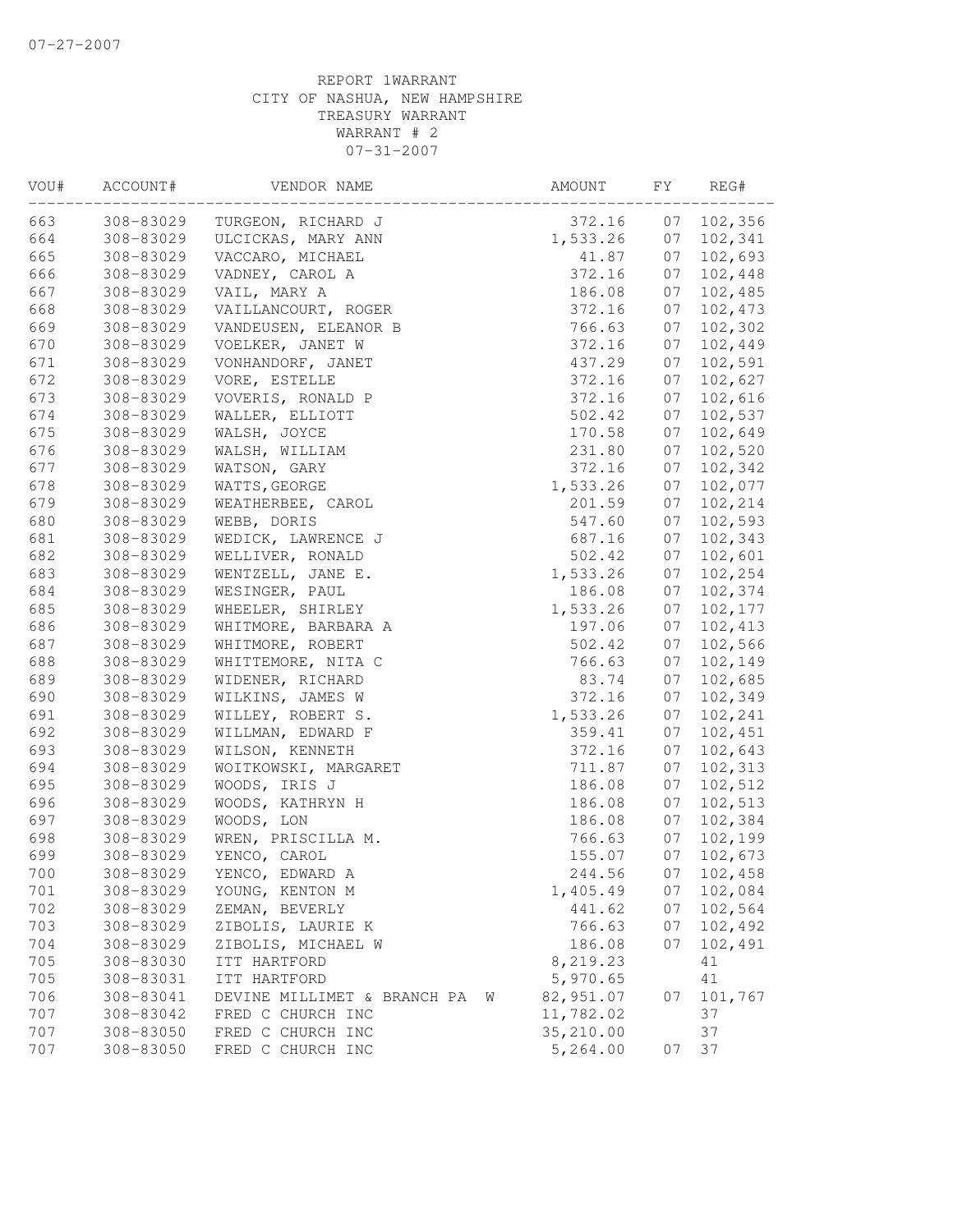| VOU# | ACCOUNT#  | VENDOR NAME                      | AMOUNT    | FΥ | REG#    |
|------|-----------|----------------------------------|-----------|----|---------|
| 708  | 308-83051 | FOUR SEASONS ORTHOPAEDIC CTR     | 224.00    | 07 | 101,800 |
| 709  | 308-83053 | ASSOCIATED RADIOLOGISTS PA<br>W/ | 49.00     |    | 101,762 |
| 709  | 308-83053 | ASSOCIATED RADIOLOGISTS PA<br>W/ | 46.00     | 07 | 101,762 |
| 710  | 308-83053 | ATLANTIC INVESTIGATION SERVICE   | 1,360.00  | 07 | 101,557 |
| 711  | 308-83053 | DARTMOUTH-HITCHCOCK CLINIC       | 475.00    | 07 | 101,821 |
| 712  | 308-83053 | ELLIOT HOSPITAL<br>W/C           | 479.25    | 07 | 101,769 |
| 713  | 308-83053 | FOUNDATION MEDICAL PARTNERS      | 336.00    | 07 | 101,790 |
| 714  | 308-83053 | GREATER NASHUA EMERGENCY PHYS    | 68.00     |    | 101,782 |
| 714  | 308-83053 | GREATER NASHUA EMERGENCY PHYS    | 475.00    | 07 | 101,782 |
| 715  | 308-83053 | NASHUA RADIOLOGY PA<br>W/C       | 67.00     | 07 | 101,763 |
| 716  | 308-83053 | PARKER ROGER                     | 23.71     | 07 | 101,733 |
| 717  | 308-83053 | SJ PHYSICIAN SERVICES<br>W/C     | 135.00    | 07 | 101,324 |
| 718  | 308-83053 | SO NH REGIONAL MEDICAL CENTER    | 2,529.02  | 07 | 101,764 |
| 719  | 308-83053 | ST JOSEPH BUSINESS & HEALTH      | 476.00    | 07 | 101,505 |
| 720  | 308-83053 | ST JOSEPH'S HOSPITAL W/C         | 2,292.75  | 07 | 101,398 |
| 721  | 308-83053 | TEEBOOM KEVIN                    | 100.00    | 07 | 101,597 |
| 722  | 308-83053 | WINGATE'S PHARMACY               | 2,907.95  |    | 101,610 |
| 723  | 308-83054 | ACCESS REHABILITATION            | 926.00    | 07 | 101,645 |
| 724  | 308-83054 | ACCESS SPORTS MEDICINE & ORTHO   | 430.00    | 07 | 101,647 |
| 725  | 308-83054 | ANESTHESIA CARE GROUP PC<br>W/   | 1,805.00  | 07 | 101,326 |
| 726  | 308-83054 | APPLE NASHUA<br>W/C              | 1,225.00  |    | 101,405 |
| 726  | 308-83054 | APPLE NASHUA<br>W/C              | 6,481.00  | 07 | 101,405 |
| 727  | 308-83054 | APPLE THERAPY SERVICES LLC       | 4,242.00  | 07 | 101,646 |
| 728  | 308-83054 | ASSOCIATED RADIOLOGISTS PA<br>W/ | 445.00    | 07 | 101,762 |
| 729  | 308-83054 | BARCLAY WARREN R DC PA<br>W/     | 195.00    |    | 101,838 |
| 729  | 308-83054 | BARCLAY WARREN R<br>DC PA<br>W/  | 455.00    | 07 | 101,838 |
| 730  | 308-83054 | BEDFORD AMBULATORY SURG CTR      | 10,646.00 | 07 | 101,775 |
| 731  | 308-83054 | BONENBERGER HOWARD J DPM PLLC    | 94.03     |    | 101,677 |
| 731  | 308-83054 | BONENBERGER HOWARD J DPM PLLC    | 897.77    | 07 | 101,677 |
| 732  | 308-83054 | CENTERS FOR PAIN SOLUTIONS       | 1,210.00  | 07 | 101,341 |
| 733  | 308-83054 | CPTE-NASHUA<br>W/C               | 365.00    | 07 | 101,384 |
| 734  | 308-83054 | DARTMOUTH HITCHCOCK CLINIC       | 5,102.00  | 07 | 101,633 |
| 735  | 308-83054 | DARTMOUTH-HITCHCOCK BEDFORD      | 605.00    | 07 | 101,639 |
| 736  | 308-83054 | DARTMOUTH-HITCHCOCK CLINIC       | 4,246.00  | 07 | 101,821 |
| 737  | 308-83054 | DIEHL SCOTT J MD<br>W/C          | 178.00    | 07 | 101,401 |
| 738  | 308-83054 | EMPI INC<br>W/C                  | 1,065.20  | 07 | 101,823 |
| 739  | 308-83054 | FONG PATRICIA                    | 43.76     | 07 | 101,675 |
| 740  | 308-83054 | FOUNDATION MEDICAL PARTNERS      | 93.00     | 07 | 101,790 |
| 741  | 308-83054 | FOUR SEASONS ORTHOPAEDIC CTR     | 12,754.00 | 07 | 101,800 |
| 742  | 308-83054 | GILMAN JENNIFER P                | 53.35     | 07 | 101,637 |
| 743  | 308-83054 | GLASSMAN STUART J MD<br>W/C      | 250.00    | 07 | 101,380 |
| 744  | 308-83054 | HEALTHSOUTH HOLDINGS INC<br>W/C  | 3,217.00  | 07 | 101,770 |
| 745  | 308-83054 | LEWIS PHYSICAL MEDICINE ASSOC    | 450.00    | 07 | 101,318 |
| 746  | 308-83054 | MARY HITCHCOCK MEM HOSP          | 7,626.58  | 07 | 101,942 |
| 747  | 308-83054 | MERRIMACK VALLEY PT LLC          | 641.00    | 07 | 101,437 |
| 748  | 308-83054 | NASHUA ANESTHESIA PARTNERS<br>W  | 840.00    | 07 | 101,806 |
| 749  | 308-83054 | NASHUA RADIOLOGY PA<br>W/C       | 310.00    | 07 | 101,763 |
| 750  | 308-83054 | OCCUPATIONAL HEALTH CTRS SOUTH   | 4,214.37  | 07 | 101,520 |
|      |           |                                  |           |    |         |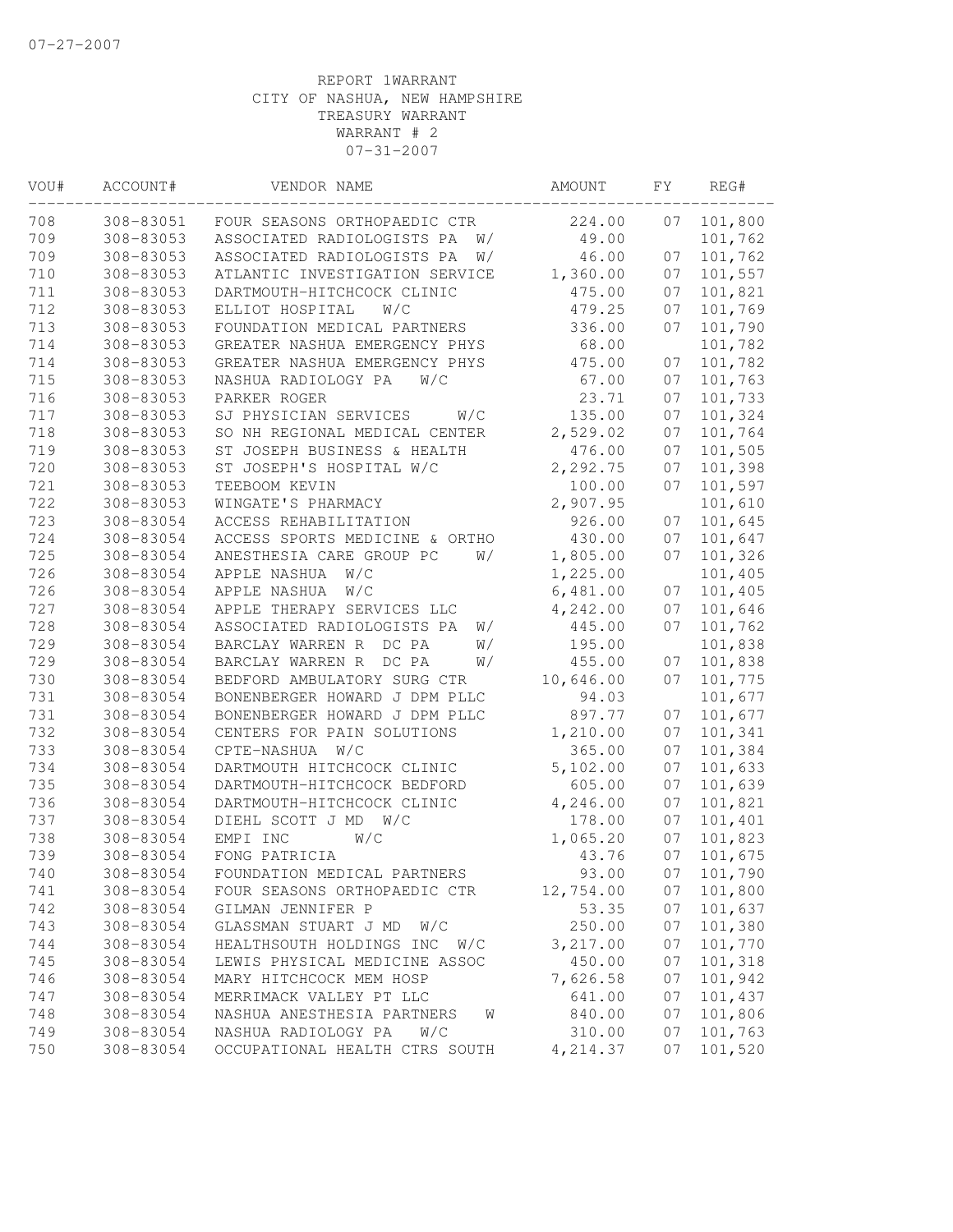| VOU#  | ACCOUNT#           | VENDOR NAME                    | AMOUNT     | FY | REG#         |
|-------|--------------------|--------------------------------|------------|----|--------------|
| 751   | 308-83054          | ORTHOCARE MEDICAL EQUIP LLC    | 151.02     | 07 | 101,471      |
| 752   | 308-83054          | PAIN SOLUTIONS PLLC            | 1,025.00   | 07 | 101,497      |
| 753   | 308-83054          | RESULTS CHIROPRACTIC           | 507.00     | 07 | 101,644      |
| 754   | 308-83054          | SO NH REGIONAL MEDICAL CENTER  | 10,989.99  | 07 | 101,764      |
| 755   | 308-83054          | ST JOSEPH'S HOSPITAL W/C       | 29,005.15  | 07 | 101,398      |
| 756   | 308-83054          | THIRD PARTY SOLUTIONS<br>W/C   | 15.18      |    | 101,788      |
| 756   | 308-83054          | THIRD PARTY SOLUTIONS<br>W/C   | 4,580.99   | 07 | 101,788      |
| 757   | 308-83054          | WOLF RALPH R MD<br>W/C         | 79.00      | 07 | 101,772      |
| 758   | 308-83055          | ATLANTIC INVESTIGATION SERVICE | 3,540.22   | 07 | 101,557      |
| 759   | 308-83055          | DELLERA BUSINESS SUPPORT SVCS  | 33.80      |    | 101,828      |
| 759   | 308-83055          | DELLERA BUSINESS SUPPORT SVCS  | 195.00     | 07 | 101,828      |
| 760   | 308-83055          | DEVINE MILLIMET & BRANCH PA W  | 2,165.12   | 07 | 101,767      |
| 761   | 308-83055          | GILMAN JENNIFER P              | 63.05      | 07 | 101,637      |
| 762   | 308-83055          | GLASSMAN STUART J MD<br>W/C    | 750.00     | 07 | 101,380      |
| 763   | 308-83055          | TREASURER STATE OF NH          | 250.00     | 07 | 102,765      |
| 764   | 308-83056          | COMPLIANCE NETWORK OF NE       | 1,810.00   | 07 | 101,604      |
| 765   | 308-83056          | TREASURER STATE OF NH<br>W/C   | 450.00     | 07 | 102,822      |
| 766   | 308-83063          | CHABOT GLASS                   | 2,200.00   | 07 | 101,826      |
| 767   | 308-83063          | K LEE INC                      | 916.97     | 07 | 101,602      |
| 768   | 308-83063          | W/C<br>MARVELL PLATE GLASS INC | 516.90     | 07 | 101,792      |
| 769   | 308-83063          | MILTON CAT                     | 1,529.29   | 07 | 101,481      |
| 770   | 308-83063          | VIKING ROOFING, INC.           | 30,252.00  | 07 | 101,966      |
| 771   | 308-83064          | MAC MULKIN CHEVROLET INC       | 1,081.08   | 07 | 102,043      |
| 772   | 308-83064          | NEWELL CAROL & KAYLA LUCIER    | 1,846.18   | 07 | 101,744      |
| 773   | 308-83064          | TORNOW ERIK                    | 104.50     | 07 | 101,735      |
| 774   | 308-83073          | FRED C CHURCH INC              | 329,388.00 |    | 37           |
| 774   | 308-83074          | FRED C CHURCH INC              | 187,704.00 |    | 37           |
| 775   | 308-83075          | FOWLER THERESA                 | 4,000.00   | 07 | 101,680      |
| 776   | 308-83076          | FRED C CHURCH INC              | 101,982.75 |    | 37           |
| 776   | 308-83080          | FRED C CHURCH INC              | 7,157.00   |    | 37           |
| 776   | 308-83082          | FRED C CHURCH INC              | 2,323.50   |    | 37           |
| 776   | 308-83083          | FRED C CHURCH INC              | 2,323.50   |    | 37           |
| 777   | 308-83157          | CBCINNOVIS INC                 | 12.25      | 07 | 101,614      |
| 778   | 308-83199          | STANLEY ELEVATOR CO INC        | 2,851.59   | 07 | 101,632      |
| TOTAL | 308                | SRF - INSURANCE                |            |    | 2,095,028.03 |
|       |                    |                                |            |    |              |
|       | 195,525 3086-49050 | ACP DIRECT                     | 305.95     | 07 | 102,012      |
|       | 195,526 3086-49050 | AMAZON CREDIT PLAN             | 129.70     | 07 | 102,848      |
|       | 195,527 3086-49050 | EdITS                          | 18.00      |    | 102,030      |
|       | 195,528 3086-49050 | HOUGHTON MIFFLIN CO            | 386.59     | 07 | 102,054      |
|       | 195,529 3086-49050 | PRUFROCK PRESS                 | 179.25     |    | 101,379      |
|       | 195,530 3086-49050 | SCHOLASTIC TESTING SERVICE     | 2,035.26   | 07 | 102,010      |
|       | 195,531 3086-53100 | CALLAHAN CAROLYN               | 7,750.00   | 07 | 102,003      |
|       | 195,532 3086-53100 | NELMS                          | 1,100.00   | 07 | 102,769      |
|       | 3086-82025         | NH RETIREMENT SYSTEM           | 683.16     | 07 | 29           |
|       | 3086-83006         | ANTHEM BLUE CROSS BLUE SHIELD  | 2,531.26   | 07 | 31           |
|       |                    |                                |            |    |              |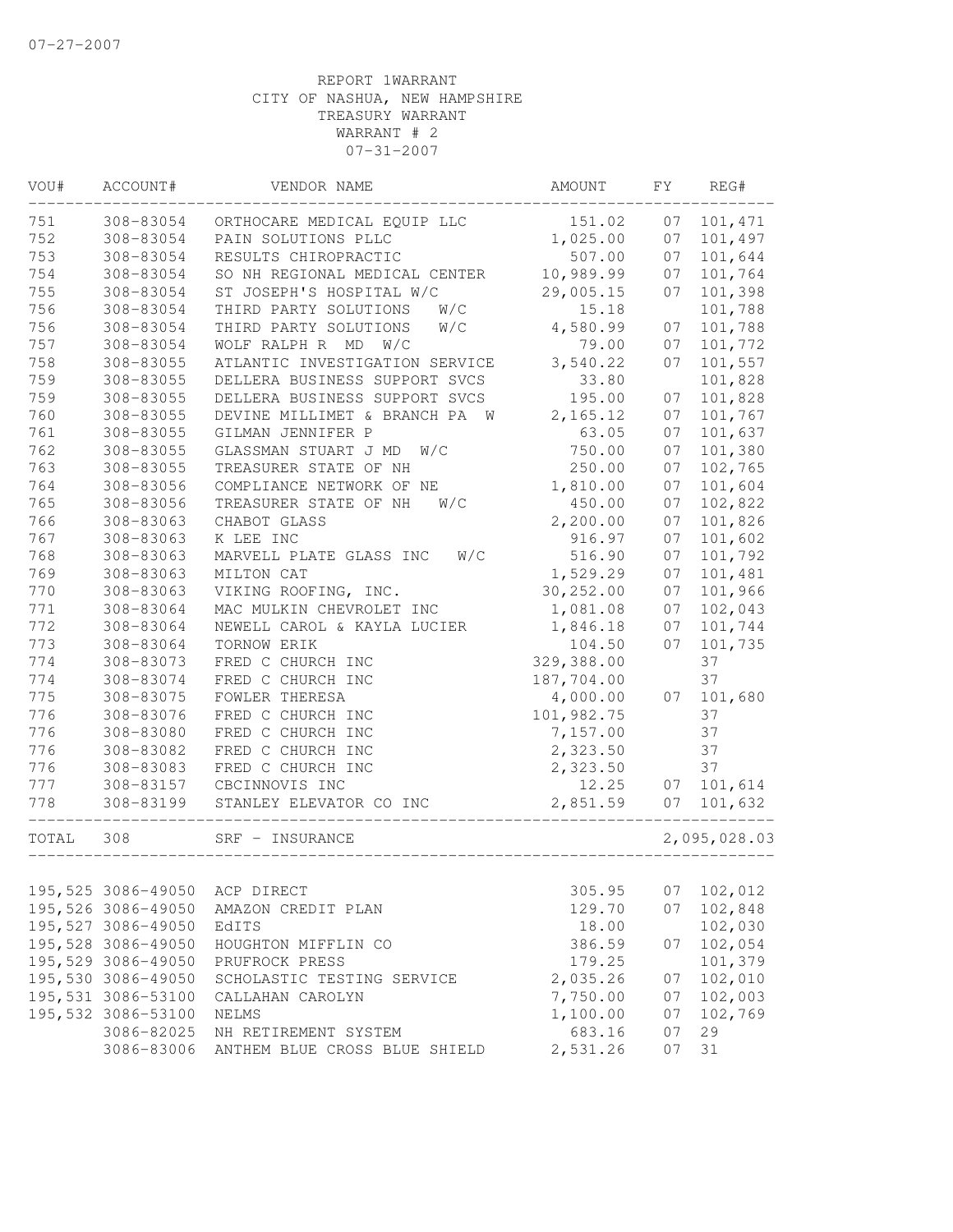| VOU#      | ACCOUNT#                                 | VENDOR NAME                                                                              | AMOUNT                 |          | FY REG#            |
|-----------|------------------------------------------|------------------------------------------------------------------------------------------|------------------------|----------|--------------------|
|           | 3086-83009                               | NORTHEAST DELTA                                                                          | 79.99                  |          | 39                 |
|           | 3086-83009                               | NORTHEAST DELTA                                                                          | 134.65                 | 07       | 33                 |
|           | 3086-83031                               | ITT HARTFORD                                                                             | 48.16                  |          | 41<br>102,029      |
|           | 195,533 3086-91040<br>195,534 3086-91040 | BELIN-BLANK CENTER<br>COTE RICHARD                                                       | 225.00                 | 07<br>07 |                    |
|           | 195,535 3086-91040                       | STERLING DEB                                                                             | 25.90<br>580.37        | 07       | 101,870<br>101,941 |
|           |                                          |                                                                                          |                        |          |                    |
| TOTAL     | 308                                      | JAVITS GRANT PROGRAM                                                                     |                        |          | 16, 213.24         |
|           |                                          |                                                                                          |                        |          |                    |
|           | 195,536 3097-41015                       | STAPLES BUSINESS ADVANTAGE                                                               | 140.89                 |          | 101,785            |
|           | 195,537 3097-49085                       | GILL'S PIZZA CO.                                                                         | 3,978.20               | 07       | 101,953            |
|           | 195,538 3097-74092                       | AFFILIATED HVAC SERVICES LLC                                                             | 39.00                  | 07       | 101,911            |
|           | 195,539 3097-74092                       | GRANITE STATE SEWER AND                                                                  | 320.00                 |          | 101,864            |
|           | 195,540 3097-74092                       | UNITED SUPPLY COMPANY INC                                                                | 96.19                  |          | 102,058            |
|           | 3097-82025                               | NH RETIREMENT SYSTEM                                                                     | 3,745.07               | 07       | 29                 |
|           | 3097-83006<br>3097-83006                 | ANTHEM BLUE CROSS BLUE SHIELD                                                            | 20, 164.23<br>7,674.00 | 07       | 31<br>32           |
|           | 3097-83009                               | HARVARD PILGRIM HEALTH CARE<br>NORTHEAST DELTA                                           | 1,438.75               | 07<br>07 | 33                 |
|           | 3097-83031                               | ITT HARTFORD                                                                             | 106.40                 |          | 41                 |
|           | 3097-83031                               | NORTHEAST DELTA                                                                          | 45.30                  | 07       | 33                 |
|           | 195,541 3097-91005                       | GILBERT DIANA T                                                                          | 9.55                   |          | 101,952            |
|           | 195,542 3097-94005                       | UNH COOPERATIVE EXTENSION                                                                | 2,700.00               |          | 102,701            |
| TOTAL     | 309                                      | SRF - FOOD SERVICES                                                                      |                        |          | 40, 457.58         |
|           |                                          |                                                                                          |                        |          |                    |
|           | 195,543 3117-66005 LVR INC               |                                                                                          | 105.40<br>_________    |          | 101,888            |
| TOTAL 311 |                                          | DRIVER'S EDUCATION                                                                       |                        |          | 105.40             |
|           |                                          |                                                                                          |                        |          |                    |
|           | 195,544 3118-49050                       | INTEGRATED OFFICE SOLUTIONS                                                              | 152.00                 | 07       | 102,028            |
|           |                                          | 195,545 3118-49050 PAPANICOLAU MICHELLE<br>195,546 3118-49050 STAPLES BUSINESS ADVANTAGE | 76.87<br>136.66        | 07       | 101,989<br>101,785 |
| TOTAL 311 |                                          | SUMMER SCHOOL                                                                            |                        |          | 365.53             |
|           |                                          |                                                                                          |                        |          |                    |
| 790       | 312-46025                                | ALEC'S SHOE STORE INC                                                                    | 76.95                  | 07       | 101,521            |
| 791       | $312 - 705$                              | D & R TOWING INC                                                                         | 450.00                 |          | 102,042            |
| 791       | $312 - 705$                              | D & R TOWING INC                                                                         | 225.00                 | 07       | 102,042            |
| 792       | $312 - 705$                              | DECELLES AUTO CLINIC INC                                                                 | 415.00                 | 07       | 101,815            |
| 793       | $312 - 705$                              | QUICK RESPONSE TOWING LLC                                                                | 1,110.00               | 07       | 101,795            |
| 794       | $312 - 705$                              | RENO JENNIFER                                                                            | 60.00                  |          | 101,747            |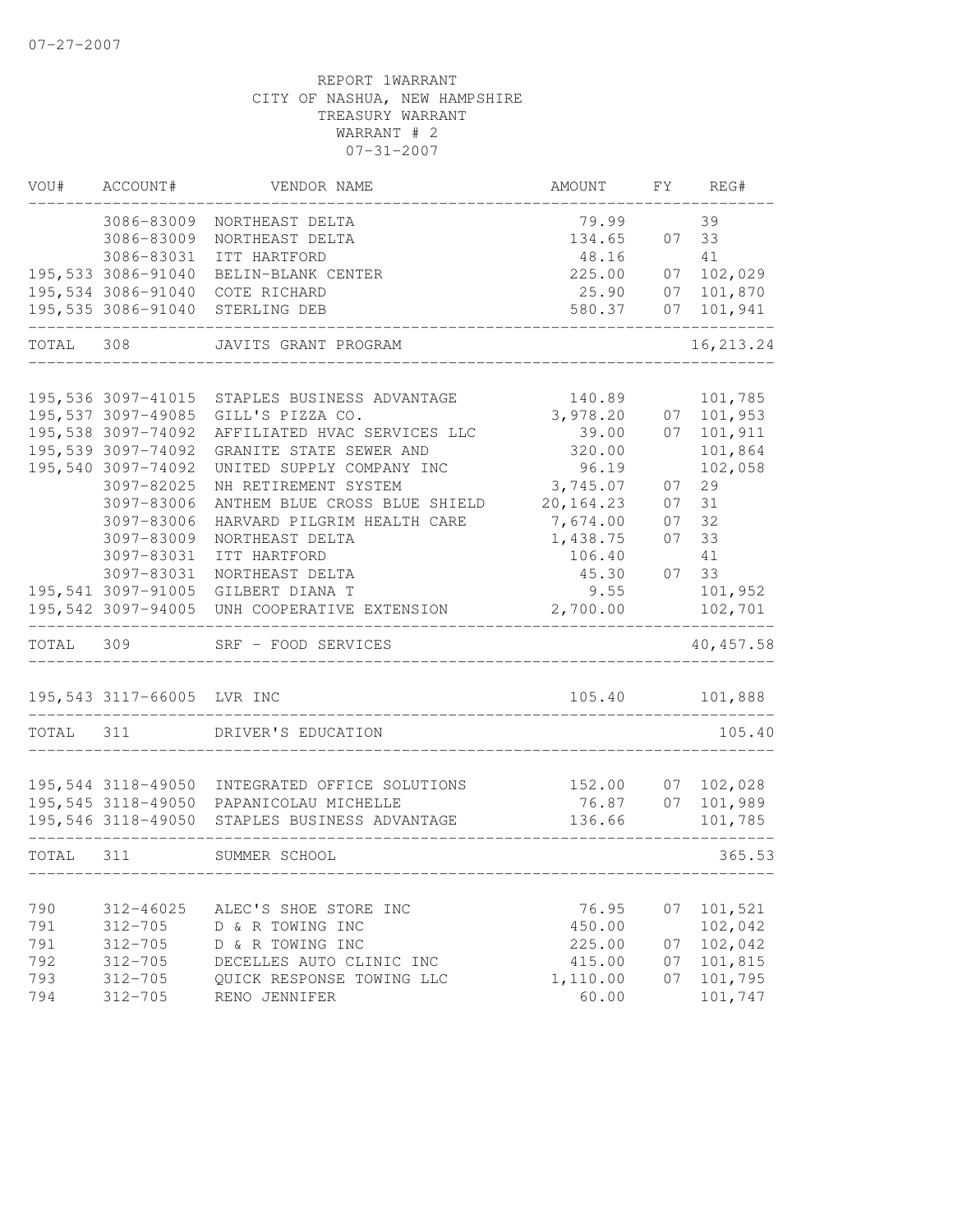|                                                                                                                     |                                                                                                                                                                                                  | VOU# ACCOUNT# VENDOR NAME                                                                                                                                                                                                                                                                                                                                                                                                                                 | AMOUNT FY REG#                                                                                                                                                        |                                        |                                                                                                                                                                                             |
|---------------------------------------------------------------------------------------------------------------------|--------------------------------------------------------------------------------------------------------------------------------------------------------------------------------------------------|-----------------------------------------------------------------------------------------------------------------------------------------------------------------------------------------------------------------------------------------------------------------------------------------------------------------------------------------------------------------------------------------------------------------------------------------------------------|-----------------------------------------------------------------------------------------------------------------------------------------------------------------------|----------------------------------------|---------------------------------------------------------------------------------------------------------------------------------------------------------------------------------------------|
|                                                                                                                     |                                                                                                                                                                                                  | TOTAL 312 SRF - FINANCIAL SERVICES<br>_____________________________________                                                                                                                                                                                                                                                                                                                                                                               |                                                                                                                                                                       |                                        | 2,336.95                                                                                                                                                                                    |
|                                                                                                                     |                                                                                                                                                                                                  | 195,547 3122-49050 FORTIN GAGE LTD<br>195,548 3122-91040 PAPANICOLAU MICHELLE                                                                                                                                                                                                                                                                                                                                                                             | 86.95<br>58.44                                                                                                                                                        |                                        | 07 101,630<br>07 101,989                                                                                                                                                                    |
|                                                                                                                     |                                                                                                                                                                                                  | TOTAL 312 ADULT ED/CONTINUING ED                                                                                                                                                                                                                                                                                                                                                                                                                          |                                                                                                                                                                       |                                        | 145.39                                                                                                                                                                                      |
|                                                                                                                     |                                                                                                                                                                                                  | 795 320-01340 GRIFFITHS ELAINE                                                                                                                                                                                                                                                                                                                                                                                                                            | 35.00 101,526                                                                                                                                                         |                                        |                                                                                                                                                                                             |
|                                                                                                                     |                                                                                                                                                                                                  | TOTAL 320 SRF - HUNT BUILDING                                                                                                                                                                                                                                                                                                                                                                                                                             |                                                                                                                                                                       |                                        | 35.00                                                                                                                                                                                       |
|                                                                                                                     |                                                                                                                                                                                                  | 3245-82025 NH RETIREMENT SYSTEM<br>3245-83006 ANTHEM BLUE CROSS BLUE SHIELD                                                                                                                                                                                                                                                                                                                                                                               | 211.33<br>536.05 07 31                                                                                                                                                |                                        | 07 29                                                                                                                                                                                       |
|                                                                                                                     |                                                                                                                                                                                                  | TOTAL 324 YOUTH SAFE HAVEN-PAL                                                                                                                                                                                                                                                                                                                                                                                                                            |                                                                                                                                                                       |                                        | 747.38                                                                                                                                                                                      |
|                                                                                                                     |                                                                                                                                                                                                  | 195,549 3247-46040 M & N SPORTS LLC                                                                                                                                                                                                                                                                                                                                                                                                                       | 3, 164. 40 07 101, 542                                                                                                                                                |                                        | -----------------                                                                                                                                                                           |
|                                                                                                                     |                                                                                                                                                                                                  | TOTAL 324 ATHLETICS-ENTERPRISE FUND                                                                                                                                                                                                                                                                                                                                                                                                                       |                                                                                                                                                                       | ________________                       | 3,164.40                                                                                                                                                                                    |
| 798<br>799<br>800<br>801<br>802<br>803<br>804<br>805<br>806<br>807<br>808<br>809<br>809<br>810<br>811<br>812<br>813 | 331-01298<br>$331 - 01430$<br>331-01662<br>$331 - 309$<br>331-31050<br>$331 - 64030$<br>$331 - 64030$<br>331-78007<br>331-78007<br>331-78007<br>331-78007<br>331-78007<br>331-78007<br>331-82030 | TELEGRAPH PUBLISHING COMPANY<br>NEXTEL COMMUNICATIONS<br>THE YOUTH COUNCIL<br>CITY OF NASHUA<br>VERIZON WIRELESS<br>HSM ELECTRONIC PROTECTION SERV<br>SPYTOWN<br>CARPARTS OF NASHUA<br>GOODYEAR AUTO SERVICE CENTER<br>GRAPPONE AUTO JUNCTION<br>NORTHERN FOREIGN CAR PARTS INC<br>ROBBINS AUTO PARTS INC<br>ROBBINS AUTO PARTS INC<br>NH RETIREMENT SYSTEM<br>331-94005 CAMACHO CARLOS<br>331-94005 DICKINSON JENNIFER<br>331-94005 L.E.A.D. CONSULTANTS | 53.55<br>316.36<br>200.00<br>8.00<br>135.08<br>120.96<br>433.20<br>120.32<br>165.48<br>532.23<br>131.93<br>47.28<br>11.60<br>5,085.36<br>100.87<br>138.76<br>1,200.00 | 07<br>07<br>07<br>07<br>07<br>07<br>07 | 07 102,056<br>102,778<br>101,368<br>102,704<br>102,804<br>102,790<br>101,570<br>101,353<br>101,320<br>07 102,074<br>07 102,076<br>101,605<br>101,605<br>29<br>102,702<br>102,703<br>102,814 |
| TOTAL                                                                                                               | 331                                                                                                                                                                                              | SRF - POLICE DEPARTMENT                                                                                                                                                                                                                                                                                                                                                                                                                                   |                                                                                                                                                                       |                                        | 8,800.98                                                                                                                                                                                    |
| 814                                                                                                                 | 332-49050                                                                                                                                                                                        | __________________<br>NFPA                                                                                                                                                                                                                                                                                                                                                                                                                                | 629.10                                                                                                                                                                | 07                                     | 102,748                                                                                                                                                                                     |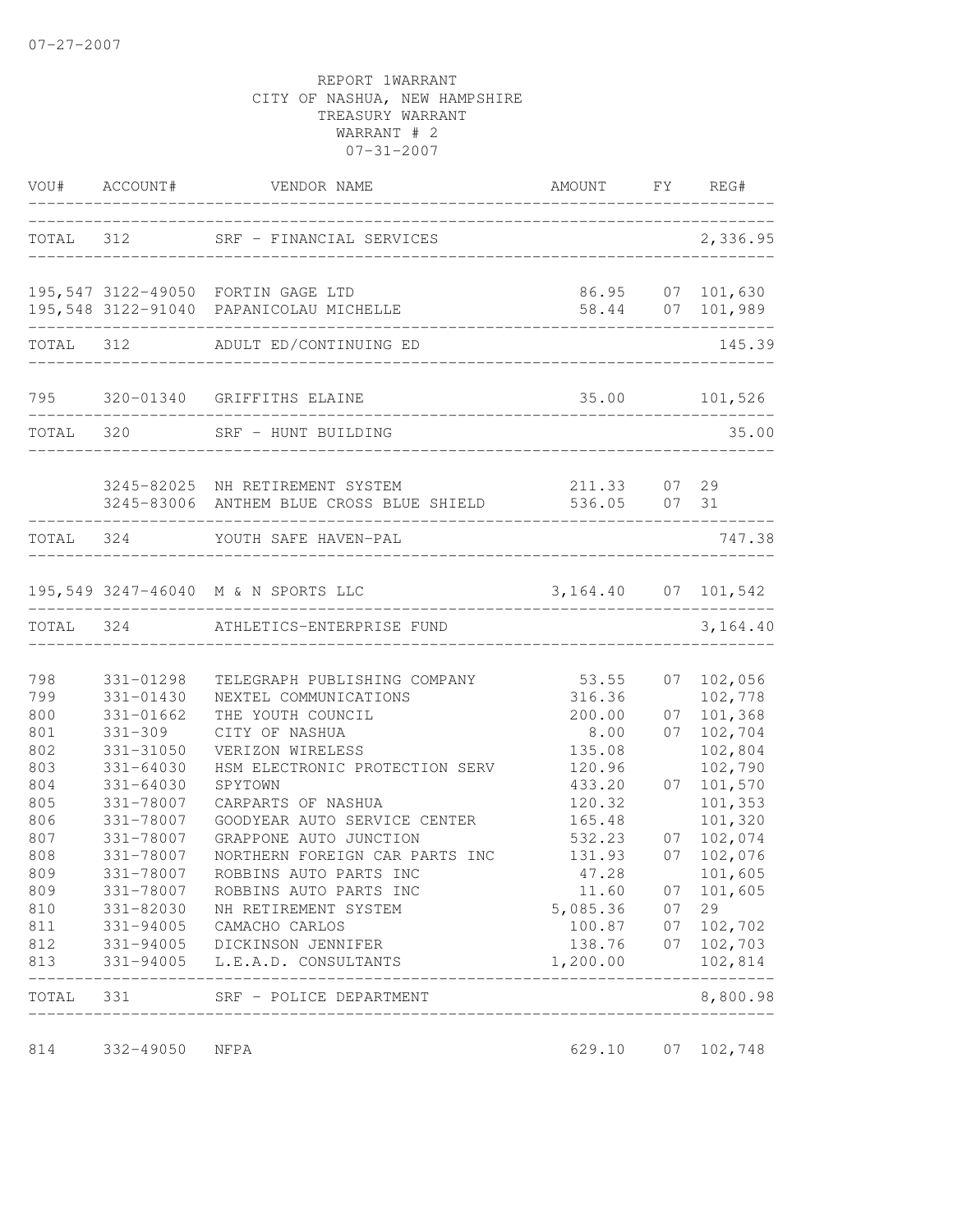| VOU#                                          | ACCOUNT#                                                                                                                    | VENDOR NAME                                                                                                                                                                        | AMOUNT                                                              | FY                                     | REG#                                                                      |
|-----------------------------------------------|-----------------------------------------------------------------------------------------------------------------------------|------------------------------------------------------------------------------------------------------------------------------------------------------------------------------------|---------------------------------------------------------------------|----------------------------------------|---------------------------------------------------------------------------|
| 815<br>816<br>817                             | 332-64040<br>332-64094<br>332-64192                                                                                         | FIRE TECH & SAFETY OF NEW ENGL 300.00<br>FIRE & RESCUE INSTITUTE<br>CDW GOVERNMENT INC                                                                                             | 9,750.00<br>1,612.99                                                | 07<br>07<br>07                         | 101,819<br>101,501<br>101,881                                             |
| TOTAL 332                                     |                                                                                                                             | SRF - FIRE DEPARTMENT                                                                                                                                                              |                                                                     |                                        | 12,292.09                                                                 |
|                                               |                                                                                                                             | 195,550 3327-49075 SCHOOL SPECIALTY                                                                                                                                                |                                                                     |                                        | 42.10 07 101,889                                                          |
|                                               | TOTAL 332                                                                                                                   | TITLE I SCHL IMPRV LEDGE ST                                                                                                                                                        | _________________________                                           |                                        | 42.10                                                                     |
|                                               |                                                                                                                             | 195,551 3347-49035 GREENWOOD PUBLISHING GROUP<br>195,552 3347-49035 GUILFORD PUBLICATIONS INC                                                                                      |                                                                     |                                        | 213.50 07 101,916<br>105.00 07 101,381                                    |
|                                               | TOTAL 334                                                                                                                   | TITLE I SCHL IMPRV AMHERST ST                                                                                                                                                      |                                                                     |                                        | 318.50                                                                    |
|                                               | 195, 553 3357-49075<br>195,554 3357-49075<br>195, 555 3357-49075<br>195,556 3357-49075<br>195, 557 3357-49075<br>3357-82025 | CAMBIUM LEARNING INC<br>HARCOURT ASSESSMENT, INC<br>NATIONAL GEOGRAPHIC SCHOOL PUB<br>PEARSON EDUCATION<br>STAPLES BUSINESS ADVANTAGE<br>NH RETIREMENT SYSTEM                      | 1,217.40<br>2,369.64<br>1,075.68<br>628.69<br>297.04<br>205.19      | 07<br>07<br>07<br>07<br>07<br>07       | 101,965<br>101,954<br>101,804<br>101,940<br>101,785<br>29                 |
| TOTAL 335                                     |                                                                                                                             | TITLE IB READ 1ST MT PLEASANT                                                                                                                                                      |                                                                     |                                        | 5,793.64                                                                  |
| 819<br>819<br>819<br>820<br>821<br>822<br>823 | 341-01343<br>341-01460<br>341-01943<br>$341 - 01954$<br>341-01954<br>341-01966<br>341-01966                                 | STAPLES BUSINESS ADVANTAGE<br>STAPLES BUSINESS ADVANTAGE<br>STAPLES BUSINESS ADVANTAGE<br>FORTIN-GAGE LTD.<br>MULCAHY SANDRA<br>COMMUNITY COUNCIL OF NASHUA NH<br>HARBOR HOMES INC | 91.97<br>91.02<br>70.72<br>46.95<br>129.22<br>6,094.96<br>59,936.93 | 07<br>07<br>07<br>07<br>07<br>07<br>07 | 101,851<br>101,851<br>101,851<br>101,444<br>102,705<br>101,843<br>101,572 |
| 824<br>825<br>826<br>827<br>828               | 341-01966<br>341-01968<br>341-41015<br>341-44020<br>341-47015                                                               | SOUTHERN NEW HAMPSHIRE<br>COMMUNITY COUNCIL OF NASHUA NH<br>STAPLES BUSINESS ADVANTAGE<br>WHARF INDUSTRIES PRINTING INC<br>GLAXOSMITHKLINE PHARMACEUTICAL                          | 5,925.31<br>6,151.66<br>369.52<br>1,831.00<br>8,400.00              | 07<br>07<br>07<br>07<br>07             | 102,796<br>101,843<br>101,851<br>101,698<br>101,386                       |
| 829<br>830<br>831<br>832<br>833<br>834        | 341-53025<br>341-54018<br>341-59100<br>$341 - 64030$<br>341-91025<br>341-91030                                              | JSI RESEARCH & TRAINING INSTIT<br>TELEGRAPH PUBLISHING COMPANY<br>ETKIND PAUL<br>CDW GOVERNMENT INC<br>MULCAHY SANDRA<br>ARIAS DONNA                                               | 1,377.92<br>2,791.72<br>610.00<br>1,612.99<br>105.87<br>123.00      | 07<br>07<br>07<br>07<br>07<br>07       | 101,446<br>102,751<br>101,443<br>101,881<br>102,705<br>101,561            |
| 835<br>836                                    | 341-91030<br>341-91030                                                                                                      | ETKIND PAUL<br>SOCHAT NATACHA                                                                                                                                                      | 962.14<br>213.72                                                    | 07<br>07                               | 101,443<br>101,695                                                        |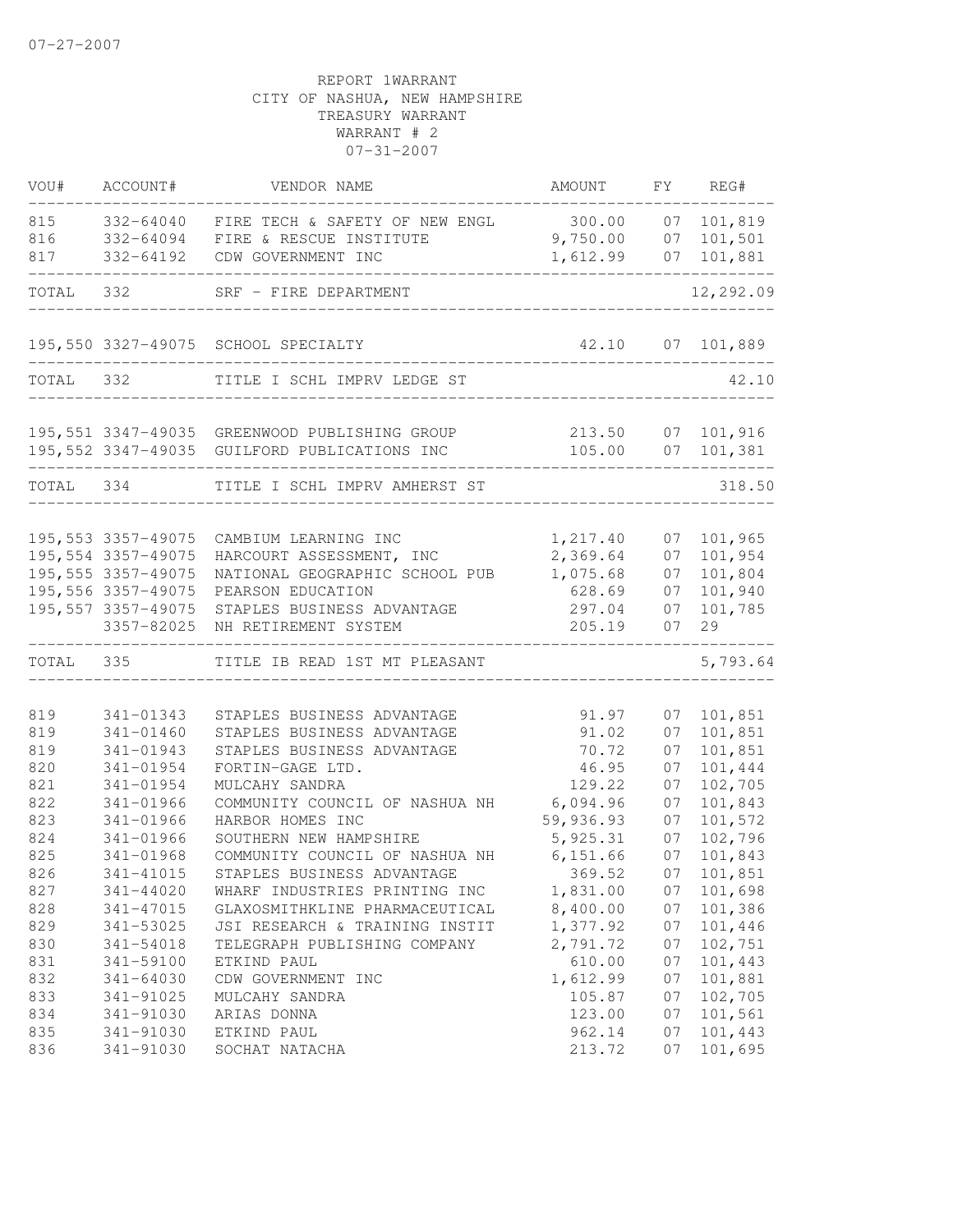| VOU#      | ACCOUNT#            | VENDOR NAME                                       | AMOUNT   | FY | REG#              |
|-----------|---------------------|---------------------------------------------------|----------|----|-------------------|
| 837       | 341-91030           | VILLIOTTI JOCELYN                                 | 575.77   | 07 | 101,580           |
| 838       | 341-94014           | ETKIND PAUL                                       | 776.42   | 07 | 101,443           |
| 839       | 341-94014           | MINER HELEN E RN PHD                              | 500.00   | 07 | 101,685           |
| 840       | 341-94014           | RIVIER COLLEGE                                    | 1,928.75 | 07 | 102,780           |
| 841       | 341-95005           | SAME-PAGE COM LLP                                 | 400.00   |    | 102,781           |
| TOTAL     | 341                 | SRF - COMMUNITY SERVICES                          |          |    | 101, 117.56       |
|           |                     |                                                   |          |    |                   |
| 842       | 342-01940           | JEANS EXPRESS DOGS                                | 360.00   | 07 | 101,459           |
| 843       | 342-47010           | NH MEDICAL/DENTAL SUPPLY LLC/D                    | 306.52   | 07 | 101,539           |
| 844       | 342-47010           | STERICYCLE INC                                    | 35.00    | 07 | 101,323           |
| 845       | $342 - 49050$       | MEDIBADGE INC                                     | 197.70   |    | 101,781           |
| 846       | 342-54035           | ETR ASSOCIATES                                    | 594.09   | 07 | 101,926           |
| 847       | 342-79055           | GOODALE'S BIKE & SKI                              | 816.98   | 07 | 101,387           |
| 848       | 342-91025           | BISSELL NANCY                                     | 115.76   | 07 | 101,831           |
| 849       | 342-91025           | CARON CHRISTINE                                   | 141.58   | 07 | 101,513           |
| 850       | 342-91025           | COTE JOAN                                         | 61.14    | 07 | 101,558           |
| 851       | 342-91025           | WENDT BETTY                                       | 44.15    | 07 | 101,834           |
| TOTAL 342 |                     | SRF - COMMUNITY HEALTH                            |          |    | 2,672.92          |
|           |                     |                                                   |          |    |                   |
|           |                     | 195,558 3440-49075 AC MOORE INC                   | 92.62    |    | 07 101,924        |
|           | 195,559 3440-49075  | BEAVER BROOK ASSOCIATION                          | 200.00   |    | 102,757           |
|           | 195,560 3440-49075  | CHUNKY'S CORPORATE OFFICES                        | 2,009.90 |    | 102,857           |
|           | 195,561 3440-49075  | DOODY JEANNE                                      | 7.19     | 07 | 101,514           |
|           | 195,562 3440-49075  | GARELICK FARMS-LYNN                               | 215.49   | 07 | 101,748           |
|           | 195,563 3440-49075  | HIGH MOWING SCHOOL                                | 1,421.00 |    | 102,856           |
|           | 195,564 3440-49075  | HOME DEPOT CREDIT SERVICES                        | 23.45    | 07 | 101,882           |
|           | 195,565 3440-49075  | LEDA LANES                                        | 297.00   | 07 | 101,963           |
|           | 195,566 3440-49075  | MARKET BASKET                                     | 316.67   | 07 | 101,560           |
|           | 195,567 3440-49075  | MARKETING RESOURCES                               | 2,566.05 | 07 | 101,920           |
|           | 195,568 3440-49075  | SAKELARIS JENNIFER                                | 58.93    | 07 | 101,938           |
|           | 195,569 3440-49075  | SAM'S CLUB                                        | 789.24   | 07 | 102,852           |
|           | 195,570 3440-49075  | WALMART COMMUNITY                                 | 172.59   | 07 | 101,856           |
|           | 195, 571 3440-49075 | WILDLIFE ENCOUNTERS LLC                           | 813.90   | 07 | 102,706           |
|           | 195,572 3440-53103  | PLUSTIME NH                                       | 9,340.00 | 07 | 101,984           |
|           |                     | 195,573 3440-55020 FIRST STUDENT INC              |          |    | 799.31 07 101,906 |
| TOTAL     |                     | ___________________                               |          |    | 19, 123.34        |
|           |                     | ---------------------                             |          |    |                   |
|           |                     | 195,574 3447-53103 BOYS & GIRLS CLUB OF GREATER N | 5,800.00 | 07 | 101,388           |
|           |                     | 195,575 3447-53103 GIRL SCOUTS OF SWIFTWATER COUN | 955.00   | 07 | 101,939           |
|           | 3447-82025          | NH RETIREMENT SYSTEM                              | 958.80   | 07 | 29                |
|           | 3447-83006          | ANTHEM BLUE CROSS BLUE SHIELD                     | 1,447.05 | 07 | 31                |
|           |                     | 3447-83009 NORTHEAST DELTA                        | 79.99    |    | 39                |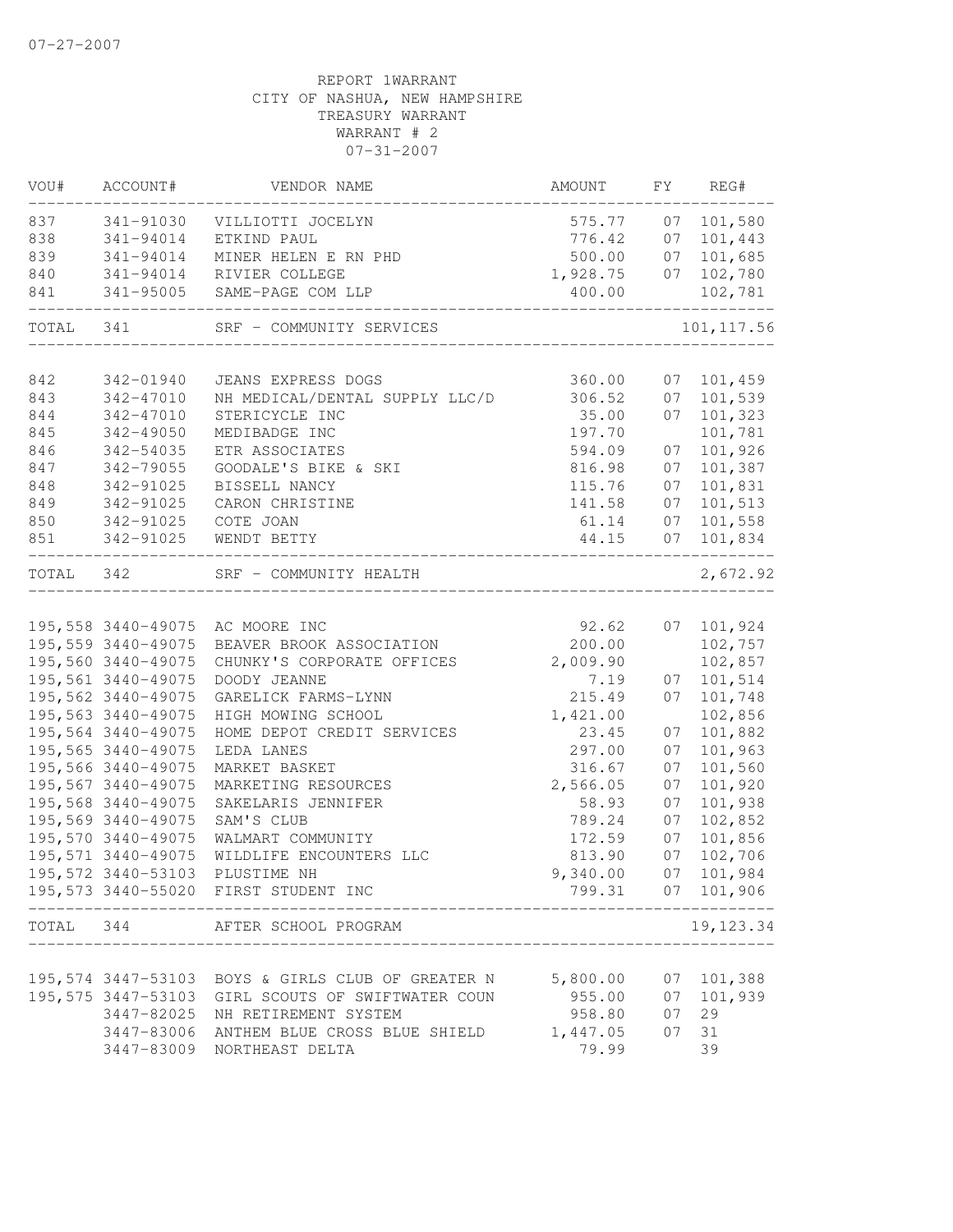|            | VOU# ACCOUNT#                            | VENDOR NAME                                            | AMOUNT               |          | FY REG#               |
|------------|------------------------------------------|--------------------------------------------------------|----------------------|----------|-----------------------|
|            |                                          | 3447-83009 NORTHEAST DELTA                             | 42.67                | 07       | 33                    |
|            |                                          | 3447-83031 ITT HARTFORD                                | 2.80                 |          | 41                    |
|            |                                          | 195,576 3447-91040 LEVESQUE LAURA                      | 28.86                | 07       | 102,006               |
| TOTAL 344  |                                          | TITLE IV SDF 21ST CENTURY                              |                      |          | 9,315.17              |
|            |                                          |                                                        |                      |          |                       |
|            | 195,577 3507-53102<br>195,578 3507-53102 | DOHERTY SUZANNE Ed.D<br>MAINE MATHEMATICS & SCIENCE AL | 2,664.80<br>4,600.00 |          | 101,943<br>07 101,986 |
|            | 3507-82025                               | NH RETIREMENT SYSTEM                                   | 2,205.33             |          | 29                    |
|            | 3507-83006                               | ANTHEM BLUE CROSS BLUE SHIELD                          | 5,359.96             | 07<br>07 | 31                    |
|            | 3507-83006                               | HARVARD PILGRIM HEALTH CARE                            | 1,971.80             | 07       | 32                    |
|            | 3507-83009                               | NORTHEAST DELTA                                        | 778.81               |          | 39                    |
|            | 3507-83031                               | ITT HARTFORD                                           | 126.28               |          | 41                    |
|            | 195,578 3507-91040                       | MAINE MATHEMATICS & SCIENCE AL                         | 500.00               | 07       | 101,986               |
|            | 195,579 3507-91040                       | NHASP                                                  | 2,646.00             | 07       | 101,373               |
|            |                                          | 195,580 3507-91040 PILLSBURY KERRY                     | 219.00               | 07       | 101,964               |
|            |                                          | 195,581 3507-91040 PIMLEY WILLIAM J                    | 440.25               |          | 07 101,865            |
|            |                                          | TOTAL 350 TITLE 11A TEACHER QUALITY<br>____________    |                      |          | 21,512.23             |
|            |                                          |                                                        |                      |          |                       |
|            |                                          | 3516-82025 NH RETIREMENT SYSTEM                        | 683.57 07 29         |          |                       |
| TOTAL 351  |                                          | TITLE IID ENHANCE ED THRU TECH                         |                      |          | 683.57                |
|            |                                          |                                                        |                      |          |                       |
|            |                                          | 195,582 3517-64045 CDW GOVERNMENT INC                  | 6,594.04             |          | 07 101,881            |
|            |                                          | 195,583 3517-64045 HEWLETT-PACKARD CO                  | 13,990.00 07 101,554 |          |                       |
| TOTAL 351  |                                          | TITLE IID ENHANCE ED THRU TECH                         |                      |          | 20,584.04             |
|            |                                          |                                                        |                      |          |                       |
| 863<br>864 | 352-01415<br>352-53030                   | DES WETLAND BUREAU<br>MCFARLAND-JOHNSON INC            | 100.00<br>8,642.37   |          | 101,310<br>07 101,563 |
| 865        | 352-53075                                | LOUIS BERGER & ASSOCIATES INC                          | 18, 281. 28          | 07       | 101,789               |
| 866        | 352-59020                                | THE SPARTANS INC                                       | 633.00               |          | 101,414               |
| 867        | 352-59050                                | ALEXANIAN SAMMY                                        | 450.00               |          | 101,490               |
| 868        | 352-59050                                | ARCHER RENEE                                           | 225.00               | 07       | 101,411               |
| 869        | 352-59050                                | BERTRAND REBECCA                                       | 300.00               |          | 101,717               |
| 870        | 352-59050                                | BOURQUE JILLIAN                                        | 300.00               |          | 101,593               |
| 871        | 352-59050                                | BOWEN TROY                                             | 450.00               |          | 101,428               |
| 872        | 352-59050                                | CHRONEY MIKE                                           | 450.00               |          | 101,507               |
| 873        | 352-59050                                | COMBS HOBART GEOFFREY                                  | 600.00               |          | 101,412               |
| 874        | 352-59050                                | CONNOLLY JOHN D                                        | 900.00               |          | 101,910               |
| 875        | 352-59050                                | DENNIS JOSH                                            | 125.00               |          | 101,728               |
| 876        | 352-59050                                | ERICKSON DUANE                                         | 600.00               |          | 101,556               |
| 877        | 352-59050                                | FEEHAN MATTHEW                                         | 450.00               |          | 101,508               |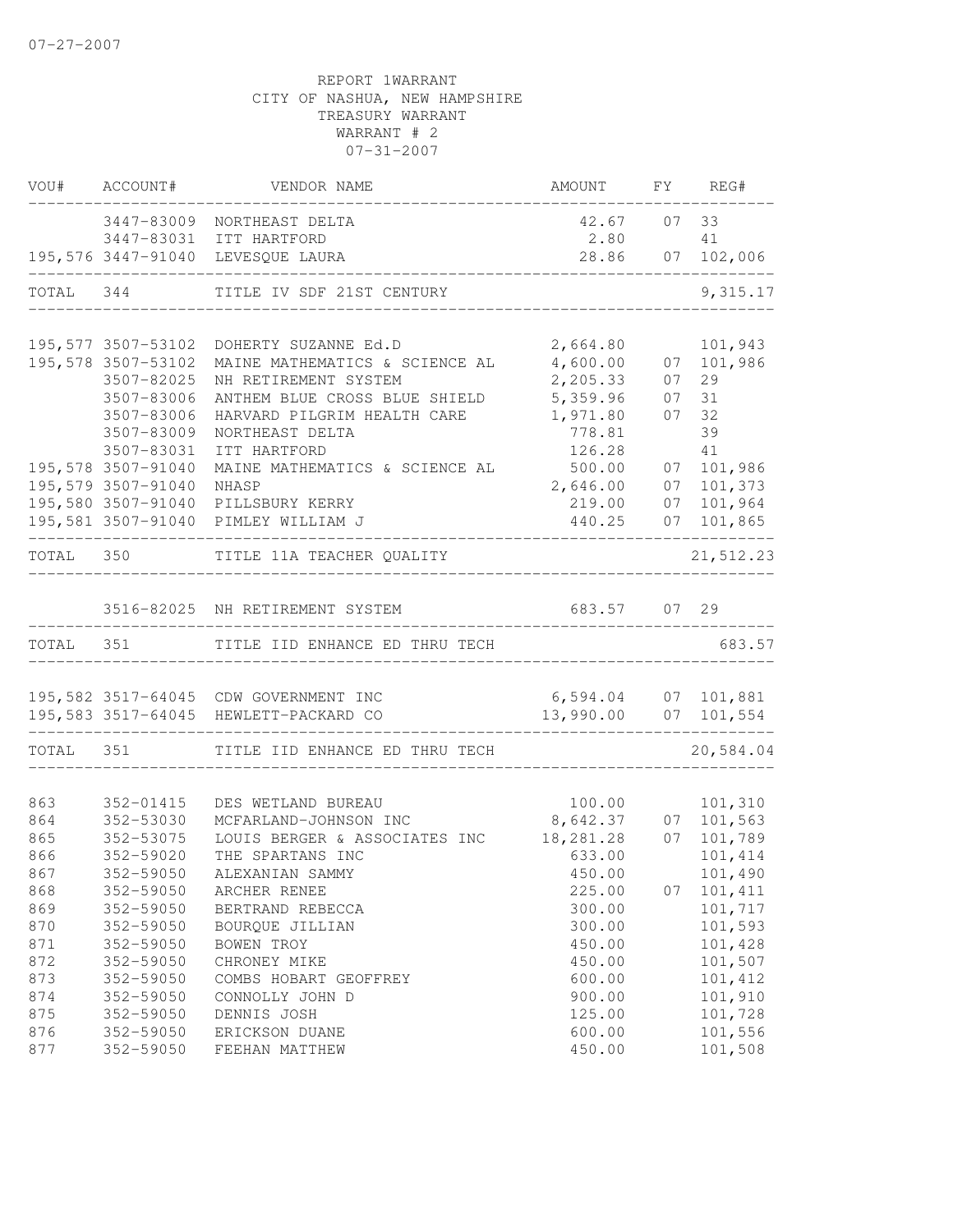| VOU# | ACCOUNT#    | VENDOR NAME            | AMOUNT    | FY. | REG#    |
|------|-------------|------------------------|-----------|-----|---------|
| 878  | 352-59050   | FILONOW KALEIGH        | 300.00    |     | 101,595 |
| 880  | 352-59050   | FLEURY DARREN          | 2,500.00  |     | 101,312 |
| 879  | 352-59050   | FLEURY DARREN          | 710.00    |     | 101,853 |
| 881  | 352-59050   | HATCH TERI             | 225.00    | 07  | 101,583 |
| 882  | 352-59050   | JENNINGS AMANDA        | 300.00    |     | 101,715 |
| 883  | 352-59050   | LEWIS KEITH            | 150.00    | 07  | 101,655 |
| 884  | 352-59050   | LIMA FELIPE            | 450.00    |     | 101,457 |
| 885  | 352-59050   | LOFTUS RICHARD S       | 300.00    |     | 101,835 |
| 886  | 352-59050   | MANHEIM AARON          | 80.00     |     | 101,511 |
| 887  | 352-59050   | MAYO KIM               | 185.00    | 07  | 101,657 |
| 888  | 352-59050   | MCAFEE IAN             | 150.00    | 07  | 101,582 |
| 889  | 352-59050   | MCDOUGALD SCOTT        | 795.00    | 07  | 101,778 |
| 890  | 352-59050   | MELANSON DENNIS        | 100.00    |     | 101,357 |
| 891  | 352-59050   | MOREAU BRYANA          | 300.00    |     | 101,719 |
| 892  | 352-59050   | MULLIGAN LINDSEY       | 360.00    |     | 101,594 |
| 893  | 352-59050   | NICHOLSON MORRIS       | 250.00    |     | 101,461 |
| 894  | 352-59050   | O'KEEFE CHRIS          | 450.00    |     | 101,506 |
| 895  | 352-59050   | O'LEARY BEN            | 135.00    |     | 101,724 |
| 896  | 352-59050   | OSBORN DAVID           | 1,000.00  |     | 101,406 |
| 896  | 352-59050   | OSBORN DAVID           | 440.00    | 07  | 101,406 |
| 897  | 352-59050   | PATEL HARSHIL          | 225.00    | 07  | 101,578 |
| 898  | 352-59050   | RICE CHRIS             | 1,622.50  |     | 101,585 |
| 899  | 352-59050   | ROCHELEAU DENNIS       | 300.00    |     | 101,598 |
| 900  | 352-59050   | ROHM ZACHARY           | 150.00    |     | 101,720 |
| 901  | 352-59050   | ROXAS MARGARITA        | 285.00    |     | 101,454 |
| 902  | 352-59050   | SEITZ DAN              | 225.00    | 07  | 101,463 |
| 903  | 352-59050   | SEYMOUR COLTON         | 315.00    |     | 101,515 |
| 904  | 352-59050   | SMITH CHRISTI          | 190.00    | 07  | 101,586 |
| 905  | 352-59050   | SOLANO NICHOLAS        | 150.00    |     | 101,591 |
| 906  | 352-59050   | SOUSA CAMERON          | 135.00    |     | 101,722 |
| 907  | 352-59050   | SULLIVAN JACLYN        | 225.00    | 07  | 101,413 |
| 908  | 352-59050   | VARN SAMANTHA          | 225.00    | 07  | 101,653 |
| 909  | 352-59050   | ZAPENAS BRAD           | 150.00    |     | 101,622 |
| 910  | 352-64225   | M E O'BRIEN & SONS INC | 18,080.00 | 07  | 101,496 |
| 911  | $352 - 705$ | BERMINGHAM SUE         | 150.00    |     | 101,469 |
| 912  | $352 - 705$ | BERRIGAN MARIA         | 65.00     |     | 101,599 |
| 913  | $352 - 705$ | BETTENCOURT CATHERINE  | 20.00     |     | 101,746 |
| 914  | $352 - 705$ | BOOTS SUSAN            | 85.00     |     | 102,000 |
| 915  | $352 - 705$ | CANFIELD CYNTHIA       | 100.00    |     | 101,667 |
| 916  | $352 - 705$ | CROWLEY JENNIFER       | 100.00    |     | 101,739 |
| 917  | $352 - 705$ | CUDWORTH DIANE         | 85.00     |     | 101,669 |
| 918  | $352 - 705$ | DELLE SUZANNE          | 59.50     |     | 101,730 |
| 919  | $352 - 705$ | DUBIEN DINA            | 85.00     |     | 101,665 |
| 920  | $352 - 705$ | ELJANNE MARIAM         | 35.00     |     | 101,736 |
| 921  | $352 - 705$ | GREENE DEB             | 170.00    |     | 101,737 |
| 922  | $352 - 705$ | LEATHERMAN JENNIFER    | 130.00    |     | 101,671 |
| 923  | $352 - 705$ | MACCINI RACHEL         | 100.00    |     | 101,673 |
| 924  | $352 - 705$ | MAYO DAWN              | 65.00     |     | 101,499 |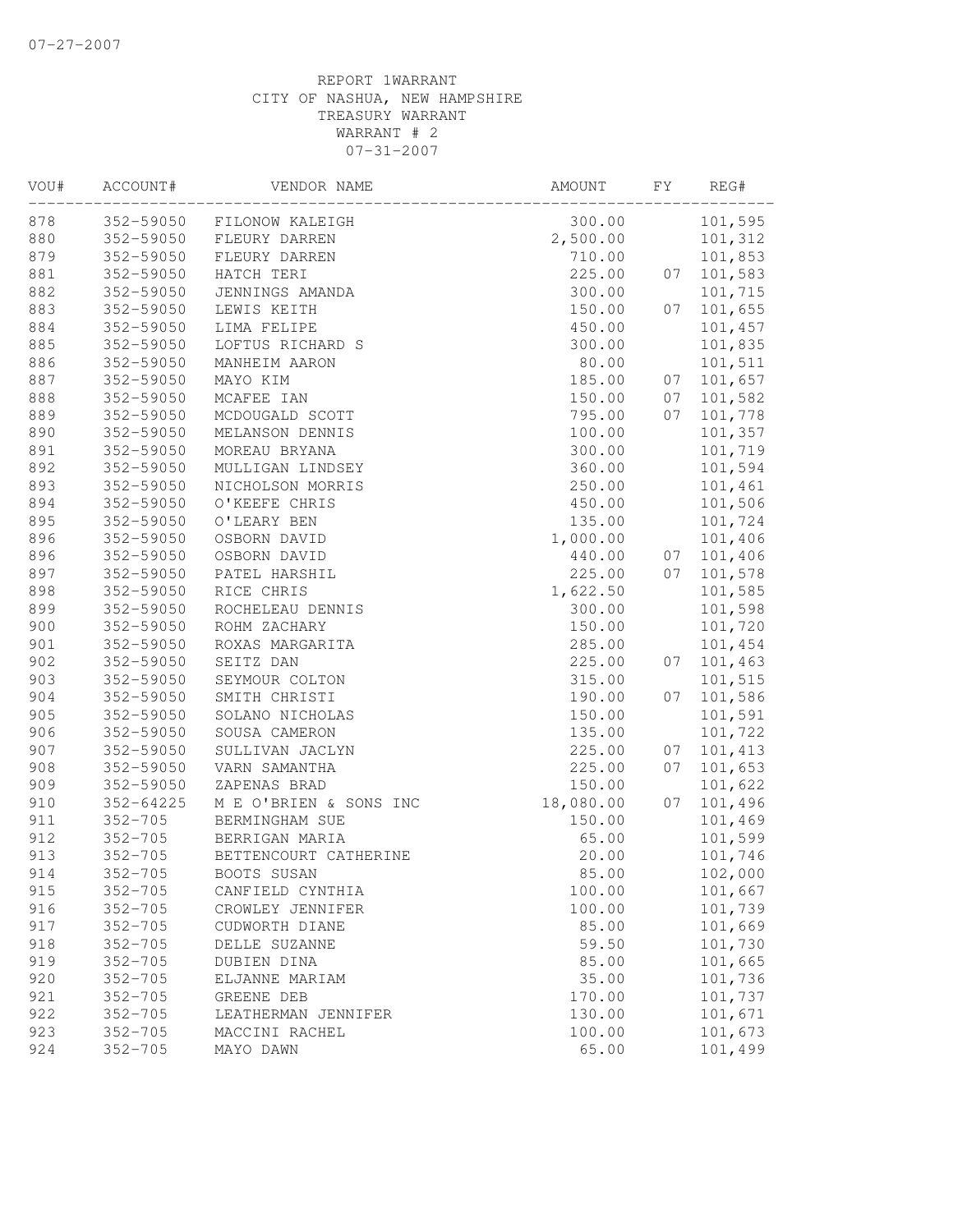| VOU#       | ACCOUNT#                   | VENDOR NAME                                                                             | AMOUNT             | FY       | REG#                  |
|------------|----------------------------|-----------------------------------------------------------------------------------------|--------------------|----------|-----------------------|
| 925<br>926 | $352 - 705$<br>$352 - 705$ | NABER MARY JO<br>PETERSON DEBBIE                                                        | 65.00<br>85.00     |          | 101,640<br>101,734    |
| 927<br>928 | $352 - 705$<br>$352 - 705$ | SMITH MARIA<br>WILSON HELEN                                                             | 65.00<br>125.00    |          | 101,740<br>101,662    |
| TOTAL 352  |                            | SRF - PARKS AND RECREATION                                                              |                    |          | 65, 553.65            |
|            | 195,584 3557-49075         | CAMBIUM LEARNING INC                                                                    | 1,930.84           | 07       | 101,965               |
|            | 195,585 3557-49075         | PEARSON EDUCATION                                                                       | 883.40             | 07       | 101,940               |
|            | 195,586 3557-49075         | WILSON LANGUAGE TRAINING CORP                                                           | 2,640.23           | 07       | 101,950               |
|            | 3557-82025                 | NH RETIREMENT SYSTEM                                                                    | 1,056.37           | 07       | 29                    |
|            | 3557-83006                 | HARVARD PILGRIM HEALTH CARE                                                             | 1,065.83           | 07       | 32                    |
|            | 3557-83009                 | NORTHEAST DELTA                                                                         | 80.23              | 07       | 33                    |
|            | 3557-83031                 | ITT HARTFORD                                                                            | 28.00              |          | 41                    |
| TOTAL 355  |                            | TITLE IB READING 1ST FES                                                                |                    |          | 7,684.90              |
|            |                            | 195,587 3577-53102 COLLINS JOHN DBA COLLINS EDUCA 1,285.64                              |                    | 07       | 101,970               |
|            | 195,588 3577-53102         | NEW HORIZONS COMPUTER LEARNING 2,500.00                                                 |                    | 07       | 101,404               |
| TOTAL 357  |                            | TITLE I DINI PLAN 2006-2007                                                             |                    |          | 3,785.64              |
|            |                            |                                                                                         |                    |          |                       |
|            |                            | 195,589 3597-49075 CAROLINA BIOLOGICAL SUPPLY COM<br>195,590 3597-49075 DELTA EDUCATION | 202.75<br>696.30   | 07       | 07 101,871<br>101,904 |
|            | 195,591 3597-49075         | UC REGENTS                                                                              | 86.00              | 07       | 101,886               |
|            |                            |                                                                                         |                    |          |                       |
| TOTAL 359  |                            | MATH/SCIENCE INITIATIVE GRANT                                                           |                    |          | 985.05                |
|            | 195,592 3687-49075         | CENTRAL PAPER PRODUCTS CO                                                               | 278.99             |          | 102,060               |
|            | 195,593 3687-49085         | COSTA FRUIT & PRODUCE CO INC                                                            | 1,491.41           |          | 102,075               |
|            | 195,594 3687-49085         | FANTINI BAKING CO., INC.                                                                | 689.80             |          | 101,979               |
|            | 195,595 3687-49085         | GARELICK FARMS-LYNN                                                                     | 2,400.97           |          | 101,748               |
|            | 195,596 3687-49085         | GILL'S PIZZA CO.                                                                        | 782.10             |          | 101,953               |
|            | 195,597 3687-49085         | M SAUNDERS INC                                                                          | 1,618.69           |          | 101,933               |
| TOTAL      | 368                        | SUMMER FEEDING PROGRAM                                                                  |                    |          | 7,261.96              |
|            |                            |                                                                                         |                    |          |                       |
| 933        | 373-53025                  | LOAN PACKAGING LLC                                                                      | 520.00             |          | 101,600               |
| 934<br>935 | 373-53075<br>373-53075     | MERRA & KANAKIS PC<br>NASHUA REGIONAL PLANNING COMMI                                    | 200.00<br>1,897.93 | 07<br>07 | 101,634<br>102,068    |
|            |                            |                                                                                         |                    |          |                       |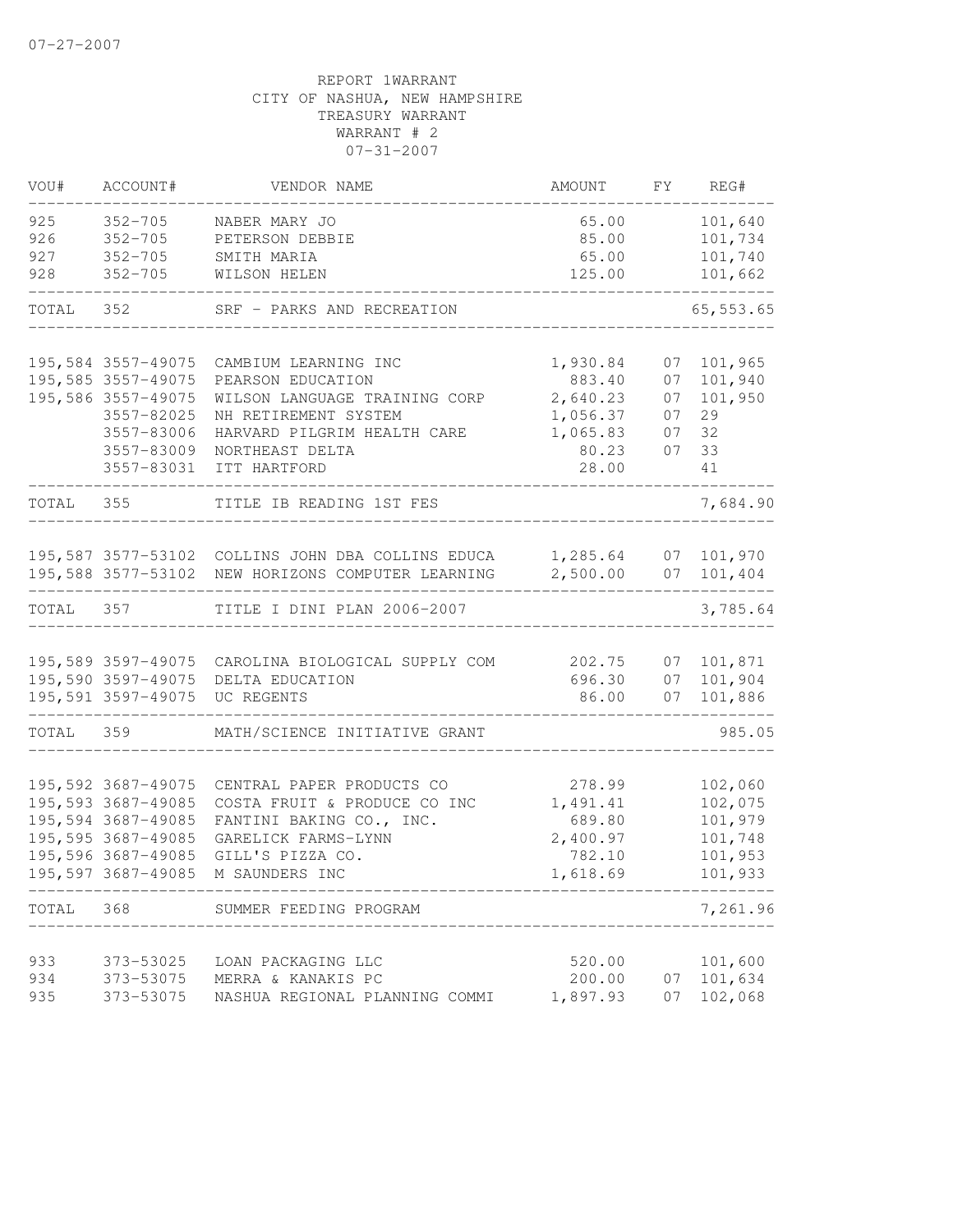| VOU#  | ACCOUNT#  | VENDOR NAME                            | AMOUNT     | FY. | REG#            |
|-------|-----------|----------------------------------------|------------|-----|-----------------|
| TOTAL | 373       | SRF - ECONOMIC DEVELOPMENT             |            |     | 2,617.93        |
| 936   | 374-07040 | DELATORRE MARTHA &                     | 23,400.00  | 07  | 102,708         |
| 937   | 374-07235 | TELEGRAPH PUBLISHING COMPANY           | 196.35     | 07  | 102,056         |
| 938   | 374-07750 | WRN REAL ESTATE LLC &                  | 22, 162.50 | 07  | 102,707         |
| 939   | 374-08211 | TRANSIT MANAGEMENT OF NASHUA           | 647.92     |     | 48              |
| 940   | 374-08211 | TRANSIT MANAGEMENT OF NASHUA           | 648.06     |     | 58              |
| 941   | 374-08212 | PRUDENTIAL INSURANCE                   | 40.93      |     | 102,785         |
| 942   | 374-09031 | LOOMIS FARGO & CO                      | 162.15     | 07  | 101,491         |
| 943   | 374-09031 | ST JOSEPH BUSINESS & HEALTH            | 65.00      | 07  | 101,505         |
| 944   | 374-09031 | TRANSIT MANAGEMENT OF NASHUA           | 160.80     |     | 48              |
| 945   | 374-09031 | TRANSIT MANAGEMENT OF NASHUA           | 381.10     |     | 58              |
| 946   | 374-09043 | CONWAY OFFICE PRODUCTS LLC             | 90.00      |     | 101,495         |
| 947   | 374-09054 | LISAY STEVEN E                         | 167.50     |     | 101,531         |
| 948   | 374-09061 | ARAMARK UNIFORM SERVICES               | 93.90      |     | 101,478         |
| 949   | 374-09071 | SHATTUCK MALONE OIL CO                 | 14,534.35  |     | 102,746         |
| 950   | 374-09091 | GILLIG CORP                            | 824.44     | 07  | 101,773         |
| 951   | 374-09091 | NORTHERN BUS SALES INC                 | 450.00     |     | 101,518         |
| 952   | 374-09091 | RYDER FLEET PRODUCTS.COM INC           | 1,147.48   |     | 101,810         |
| 953   | 374-09091 | STAPLES BUSINESS ADVANTAGE             | 576.58     | 07  | 101,851         |
| 954   | 374-09104 | PUBLIC SERVICE OF NH                   | 317.45     |     | 102,818         |
| 955   | 374-09112 | KEYSPAN ENERGY DELIVERY                | 161.02     |     | 102,772         |
| 956   | 374-09124 | PENNICHUCK WATER                       | 28.74      |     | 102,774         |
| 957   | 374-09133 | IDEARC MEDIA CORP                      | 74.35      |     | 102,838         |
| 958   | 374-09133 | VERIZON                                | 41.61      | 07  | 102,771         |
| 959   | 374-09133 | VERIZON                                | 407.03     |     | 102,782         |
| 960   | 374-09201 | TRANSIT MANAGEMENT OF NASHUA           | 18,005.47  |     | 48              |
| 961   | 374-09201 | TRANSIT MANAGEMENT OF NASHUA           | 17,693.30  |     | 58              |
| 962   | 374-09211 | AFSCME COUNCIL 93                      | 853.75     | 07  | 102,799         |
| 963   | 374-09211 | ASSURANT EMPLOYEE BENEFITS             | 1, 114.65  |     | 102,803         |
| 964   | 374-09211 | HARVARD PILGRIM HEALTH CARE            | 16,203.05  |     | 102,800         |
| 965   | 374-09211 | PRUDENTIAL INSURANCE                   | 1,057.04   |     | 102,785         |
| 966   | 374-09211 | TRANSIT MANAGEMENT OF NASHUA           | 804.04     |     | 48              |
| 967   | 374-09211 | TRANSIT MANAGEMENT OF NASHUA           | 896.28     |     | 58              |
| 968   | 374-09211 | VISION SERVICE PLAN                    | 83.30      |     | 102,802         |
| 969   | 374-09221 | FIRST TRANSIT INC                      | 16,650.00  |     | 101,418         |
| 970   | 374-09233 | NH TRANSIT ASSOCIATION                 | 525.00     |     | 102,759         |
| 971   |           | 374-09233 TELEGRAPH PUBLISHING COMPANY | 107.10     |     | 07 102,056      |
| 972   |           | 374-09261 ARAMARK UNIFORM SERVICES     | 129.27     |     | 101,478         |
| 973   |           | 374-09270 EASTMAN REALTY INC           | 5,156.09   |     | 07 101,426<br>. |
|       | TOTAL 374 | SRF - URBAN PROGRAMS                   |            |     | 146,057.60      |
| 974   |           | 375-45050 AMAZON CREDIT PLAN           | 341.03     | 07  | 102,747         |
| 975   |           | 375-45050 BAKER & TAYLOR               | 93.97      |     | 07 101,424      |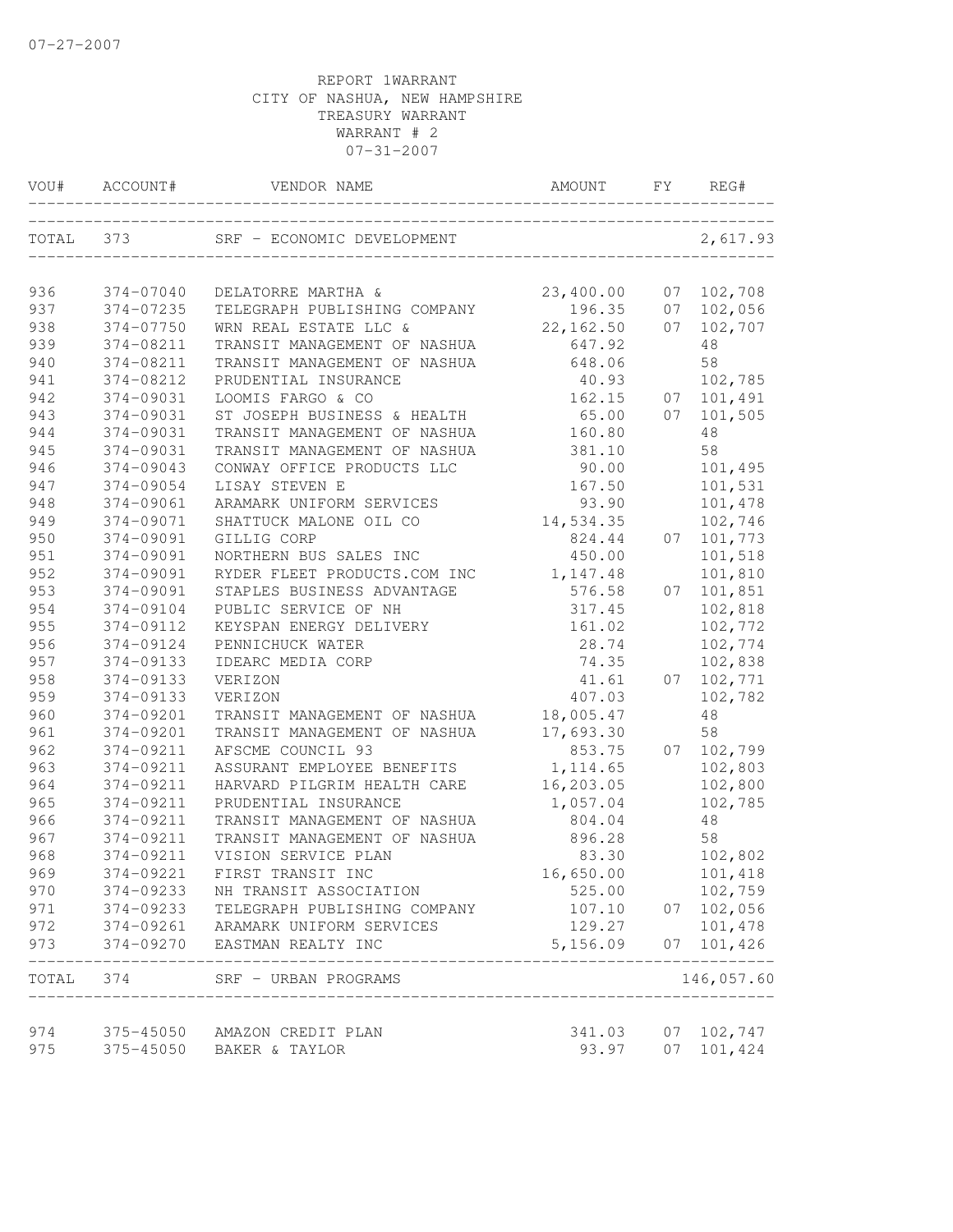| VOU#      | ACCOUNT#                | VENDOR NAME                              | AMOUNT   | FY | REG#              |
|-----------|-------------------------|------------------------------------------|----------|----|-------------------|
| 976       | 375-45050               | M E O'BRIEN & SONS INC                   | 1,598.00 | 07 | 101,496           |
| 977       | 375-45050               | MULTI-CULTURAL BOOKS & VIDEOS            | 58.85    | 07 | 101,571           |
| 978       | 375-45050               | RANDOM HOUSE INC                         | 279.00   | 07 | 101,857           |
| 979       | 375-45050               | RECORDED BOOKS LLC                       | 772.40   | 07 | 101,830           |
| 980       | 375-45050               | THOMSON GALE                             | 89.87    | 07 | 101,467           |
| 981       | 375-45050               | UNITED NATIONS PUBLICATIONS              | 159.84   | 07 | 101,349           |
| TOTAL     | 375                     | SRF - PUBLIC LIBRARIES                   |          |    | 3,392.96          |
|           | 195,598 3767-31005      | ONE COMMUNICATIONS                       | 3.03     | 07 | 102,823           |
|           | 3767-31005              | VERIZON                                  | 156.79   | 07 | 102,771           |
|           | 195,599 3767-49050      | STAPLES BUSINESS ADVANTAGE               | 166.07   | 07 | 101,785           |
|           | 195,600 3767-53101      | RUSSELL GAIL M                           | 1,125.00 | 07 | 102,011           |
|           | 195,601 3767-56020      | FIRST CHURCH                             | 3,103.00 | 07 | 101,441           |
|           | 3767-82025              | NH RETIREMENT SYSTEM                     | 1,517.88 | 07 | 29                |
|           | 3767-83006              | ANTHEM BLUE CROSS BLUE SHIELD            | 6,281.66 | 07 | 31                |
|           | 3767-83009              | NORTHEAST DELTA                          | 2,887.93 |    | 39                |
|           | 3767-83009              | NORTHEAST DELTA                          | 212.18   | 07 | 33                |
|           | 3767-83031              | ITT HARTFORD                             | 86.35    |    | 41                |
|           | 195,602 3767-94030      | DYNAMIC MEASUREMENT GROUP INC            | 1,800.00 | 07 | 101,975           |
|           | 195,603 3767-94030      | INSTITUTE ON DISABILITY                  | 869.00   | 07 | 102,027           |
|           | 195,604 3767-94030      | MEASURED PROGRESS INC                    | 4,455.00 | 07 | 101,972           |
|           | 195,605 3767-94030      | NORTHEAST FOUNDATION FOR CHILD           | 1,875.00 | 07 | 101,898           |
|           | 195,606 3767-94030      | SERESC                                   | 210.00   | 07 | 102,836           |
|           | 195,607 3767-94030      | WILSON LANGUAGE TRAINING CORP.           | 395.00   | 07 | 101,981           |
| TOTAL 376 |                         | TITLE I ESEA                             |          |    | 25, 143.89        |
|           | 3887-82025              | NH RETIREMENT SYSTEM                     | 5.97     | 07 | 29                |
|           | 3887-83006              | ANTHEM BLUE CROSS BLUE SHIELD            | 21.62    | 07 | 31                |
|           | 3887-83009              | NORTHEAST DELTA                          | 2.69     | 07 | 33                |
|           | 3887-83031              | ITT HARTFORD                             | .56      |    | 41                |
| TOTAL     | 388                     | TITLE V INNOVATIVE PROGRAMS              |          |    | 30.84             |
|           |                         |                                          |          |    |                   |
|           |                         | 3907-82025 NH RETIREMENT SYSTEM          | 98.10    | 07 | 29                |
|           |                         | 3907-83006 ANTHEM BLUE CROSS BLUE SHIELD | 536.05   | 07 | 31                |
|           |                         | 3907-83009 NORTHEAST DELTA               | 41.60    |    | 39                |
|           |                         | 3907-83031 ITT HARTFORD                  | 10.92    |    | 41                |
|           | 195,608 3907-91040 DECA |                                          |          |    | 120.00 07 102,709 |
| TOTAL 390 |                         | VOC ED SECONDARY PERKINS                 |          |    | 806.67            |
|           |                         | 3937-82025 NH RETIREMENT SYSTEM          | 100.16   | 07 | 29                |
|           |                         |                                          |          |    |                   |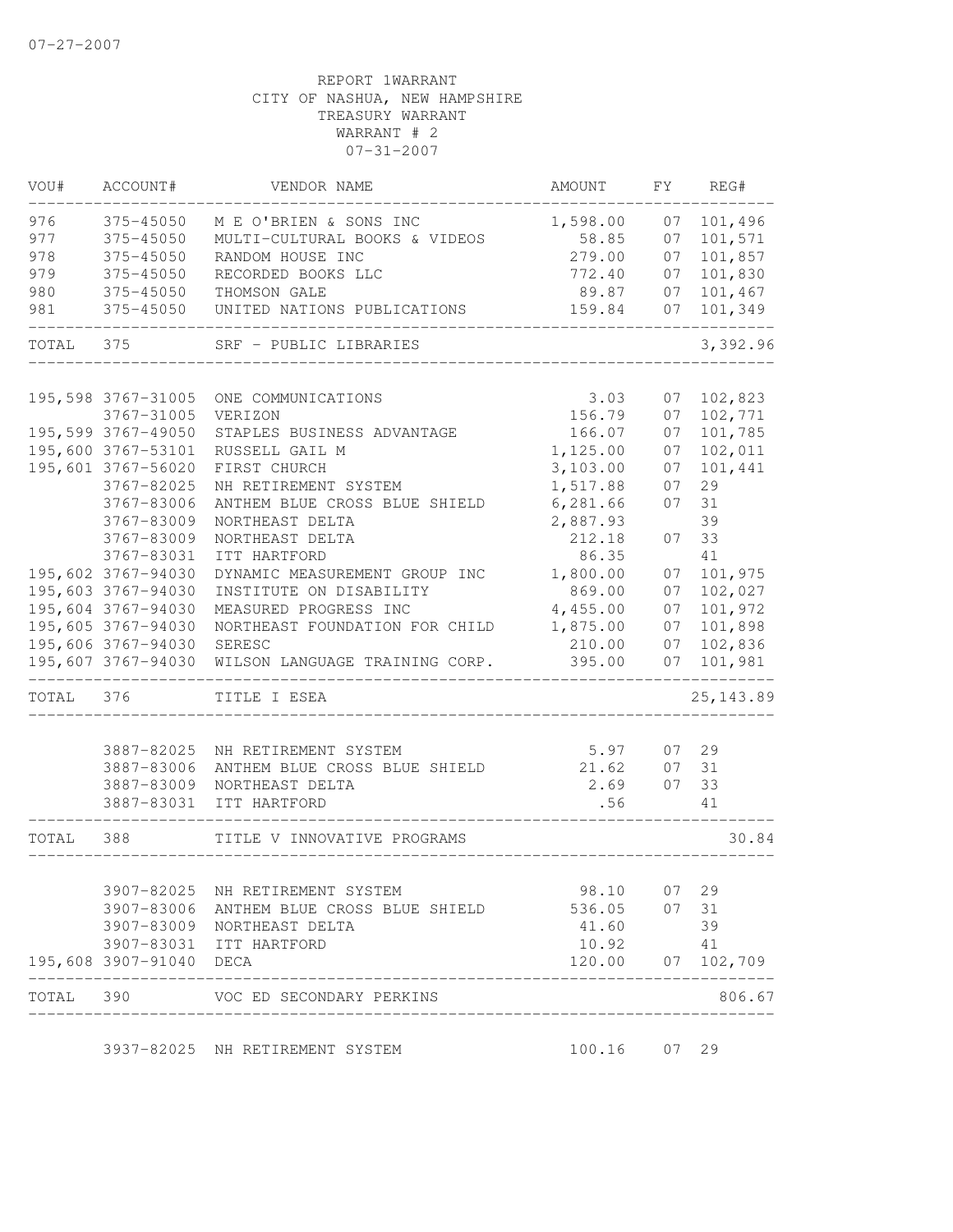|           | VOU# ACCOUNT#       | VENDOR NAME                                                                                                      | AMOUNT         |    | FY REG#        |
|-----------|---------------------|------------------------------------------------------------------------------------------------------------------|----------------|----|----------------|
|           |                     | 3937-83006 ANTHEM BLUE CROSS BLUE SHIELD 1,447.05 07 31<br>3937-83009 NORTHEAST DELTA<br>3937-83031 ITT HARTFORD | 134.65<br>8.12 | 07 | 33<br>41       |
| TOTAL 393 |                     | _________________________________<br>DAY CARE<br>______________________________                                  |                |    | 1,689.98       |
|           |                     |                                                                                                                  |                |    |                |
|           | 195,609 3957-49050  | AUGMENTATIVE RESOURCES                                                                                           | 210.73         |    | 101,977        |
|           | 195,610 3957-49050  | BEHAVIOR ANALYSTS INC                                                                                            | 142.90         |    | 102,032        |
|           | 195,611 3957-49050  | BEYOND PLAY, LLC                                                                                                 | 64.75          |    | 101,976        |
|           | 195,612 3957-49050  | CHILDCRAFT EDUCATION CORP                                                                                        | 75.74          |    | 101,867        |
|           | 195,613 3957-49050  | CRISIS PREVENTION INSTITUTE IN                                                                                   | 2,430.00       | 07 | 101,860        |
|           | 195,614 3957-49050  | GUILFORD PUBLICATIONS INC                                                                                        | 553.45         | 07 | 101,381        |
|           | 195,615 3957-49050  | HANDWRITING WITHOUT TEARS                                                                                        | 225.25         |    | 101,957        |
|           | 195,616 3957-49050  | LAKESHORE LEARNING MATERIALS                                                                                     | 40.14          |    | 101,480        |
|           | 195, 617 3957-49050 | LINGUISYSTEMS INC                                                                                                | 92.85          |    | 101,884        |
|           | 195,618 3957-49050  | LS & S LLC                                                                                                       | 610.95         | 07 | 101,378        |
|           | 195,619 3957-49050  | NASDSE                                                                                                           | 495.00         | 07 | 101,983        |
|           | 195,620 3957-49050  | PHONAK, INC                                                                                                      | 2,414.99       | 07 | 101,947        |
|           | 195,621 3957-49050  | PRO ED                                                                                                           | 358.60         | 07 | 101,948        |
|           | 195,622 3957-49050  | PYRAMID EDUCATIONAL PRODUCTS I                                                                                   | 1,584.00       |    | 101,914        |
|           | 195,623 3957-49050  | REHAB EQUIPMENT ASSOCIATES                                                                                       | 16, 142.53     | 07 | 101,883        |
|           | 195,624 3957-49050  | RESEARCH PRESS CO INC                                                                                            | 76.95          | 07 | 101,350        |
|           | 195,625 3957-49050  | SCHOOL HEALTH CORP                                                                                               | 132.00         |    | 101,365        |
|           | 195,626 3957-49050  | SCHOOL SPECIALTY                                                                                                 | 381.94         | 07 | 101,889        |
|           | 195,627 3957-49050  | STAPLES BUSINESS ADVANTAGE                                                                                       | 195.00         | 07 | 101,785        |
|           | 195,628 3957-49050  | SUPER DUPER PUBLICATIONS                                                                                         | 565.55         |    | 101,932        |
|           | 195,629 3957-49050  | WESTERN PSYCHOLOGICAL SERVICES                                                                                   | 114.95         | 07 | 101,936        |
|           | 195,630 3957-53103  | CARROLL CENTER FOR THE BLIND (                                                                                   | 176.84         | 07 | 101,969        |
|           | 195,631 3957-53109  | MCCARTNEY AMY                                                                                                    | 1,487.50       | 07 | 102,710        |
|           | 195,632 3957-53109  | WATERS MARCIA                                                                                                    | 326.69         | 07 | 102,004        |
|           | 195,633 3957-64192  | REHAB EQUIPMENT ASSOCIATES                                                                                       | 17,559.25      | 07 | 101,883        |
|           | 3957-82025          | NH RETIREMENT SYSTEM                                                                                             | 7,664.30       | 07 | 29             |
|           | 3957-83006          | ANTHEM BLUE CROSS BLUE SHIELD                                                                                    | 27,796.18      | 07 | 31             |
|           | 3957-83006          | HARVARD PILGRIM HEALTH CARE                                                                                      | 6,448.31       | 07 | 32             |
|           | 3957-83009          | NORTHEAST DELTA                                                                                                  | 2,997.40       |    | 39             |
|           | 3957-83031          | ITT HARTFORD                                                                                                     | 445.48         |    | 41             |
|           |                     | 195,634 3957-94030 DYNAMIC MEASUREMENT GROUP INC                                                                 | 1,800.00       |    | $07$ $101,975$ |
| TOTAL 395 |                     | IDEA BASIC SPEC ED                                                                                               |                |    | 93,610.22      |
|           |                     |                                                                                                                  |                |    |                |
|           |                     | 195,635 3967-49050 PEARSON EDUCATION                                                                             | 10,979.70      |    | 07 101,940     |
|           |                     | 3967-82025 NH RETIREMENT SYSTEM                                                                                  | 178.33         | 07 | 29             |
|           |                     | 3967-83006 ANTHEM BLUE CROSS BLUE SHIELD                                                                         | 1,071.92       | 07 | 31             |
|           |                     | 3967-83009 NORTHEAST DELTA                                                                                       | 144.62         |    | 39             |
|           |                     | 3967-83031 ITT HARTFORD                                                                                          | 17.08          |    | 41             |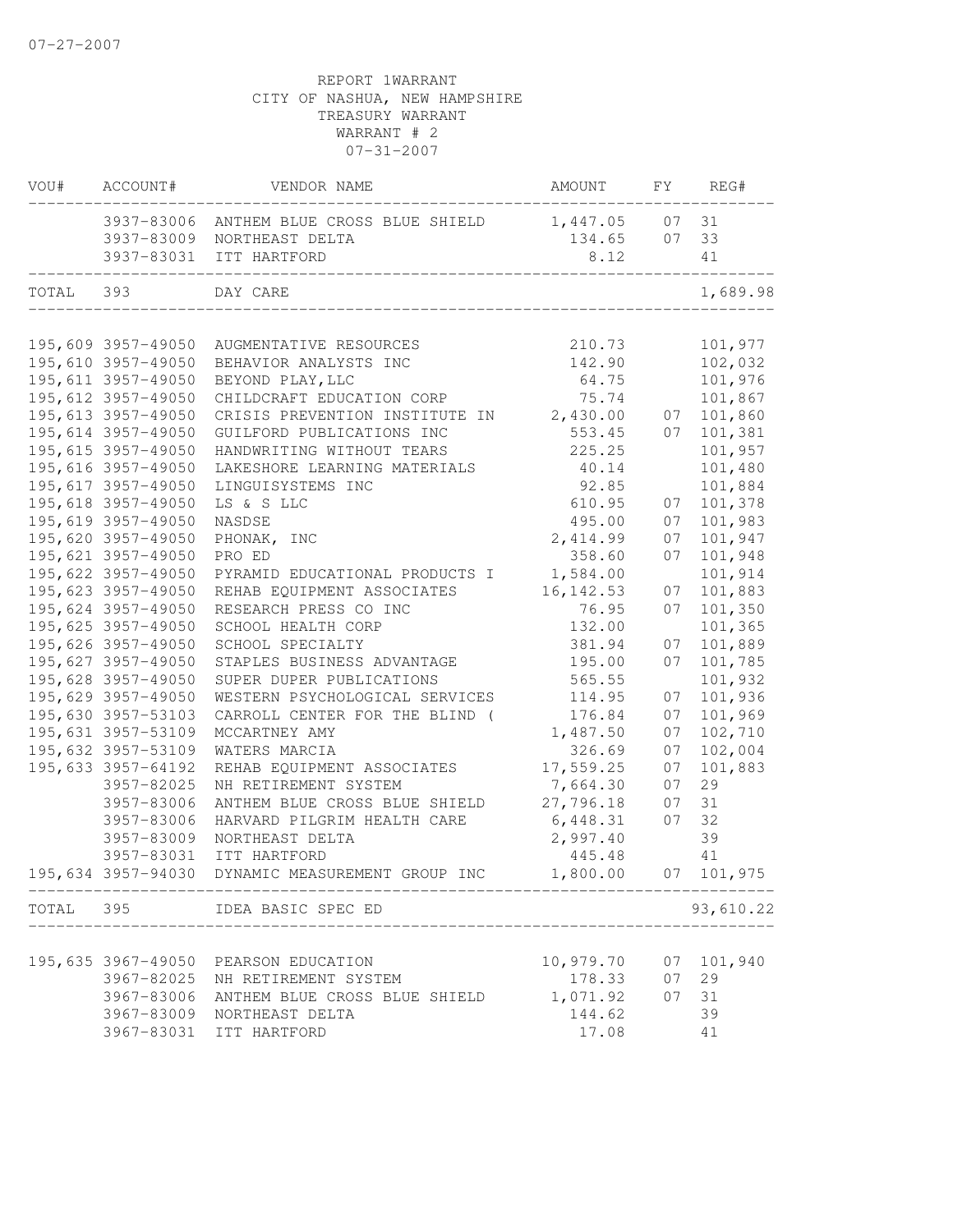| VOU#  | ACCOUNT# | VENDOR NAME                                                                        | AMOUNT FY          | REG#           |
|-------|----------|------------------------------------------------------------------------------------|--------------------|----------------|
| TOTAL | 396      | IDEA PRESCHOOL SPEC ED                                                             |                    | 12,391.65      |
|       |          | 3977-83006 ANTHEM BLUE CROSS BLUE SHIELD<br>3977-83006 HARVARD PILGRIM HEALTH CARE | 1,538.82<br>280.49 | 07 31<br>07 32 |
| TOTAL | 397      | SPECIAL ED LOCAL                                                                   |                    | 1,819.31       |
|       |          |                                                                                    |                    |                |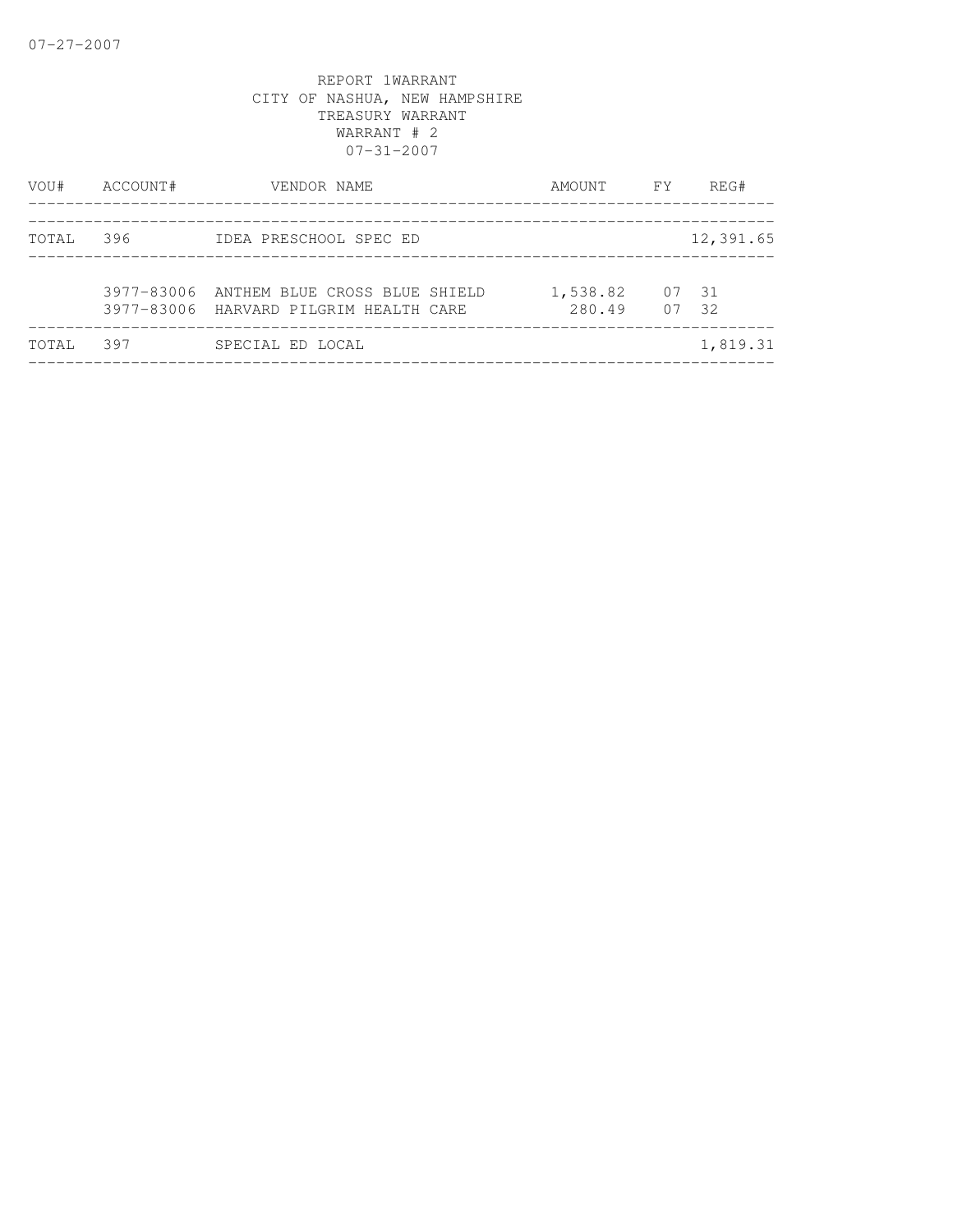| VOU#  | ACCOUNT#      | VENDOR NAME                                          | AMOUNT FY REG#       |                  |
|-------|---------------|------------------------------------------------------|----------------------|------------------|
|       |               | 1,011 412-162 HILLSBOROUGH COUNTY TREASURER          | 1,257.81 07 102,053  |                  |
| TOTAL | $412 - 16$    | FINANCIAL SERVICES<br>INT & COST ON REDEMPTION       |                      | 1,257.81         |
|       | 1,012 413-203 | TREASURER STATE OF NH                                | 3,458.00 07 102,788  |                  |
|       | TOTAL 413-20  | CITY CLERK'S OFFICE<br>MARRIAGE LICENSES             |                      | 3,458.00         |
|       | 1,012 413-303 | TREASURER STATE OF NH                                | 10,185.00 07 102,788 |                  |
|       | TOTAL 413-30  | CITY CLERK'S OFFICE<br>CERTIFIED COPIES              |                      | 10,185.00        |
|       | 1,013 413-563 | GILE DAVID A SR                                      | 7.50                 | 101,738          |
| TOTAL | $413 - 56$    | CITY CLERK'S OFFICE<br>CASH - OVER & SHORT           |                      | 7.50             |
|       |               | 1,014 431-314 CITY OF NASHUA                         |                      | 14.80 07 102,711 |
| TOTAL |               | 431-31 POLICE DEPARTMENT<br>SALE OF PHOTOCOPIES      |                      | 14.80            |
|       |               | 1,015 452-583 O'NEIL MICHELLE                        | 15.00                | 101,732          |
| TOTAL | $452 - 58$    | PARKS AND RECREATION<br>SWIMMING CLASSES/LOCKER FEES |                      | 15.00            |
|       |               |                                                      |                      |                  |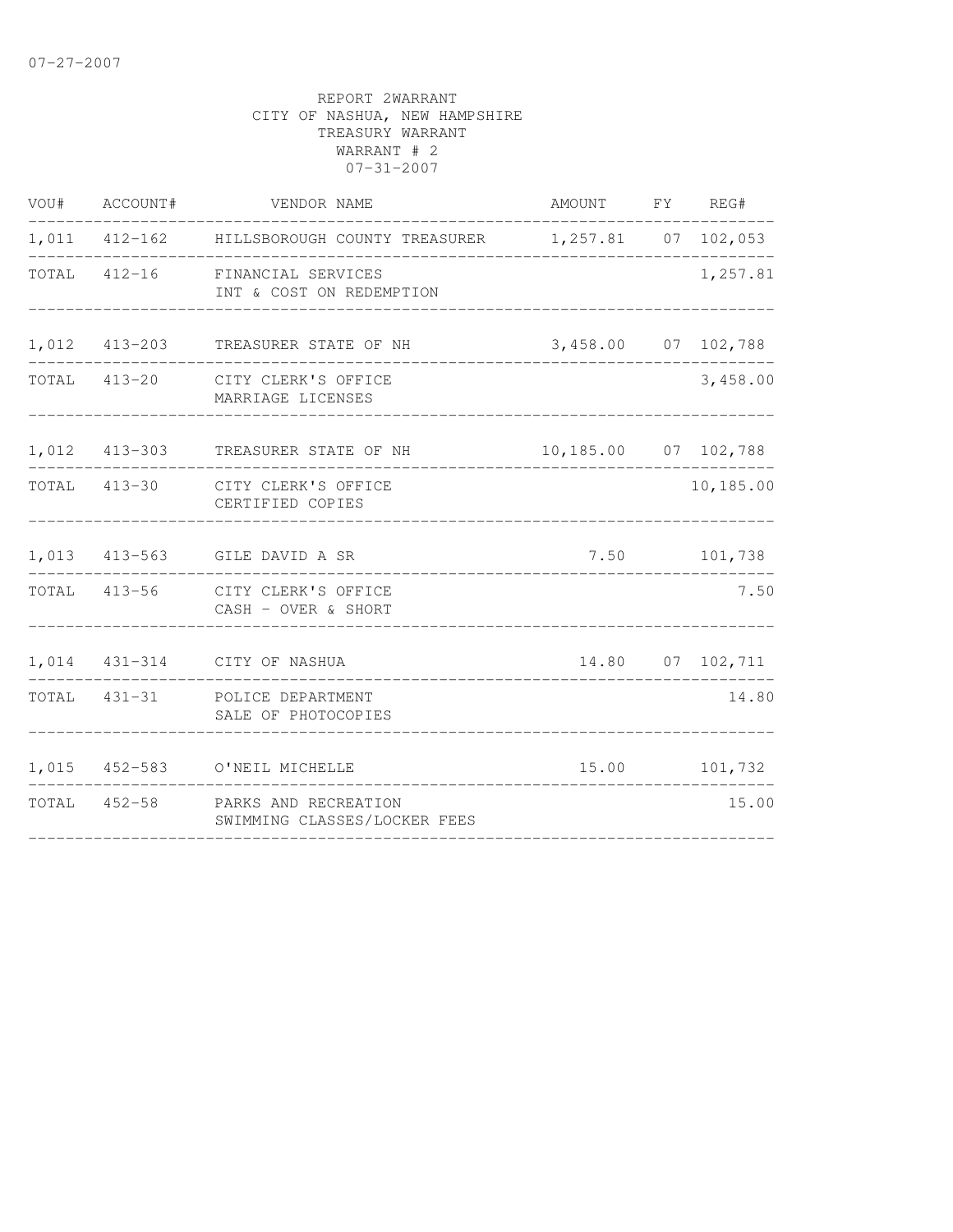| VOU#  | ACCOUNT#      | VENDOR NAME                      | AMOUNT     | FY | REG#       |
|-------|---------------|----------------------------------|------------|----|------------|
| 1,016 |               | 501-31050 VERIZON WIRELESS       | 88.61      |    | 102,804    |
| TOTAL | 501           | MAYOR'S OFFICE                   |            |    | 88.61      |
| 1,017 | 502-51010     | HILLSBOROUGH COUNTY TREASURER    | 20.39      | 07 | 102,053    |
| 1,018 | $502 - 49025$ | LAWYERS DIARY & MANUAL           | 112.00     |    | 102,760    |
| 1,019 | $502 - 49025$ | LEXIS NEXIS MATTHEW BENDER       | 95.15      |    | 102,756    |
| 1,020 | $502 - 53120$ | MCNAMEE JAMES M                  | 3,103.68   | 07 | 101,818    |
| 1,021 | $502 - 94020$ | SHEEHAN PHINNEY BASS & GREEN     | 160.00     |    | 102,825    |
| 1,022 | 502-41015     | STAPLES BUSINESS ADVANTAGE       | 72.14      |    | 101,851    |
| 1,023 | 502-49025     | THOMPSON PUBLISHING GROUP INC    | 373.50     |    | 102,786    |
| TOTAL | 502           | LEGAL DEPARTMENT                 |            |    | 3,936.86   |
| 1,024 |               | 503-66025 CONWAY OFFICE PRODUCTS | 1,882.00   |    | 101,656    |
| TOTAL | 503           | BOARD OF ALDERMEN                |            |    | 1,882.00   |
|       |               |                                  |            |    |            |
| 1,025 | 505-81058     | BRIDGES DOMESTIC & SEXUAL VIOL   | 7,500.00   |    | 101,394    |
| 1,026 | 505-81025     | GIRLS INC OF GREATER NASHUA      | 5,000.00   |    | 101,456    |
| 1,027 | 505-81054     | GREAT AMERICAN DOWNTOWN          | 7,500.00   |    | 101,440    |
| 1,028 | 505-81118     | HILLSBOROUGH COUNTY SOUTH ADVO   | 750.00     | 07 | 102,808    |
| 1,029 | 505-81024     | HOME HEALTH & HOSPICE CARE       | 9,500.00   |    | 101,482    |
| 1,030 | 505-81018     | NASHUA CHILDREN'S HOME           | 7,500.00   |    | 101,896    |
| 1,031 | 505-81073     | NASHUA PASTORAL CARE             | 7,000.00   |    | 101,538    |
| 1,031 | 505-81074     | NASHUA PASTORAL CARE             | 5,000.00   |    | 101,538    |
| 1,032 | 505-81061     | NASHUA REGIONAL PLANNING COMMI   | 15,356.50  |    | 102,068    |
| 1,033 | 505-81068     | NASHUA YOUTH COUNCIL INC         | 7,250.00   |    | 101,345    |
| 1,034 | 505-81060     | NRSWMD                           | 27,388.00  |    | 102,824    |
| 1,035 | 505-81017     | SOUTHERN NH HIV/AIDS TASK FORC   | 7,500.00   |    | 101,659    |
| TOTAL | 505           | CIVIC & COMM. ACTIVITIES         |            |    | 107,244.50 |
|       |               |                                  |            |    |            |
| 1,036 | 506-31005     | PAETEC COMMUNICATIONS INC        | 4,938.21   |    | 102,752    |
| 1,037 | 506-31005     | VERIZON                          | 5,332.38   |    | 07 102,771 |
| 1,038 | 506-31005     | VERIZON                          | 515.30     |    | 102,835    |
| TOTAL | 506           | TELECOMMUNICATIONS               |            |    | 10,785.89  |
|       |               |                                  |            |    |            |
| 1,039 | 507-82020     | NH RETIREMENT SYSTEM             | 126,083.83 | 07 | 29         |
| 1,039 | 507-82025     | NH RETIREMENT SYSTEM             | 115,769.82 | 07 | 29         |
| 1,039 | 507-82030     | NH RETIREMENT SYSTEM             | 94,940.51  | 07 | 29         |
| 1,039 | 507-82035     | NH RETIREMENT SYSTEM             | 242,676.57 | 07 | 29         |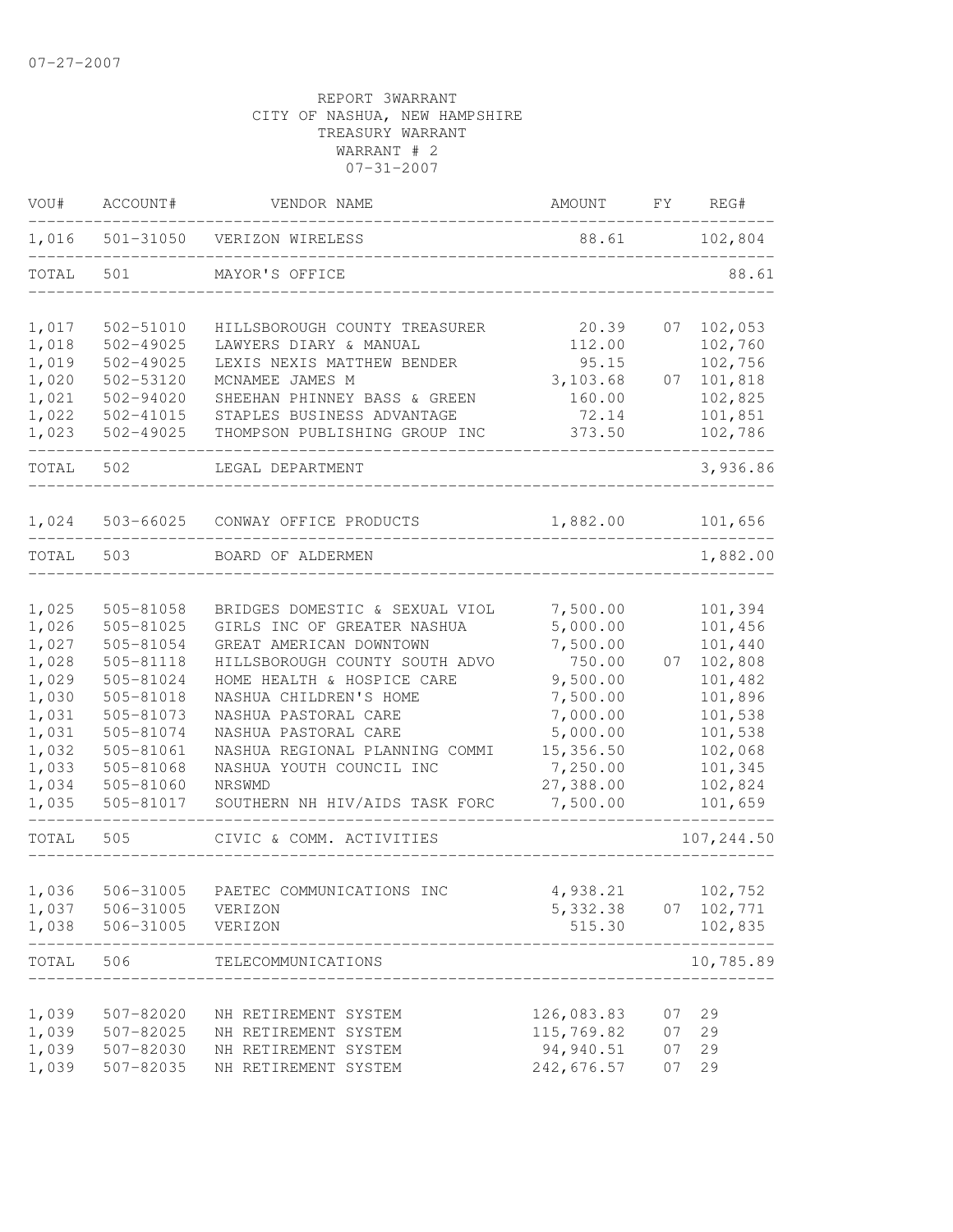| VOU#                                                        | ACCOUNT#                                                                                | VENDOR NAME                                                                                                                                                    | AMOUNT                                                        | FY                         | REG#                                                                      |
|-------------------------------------------------------------|-----------------------------------------------------------------------------------------|----------------------------------------------------------------------------------------------------------------------------------------------------------------|---------------------------------------------------------------|----------------------------|---------------------------------------------------------------------------|
| TOTAL                                                       | 507                                                                                     | PENSIONS                                                                                                                                                       |                                                               |                            | 579, 470.73                                                               |
| 1,040<br>1,040                                              | 508-83101                                                                               | 508-83100 STATE OF NH - UC W/C<br>STATE OF NH - UC<br>W/C                                                                                                      | 1,783.07<br>2,566.88                                          | 07                         | 07 101,765<br>101,765                                                     |
| TOTAL                                                       | 508                                                                                     | INSURANCE - POLICY COSTS                                                                                                                                       |                                                               |                            | 4,349.95                                                                  |
| 1,041                                                       | 511-94010                                                                               | SWEENY DIANE C                                                                                                                                                 | 397.50                                                        | 07                         | 102,712                                                                   |
| TOTAL                                                       | 511                                                                                     | ADMINISTRATIVE SERVICES                                                                                                                                        |                                                               |                            | 397.50                                                                    |
| 1,042<br>1,043<br>1,044<br>1,045<br>1,046                   | 512-59095<br>512-66025<br>512-72035<br>512-72035<br>512-43005                           | ANACOMP INC<br>GE CAPITAL INC<br>GLOBE BUSINESS EQUIPMENT SERV<br>PITNEY BOWES INCORPORATED<br>PRINTGRAPHICS OF MAINE                                          | 423.93<br>270.00<br>720.00<br>245.00<br>1,610.00              | 07                         | 101,396<br>101,833<br>101,780<br>102,064<br>52                            |
| TOTAL                                                       | 512                                                                                     | FINANCIAL SERVICES                                                                                                                                             |                                                               |                            | 3,268.93                                                                  |
| 1,047<br>1,048<br>1,049<br>1,049                            | 513-41015<br>513-94005<br>513-41005<br>513-41015                                        | PROFESSIONAL BINDING PRODUCTS<br>RED JACKET RESORT MOUNTAIN VIE<br>STAPLES BUSINESS ADVANTAGE<br>STAPLES BUSINESS ADVANTAGE                                    | 67.35<br>193.00<br>162.88<br>92.25                            |                            | 101,552<br>102,801<br>101,851<br>101,851                                  |
| TOTAL                                                       | 513                                                                                     | CITY CLERK'S OFFICE                                                                                                                                            |                                                               |                            | 515.48                                                                    |
| 1,050<br>1,051<br>1,052<br>1,052<br>1,053<br>1,054<br>1,054 | 515-72010<br>515-49025<br>515-95005<br>515-98030<br>515-81051<br>515-49025<br>515-95010 | CONWAY OFFICE PRODUCTS LLC<br>M LEE SMITH PUBLISHERS LLC<br>MAHRA<br>MAHRA<br>SCHRADER BECKY<br>THOMPSON PUBLISHING GROUP INC<br>THOMPSON PUBLISHING GROUP INC | 90.00<br>327.00<br>30.00<br>30.00<br>578.25<br>3.50<br>425.00 | 07<br>07<br>07<br>07<br>07 | 101,495<br>102,847<br>102,809<br>102,809<br>102,713<br>102,786<br>102,786 |
| TOTAL                                                       | 515                                                                                     | HUMAN RESOURCES                                                                                                                                                |                                                               |                            | 1,483.75                                                                  |
| 1,055<br>1,056<br>1,057<br>1,058<br>1,059                   | 516-45240<br>516-72010<br>516-66025<br>516-54016<br>516-54009                           | AB DICK PRODUCTS CO<br>CONWAY OFFICE PRODUCTS LLC<br>GE CAPITAL INC<br>SUCCESS ADVERTISING INC<br>TELEGRAPH PUBLISHING COMPANY                                 | 134.32<br>1,815.00<br>116.47<br>2,786.00<br>586.50            | 07                         | 101,836<br>101,495<br>101,833<br>101,479<br>102,056                       |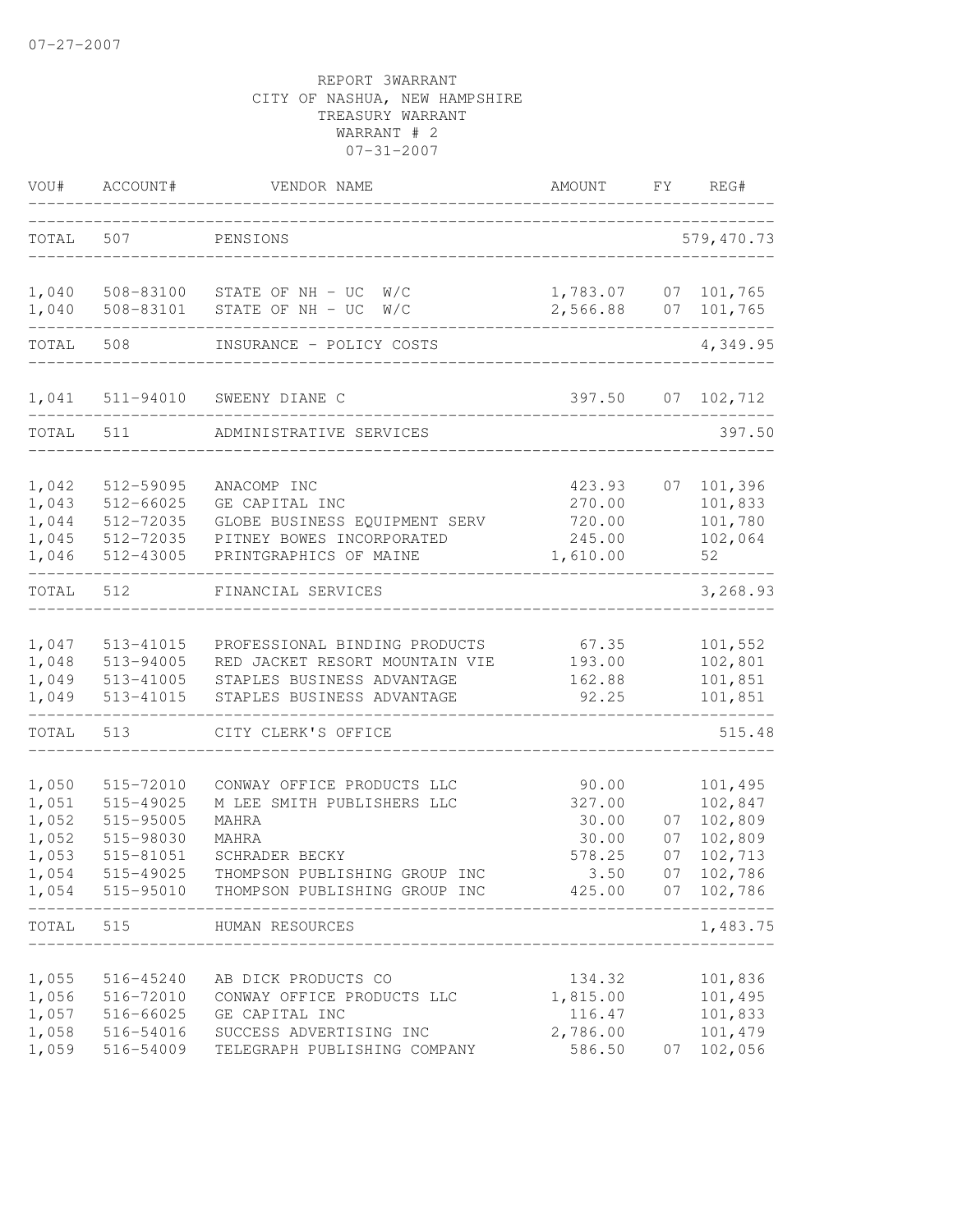| VOU#           | ACCOUNT#               | VENDOR NAME                                                  | AMOUNT              | FΥ       | REG#               |
|----------------|------------------------|--------------------------------------------------------------|---------------------|----------|--------------------|
| 1,059<br>1,059 | 516-54011<br>516-54016 | TELEGRAPH PUBLISHING COMPANY<br>TELEGRAPH PUBLISHING COMPANY | 678.30<br>3,613.13  | 07<br>07 | 102,056<br>102,056 |
| TOTAL          | 516                    | PURCHASING DEPARTMENT                                        |                     |          | 9,729.72           |
| 1,060          | 517-74085              | CLEAN-O-RAMA                                                 | 39.14               | 07       | 101,696            |
| 1,061          | 517-42015              | HOME DEPOT CREDIT SERVICES                                   | 15.94               |          | 102,770            |
| 1,061          | 517-75902              | HOME DEPOT CREDIT SERVICES                                   | 13.54               |          | 102,770            |
| 1,062          | 517-33005              | PENNICHUCK WATER                                             | 299.25              |          | 102,774            |
| 1,062          | 517-33005              | PENNICHUCK WATER                                             | 196.45              | 07       | 102,774            |
| 1,063          | 517-75023              | PROTECTION ONE INC                                           | 6,790.00            | 07       | 102,793            |
| 1,064          | 517-32005              | PUBLIC SERVICE OF NH                                         | 7,064.23            |          | 102,818            |
| 1,065          | 517-75130              | VIKING CONTROLS INC                                          | 280.00              | 07       | 101,509            |
| TOTAL          | 517                    | BUILDING MAINT - CITY ADMIN                                  |                     |          | 14,698.55          |
|                |                        |                                                              |                     |          |                    |
| 1,066          | 518-72010              | CONWAY OFFICE PRODUCTS LLC                                   | 90.00               |          | 101,495            |
| 1,067          | 518-41005              | STAPLES BUSINESS ADVANTAGE                                   | 868.02<br>335.38    | 07<br>07 | 101,851            |
| 1,067          | 518-41015              | STAPLES BUSINESS ADVANTAGE                                   |                     |          | 101,851            |
| TOTAL          | 518                    | INSURANCE - ADMINISTRATION                                   |                     |          | 1,293.40           |
|                |                        |                                                              |                     |          |                    |
| 1,068          | 519-72010              | CONWAY OFFICE PRODUCTS LLC                                   | 90.00               |          | 101,495            |
| 1,069          | 519-41010              | INSIGHT PUBLIC SECTOR                                        | 441.49              | 07       | 101,408            |
| 1,070          | 519-64192              | M & N SPORTS LLC                                             | 497.95              | 07       | 101,542            |
| 1,071          | 519-94005              | MARINO ANGELO<br>PATRIOT PROPERTIES INC                      | 205.59<br>12,750.00 |          | 101,761            |
| 1,072<br>1,073 | 519-53100<br>519-41010 | STAPLES BUSINESS ADVANTAGE                                   | 199.95              | 07       | 101,485<br>101,851 |
| 1,073          | 519-41015              | STAPLES BUSINESS ADVANTAGE                                   | 391.84              |          | 101,851            |
| TOTAL          | 519                    | ASSESSORS                                                    |                     |          | 14,576.82          |
|                |                        |                                                              |                     |          |                    |
| 1,074          | 520-53100              | BOOTH HILARY                                                 | 48.00               |          | 101,805            |
| 1,075          | 520-32005              | PENNICHUCK WATER                                             | 195.68              | 07       | 102,774            |
| TOTAL 520      |                        | HUNT BUILDING                                                |                     |          | 243.68             |
|                |                        |                                                              |                     |          |                    |
| 1,076          | 522-74035              | ADMINS INCORPORATED                                          | 31,660.00           |          | 102,051            |
| 1,077          | 522-64053              | CDW GOVERNMENT INC                                           | 1,400.00            | 07       | 101,881            |
| 1,078          | 522-45120              | CUSTOM ELECTRIC & COMMUNICATIO                               | 1,025.00            | 07       | 101,713            |
| 1,079          | 522-94005              | GREATER NASHUA CHAMBER OF COMM                               | 20.00               |          | 102,766            |
| 1,080          | 522-64040              | HEWLETT PACKARD COMPANY                                      | 4,152.00            | 07       | 101,460            |
| 1,081          | 522-94040              | NEW HORIZONS COMPUTER LEARNING                               | 1,980.00            | 07       | 101,783            |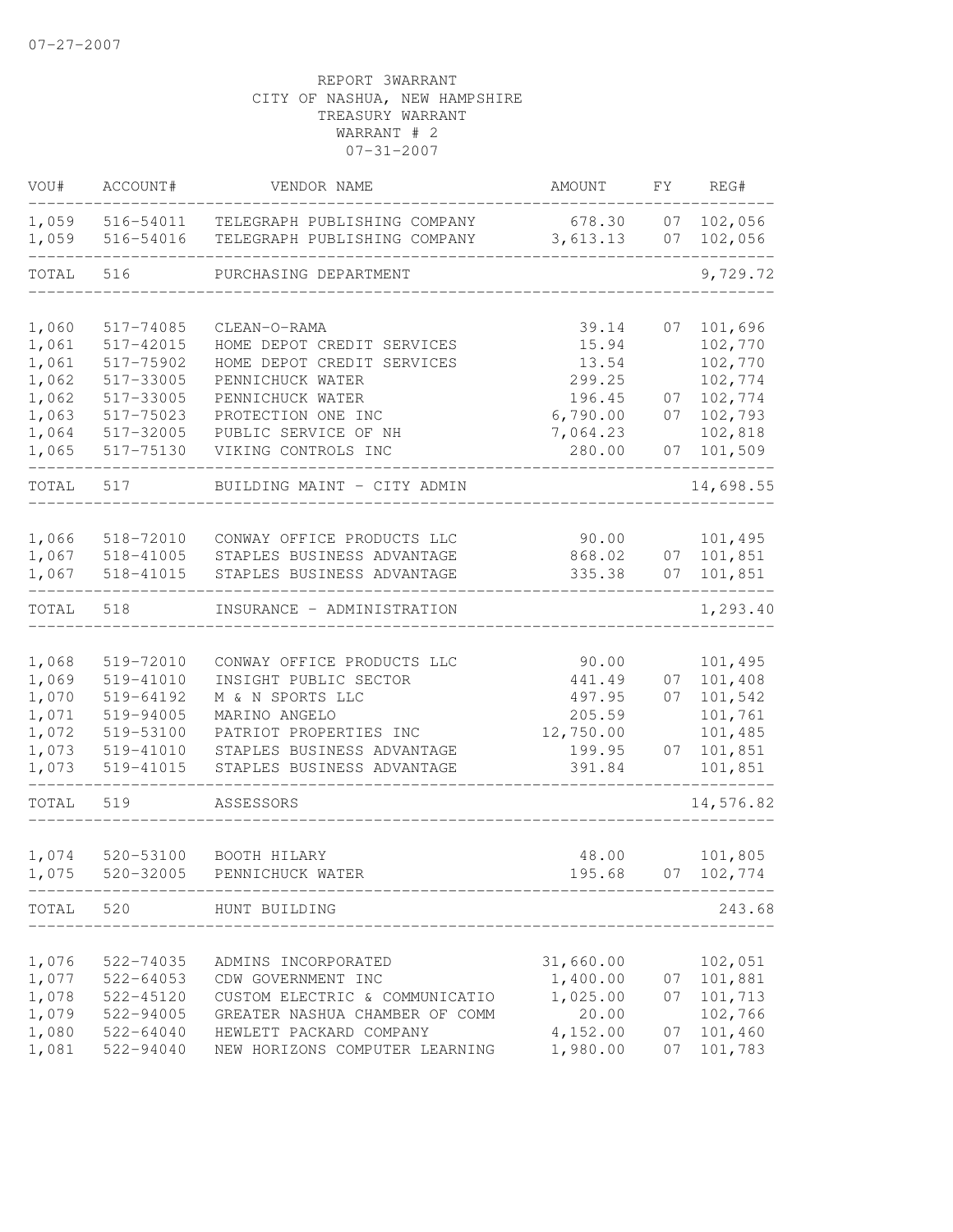| VOU#  | ACCOUNT#      | VENDOR NAME                    | AMOUNT   | FY. | REG#      |
|-------|---------------|--------------------------------|----------|-----|-----------|
| 1,082 | 522-94005     | NH LOCAL GOVERNMENT INFORMATIO | 15.00    |     | 102,806   |
| 1,083 | 522-31040     | ROY MICHAEL                    | 40.00    |     | 102,714   |
| 1,083 | 522-31040     | ROY MICHAEL                    | 40.00    | 07  | 102,714   |
| 1,083 | 522-94005     | ROY MICHAEL                    | 46.63    | 07  | 102,714   |
| 1,084 | 522-74040     | SOUTHWORTH-MILTON INC          | 781.97   | 07  | 101,356   |
| 1,085 | 522-74030     | STAPLES BUSINESS ADVANTAGE     | 356.40   |     | 101,851   |
| 1,086 | 522-31040     | TYRRELL KEN                    | 46.33    | 07  | 101,794   |
| 1,086 | 522-94040     | TYRRELL KEN                    | 125.00   |     | 101,794   |
| TOTAL | 522           | INFORMATION TECHNOLOGY         |          |     | 41,688.33 |
|       |               |                                |          |     |           |
| 1,087 | 523-74035     | ELEMENT 5                      | 329.00   | 07  | 101,750   |
| 1,088 | 523-74035     | HEWLETT PACKARD COMPANY        | 558.00   | 07  | 101,460   |
| 1,089 | $523 - 64040$ | SPILLER'S                      | 45.00    | 07  | 101,798   |
| 1,089 | 523-74035     | SPILLER'S                      | 4,670.00 | 07  | 101,798   |
| TOTAL | 523           | GIS                            |          |     | 5,602.00  |
|       |               |                                |          |     |           |
| 1,090 | $524 - 64052$ | CUSTOM ELECTRIC & COMMUNICATIO | 390.00   |     | 101,713   |
| 1,091 | $524 - 64045$ | DELL MARKETING LP              | 460.00   | 07  | 101,452   |
| 1,092 | $524 - 64052$ | GATEWAY COMPANIES INC          | 1,643.08 | 07  | 101,601   |
| 1,092 | $524 - 64057$ | GATEWAY COMPANIES INC          | 1,643.08 | 07  | 101,601   |
| 1,093 | $524 - 64045$ | GOVCONNECTION INC              | 609.39   | 07  | 101,332   |
| 1,093 | $524 - 64052$ | GOVCONNECTION INC              | 3,469.68 | 07  | 101,332   |
| 1,093 | $524 - 64053$ | GOVCONNECTION INC              | 4,501.64 | 07  | 101,332   |
| 1,094 | $524 - 64052$ | NETWORK LIQUIDATORS            | 240.00   | 07  | 101,731   |
| 1,094 | $524 - 64053$ | NETWORK LIQUIDATORS            | 135.00   | 07  | 101,731   |
| TOTAL | 524           | COMPUTERS - CITYWIDE           |          |     | 13,091.87 |
|       |               |                                |          |     |           |
| 1,095 | 531-53056     | AAA CREDIT SCREENING SERV LLC  | 25.00    | 07  | 101,352   |
| 1,096 | $531 - 46040$ | ALEC'S SHOE STORE INC          | 403.75   | 07  | 101,521   |
| 1,097 | 531-59045     | B & H PHOTO VIDEO PRO AUDIO    | 226.10   | 07  | 101,328   |
| 1,097 | 531-64215     | B & H PHOTO VIDEO PRO AUDIO    | 811.75   | 07  | 101,328   |
| 1,098 | 531-59100     | BAER ALEXANDRA                 | 242.00   |     | 101,575   |
| 1,099 | 531-49075     | BATTERIES PLUS 400             | 104.97   |     | 101,839   |
| 1,100 | 531-78007     | BELLETETES INC                 | 5.00     | 07  | 101,534   |
| 1,101 | $531 - 46030$ | BEN'S UNIFORMS                 | 205.00   |     | 102,067   |
| 1,101 | $531 - 46030$ | BEN'S UNIFORMS                 | 262.00   | 07  | 102,067   |
| 1,101 | $531 - 46040$ | BEN'S UNIFORMS                 | 2,216.89 |     | 102,067   |
| 1,101 | $531 - 46045$ | BEN'S UNIFORMS                 | 150.00   |     | 102,067   |
| 1,102 | 531-78007     | BEST FORD                      | 34.47    |     | 101,354   |
| 1,102 | 531-78075     | BEST FORD                      | 537.37   |     | 101,354   |
| 1,103 | $531 - 64080$ |                                | 5,518.20 |     | 101,725   |
| 1,104 |               | BRIGADE-QM                     | 276.00   | 07  | 101,423   |
|       | 531-45920     | CAMERALAND LLC                 |          | 07  |           |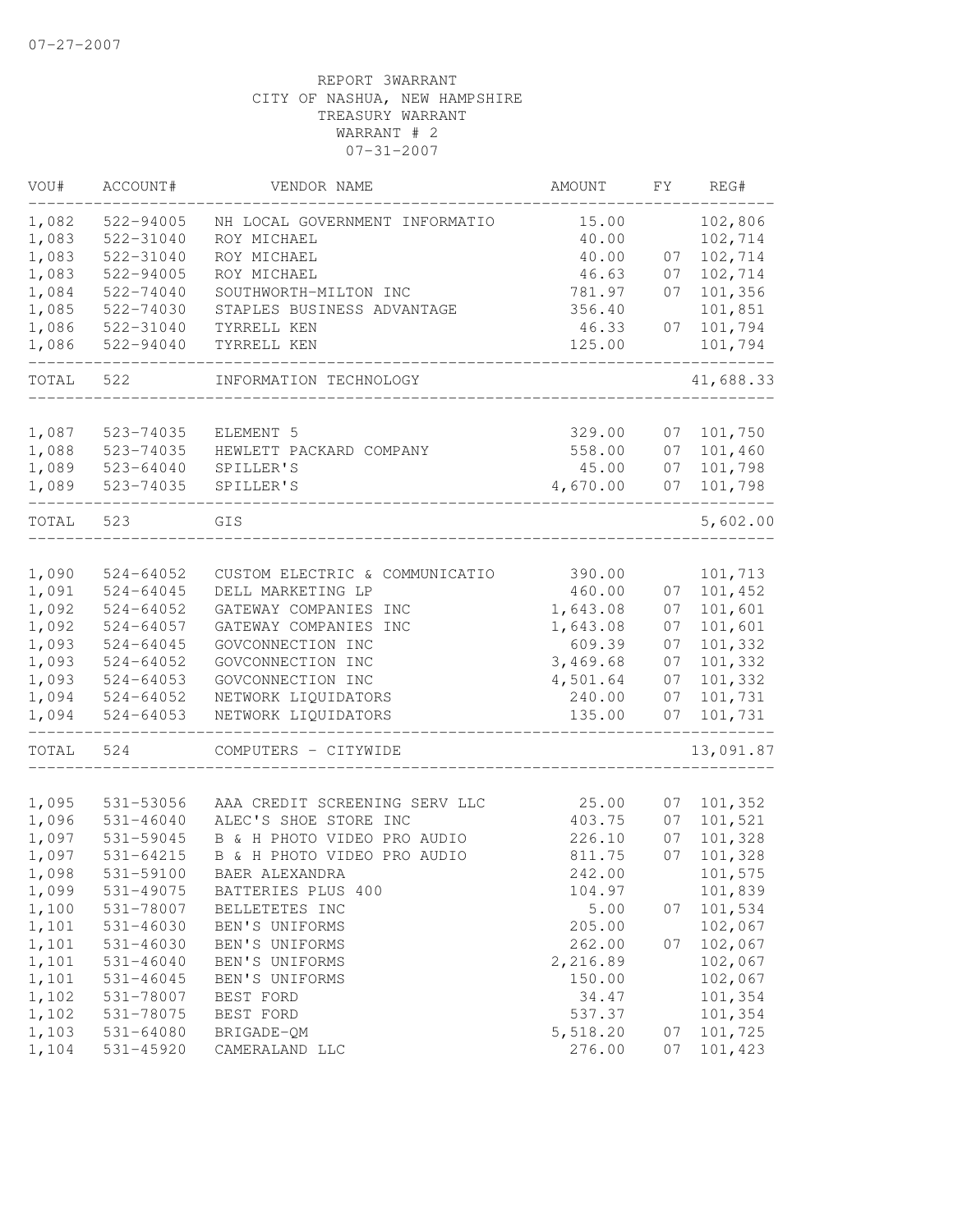| VOU#  | ACCOUNT#      | VENDOR NAME                    | AMOUNT   | FΥ | REG#    |
|-------|---------------|--------------------------------|----------|----|---------|
| 1,104 | 531-59045     | CAMERALAND LLC                 | 48.20    | 07 | 101,423 |
| 1,104 | 531-64215     | CAMERALAND LLC                 | 252.00   | 07 | 101,423 |
| 1,105 | 531-59100     | CANAL ST COLLECTIBLES & FRAMIN | 115.00   |    | 101,829 |
| 1,106 | 531-78007     | CARPARTS OF NASHUA             | 24.54    |    | 101,353 |
| 1,107 | $531 - 95000$ | CITY OF NASHUA                 | 50.00    | 07 | 102,722 |
| 1,108 | 531-31025     | COMCAST                        | 1,284.00 |    | 102,763 |
| 1,109 | 531-31025     | COMCAST                        | 106.74   | 07 | 102,798 |
| 1,110 | 531-53045     | COMPLIANCE NETWORK OF NE       | 180.00   |    | 101,604 |
| 1,111 | 531-72010     | CONWAY OFFICE PRODUCTS LLC     | 1,857.00 |    | 101,495 |
| 1,112 | 531-45125     | DELL MARKETING LP              | 203.30   | 07 | 101,452 |
| 1,113 | 531-94010     | DICKERSON RONALD               | 484.05   | 07 | 102,724 |
| 1,114 | 531-78007     | DOWNTOWN LINCOLN-MERCURY INC   | 81.47    | 07 | 101,425 |
| 1,115 | 531-59100     | DUNN ROBERT                    | 162.00   |    | 102,719 |
| 1,116 | 531-42000     | F W WEBB COMPANY               | 23.30    |    | 101,431 |
| 1,117 | $531 - 46040$ | FAUTEUX MICHAEL                | 269.75   |    | 102,729 |
| 1,118 | 531-78007     | G H BERLIN OIL CO              | 453.00   |    | 101,609 |
| 1,119 | 531-98035     | GOOD MORNING SALES INC         | 37.25    |    | 102,071 |
| 1,120 | 531-78100     | GOODYEAR AUTO SERVICE CENTER   | 72.00    |    | 101,320 |
| 1,121 | 531-78065     | GOODYEAR WHOLESALE TIRE CENTER | 2,296.52 |    | 101,814 |
| 1,122 | 531-41015     | GRANITE STATE STAMPS INC       | 86.05    |    | 102,038 |
| 1,123 | 531-78007     | GRAPPONE AUTO JUNCTION         | 26.58    |    | 102,074 |
| 1,124 | 531-98035     | HEFFERAN TIMOTHY               | 15.73    | 07 | 102,715 |
| 1,125 | 531-41015     | HEFFERAN TIMOTHY               | 17.94    |    | 102,716 |
| 1,125 | 531-78007     | HEFFERAN TIMOTHY               | 10.00    |    | 102,716 |
| 1,125 | 531-91070     | HEFFERAN TIMOTHY               | 50.52    |    | 102,716 |
| 1,126 | 531-45220     | HEFFERAN TIMOTHY               | 31.49    | 07 | 102,717 |
| 1,126 | 531-91025     | HEFFERAN TIMOTHY               | 3.00     | 07 | 102,717 |
| 1,127 | 531-41015     | HEFFERAN TIMOTHY               | 14.99    | 07 | 102,718 |
| 1,127 | 531-91025     | HEFFERAN TIMOTHY               | 3.00     | 07 | 102,718 |
| 1,127 | 531-98035     | HEFFERAN TIMOTHY               | 130.00   | 07 | 102,718 |
| 1,128 | 531-42000     | HOME DEPOT CREDIT SERVICES     | 83.14    |    | 102,770 |
| 1,129 | 531-45920     | HSBC BUSINESS SOLUTIONS        | 150.82   | 07 | 102,791 |
| 1,129 | $531 - 64015$ | HSBC BUSINESS SOLUTIONS        | 1,162.62 | 07 | 102,791 |
| 1,130 | $531 - 46040$ | HUDON SCOTT                    | 157.63   |    | 102,730 |
| 1,131 | 531-49025     | INFOUSA CITY DIRECTORIES       | 186.80   | 07 | 102,807 |
| 1,132 | 531-75130     | J LAWRENCE HALL INC            | 570.80   | 07 | 102,072 |
| 1,133 | 531-98025     | JACK'S PIZZA                   | 24.00    | 07 | 101,822 |
| 1,134 | 531-34015     | KEYSPAN ENERGY DELIVERY        | 3,052.99 |    | 102,772 |
| 1,135 | 531-95000     | LAWYERS DIARY & MANUAL         | 130.00   |    | 102,760 |
| 1,136 | $531 - 46040$ | LEDOUX MICHAEL                 | 135.19   |    | 102,723 |
| 1,137 | 531-91070     | LEHTO JONATHAN                 | 243.77   |    | 102,721 |
| 1,138 | 531-49025     | LEXIS NEXIS MATTHEW BENDER     | 216.40   |    | 102,756 |
| 1,139 | 531-94010     | LINEHAN DENIS                  | 500.00   | 07 | 102,726 |
| 1,140 | 531-78007     | MAC MULKIN CHEVROLET INC       | 182.68   |    | 102,043 |
| 1,141 | $531 - 46040$ | MANSFIELD WILLIAM              | 66.95    |    | 102,731 |
| 1,142 | $531 - 46040$ | MARSHALL BRYAN                 | 129.98   |    | 102,728 |
| 1,143 | 531-78075     | NASHUA HARLEY DAVIDSON         | 51.46    |    | 101,410 |
| 1,144 | 531-31040     | NEXTEL COMMUNICATIONS          | 47.79    |    | 102,778 |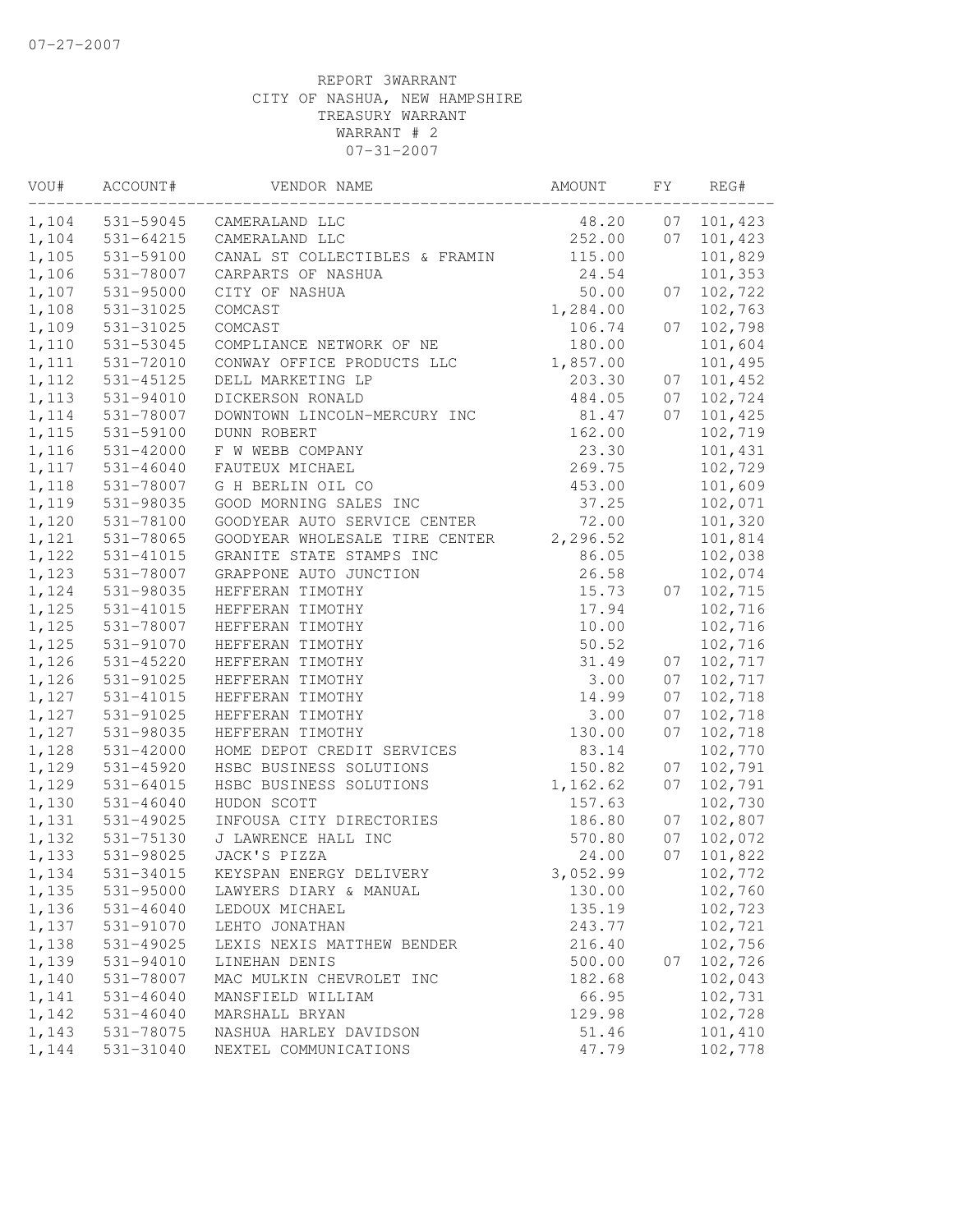| VOU#  | ACCOUNT#        | VENDOR NAME                    | AMOUNT   | FY | REG#       |
|-------|-----------------|--------------------------------|----------|----|------------|
| 1,145 | 531-78007       | NORTHERN FOREIGN CAR PARTS INC | 1,362.32 |    | 102,076    |
| 1,146 | 531-31040       | PAETEC COMMUNICATIONS INC      | 326.03   |    | 102,752    |
| 1,146 | 531-74040       | PAETEC COMMUNICATIONS INC      | 617.28   |    | 102,752    |
| 1,147 | 531-49025       | PDR                            | 129.90   |    | 102,792    |
| 1,148 | 531-32035       | PUBLIC SERVICE OF NH           | 475.95   |    | 102,818    |
| 1,149 | 531-31025       | RAE BRIAN                      | 72.36    |    | 102,720    |
| 1,150 | 531-45005       | RILEY'S SPORT SHOP INC         | 5,557.91 | 07 | 101,337    |
| 1,150 | $531 - 46040$   | RILEY'S SPORT SHOP INC         | 186.00   | 07 | 101,337    |
| 1,151 | 531-42000       | SAM'S CLUB DIRECT              | 128.98   | 07 | 102,784    |
| 1,151 | 531-45220       | SAM'S CLUB DIRECT              | 349.87   | 07 | 102,784    |
| 1,151 | 531-78007       | SAM'S CLUB DIRECT              | 61.74    | 07 | 102,784    |
| 1,151 | 531-98025       | SAM'S CLUB DIRECT              | 279.00   | 07 | 102,784    |
| 1,152 | 531-75023       | SIEMENS BUILDING TECHNOLOGIES  | 278.09   | 07 | 101,951    |
| 1,153 | 531-94005       | SMITH & WESSON ACADEMY         | 550.00   |    | 102,810    |
| 1,154 | $531 - 69025$   | SNAP ON TOOLS                  | 227.90   |    | 101,389    |
| 1,155 | 531-41005       | STAPLES BUSINESS ADVANTAGE     | 271.46   |    | 101,851    |
| 1,155 | 531-41015       | STAPLES BUSINESS ADVANTAGE     | 1,429.01 |    | 101,851    |
| 1,156 | 531-46030       | STAR PACKER BADGES             | 525.00   | 07 | 101,429    |
| 1,157 | $531 - 46040$   | SULLIVAN FRANCIS               | 35.98    |    | 102,725    |
| 1,158 | 531-45005       | TRIPLE NICKEL TACTICAL SUPPLY  | 274.55   | 07 | 101,623    |
| 1,158 | 531-46030       | TRIPLE NICKEL TACTICAL SUPPLY  | 410.45   |    | 101,623    |
| 1,159 | 531-43005       | UNITED PARCEL SERVICE          | 47.96    |    | 102,843    |
| 1,160 | 531-43005       | UNITED STATES POSTAL SERVICE   | 1,000.00 |    | 34         |
| 1,161 | 531-31020       | VERIZON                        | 367.49   | 07 | 102,771    |
| 1,162 | 531-31025       | VERIZON                        | 144.59   |    | 102,782    |
| 1,162 | 531-31025       | VERIZON                        | 524.78   | 07 | 102,782    |
| 1,163 | 531-31025       | VERIZON WIRELESS               | 49.27    |    | 102,804    |
| 1,163 | 531-31040       | VERIZON WIRELESS               | 447.80   |    | 102,804    |
| 1,164 | 531-75130       | WATER CHEMICALS INC            | 120.00   | 07 | 101,596    |
| 1,165 | 531-74035       | WEST PAYMENT CENTER            | 131.15   | 07 | 101,438    |
| 1,166 | $531 - 46040$   | YURCAK JOHN                    | 192.98   |    | 102,727    |
| TOTAL | 531             | POLICE DEPARTMENT              |          |    | 43,076.74  |
|       | 1,167 532-78100 | ARCSOURCE INC                  | 95.00    |    | 101,546    |
| 1,168 | 532-79040       | BATTERIES PLUS 400             | 59.32    |    | 101,839    |
| 1,169 | 532-78100       | BELLETETES INC                 | 8.88     |    | 07 101,534 |
| 1,170 | 532-78100       | C & M DISTRIBUTING CO          | 98.00    |    | 101,922    |
| 1,171 | 532-98005       | CAMERALAND LLC                 | 488.40   | 07 | 101,423    |
| 1,172 | 532-72010       | CONWAY OFFICE PRODUCTS LLC     | 411.00   |    | 101,495    |
| 1,173 | 532-45155       | FIRE TECH & SAFETY OF NEW ENGL | 216.00   |    | 101,819    |
| 1,173 | 532-45165       | FIRE TECH & SAFETY OF NEW ENGL | 2,650.00 | 07 | 101,819    |
| 1,173 | 532-64094       | FIRE TECH & SAFETY OF NEW ENGL | 327.00   |    | 101,819    |
| 1,173 | 532-64094       | FIRE TECH & SAFETY OF NEW ENGL | 234.00   | 07 | 101,819    |
| 1,174 | 532-78020       | FREIGHTLINER OF NH INC         | 85.89    |    | 101,825    |
| 1,174 | 532-78080       | FREIGHTLINER OF NH INC         | 33.51    |    | 101,825    |
| 1,175 | 532-64192       | GAGNON GEORGE                  | 140.00   |    | 101,786    |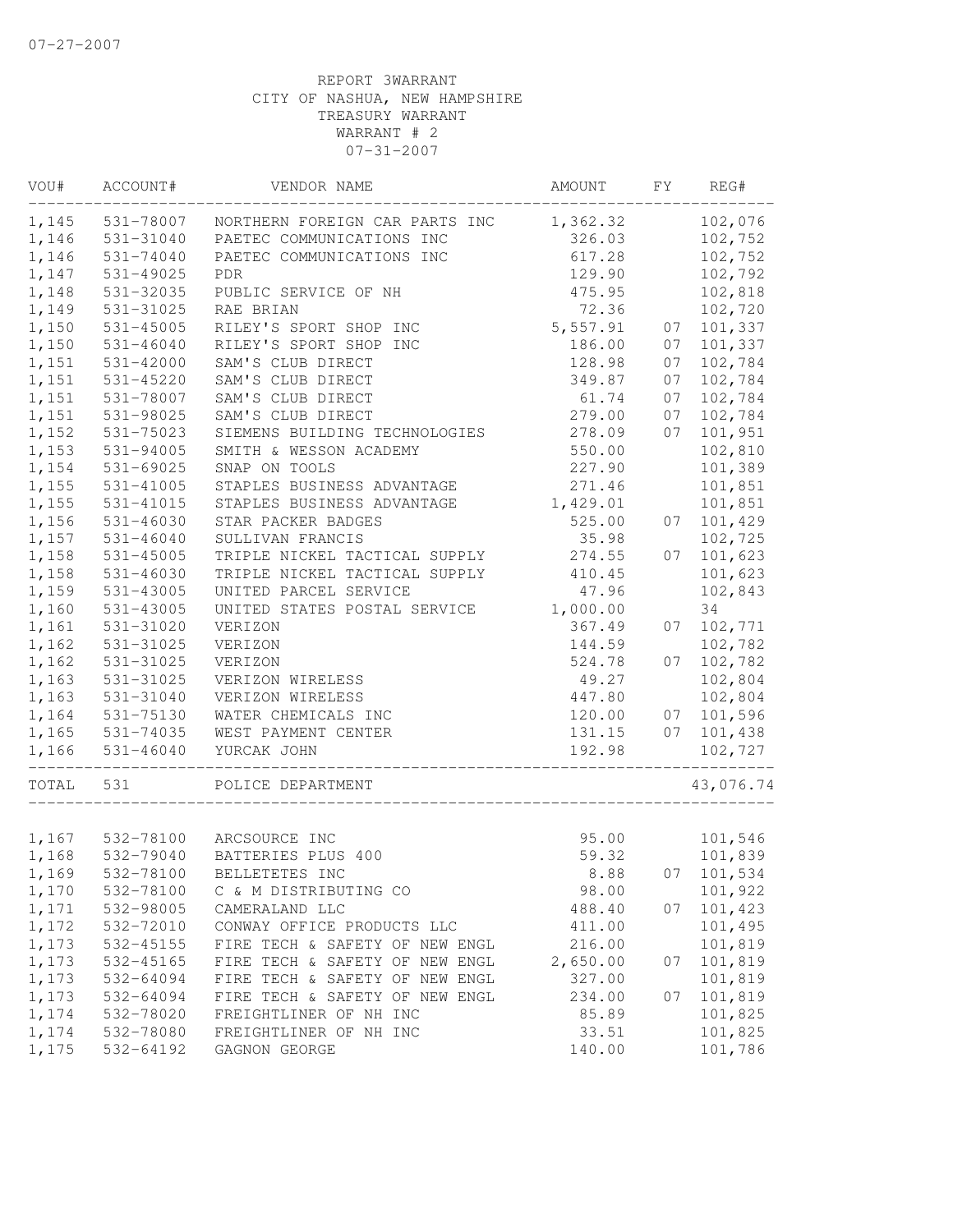| VOU#  | ACCOUNT#  | VENDOR NAME                    | AMOUNT   | FΥ | REG#    |
|-------|-----------|--------------------------------|----------|----|---------|
| 1,175 | 532-74092 | GAGNON GEORGE                  | 35.00    |    | 101,786 |
| 1,176 | 532-94010 | GALIPEAU STEVEN                | 594.00   | 07 | 101,472 |
| 1,177 | 532-78020 | GRANITE STATE BOAT WORKS INC   | 91.71    |    | 101,475 |
| 1,178 | 532-75023 | HOME DEPOT CREDIT SERVICES     | 187.38   |    | 102,770 |
| 1,179 | 532-46030 | INDUSTRIAL PROTECTION SERVICES | 7,990.00 | 07 | 101,409 |
| 1,179 | 532-64094 | INDUSTRIAL PROTECTION SERVICES | 2,891.00 | 07 | 101,409 |
| 1,180 | 532-75130 | J LAWRENCE HALL INC            | 361.27   | 07 | 102,072 |
| 1,181 | 532-34015 | KEYSPAN ENERGY DELIVERY        | 1,084.87 |    | 102,772 |
| 1,182 | 532-79020 | LW BILLS/ALARM ENGINEERING     | 287.95   | 07 | 101,567 |
| 1,183 | 532-75105 | M & M ELECTRICAL SUPPLY CO INC | 168.75   |    | 102,039 |
| 1,183 | 532-75105 | M & M ELECTRICAL SUPPLY CO INC | 17.85    | 07 | 102,039 |
| 1,184 | 532-95005 | MA IAAI                        | 25.00    |    | 102,773 |
| 1,185 | 532-59100 | MARROW ARNOLD M                | 400.00   |    | 102,811 |
| 1,186 | 532-59100 | MAYNARD & LESIEUR INCORPORATED | 22.95    | 07 | 102,046 |
| 1,186 | 532-78065 | MAYNARD & LESIEUR INCORPORATED | 3,653.79 |    | 102,046 |
| 1,187 | 532-78100 | MINUTEMAN TRUCKS INC           | 40.53    |    | 101,624 |
| 1,188 | 532-46045 | MORRISSEY BRIAN                | 89.99    |    | 102,732 |
| 1,189 | 532-64165 | NASHUA OUTDOOR POWER EQUIP     | 38.97    |    | 101,555 |
| 1,190 | 532-95005 | NATIONAL FIRE PROTECTION ASSOC | 150.00   |    | 102,783 |
| 1,191 | 532-94005 | NEAFM                          | 135.00   |    | 102,789 |
| 1,192 | 532-42005 | NEW ENGLAND PAPER & SUPPLY     | 173.03   |    | 101,590 |
| 1,192 | 532-42010 | NEW ENGLAND PAPER & SUPPLY     | 17.86    |    | 101,590 |
| 1,192 | 532-42020 | NEW ENGLAND PAPER & SUPPLY     | 129.90   |    | 101,590 |
| 1,193 | 532-49025 | NFPA                           | 70.95    | 07 | 102,748 |
| 1,193 | 532-49040 | NFPA                           | 526.66   | 07 | 102,748 |
| 1,194 | 532-31040 | PAETEC COMMUNICATIONS INC      | 41.54    |    | 102,752 |
| 1,195 | 532-33005 | PENNICHUCK WATER               | 449.73   |    | 102,774 |
| 1,195 | 532-33005 | PENNICHUCK WATER               | 221.19   | 07 | 102,774 |
| 1,196 | 532-32005 | PUBLIC SERVICE OF NH           | 4,575.16 |    | 102,818 |
| 1,197 | 532-78007 | SANEL AUTO PARTS CO            | 300.08   |    | 101,544 |
| 1,197 | 532-78007 | SANEL AUTO PARTS CO            | 5.34     | 07 | 101,544 |
| 1,197 | 532-78100 | SANEL AUTO PARTS CO            | 76.70    |    | 101,544 |
| 1,198 | 532-69035 | SNAP ON TOOLS                  | 27.40    |    | 101,389 |
| 1,199 | 532-41005 | STAPLES BUSINESS ADVANTAGE     | 184.00   |    | 101,851 |
| 1,199 | 532-41015 | STAPLES BUSINESS ADVANTAGE     | 150.96   |    | 101,851 |
| 1,199 | 532-41015 | STAPLES BUSINESS ADVANTAGE     | 97.96    | 07 | 101,851 |
| 1,199 | 532-45125 | STAPLES BUSINESS ADVANTAGE     | 98.00    | 07 | 101,851 |
| 1,200 | 532-46030 | STATION HOUSE SUPPLY/DBA THE F | 287.50   | 07 | 101,543 |
| 1,201 | 532-31040 | VERIZON WIRELESS               | 147.94   |    | 102,804 |
| 1,202 | 532-79045 | VOICE SYSTEMS INC              | 1,319.00 | 07 | 101,494 |
| 1,203 | 532-78020 | YANKEE TRUCKS                  | 334.64   |    | 101,372 |
| 1,203 | 532-78020 | YANKEE TRUCKS                  | 55.00    | 07 | 101,372 |
| 1,203 | 532-78080 | YANKEE TRUCKS                  | 14.54    |    | 101,372 |
| 1,203 | 532-78090 | YANKEE TRUCKS                  | 22.94    |    | 101,372 |
| 1,204 | 532-98030 | ZAX SIGNAGE                    | 86.67    |    | 101,641 |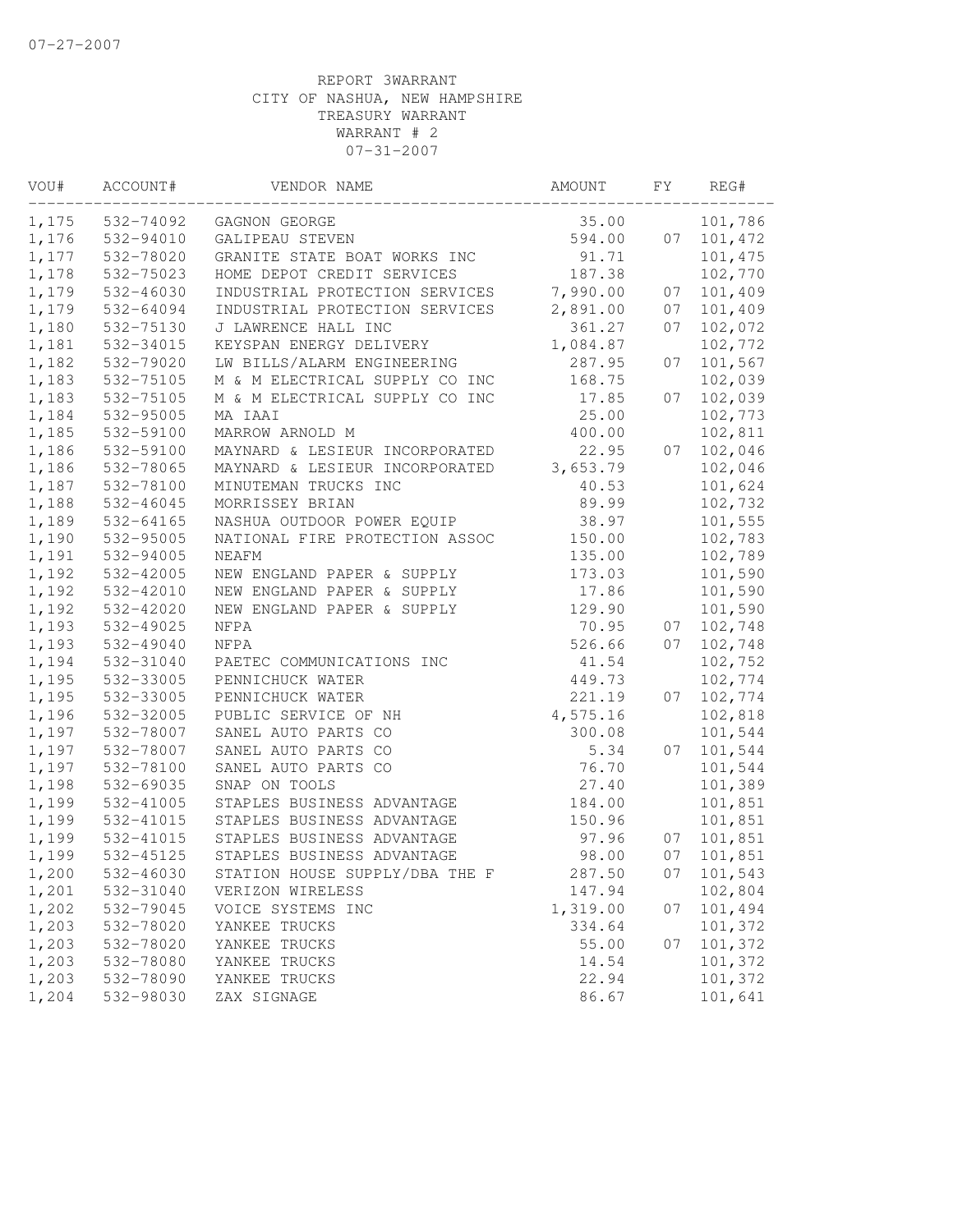| VOU#                                      | ACCOUNT#                                                      | VENDOR NAME                                                                                                       | AMOUNT                                         | FΥ                         | REG#                                                |
|-------------------------------------------|---------------------------------------------------------------|-------------------------------------------------------------------------------------------------------------------|------------------------------------------------|----------------------------|-----------------------------------------------------|
| TOTAL                                     | 532                                                           | FIRE DEPARTMENT                                                                                                   |                                                |                            | 32,527.70                                           |
| 1,205<br>1,206                            | 534-64297<br>534-32020                                        | PSNH<br>PUBLIC SERVICE OF NH                                                                                      | 285.15<br>191.44                               | 07                         | 102,826<br>102,818                                  |
| TOTAL                                     | 534                                                           | STREET LIGHTING                                                                                                   |                                                |                            | 476.59                                              |
| 1,207                                     | 535-64030                                                     | CDW GOVERNMENT INC                                                                                                | 3,741.95                                       | 07                         | 101,881                                             |
| 1,208                                     | 535-94025                                                     | LIFEGUARD SYSTEMS INC                                                                                             | 4,500.00                                       | 07                         | 101,607                                             |
| TOTAL                                     | 535                                                           | EMERGENCY MANAGEMENT                                                                                              |                                                |                            | 8,241.95                                            |
| 1,209<br>1,210                            | 536-95000<br>536-95000                                        | GATE CITY LIONS<br>GREATER BOSTON POLICE COUNCIL                                                                  | 75.00<br>256.00                                |                            | 102,776<br>102,768                                  |
| 1,211<br>1,212<br>1,213                   | 536-53065<br>536-53065<br>536-64255                           | MANSFIELD WILLIAM<br>MANSFIELD WILLIAM<br>MOTOROLA                                                                | 1,385.75<br>89.54<br>36.16                     | 07                         | 102,733<br>102,734<br>101,453                       |
| 1,213<br>1,213                            | 536-64255<br>536-74150                                        | MOTOROLA<br>MOTOROLA                                                                                              | 14,241.00<br>488.60                            | 07                         | 101,453<br>101,453                                  |
| 1,214<br>1,215<br>1,216<br>1,217          | 536-32035<br>536-74092<br>536-64255<br>536-31050              | PUBLIC SERVICE OF NH<br>SOUTHWORTH-MILTON INC<br>TESSCO TECHNOLOGIES INC<br>VERIZON WIRELESS                      | 807.59<br>1,140.71<br>828.44<br>70.21          | 07                         | 102,818<br>101,356<br>101,550<br>102,804            |
| TOTAL                                     | 536                                                           | CITYWIDE COMMUNICATIONS                                                                                           |                                                |                            | 19,419.00                                           |
| 1,218<br>1,219<br>1,220<br>1,221<br>1,222 | 541-43005<br>541-53165<br>541-91015<br>541-33005<br>541-32005 | ETKIND PAUL<br>LANGUAGE LINE SERVICES<br>NELSON MARY S<br>PENNICHUCK WATER<br>PUBLIC SERVICE OF NH                | 32.80<br>92.53<br>22.40<br>199.82<br>1,227.45  | 07<br>07                   | 101,443<br>101,432<br>101,519<br>102,774<br>102,818 |
| TOTAL                                     | 541                                                           | COMMUNITY SERVICES DIVISION                                                                                       |                                                |                            | 1,575.00                                            |
| 1,223<br>1,224<br>1,225<br>1,226<br>1,227 | 542-91015<br>542-91005<br>542-47015<br>542-47010<br>542-49075 | BISSELL NANCY<br>CARON CHRISTINE<br>GLAXOSMITHKLINE PHARMACEUTICAL<br>NH MEDICAL/DENTAL SUPPLY LLC/D<br>NHIC CORP | 67.10<br>11.16<br>16,980.00<br>683.77<br>18.60 | 07<br>07<br>07<br>07<br>07 | 101,831<br>101,513<br>101,386<br>101,539<br>102,839 |
| 1,228                                     | 542-47010                                                     | W E AUBUCHON COMPANY INC                                                                                          | 3.59                                           | 07                         | 101,363                                             |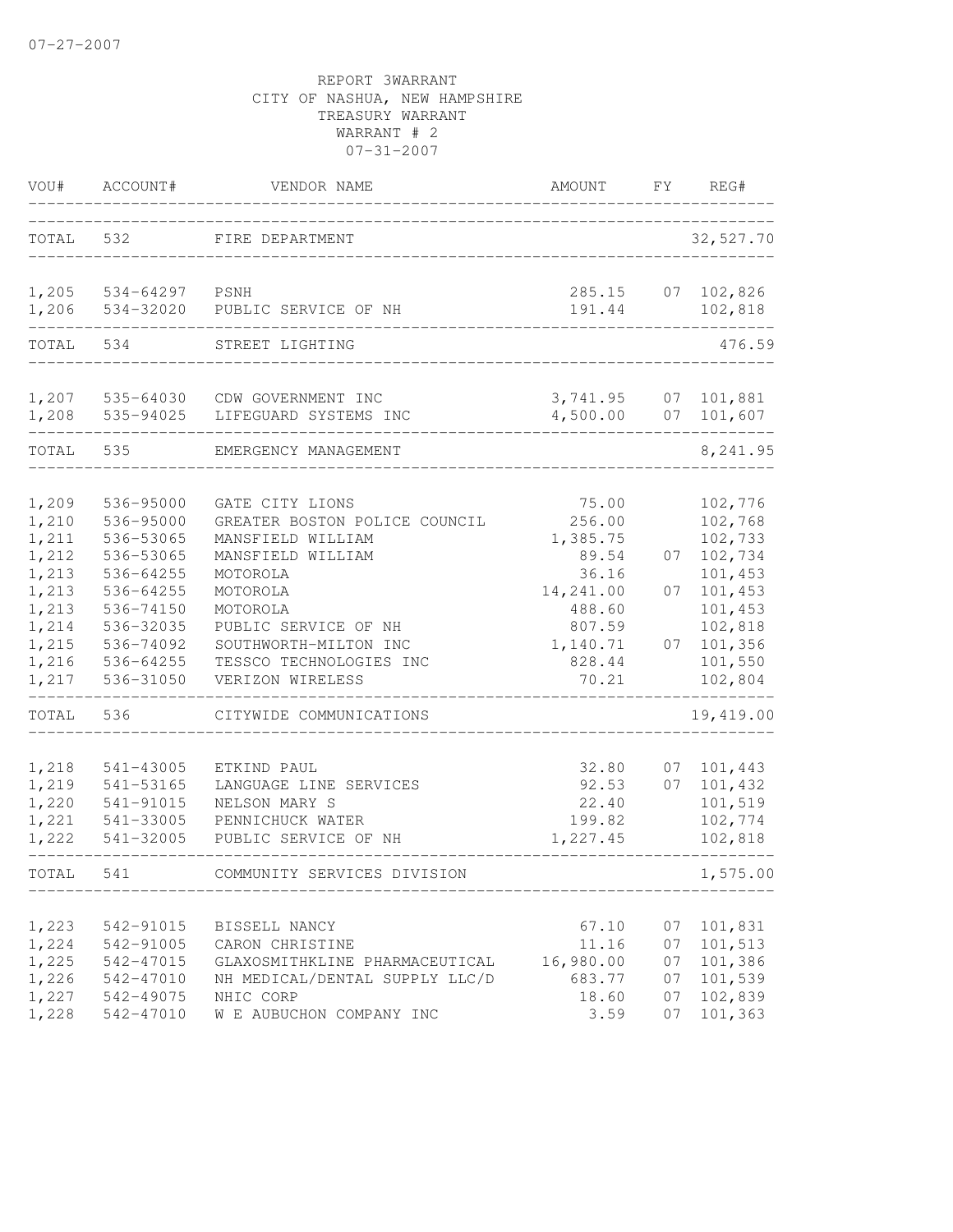| WOU#           | ACCOUNT#               | VENDOR NAME                                       | AMOUNT             | FΥ | REG#               |
|----------------|------------------------|---------------------------------------------------|--------------------|----|--------------------|
| TOTAL          | 542                    | COMMUNITY HEALTH                                  |                    |    | 17,764.22          |
| 1,229          | 543-53075              | DRAGON MOSQUITO CONTROL INC                       | 10,600.00          | 07 | 101,758            |
| 1,230          | 543-49070              | FISHER SCIENTIFIC                                 | 63.55              | 07 | 101,840            |
| 1,231          | 543-49075              | NEW ENGLAND DRY ICE CO LLC                        | 28.00              |    | 101,367            |
| 1,232          | 543-49070              | VWR INTERNATIONAL INC                             | 392.74             | 07 | 101,852            |
| TOTAL          | 543                    | ENVIRONMENTAL HEALTH DEPT.                        |                    |    | 11,084.29          |
| 1,233          | 544-95005              | NHLWAA                                            | 50.00              |    | 102,831            |
| TOTAL          | 544                    | WELFARE ADMINISTRATION                            |                    |    | 50.00              |
|                |                        |                                                   |                    |    |                    |
| 1,234<br>1,235 | 545-97020<br>545-97020 | 125 CHESTNUT ST LLC<br>23-25 TEMPLE ST REALTY LLC | 1,081.61<br>995.00 |    | 101,500<br>101,771 |
| 1,236          | 545-97020              | 28-34 RR SQUARE LLC                               | 1,596.70           |    | 101,376            |
| 1,237          | 545-97020              | ABBOTT ST OXFORD HOUSE                            | 385.72             |    | 101,693            |
| 1,237          | 545-97020              | ABBOTT ST OXFORD HOUSE                            | 64.28              | 07 | 101,693            |
| 1,238          | 545-97020              | ANASTASIADES NICHOLAS                             | 797.06             |    | 101,451            |
| 1,239          | 545-97020              | ANDREWS WAYNE J                                   | 420.00             |    | 101,315            |
| 1,240          | 545-97020              | BC-AD PROPERTIES                                  | 504.83             |    | 101,537            |
| 1,241          | 545-97020              | BISHOP PROPERTY MANAGEMENT INC                    | 1,300.00           |    | 101,776            |
| 1,242          | 545-97020              | BISHOP REAL ESTATE MGMT INC                       | 355.94             |    | 101,522            |
| 1,243          | 545-97020              | BLANCHARD BLDG INVESTS/KENNETH                    | 250.00             |    | 101,430            |
| 1,244          | 545-97020              | BONNETTE STEPHEN                                  | 1,356.80           |    | 101,462            |
| 1,245          | 545-97020              | CAMPBELL GILBERT G D/B/A                          | 412.50             |    | 101,397            |
| 1,246          | 545-97020              | CLARK E G                                         | 600.00             |    | 101,492            |
| 1,247          | 545-97020              | COUNTRY BARN MOTEL                                | 1,350.00           |    | 101,536            |
| 1,248          | 545-97020              | DAKIN TERRY                                       | 284.92             |    | 101,787            |
| 1,249          | 545-97015              | DEMOULAS SUPERMARKETS INC                         | 3,987.07           | 07 | 102,749            |
| 1,250          | 545-97020              | DOBENS SUSAN                                      | 1,057.10           |    | 101,436            |
| 1,251          | 545-97020              | DOLLOFF VALLIER PROPERTIES                        | 500.00             |    | 101,535            |
| 1,252          | 545-97020              | DUNCAN DAMARI                                     | 350.00             |    | 101,757            |
| 1,253          | 545-97020              | FREEDOM APARTMENTS LLC                            | 505.00             |    | 101,530            |
| 1,254          | 545-97020              | GAUTHIER REALTY/CONNIE GAUTHIE                    | 1,500.23           |    | 101,845            |
| 1,255          | 545-97020              | GAUTHIER ROGER                                    | 993.08             |    | 101,754            |
| 1,256          | 545-97020              | GIANAPATHY BOPPANDA                               | 299.00             |    | 101,528            |
| 1,257          | 545-97015              | KEYSPAN ENERGY DELIVERY                           | 2,917.06           | 07 | 102,833            |
| 1,258          | 545-97020              | L & G PROPERTIES LLC                              | 500.00             |    | 101,779            |
| 1,259          | 545-97020              | LALIBERTE ANDRE E                                 | 200.00             |    | 101,753            |
| 1,260          | 545-97020              | LAMERAND ENTERPRISES/KYLE LAME                    | 2,466.44           |    | 101,808            |
| 1,261          | 545-97020              | LEVESQUE KAREN                                    | 650.00             |    | 101,751            |
| 1,262          | 545-97020              | LIAKAKOS FOTIOS                                   | 302.95             |    | 101,331            |
| 1,263          | 545-97020              | LIGHT PARTNERS                                    | 458.29             |    | 101,752            |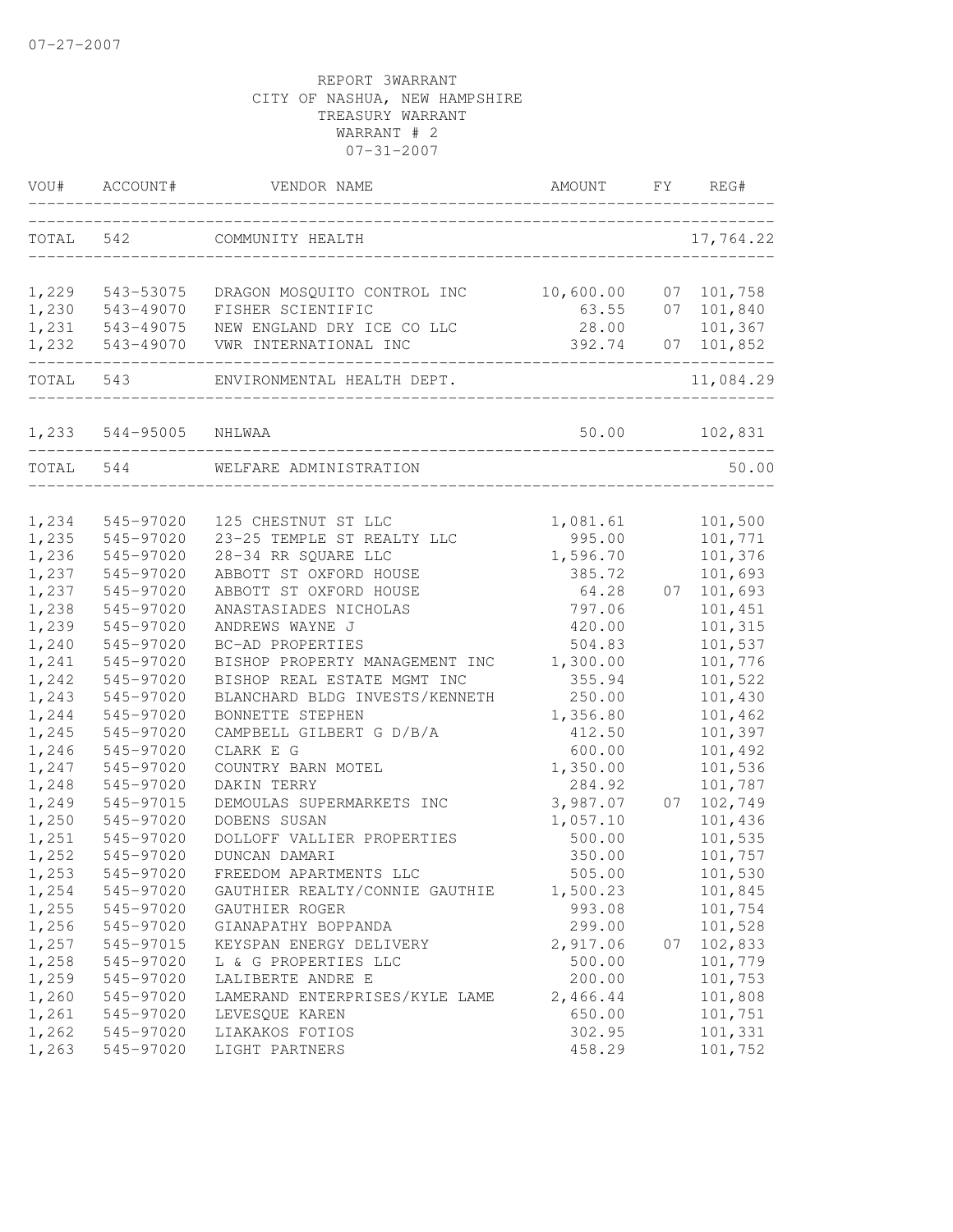| VOU#      | ACCOUNT#      | VENDOR NAME                              | AMOUNT    | FY | REG#       |
|-----------|---------------|------------------------------------------|-----------|----|------------|
| 1,264     | 545-97020     | LILLIANS MOTEL                           | 167.50    |    | 101,334    |
| 1,265     | 545-97020     | MALL COLLETTE P D/B/A THE MAIN           | 617.33    |    | 101,759    |
| 1,266     | 545-97020     | MOTEL 6                                  | 323.94    |    | 101,812    |
| 1,267     | 545-97020     | MWANIKI SAMUEL                           | 500.00    |    | 101,755    |
| 1,268     | 545-97020     | O'DONNELL ALBERT                         | 287.50    |    | 101,694    |
| 1,269     | 545-97020     | O'DONNELL BRIAN F                        | 367.88    |    | 101,842    |
| 1,270     | 545-97020     | OUELLET ADRIEN                           | 450.00    |    | 101,488    |
| 1,271     | 545-97020     | PAQUIN EDWARD                            | 427.38    |    | 101,351    |
| 1,272     | 545-97020     | PIHL KEVIN                               | 210.72    |    | 101,697    |
| 1,273     | 545-97020     | PRINCETON PROPERTY MANAGEMENT            | 875.00    |    | 101,434    |
| 1,274     | 545-97020     | PSALEDAKIS WILLIAM                       | 797.06    |    | 101,377    |
| 1,275     | 545-97015     | PUBLIC SERVICE CO OF NH                  | 2,229.55  | 07 | 102,827    |
| 1,276     | 545-97020     | QUARATIELLO NICHOLAS                     | 270.00    |    | 101,319    |
| 1,277     | 545-97020     | REGISTER LINDA B                         | 1,400.00  |    | 101,809    |
| 1,278     | 545-97015     | RICE'S PHARMACY INC                      | 79.38     | 07 | 102,846    |
| 1,279     | 545-97020     | RIVERVIEW GARDEN CO LLC                  | 738.90    |    | 101,391    |
| 1,280     | 545-97020     | RODRIGUE ROBERT N                        | 689.00    |    | 101,419    |
| 1,281     | 545-97020     | ROSA JUSSARA                             | 735.76    |    | 101,545    |
| 1,282     | 545-97020     | ROYAL CREST ESTATES                      | 738.90    |    | 101,427    |
| 1,283     | 545-97020     | SALVI ENTERPRISES LLC                    | 1,125.00  |    | 101,577    |
| 1,284     | 545-97015     | ST JOSEPH PHARMACY                       | 335.65    |    | 101,382    |
| 1,285     | 545-97020     | THOMPSON JOHN                            | 450.00    |    | 101,493    |
| 1,286     | 545-97020     | TURMEL RANDY                             | 156.88    |    | 101,399    |
| 1,287     | 545-97020     | WALKER JAMES B                           | 400.00    |    | 101,330    |
| 1,288     | 545-97015     | WINGATE'S PHARMACY INC                   | 12,582.83 | 07 | 102,750    |
| TOTAL 545 |               | WELFARE COSTS                            |           |    | 55, 397.74 |
|           |               |                                          |           |    |            |
| 1,289     | 551-66020     | CONWAY OFFICE PRODUCTS                   | 1,303.00  |    | 101,656    |
| 1,290     | 551-72010     | CONWAY OFFICE PRODUCTS LLC               | 200.00    |    | 101,495    |
| 1,291     | 551-64040     | GBA MASTER SERIES INC                    | 1,284.00  |    | 101,447    |
| 1,292     | 551-34015     | KEYSPAN ENERGY DELIVERY                  | 11.86     |    | 102,772    |
| 1,293     | 551-31040     | PAETEC COMMUNICATIONS INC                | 2.40      |    | 102,752    |
| 1,294     | 551-41015     | STAPLES BUSINESS ADVANTAGE               | 75.09     |    | 101,851    |
| 1,295     | 551-62022     | THE AWNING CENTER                        | 820.00    | 07 | 101,569    |
| 1,296     | $551 - 46045$ | UNIFIRST CORPORATION                     | 224.74    | 07 | 101,827    |
| 1,297     | 551-72010     | XEROX CORPORATION                        | 700.00    | 07 | 101,551    |
|           |               | TOTAL 551 PUBLIC WORKS DIV & ENGINEERING |           |    | 4,621.09   |
|           |               |                                          |           |    |            |
| 1,298     | 552-59140     | AMERICAN RED CROSS                       | 144.00    | 07 | 101,802    |
| 1,299     | 552-75165     | AMERICAN WELDING FABRICATORS/Z           | 250.00    | 07 | 102,735    |
| 1,300     | 552-75022     | B & S LOCKSMITH INC                      | 37.80     |    | 101,648    |
| 1,300     | 552-75135     | B & S LOCKSMITH INC                      | 225.24    |    | 101,648    |
| 1,301     | 552-75175     | BELLETETES INC                           | 4.04      | 07 | 101,534    |
| 1,302     | 552-59050     | BURKE KENNETH                            | 495.00    | 07 | 101,816    |
|           |               |                                          |           |    |            |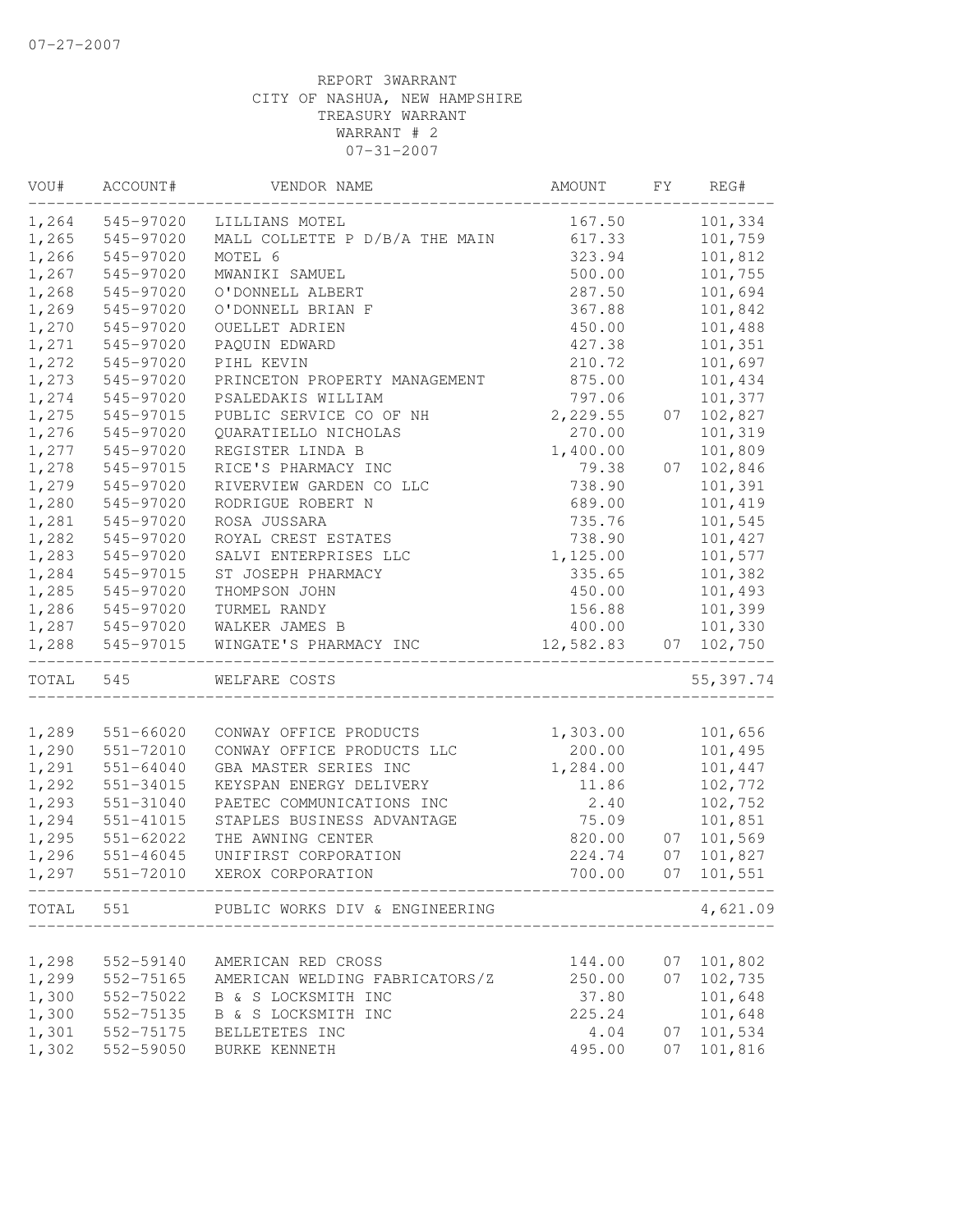| VOU#  | ACCOUNT#      | VENDOR NAME                    | AMOUNT    | FY | REG#    |
|-------|---------------|--------------------------------|-----------|----|---------|
| 1,303 | 552-75021     | CAROLINA EASTERN-VAIL INC      | 8,487.55  |    | 101,841 |
| 1,304 | 552-75175     | CARPARTS OF NASHUA             | 86.73     |    | 101,353 |
| 1,304 | 552-78007     | CARPARTS OF NASHUA             | 99.68     |    | 101,353 |
| 1,305 | 552-59015     | CAVEN DON/GOPHERBROKE          | 500.00    |    | 101,455 |
| 1,306 | 552-59050     | CHAFIN JOE                     | 35.00     |    | 101,909 |
| 1,307 | 552-91055     | CITY OF NASHUA TRUST FUNDS     | 2,000.00  |    | 54      |
| 1,307 | 552-98907     | CITY OF NASHUA TRUST FUNDS     | 32,192.00 |    | 54      |
| 1,307 | 552-98908     | CITY OF NASHUA TRUST FUNDS     | 66,401.00 |    | 54      |
| 1,307 | 552-98909     | CITY OF NASHUA TRUST FUNDS     | 21,631.00 |    | 54      |
| 1,308 | 552-72010     | CONWAY OFFICE PRODUCTS LLC     | 120.00    |    | 101,495 |
| 1,309 | 552-59050     | DAVALA JAMES A                 | 185.00    |    | 101,329 |
| 1,309 | 552-59050     | DAVALA JAMES A                 | 190.00    | 07 | 101,329 |
| 1,310 | 552-48015     | DENNIS K BURKE INC             | 1,741.33  |    | 102,844 |
| 1,311 | 552-59050     | EMOND EDWARD                   | 105.00    | 07 | 102,015 |
| 1,312 | 552-75021     | F W WEBB COMPANY               | 37.92     |    | 101,431 |
| 1,313 | 552-59050     | FENLASON BRIAN                 | 132.00    | 07 | 101,651 |
| 1,314 | 552-45110     | FILLION ASSOCIATES INC         | 73.73     |    | 101,402 |
| 1,315 | 552-75021     | GATE CITY FENCE CO INC         | 722.00    |    | 101,503 |
| 1,316 | 552-64040     | GBA MASTER SERIES INC          | 1,284.00  |    | 101,447 |
| 1,317 | 552-75135     | GRANITE STATE GLASS            | 495.00    |    | 101,465 |
| 1,318 | 552-66000     | HANDY HOUSE INC                | 1,731.00  |    | 102,794 |
| 1,319 | 552-45200     | HARRIS                         | 1,124.50  |    | 101,925 |
| 1,320 | 552-75021     | HOME DEPOT CREDIT SERVICES     | 159.61    |    | 102,770 |
| 1,320 | 552-75022     | HOME DEPOT CREDIT SERVICES     | 53.60     | 07 | 102,770 |
| 1,320 | 552-75135     | HOME DEPOT CREDIT SERVICES     | 79.75     |    | 102,770 |
| 1,320 | 552-75165     | HOME DEPOT CREDIT SERVICES     | 14.55     |    | 102,770 |
| 1,321 | 552-59015     | HUDSON POST #48 AMERICAN       | 600.00    |    | 101,489 |
| 1,322 | 552-64192     | HUDSON SMALL ENGINE            | 2,100.00  | 07 | 101,523 |
| 1,322 | 552-74085     | HUDSON SMALL ENGINE            | 39.00     |    | 101,523 |
| 1,323 | 552-59020     | JEANNOTTE'S MARKET             | 73.89     |    | 101,448 |
| 1,324 | 552-42010     | JOHN R LYMAN CO                | 372.60    |    | 101,498 |
| 1,325 | 552-59050     | KELLER LENA                    | 25.00     | 07 | 101,649 |
| 1,326 | 552-34015     | KEYSPAN ENERGY DELIVERY        | 117.84    |    | 102,772 |
| 1,327 | 552-59015     | KINGSTON BIG BAND/PAUL PINETTE | 600.00    |    | 101,742 |
| 1,328 | 552-59050     | LAPOINTE WILLIAM               | 80.00     |    | 101,362 |
| 1,329 | 552-59050     | LAPOINTE WILLIAM               | 287.50    | 07 | 101,993 |
| 1,330 | 552-45250     | M & N SPORTS LLC               | 22.90     |    | 101,542 |
| 1,330 | $552 - 45290$ | M & N SPORTS LLC               | 3,923.00  | 07 | 101,542 |
| 1,330 | 552-46045     | M & N SPORTS LLC               | 1,048.50  | 07 | 101,542 |
| 1,331 | 552-78007     | MAC MULKIN CHEVROLET INC       | 19.10     |    | 102,043 |
| 1,332 | 552-59050     | MICHAEL BARBARA                | 255.00    | 07 | 101,980 |
| 1,333 | 552-59050     | MILLER BRUCE                   | 1,225.50  |    | 101,877 |
| 1,334 | 552-75021     | MORIN'S LANDSCAPING INC        | 227.50    |    | 101,824 |
| 1,335 | 552-59140     | NASHUA RED CROSS               | 567.50    |    | 101,579 |
| 1,336 | 552-31040     | PAETEC COMMUNICATIONS INC      | 22.20     |    | 102,752 |
| 1,337 | 552-59015     | PANCOAST JUDY                  | 350.00    |    | 101,420 |
| 1,338 | 552-33005     | PENNICHUCK WATER               | 4,383.30  |    | 102,774 |
| 1,338 | 552-33005     | PENNICHUCK WATER               | 1,794.58  | 07 | 102,774 |
|       |               |                                |           |    |         |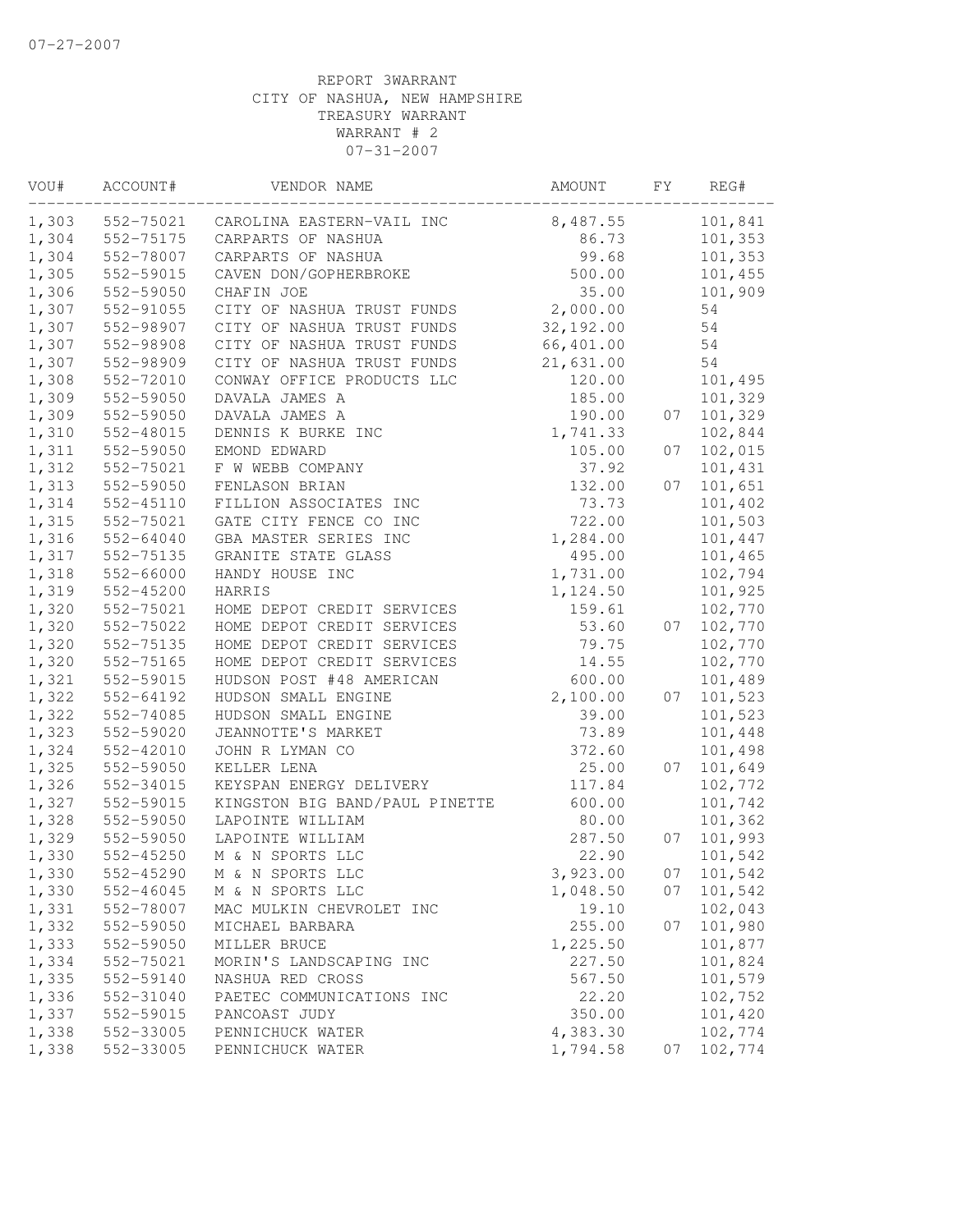| VOU#      | ACCOUNT#      | VENDOR NAME                             | AMOUNT     | FY | REG#       |
|-----------|---------------|-----------------------------------------|------------|----|------------|
| 1,339     | 552-32005     | PUBLIC SERVICE OF NH                    | 3,794.17   |    | 102,818    |
| 1,339     | 552-32005     | PUBLIC SERVICE OF NH                    | 533.89     |    | 102,819    |
| 1,339     | 552-32005     | PUBLIC SERVICE OF NH                    | 38.73      | 07 | 102,819    |
| 1,340     | 552-64192     | R WHITE EQUIPMENT CENTER INC            | 408.45     | 07 | 102,048    |
| 1,340     | 552-74085     | R WHITE EQUIPMENT CENTER INC            | 40.00      | 07 | 102,048    |
| 1,341     | 552-59050     | RANCOURT KAYLEIGH                       | 94.00      | 07 | 101,726    |
| 1,342     | 552-75021     | RF MORSE TURF & ORNAMENTAL INC          | 8,600.00   | 07 | 101,449    |
| 1,343     | 552-59050     | RYAN SEAN                               | 262.00     | 07 | 101,532    |
| 1,344     | 552-78100     | S V MOFFETT CO<br>INC                   | 886.96     |    | 101,565    |
| 1,345     | 552-42010     | SAM'S CLUB DIRECT                       | 37.32      | 07 | 102,784    |
| 1,345     | 552-75022     | SAM'S CLUB DIRECT                       | 227.20     | 07 | 102,784    |
| 1,345     | 552-75040     | SAM'S CLUB DIRECT                       | 196.64     | 07 | 102,784    |
| 1,345     | 552-75135     | SAM'S CLUB DIRECT                       | 751.20     | 07 | 102,784    |
| 1,346     | 552-78007     | SANEL AUTO PARTS CO                     | 27.14      |    | 101,544    |
| 1,347     | 552-59050     | SEVIGNY RONALD                          | 168.00     | 07 | 101,541    |
| 1,348     | 552-48005     | SHATTUCK MALONE OIL CO                  | 7,268.00   |    | 102,746    |
| 1,349     | 552-41015     | SIMPLEXGRINNELL                         | 112.83     |    | 101,338    |
| 1,350     | 552-95005     | SOUTH JR DEB SOFTBALL LEAGUE            | 225.00     |    | 101,850    |
| 1,351     | 552-75135     | STANLEY ELEVATOR CO INC                 | 1,013.95   | 07 | 101,632    |
| 1,352     | 552-75135     | STATELINE                               | 63.38      | 07 | 101,581    |
| 1,353     | 552-59050     | STEVENS PAUL R                          | 140.00     | 07 | 101,336    |
| 1,354     | 552-59050     | THORP BILL                              | 420.00     |    | 101,576    |
| 1,355     | 552-59050     | THORP DAVID                             | 475.00     |    | 101,589    |
| 1,356     | 552-59050     | TOROSIAN GEORGE                         | 140.00     | 07 | 101,584    |
| 1,357     | 552-75021     | TRUGREEN CHEMLAWN                       | 1,366.00   |    | 101,832    |
| 1,358     | 552-78100     | TURF PRODUCTS CORP                      | 105.38     |    | 101,855    |
| 1,358     | 552-78100     | TURF PRODUCTS CORP                      | 300.00     | 07 | 101,855    |
| 1,359     | $552 - 46045$ | UNIFIRST CORPORATION                    | 46.76      |    | 101,827    |
| 1,360     | 552-75021     | UNITED SUPPLY COMPANY INC               | 332.01     |    | 102,058    |
| 1,361     | 552-59050     | WEBSTER DAVID                           | 557.50     | 07 | 101,801    |
| 1,362     | 552-59050     | WELLIVER RON                            | 70.00      |    | 101,483    |
| 1,363     | 552-59050     | WOODBURY MELISSA<br>___________________ | 50.00      |    | 07 101,660 |
| TOTAL 552 |               | PARKS AND RECREATION                    |            |    | 187,724.45 |
|           |               |                                         |            |    |            |
| 1,364     | 553-59100     | ANTIFREEZE RECYCLING OF NE LLC          | 276.25     |    | 101,322    |
| 1,365     | 553-42010     | BANNER SYSTEMS OF MASSACHUSETT          | 60.00      |    | 102,037    |
| 1,366     | 553-64192     | BCM CONTROLS CORPORATION                | 2,572.72   | 07 | 101,627    |
| 1,367     | 553-45060     | BELLETETES INC                          | 240.90     | 07 | 101,534    |
| 1,368     | 553-45015     | BROX INDUSTRIES INC                     | 441.60     |    | 101,390    |
| 1,368     | 553-45015     | BROX INDUSTRIES INC                     | 1,505.58   | 07 | 101,390    |
| 1,368     | 553-45025     | BROX INDUSTRIES INC                     | 38.00      |    | 101,390    |
| 1,368     | 553-45025     | BROX INDUSTRIES INC                     | 228.00     | 07 | 101,390    |
| 1,368     | 553-45030     | BROX INDUSTRIES INC                     | 135,450.00 | 07 | 101,390    |
| 1,368     | 553-45190     | BROX INDUSTRIES INC                     | 391.97     |    | 101,390    |
| 1,368     | 553-45190     | BROX INDUSTRIES INC                     | 88.22      | 07 | 101,390    |
| 1,369     | 553-45030     | BROX INDUSTRIES INC/RETAINAGE           | 15,050.00  | 07 | 56         |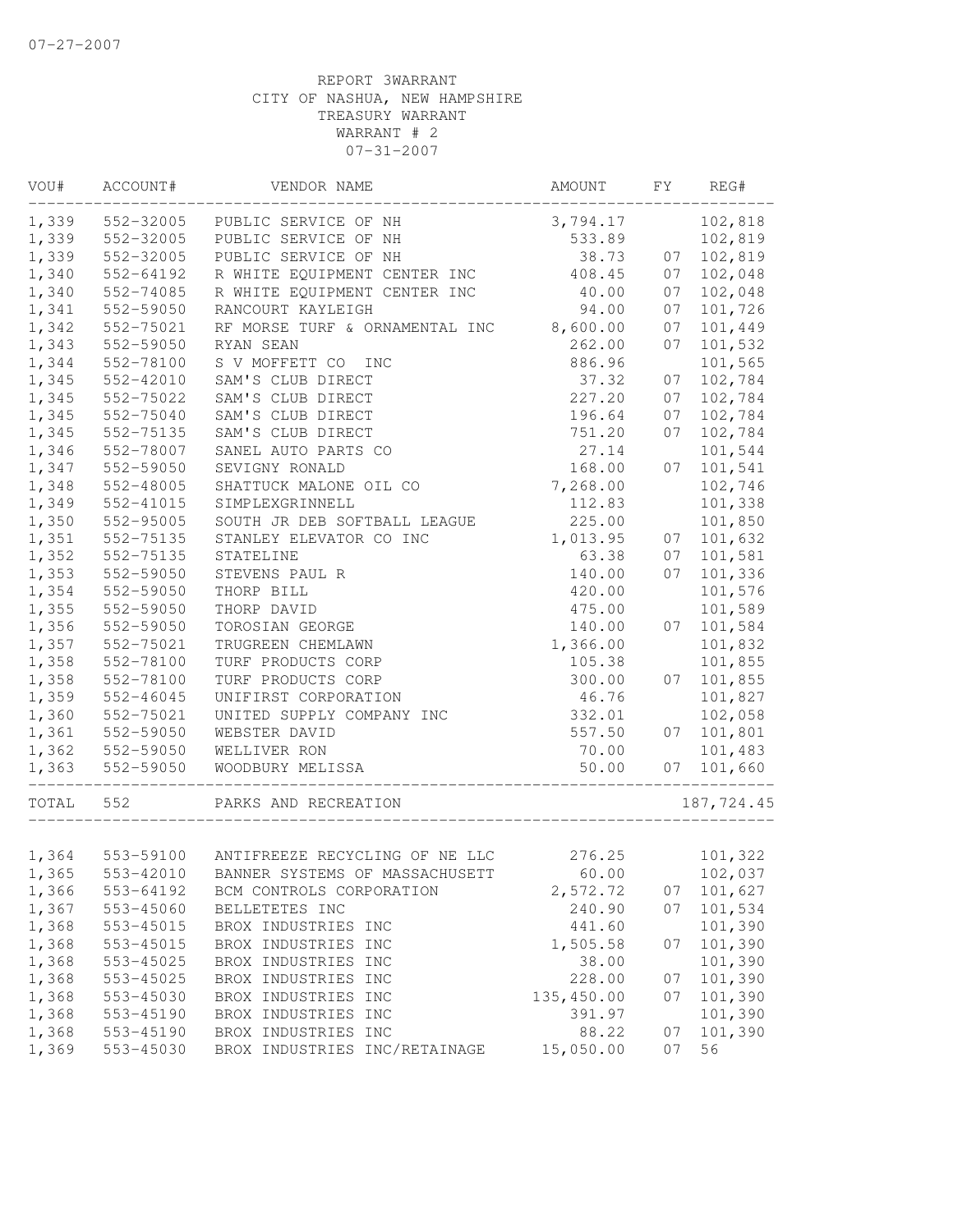| VOU#  | ACCOUNT#  | VENDOR NAME                    | AMOUNT    | FY | REG#       |
|-------|-----------|--------------------------------|-----------|----|------------|
| 1,370 | 553-78100 | CARPARTS OF NASHUA             | 59.88     |    | 101,353    |
| 1,371 | 553-78100 | CASEY EQUIPMENT & RENTAL CORP  | 14.70     |    | 101,817    |
| 1,372 | 553-46045 | CCP INDUSTRIES INC             | 349.46    |    | 101,553    |
| 1,372 | 553-69025 | CCP INDUSTRIES INC             | 382.76    |    | 101,553    |
| 1,372 | 553-69025 | CCP INDUSTRIES INC             | 347.31    | 07 | 101,553    |
| 1,373 | 553-78100 | CHADWICK-BAROSS INC            | 11.41     | 07 | 101,392    |
| 1,374 | 553-72035 | CONWAY OFFICE PRODUCTS LLC     | 90.00     |    | 101,495    |
| 1,375 | 553-45060 | CORRIVEAU ROUTHIER INC         | 16.00     |    | 102,041    |
| 1,376 | 553-48015 | DENNIS K BURKE INC             | 13,002.07 |    | 102,844    |
| 1,377 | 553-78100 | <b>DUNN BATTERY</b>            | 497.70    |    | 101,466    |
| 1,378 | 553-78100 | E W SLEEPER CO                 | 44.72     | 07 | 101,849    |
| 1,379 | 553-64040 | GBA MASTER SERIES INC          | 1,284.00  |    | 101,447    |
| 1,380 | 553-72035 | GE CAPITAL INC                 | 85.00     |    | 101,833    |
| 1,381 | 553-59100 | GMS HYDRAULICS INC             | 368.30    |    | 102,069    |
| 1,382 | 553-46045 | GRAINGER                       | 185.49    |    | 101,416    |
| 1,382 | 553-69025 | <b>GRAINGER</b>                | 297.13    |    | 101,416    |
| 1,383 | 553-45060 | HOME DEPOT CREDIT SERVICES     | 664.21    | 07 | 102,770    |
| 1,384 | 553-66020 | HOWARD P FAIRFIELD INC         | 8,000.00  | 07 | 101,987    |
| 1,385 | 553-46045 | HYLAND FRANCIS                 | 82.00     |    | 101,395    |
| 1,386 | 553-59135 | J P PEST SERVICES              | 55.00     |    | 101,628    |
| 1,387 | 553-34015 | KEYSPAN ENERGY DELIVERY        | 71.68     |    | 102,772    |
| 1,388 | 553-46045 | LEHIGH SAFETY SHOE LLC         | 163.00    |    | 101,517    |
| 1,388 | 553-46045 | LEHIGH SAFETY SHOE LLC         | 74.00     | 07 | 101,517    |
| 1,389 | 553-78100 | LIBERTY INTN'L TRUCKS OF NH LL | 105.44    |    | 102,044    |
| 1,390 | 553-78100 | MAC MULKIN CHEVROLET INC       | 220.03    |    | 102,043    |
| 1,391 | 553-78065 | MAYNARD & LESIEUR INCORPORATED | 65.00     |    | 102,046    |
| 1,392 | 553-78100 | MINUTEMAN TRUCKS INC           | 91.45     |    | 101,624    |
| 1,393 | 553-49075 | NAPA AUTO PARTS                | 188.71    |    | 101,807    |
| 1,393 | 553-69025 | NAPA AUTO PARTS                | 57.72     |    | 101,807    |
| 1,393 | 553-78100 | NAPA AUTO PARTS                | 42.78     |    | 101,807    |
| 1,394 | 553-78100 | NASHUA OUTDOOR POWER EQUIP     | 44.08     |    | 101,555    |
| 1,395 | 553-31040 | PAETEC COMMUNICATIONS INC      | 19.01     |    | 102,752    |
| 1,396 | 553-42010 | ROCHESTER MIDLAND CORPORATION  | 831.60    |    | 102,061    |
| 1,397 | 553-49075 | SANEL AUTO PARTS CO            | 14.06     |    | 101,544    |
| 1,397 | 553-69025 | SANEL AUTO PARTS CO            | 23.13     |    | 101,544    |
| 1,397 | 553-78100 | SANEL AUTO PARTS CO            | 383.73    |    | 101,544    |
| 1,398 | 553-59100 | SIMPLEXGRINNELL                | 1,242.00  |    | 101,338    |
| 1,399 | 553-64192 | SUNBELT RENTALS                | 7,555.00  | 07 | 101,616    |
| 1,399 | 553-69025 | SUNBELT RENTALS                | 687.60    |    | 101,616    |
| 1,400 | 553-78100 | TST EQUIPMENT INC              | 525.34    |    | 101,502    |
| 1,401 | 553-46045 | UNIFIRST CORPORATION           | 463.54    |    | 101,827    |
| 1,402 | 553-78035 | WINDWARD PETROLEUM             | 723.50    |    | 101,421    |
| TOTAL | 553       | STREET DEPARTMENT              |           |    | 195,772.78 |
| 1,403 | 555-49075 | BATTERIES PLUS 400             | 480.00    |    | 101,839    |
| 1,404 | 555-49075 | BELLETETES INC                 | 83.58     | 07 | 101,534    |
|       |           |                                |           |    |            |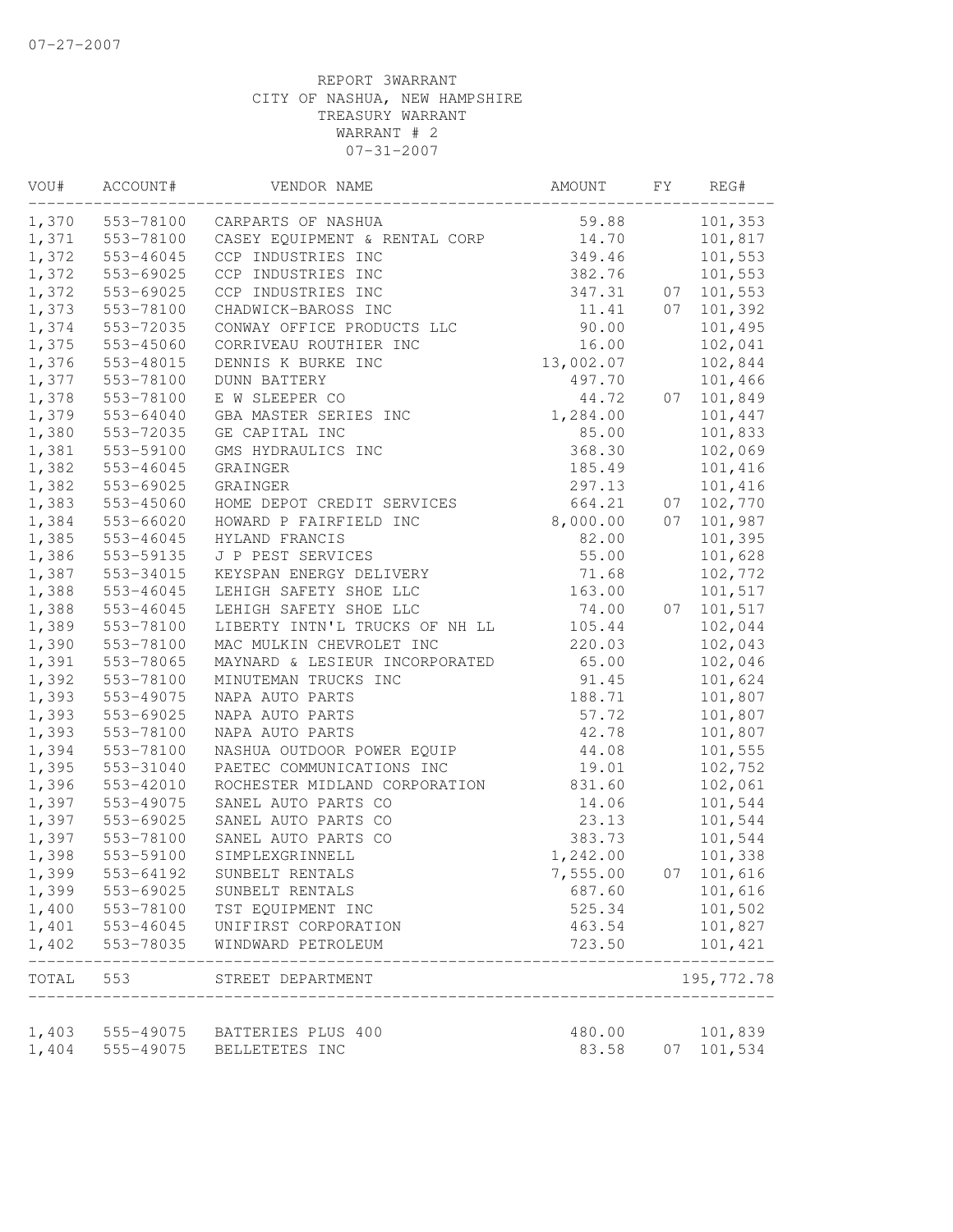| VOU#  | ACCOUNT#        | VENDOR NAME                                                 | AMOUNT   | FΥ | REG#               |
|-------|-----------------|-------------------------------------------------------------|----------|----|--------------------|
| 1,405 | 555-72035       | CONWAY OFFICE PRODUCTS LLC                                  | 90.00    |    | 101,495            |
| 1,406 | 555-78140       | DONOVAN EQUIPMENT CO INC                                    | 551.62   |    | 101,385            |
| 1,407 | 555-45285       | FASTENAL CO                                                 | 106.78   | 07 | 101,374            |
| 1,408 | 555-64040       | GBA MASTER SERIES INC                                       | 644.00   |    | 101,447            |
| 1,409 | 555-45288       | M & M ELECTRICAL SUPPLY CO INC                              | 11.08    | 07 | 102,039            |
| 1,410 | 555-46045       | N H BRAGG & SONS INC                                        | 28.25    |    | 101,325            |
| 1,411 | 555-31040       | PAETEC COMMUNICATIONS INC                                   | 19.01    |    | 102,752            |
| 1,412 | 555-45285       | PERMA-LINE CORP OF NEW ENGLAND                              | 148.05   |    | 101,370            |
| 1,413 | 555-32025       | PUBLIC SERVICE OF NH                                        | 1,253.51 |    | 102,819            |
| 1,413 | 555-32025       | PUBLIC SERVICE OF NH                                        | 297.95   |    | 102,820            |
| 1,414 | 555-41015       | STAPLES BUSINESS ADVANTAGE                                  | 73.99    |    | 101,851            |
| 1,415 | $555 - 46045$   | UNIFIRST CORPORATION                                        | 158.00   | 07 | 101,827            |
| 1,415 | 555-75023       | UNIFIRST CORPORATION                                        | 20.05    |    | 101,827            |
| TOTAL | 555             | TRAFFIC DEPARTMENT                                          |          |    | 3,965.87           |
|       |                 |                                                             |          |    |                    |
| 1,416 | 557-49075       | BELLETETES INC                                              | 23.69    | 07 | 101,534            |
| 1,417 | 557-59100       | CONWAY OFFICE PRODUCTS LLC                                  | 90.00    |    | 101,495            |
| 1,418 | 557-64035       | MUNICIPAL SUPPLY SALES CO                                   | 3,067.32 | 07 | 101,797            |
| 1,419 | 557-64192       | NEW ENGLAND PAPER & SUPPLY                                  | 18.85    |    | 101,590            |
| 1,420 | 557-31040       | PAETEC COMMUNICATIONS INC                                   | 2.97     |    | 102,752            |
| 1,421 | 557-32005       | PUBLIC SERVICE OF NH                                        | 2,807.39 |    | 102,820            |
| TOTAL | 557             | PARKING LOTS                                                |          |    | 6,010.22           |
|       |                 |                                                             |          |    |                    |
| 1,422 | 561-75023       | HOME DEPOT CREDIT SERVICES                                  | 155.82   |    | 102,770            |
| 1,423 | $561 - 75023$   | LOWE'S                                                      | 37.34    |    | 102,805            |
| 1,424 | 561-78100       | MAFFEE'S GARAGE INC                                         | 53.45    |    | 102,040            |
| 1,425 | 561-78065       | MAYNARD & LESIEUR INCORPORATED                              | 18.60    |    | 102,046            |
| 1,426 | 561-74085       | NASHUA OUTDOOR POWER EQUIP<br>ROBBINS AUTO PARTS INC        | 67.91    |    | 101,555<br>101,605 |
| 1,427 | 561-78007       |                                                             | 84.67    |    |                    |
| TOTAL | 561             | EDGEWOOD CEMETERY                                           |          |    | 417.79             |
| 1,428 | 562-33005       | PENNICHUCK WATER                                            | 106.16   |    | 102,774            |
|       |                 | TOTAL 562 SUBURBAN CEMETERIES                               |          |    | 106.16             |
|       |                 |                                                             |          |    |                    |
|       |                 | 1,429 563-31040 PAETEC COMMUNICATIONS INC                   |          |    | $9.18$ $102,752$   |
|       | --------------- | 1,430 563-32005 PUBLIC SERVICE OF NH<br>------------------- | 265.16   |    | 102,820            |
| TOTAL | 563             | WOODLAWN CEMETERY                                           |          |    | 274.34             |
|       |                 |                                                             |          |    |                    |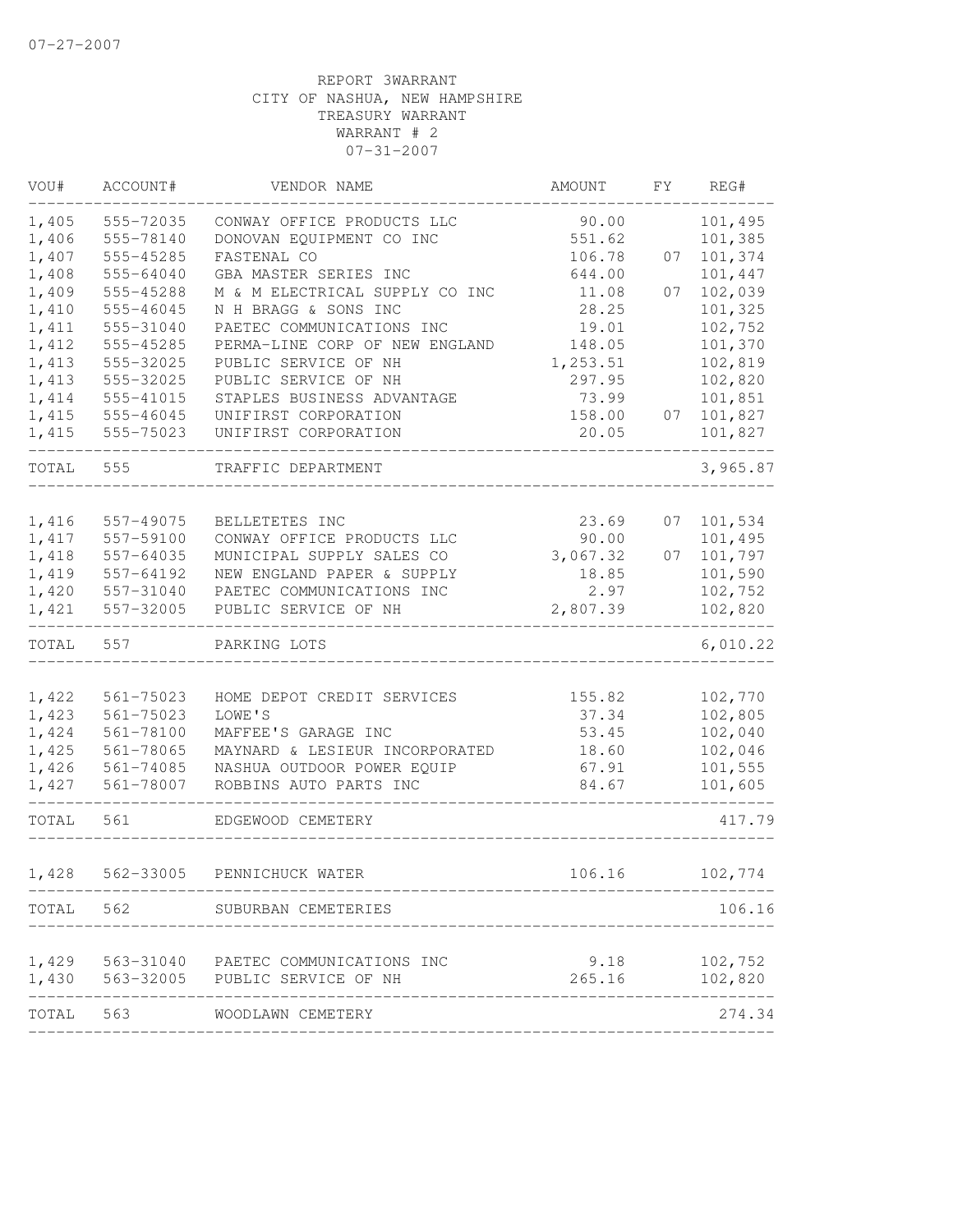| VOU#  | ACCOUNT#               | VENDOR NAME                                          | AMOUNT           | FY | REG#                |
|-------|------------------------|------------------------------------------------------|------------------|----|---------------------|
| 1,431 | 571-62025<br>571-72010 | CONWAY OFFICE PRODUCTS<br>CONWAY OFFICE PRODUCTS LLC | 4,053.69         |    | 101,656             |
| 1,432 |                        |                                                      | 630.00           |    | 101,495             |
| TOTAL | 571                    | COMMUNITY DEVELOPMENT                                |                  |    | 4,683.69            |
| 1,433 | 572-49025              | ICMA DISTRIBUTION CENTER                             | 176.00           | 07 | 101,820             |
| 1,434 | 572-44010              | SPILLER'S                                            | 12.95            |    | 101,798             |
| 1,435 | 572-62022              | THE PROJECTOR PROS                                   | 103.00           | 07 | 101,631             |
| TOTAL | 572                    | PLANNING DEPARTMENT                                  |                  |    | 291.95              |
| 1,436 | 575-91015              | ALLISON WILLIAM J                                    | 52.38            |    | 07 101,847          |
| 1,437 | 575-41015              | ALPHAGRAPHICS                                        | 1.80             |    | 101,549             |
| 1,438 | 575-42020              | CENTRAL PAPER PRODUCTS CO                            | 848.76           |    | 102,060             |
| 1,439 | 575-98910              | CITY OF NASHUA TRUST FUNDS                           | 500.00           |    | 54                  |
| 1,440 | 575-59100              | DICKSON GLENN                                        | 700.00           |    | 102,737             |
| 1,441 | 575-45903              | FACTS ON FILE                                        | 1,412.58         |    | 102,775             |
| 1,442 | 575-45220              | GAYLORD BROS INC                                     | 150.40           |    | 102,059             |
| 1,443 | 575-74085              | HSM ELECTRONIC PROTECTION SERV                       | 134.52           |    | 102,790             |
| 1,444 | 575-45050              | INFOUSA CITY DIRECTORIES                             | 297.55           |    | 102,807             |
| 1,445 | 575-91005              | JASINSKI JENNIFER                                    | 21.31            | 07 | 101,470             |
| 1,445 | 575-91015              | JASINSKI JENNIFER                                    | 27.16            | 07 | 101,470             |
| 1,446 | 575-34015              | KEYSPAN ENERGY DELIVERY                              | 78.38            |    | 102,772             |
| 1,447 | 575-45050              | MAIN DUNSTABLE VIDEO                                 | 107.00           |    | 102,840             |
| 1,448 | 575-95005              | MERRI-HILL-ROCK-COOP                                 | 35.00            |    | 102,837             |
| 1,449 | 575-72070              | MERRIMACK VALLEY BUSINESS MACH                       | 198.00           |    | 102,842             |
| 1,450 | 575-57010              | MV COMMUNICATIONS INC                                | 66.00            |    | 101,344             |
| 1,451 | 575-59100              | NASHUA SYMPHONY ASSOCIATION                          | 1,747.00         |    | 102,828             |
| 1,452 | 575-31040              | PAETEC COMMUNICATIONS INC                            | 10.37            |    | 102,752             |
| 1,453 | 575-33005              | PENNICHUCK WATER                                     | 191.49           | 07 | 102,774             |
| 1,454 | 575-32005              | PUBLIC SERVICE OF NH                                 | 75.38            |    | 102,820             |
| 1,455 | 575-31040              | SAM'S CLUB DIRECT                                    | 24.58            | 07 | 102,784             |
| 1,456 | 575-75023              | SAM'S METALCRAFTING                                  | 150.00           |    | 101,749             |
| 1,457 | 575-74010              | SIRSI CORPORATION                                    | 4,776.08         | 07 | 102,736             |
| 1,458 | 575-45904              | THE NEW YORK TIMES                                   | 644.80           |    | 102,832             |
| 1,459 | 575-45050              | VERIZON                                              | 63.00            | 07 | 102,771             |
| 1,460 | 575-91005              | WILLMORE SUSAN M                                     | 9.67             |    | 101,793             |
| 1,460 | 575-91005              | WILLMORE SUSAN M                                     | 29.56            |    | 07 101,793<br>----- |
| TOTAL | 575                    | PUBLIC LIBRARIES                                     |                  |    | 12,352.77           |
| 1,461 |                        | FINDLEY MICHAEL                                      |                  |    | 101,971             |
| 1,462 | 576-94005<br>576-94005 | GUEST SERVICES                                       | 215.00<br>126.30 |    | 102,758             |
| 1,463 | 576-94005              | LYONS JEAN M                                         | 100.00           |    | 102,738             |
| 1,464 | 576-59100              | MALLEY ELECTRIC INC                                  | 650.00           | 07 | 101,587             |
|       |                        |                                                      |                  |    |                     |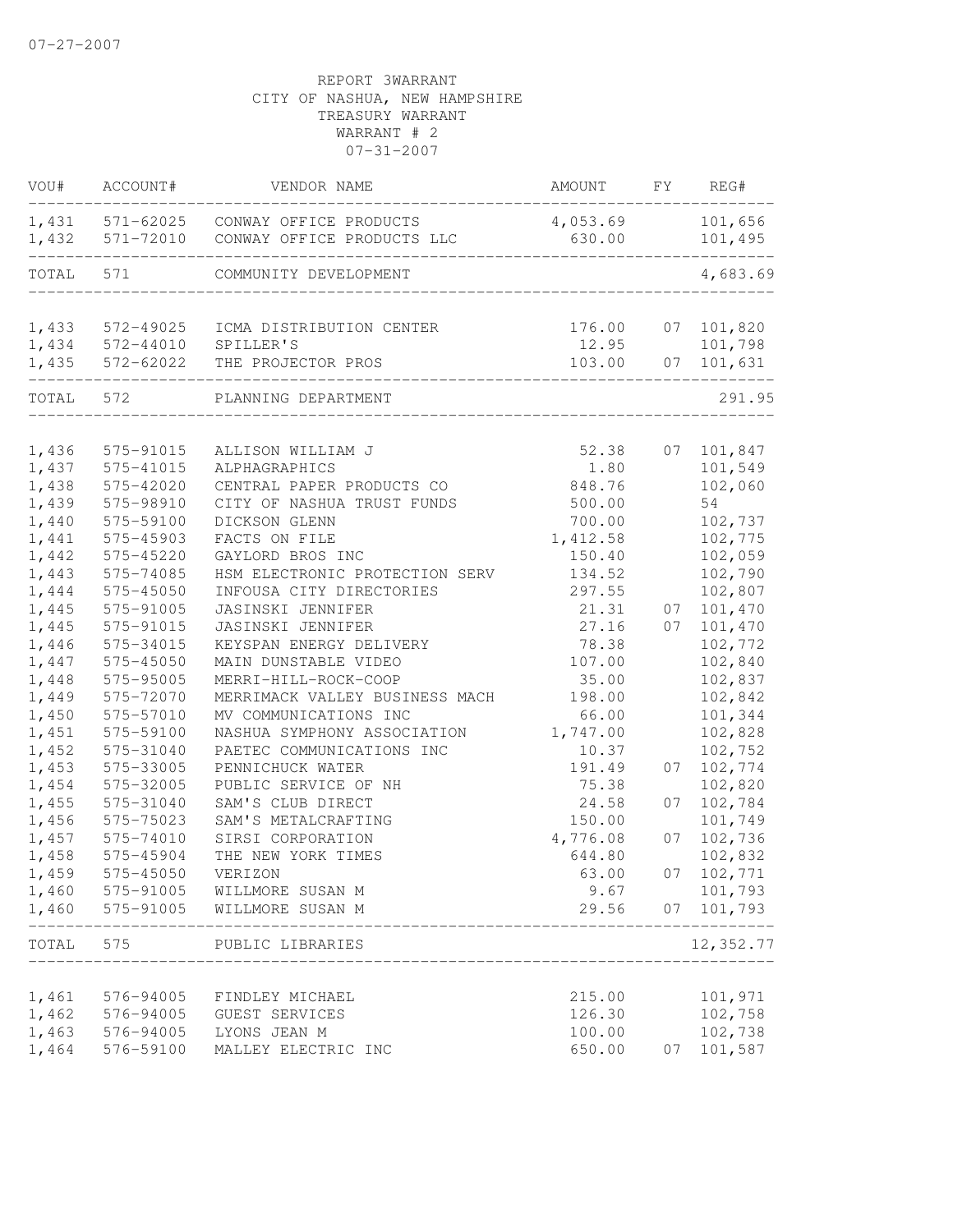| VOU#      | ACCOUNT#                               | VENDOR NAME                                                   | AMOUNT             | FY | REG#               |
|-----------|----------------------------------------|---------------------------------------------------------------|--------------------|----|--------------------|
| 1,465     | 576-94005                              | NEW HAMPSHIRE BUILDING OFFICIA                                | 150.00             |    | 102,841            |
| 1,466     | 576-31065                              | SPRINT                                                        | 459.71             | 07 | 102,764            |
| 1,467     | 576-31065                              | VERIZON WIRELESS                                              | 62.04              | 07 | 102,813            |
| TOTAL     | 576                                    | BUILDING DEPARTMENT                                           |                    |    | 1,763.05           |
|           |                                        |                                                               |                    |    |                    |
|           |                                        | 1,468 577-94005 GAMES LAURA                                   | 700.00             |    | 101,768            |
|           |                                        | 1,468 577-94010 GAMES LAURA<br>______________________________ | 205.89             |    | 101,768            |
| TOTAL 577 |                                        | CODE ENFORCEMENT                                              |                    |    | 905.89             |
|           |                                        |                                                               |                    |    |                    |
|           | 195,636 581-94010                      | AARTHUN KAY                                                   | 793.80             | 07 | 101,946            |
|           | 195,637 581-72065<br>195,638 581-64192 | ALTERNATIVE COMMUNICATIONS SER                                | 97.50              | 07 | 101,799            |
|           | 195,639 581-75023                      | ALTO US INC                                                   | 9,790.74           | 07 | 101,892<br>101,934 |
|           | 195,640 581-49035                      | AMHERST PAINTING CO LLC<br>AMSCO SCHOOL PUBLICATIONS INC      | 3,450.00<br>741.26 | 07 | 101,342            |
|           | 1,469 581-53100                        | ANACOMP INC                                                   | 81.71              | 07 | 101,396            |
|           | 195,641 581-54015                      | APA                                                           | 100.00             |    | 102,019            |
|           | 195,642 581-42110                      | ARC ONE LLC                                                   | 76.00              | 07 | 102,031            |
|           | 195,643 581-31050                      | ARCH WIRELESS                                                 | 11.09              | 07 | 102,834            |
|           | 195,644 581-31005                      | AT&T                                                          | 10.84              | 07 | 102,858            |
|           | 195,645 581-49035                      | BARNES & NOBLE INC                                            | 1,008.00           | 07 | 101,316            |
|           | 195,645 581-49050                      | BARNES & NOBLE INC                                            | 474.52             | 07 | 101,316            |
|           | 195,646 581-49050                      | BAUDVILLE INC                                                 | 29.75              |    | 101,923            |
|           | 195,647 581-49050                      | BELLETETES INC                                                | 68.76              |    | 101,534            |
|           | 195,647 581-49075                      | BELLETETES INC                                                | 1,050.00           |    | 101,534            |
|           | 195,648 581-49050                      | BLICK ART MATERIALS                                           | 478.80             | 07 | 101,992            |
|           | 195,649 581-53100                      | BOB'S FLOOR SVC OF NH INC                                     | 26,664.16          | 07 | 101,811            |
|           | 195,650 581-49050                      | BOULE AMY                                                     | 35.44              |    | 102,008            |
|           | 195,651 581-56030                      | BOYS & GIRLS CLUB OF GREATER N                                | 6, 534.33          | 07 | 101,388            |
|           | 195,652 581-49035                      | BROOKLYN PUBLISHERS LLC                                       | 658.53             | 07 | 101,997            |
|           | 195,653 581-55010                      | BUDGET CAR & TRUCK RENTAL                                     | 234.74             | 07 | 101,921            |
|           | 195,654 581-49050                      | BULBCONNECTION.COM                                            | 1,000.80           | 07 | 102,020            |
|           | 195,655 581-49050                      | BURMAX CO INC                                                 | 613.07             | 07 | 101,928            |
|           | 195,656 581-49050                      | CALLOWAY HOUSE INC                                            | 96.65              | 07 | 101,383            |
|           | 195,657 581-42130                      | CAPP INC                                                      | 180.00             |    | 101,858            |
|           | 195,658 581-55015                      | CARSON KATHLEEN                                               | 110.58             | 07 | 101,343            |
|           | 195,659 581-41015                      | CARTRIDGE WORLD                                               | $-38.24$           | 07 | 101,982            |
|           | 195,659 581-49050                      | CARTRIDGE WORLD                                               | 258.99             | 07 | 101,982            |
|           | 195,660 581-41015                      | CDW GOVERNMENT INC                                            | 86.74              | 07 | 101,881            |
|           | 195,660 581-49050                      | CDW GOVERNMENT INC                                            | 727.00             | 07 | 101,881            |
|           | 195,660 581-64192                      | CDW GOVERNMENT INC                                            | $-248.62$          | 07 | 101,881            |
|           | 195,660 581-74092                      | CDW GOVERNMENT INC                                            | 1,199.70           | 07 | 101,881            |
|           | 195,661 581-42110                      | CED                                                           | 860.00             | 07 | 101, 417           |
|           | 195,662 581-84030                      | CEDARCREST INC                                                | 3,721.19           | 07 | 101,340            |
|           | 195,663 581-42020                      | CENTRAL PAPER PRODUCTS CO                                     | 1,594.44           | 07 | 102,060            |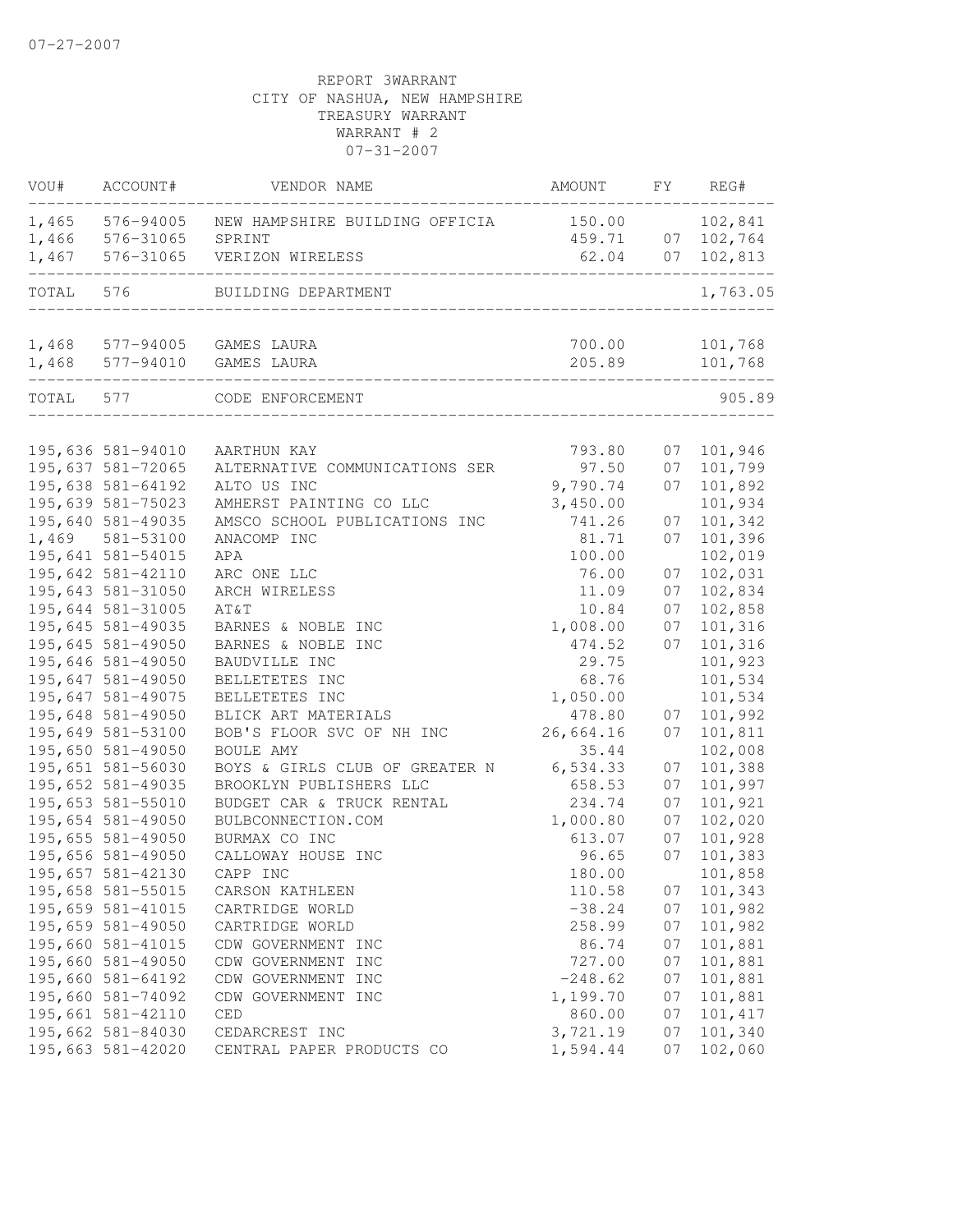| VOU# | ACCOUNT#          | VENDOR NAME                    | AMOUNT    | FΥ | REG#    |
|------|-------------------|--------------------------------|-----------|----|---------|
|      | 195,664 581-64040 | CENTURY CONSULTANTS            | 24,400.00 | 07 | 101,893 |
|      | 195,665 581-53103 | CLARK ASSOCIATES/DEBBIE CLARK  | 4,067.00  |    | 101,403 |
|      | 195,666 581-74092 | COMPUTER HUT OF N E INC        | 1,300.40  | 07 | 102,065 |
|      | 195,667 581-49035 | CONTINENTAL BOOK COMPANY INC.  | 131.04    | 07 | 101,944 |
|      | 195,668 581-75015 | CONTROL TECHNOLOGIES INC       | 27,568.75 | 07 | 101,859 |
|      | 195,669 581-72010 | CONWAY OFFICE PRODUCTS LLC     | 14,714.03 | 07 | 101,495 |
|      | 195,670 581-84030 | CROTCHED MOUNTAIN REHAB CTR    | 16,606.22 | 07 | 101,868 |
|      | 195,671 581-49050 | CRYSTAL ROCK BOTTLED WATER     | 53.16     | 07 | 102,007 |
|      | 195,672 581-49050 | CURRICULUM ASSOCIATES, INC     | 313.94    |    | 101,894 |
|      | 195,673 581-49075 | CVS SYSTEMS INC                | 28.45     |    | 101,445 |
|      | 195,674 581-53100 | D & M STRIPING                 | 10,400.00 | 07 | 101,355 |
|      | 195,675 581-55010 | DAVE'S QUALITY DRY CLEANING    | 637.50    | 07 | 101,878 |
|      | 195,675 581-59080 | DAVE'S QUALITY DRY CLEANING    | 1,470.00  | 07 | 101,878 |
|      | 195,676 581-49050 | DELK ANNAMARIA                 | 140.05    |    | 101,917 |
|      | 195,677 581-49050 | DELTA SYSTEMS COMPANY INC      | 229.54    | 07 | 102,070 |
|      | 195,678 581-49050 | DEMCO INC                      | 562.36    | 07 | 101,422 |
|      | 195,679 581-74092 | DESTEK GROUP INC               | 143.75    | 07 | 101,360 |
|      | 195,680 581-91005 | DUSTIN MARIANNE                | 222.86    | 07 | 101,875 |
|      | 195,681 581-49050 | ECS LEARNING SYSTEMS INC       | 76.45     | 07 | 101,450 |
|      | 195,682 581-84030 | EDGEWOOD CENTRE                | 2,096.00  | 07 | 101,978 |
|      | 195,683 581-59130 | EMOND EDWARD                   | 108.00    | 07 | 102,015 |
|      | 195,684 581-49050 | EYE ON EDUCATION               | 35.95     | 07 | 101,863 |
|      | 195,685 581-42120 | F W WEBB COMPANY               | 334.07    |    | 101,431 |
|      | 195,686 581-64040 | FARONICS TECHNOLOGIES USA INC  | 1,770.00  | 07 | 101,959 |
|      | 195,687 581-49050 | FARRELL MARIANN                | 51.44     |    | 101,988 |
|      | 195,688 581-94010 | FENN MAUREEN                   | 708.00    | 07 | 102,013 |
|      | 195,689 581-75023 | FILTER SALES & SERVICE         | 2,594.75  | 07 | 101,879 |
|      | 195,690 581-55010 | FIRST STUDENT INC              | 87.54     | 07 | 101,906 |
|      | 195,691 581-49050 | FLINN SCIENTIFIC INC           | 242.16    | 07 | 101,442 |
|      | 195,692 581-51015 | FLYGARE SCHWARZ & CLOSSON      | 3, 179.49 | 07 | 101,803 |
|      | 195,693 581-49035 | FOLLETT EDUCATIONAL SERVICES   | 5,395.00  | 07 | 101,361 |
|      | 195,694 581-49030 | FOLLETT LIBRARY RESOURCES      | 39.30     | 07 | 101,369 |
|      | 195,694 581-49050 | FOLLETT LIBRARY RESOURCES      | 464.89    | 07 | 101,369 |
|      | 195,695 581-49050 | FRANKLIN ELECTRONIC PUBLISHERS | 657.90    | 07 | 101,876 |
|      | 195,696 581-49910 | FRANKLIN PAINT CO INC          | 340.00    | 07 | 101,907 |
|      | 195,697 581-84055 | GERMAINE LAWRENCE SCHOOL       | 2,646.60  | 07 | 101,931 |
|      | 195,698 581-94010 | GILBERT SARAH                  | 1,010.40  | 07 | 101,999 |
|      | 195,699 581-42010 | GOODWAY TECHNOLOGIES CORPORATI | 407.48    | 07 | 102,016 |
|      | 195,700 581-41015 | GOVCONNECTION INC              | 37.49     | 07 | 101,332 |
|      | 195,700 581-49050 | GOVCONNECTION INC              | 115.43    | 07 | 101,332 |
|      | 195,700 581-64045 | GOVCONNECTION INC              | 6, 219.52 | 07 | 101,332 |
|      | 195,700 581-74092 | GOVCONNECTION INC              | 219.96    | 07 | 101,332 |
|      | 195,701 581-42110 | GRANITE CITY ELECTRIC SUPPLY C | 154.10    | 07 | 101,974 |
|      | 195,702 581-91005 | HARDING JAY                    | 153.02    | 07 | 101,887 |
|      | 195,703 581-74092 | HARRIS EQUIPMENT REPAIR SERVIC | 452.17    |    | 102,045 |
|      | 195,704 581-49075 | HEDBERG KRISTINA               | 11.00     |    | 101,962 |
|      | 195,705 581-49050 | HEINEMANN                      | 895.82    | 07 | 101,890 |
|      | 195,706 581-64045 | HEWLETT-PACKARD CO             | 5,037.00  | 07 | 101,554 |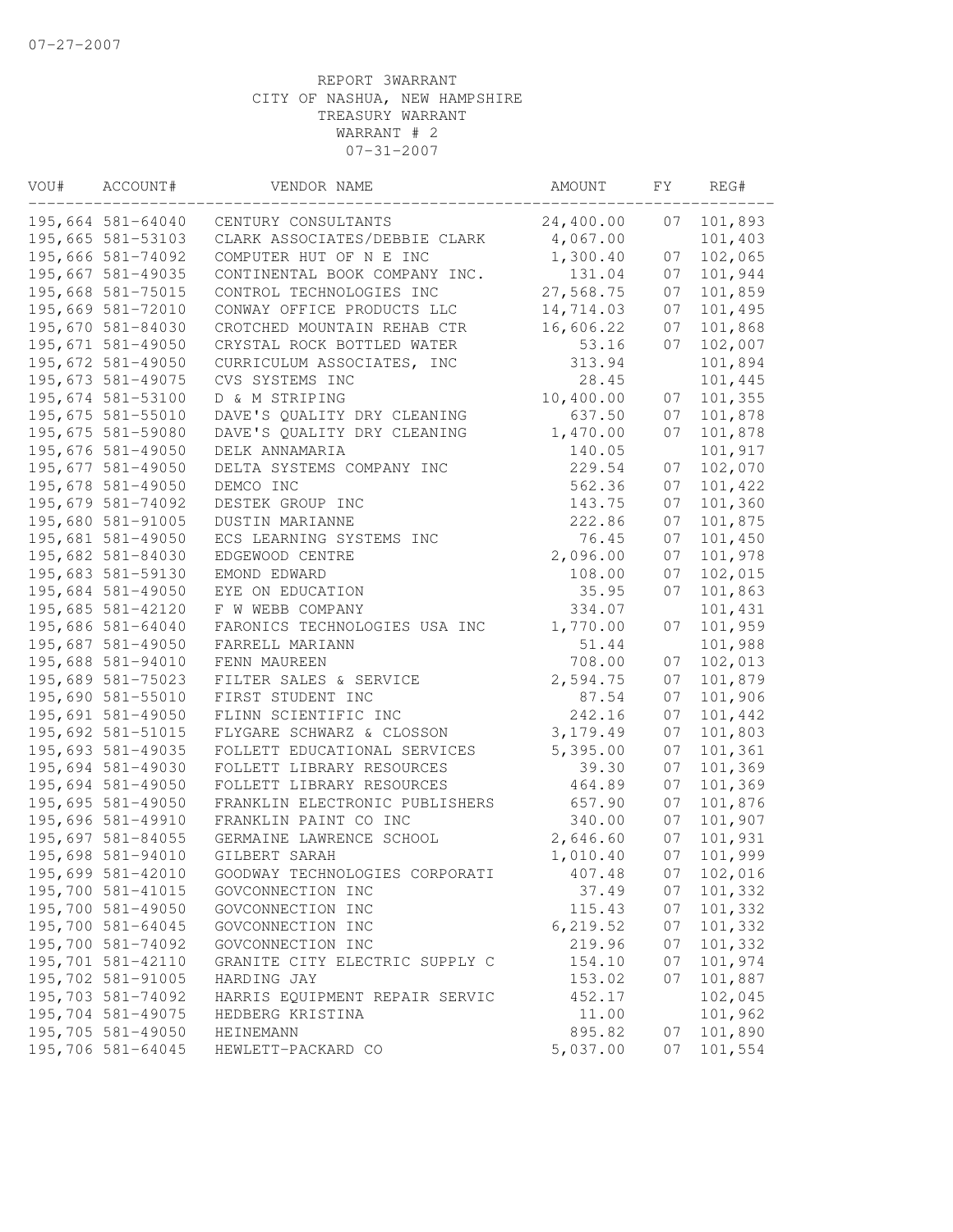| VOU# | ACCOUNT#          | VENDOR NAME                    | AMOUNT    | FΥ | REG#    |
|------|-------------------|--------------------------------|-----------|----|---------|
|      | 195,707 581-49025 | HIGHSMITH INC                  | 143.63    | 07 | 102,050 |
|      | 195,708 581-49050 | HISTORY EDUCATION              | 119.85    | 07 | 102,002 |
|      | 195,709 581-49075 | HOME DEPOT CREDIT SERVICES     | 66.96     |    | 101,900 |
|      | 195,710 581-44005 | HORIZON BUSINESS SYSTEMS       | 904.10    | 07 | 101,339 |
|      | 195,711 581-75023 | HUDSON PAVING & EXCAVATION INC | 2,640.00  |    | 102,055 |
|      | 195,712 581-49050 | HUNSINGER MELISSA              | 27.42     |    | 101,994 |
|      | 195,713 581-95005 | IAEI                           | 90.00     |    | 102,829 |
|      | 195,714 581-74092 | INSIGHT PUBLIC SECTOR          | 16.88     | 07 | 101,408 |
|      | 195,715 581-72010 | INTEGRATED OFFICE SOLUTIONS    | 9,298.01  | 07 | 101,869 |
|      | 195,716 581-49050 | J W PEPPER & SON INC           | 156.79    |    | 101,464 |
|      | 195,716 581-49050 | J W PEPPER & SON INC           | 45.00     | 07 | 101,464 |
|      | 195,717 581-56030 | JACQUES FLOWER SHOP            | 309.95    | 07 | 101,335 |
|      | 195,718 581-91005 | JOSEPH BURTON                  | 90.21     |    | 102,036 |
|      | 195,719 581-44005 | JOSTENS INC                    | 141.99    | 07 | 101,885 |
|      | 195,720 581-49050 | KALOSKY LORIE                  | 21.73     |    | 101,905 |
|      | 195,721 581-34015 | KEYSPAN ENERGY DELIVERY        | 3,819.00  | 07 | 101,908 |
|      | 195,722 581-49050 | KROM MARY                      | 7.64      |    | 101,919 |
|      | 195,723 581-49050 | LAKESHORE LEARNING MATERIALS   | 628.02    | 07 | 101,480 |
|      | 195,724 581-49910 | LARCHMONT ENGINEERING & IRRIGA | 175.50    |    | 101,504 |
|      | 195,725 581-42110 | M & M ELECTRICAL SUPPLY CO INC | 170.51    |    | 102,039 |
|      | 195,725 581-42110 | M & M ELECTRICAL SUPPLY CO INC | 1,197.76  | 07 | 102,039 |
|      | 195,726 581-49050 | MAINE OXY                      | 6.90      | 07 | 101,317 |
|      | 195,727 581-84030 | MANCHESTER SCHOOL DISTRICT     | 345.00    | 07 | 101,991 |
|      | 195,728 581-49050 | MARANDOS JUSTIN                | 29.50     |    | 102,014 |
|      | 195,728 581-94010 | MARANDOS JUSTIN                | 665.60    | 07 | 102,014 |
|      | 195,729 581-75090 | MARVELL PLATE GLASS INC        | 282.95    | 07 | 101,358 |
|      | 195,730 581-41015 | MASTER TEACHER INC             | 599.50    | 07 | 101,524 |
|      | 195,731 581-49050 | MATTHEWS ELIZABETH             | 450.61    |    | 102,017 |
|      | 195,732 581-94010 | MATTIA CHUCK                   | 756.00    | 07 | 101,364 |
|      | 195,733 581-59130 | MCCARTHY PHIL                  | 54.00     | 07 | 101,813 |
|      | 195,734 581-49050 | MCGRAW HILL COMPANIES          | 12.12     | 07 | 101,512 |
|      | 195,735 581-41015 | MCINTIRE BUSINESS PRODUCTS INC | 719.64    |    | 102,073 |
|      | 195,735 581-41040 | MCINTIRE BUSINESS PRODUCTS INC | 1, 119.44 |    | 102,073 |
|      | 195,735 581-49050 | MCINTIRE BUSINESS PRODUCTS INC | 5,397.30  |    | 102,073 |
|      | 195,736 581-91040 | MERRIMACK VALLEY SCHOOL DISTRI | 200.00    | 07 | 101,915 |
|      | 195,737 581-91005 | MIGNEAULT DEBORAH              | 99.67     | 07 | 101,866 |
|      | 195,738 581-49050 | MODERN SCHOOL SUPPLIES INC     | 80.88     | 07 | 101,533 |
|      | 195,739 581-53100 | MULTI-STATE BILLING SERVICES L | 2,520.26  | 07 | 102,009 |
|      | 195,740 581-49050 | MUSICIAN'S FRIEND              | 694.80    | 07 | 101,955 |
|      | 195,741 581-49050 | NASCO                          | 162.27    | 07 | 102,062 |
|      | 195,742 581-49075 | NASHUA WALLPAPER & PAINT CO    | 1,667.59  |    | 101,559 |
|      | 195,742 581-49075 | NASHUA WALLPAPER & PAINT CO    | 13.51     | 07 | 101,559 |
|      | 195,743 581-49050 | NATIONAL SCHOOL PRODUCTS       | 100.60    | 07 | 101,314 |
|      | 195,744 581-53100 | NEOPOST LEASING                | 347.41    | 07 | 101,937 |
|      | 195,744 581-66005 | NEOPOST LEASING                | 145.22    |    | 101,937 |
|      | 195,745 581-84055 | NEW HAMPSHIRE HOSPITAL         | 228.00    | 07 | 101,958 |
|      | 195,746 581-84055 | NFI NORTH INC                  | 824.85    | 07 | 101,861 |
|      | 195,747 581-94030 | NHASBO                         | 40.00     |    | 102,849 |
|      |                   |                                |           |    |         |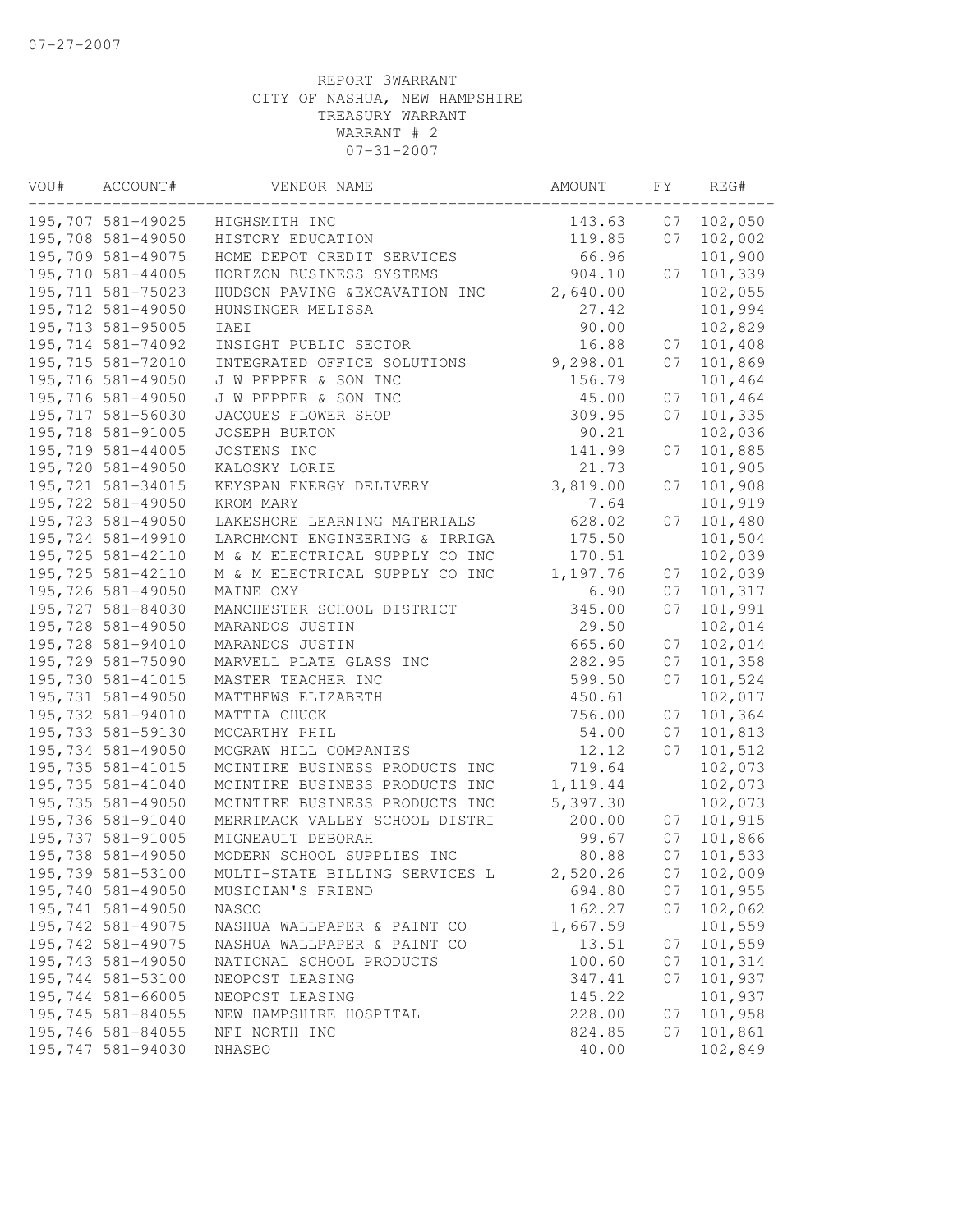| VOU# | ACCOUNT#           | VENDOR NAME                   | AMOUNT     | FΥ | REG#    |
|------|--------------------|-------------------------------|------------|----|---------|
|      | 195,748 581-95005  | NHICA                         | 1,275.00   |    | 102,860 |
|      | 195,749 581-95005  | NHSAA                         | 816.20     |    | 102,850 |
|      | 195,750 581-49050  | NORTHCENTER FOODSERVICE       | 99.50      | 07 | 101,912 |
|      | 195,751 581-31005  | ONE COMMUNICATIONS            | 5,367.98   | 07 | 102,823 |
|      | 195,751 581-31040  | ONE COMMUNICATIONS            | 610.59     | 07 | 102,823 |
|      | 195,752 581-49050  | OUELLETTE JOANNE              | 299.70     | 07 | 101,913 |
|      | 195,753 581-49050  | P J CURRIER LUMBER CO         | 1,105.53   | 07 | 101,903 |
|      | 195,753 581-74092  | P J CURRIER LUMBER CO         | 291.90     | 07 | 101,903 |
|      | 195,754 581-31005  | PAETEC COMMUNICATIONS INC     | 494.69     | 07 | 101,935 |
|      | 195,754 581-31040  | PAETEC COMMUNICATIONS INC     | 738.51     | 07 | 101,935 |
|      | 195,755 581-74092  | PC & MACEXCHANGE              | 1,095.00   | 07 | 101,961 |
|      | 195,756 581-49075  | PC MALL GOV INC               | 87.00      | 07 | 101,897 |
|      | 195,756 581-64045  | PC MALL GOV INC               | 5,753.82   | 07 | 101,897 |
|      | 195,756 581-64192  | PC MALL GOV INC               | 29.88      | 07 | 101,897 |
|      | 195,756 581-74092  | PC MALL GOV INC               | 450.36     | 07 | 101,897 |
|      | 195,757 581-49035  | PEARSON EDUCATION             | 7,129.51   | 07 | 101,940 |
|      | 195,758 581-33005  | PENNICHUCK WATER WORKS INC    | 4,924.81   | 07 | 102,755 |
|      | 195,759 581-49050  | PERFECTION LEARNING CORP      | 1,024.33   | 07 | 102,063 |
|      | 195,760 581-84030  | PERKINS SCHOOL FOR THE BLIND  | 61, 494.66 | 07 | 101,366 |
|      | 195,761 581-49025  | PESI                          | 193.95     |    | 102,859 |
|      | 195,762 581-43005  | PETTY CASH                    | 16.25      | 07 | 102,740 |
|      | 195,762 581-49050  | PETTY CASH                    | 175.70     | 07 | 102,740 |
|      | 195,763 581-53101  | PHOENIX ACADEMY AT DUBLIN     | 4,275.00   | 07 | 101,930 |
|      | 195,764 581-43005  | PITNEY BOWES INCORPORATED     | 147.55     | 07 | 102,064 |
|      | 195,765 581-32005  | PUBLIC SERVICE OF NH          | 37,812.08  | 07 | 102,820 |
|      | 195,765 581-32005  | PUBLIC SERVICE OF NH          | 105,782.93 | 07 | 102,821 |
|      | 195,766 581-94010  | PURINGTON MARCILLA            | 936.00     | 07 | 101,985 |
|      | 195,767 581-84030  | REGIONAL SERVICES & EDUCATION | 1,444.92   | 07 | 101,346 |
|      | 195,768 581-53100  | RENFER ELIZABETH              | 39.00      |    | 101,574 |
|      | 195,769 581-43005  | RESERVE ACCOUNT               | 2,000.00   |    | 102,855 |
|      | 195,770 581-42110  | REXEL CLS                     | 100.49     |    | 101,996 |
|      | 195,771 581-64045  | <b>RFB&amp;D</b>              | 89.50      | 07 | 101,973 |
|      | 195,771 581-64192  | <b>RFB&amp;D</b>              | 166.00     | 07 | 101,973 |
|      | 195,772 581-72010  | RICOH AMERICAS CORP           | 12,765.00  | 07 | 101,895 |
|      | 195,773 581-91005  | RONDEAU MARICIA B             | 27.89      | 07 | 101,990 |
|      | 195,774 581-49050  | ROUSSEAU CAROLINE             | 84.46      |    | 101,846 |
|      | 195,775 581-91005  | RYAN DAVID                    | 241.34     | 07 | 101,998 |
|      | 195,776 581-94030  | SAINT ANSELM COLLEGE          | 400.00     | 07 | 102,817 |
|      | 195, 777 581-78007 | SANEL AUTO PARTS CO           | 253.00     |    | 101,544 |
|      | 195,778 581-49050  | SARGENT-WELCH                 | 5.16       | 07 | 101,415 |
|      | 195,779 581-49050  | SAULNIER ALLAN                | 280.00     | 07 | 101,611 |
|      | 195,780 581-45910  | SCHOLASTIC LIBRARY PUBLISHING | 799.00     | 07 | 101,929 |
|      | 195,781 581-49050  | SCHOLASTIC MAGAZINES          | 130.21     | 07 | 101,613 |
|      | 195,781 581-95010  | SCHOLASTIC MAGAZINES          | 220.50     | 07 | 101,613 |
|      | 195,782 581-41015  | SCHOOL SPECIALTY              | 1,465.41   | 07 | 101,889 |
|      | 195,782 581-49050  | SCHOOL SPECIALTY              | 378.69     |    | 101,889 |
|      | 195,782 581-49050  | SCHOOL SPECIALTY              | 4,683.20   | 07 | 101,889 |
|      | 195,783 581-91005  | SEUSING JENNIFER              | 729.26     | 07 | 101,872 |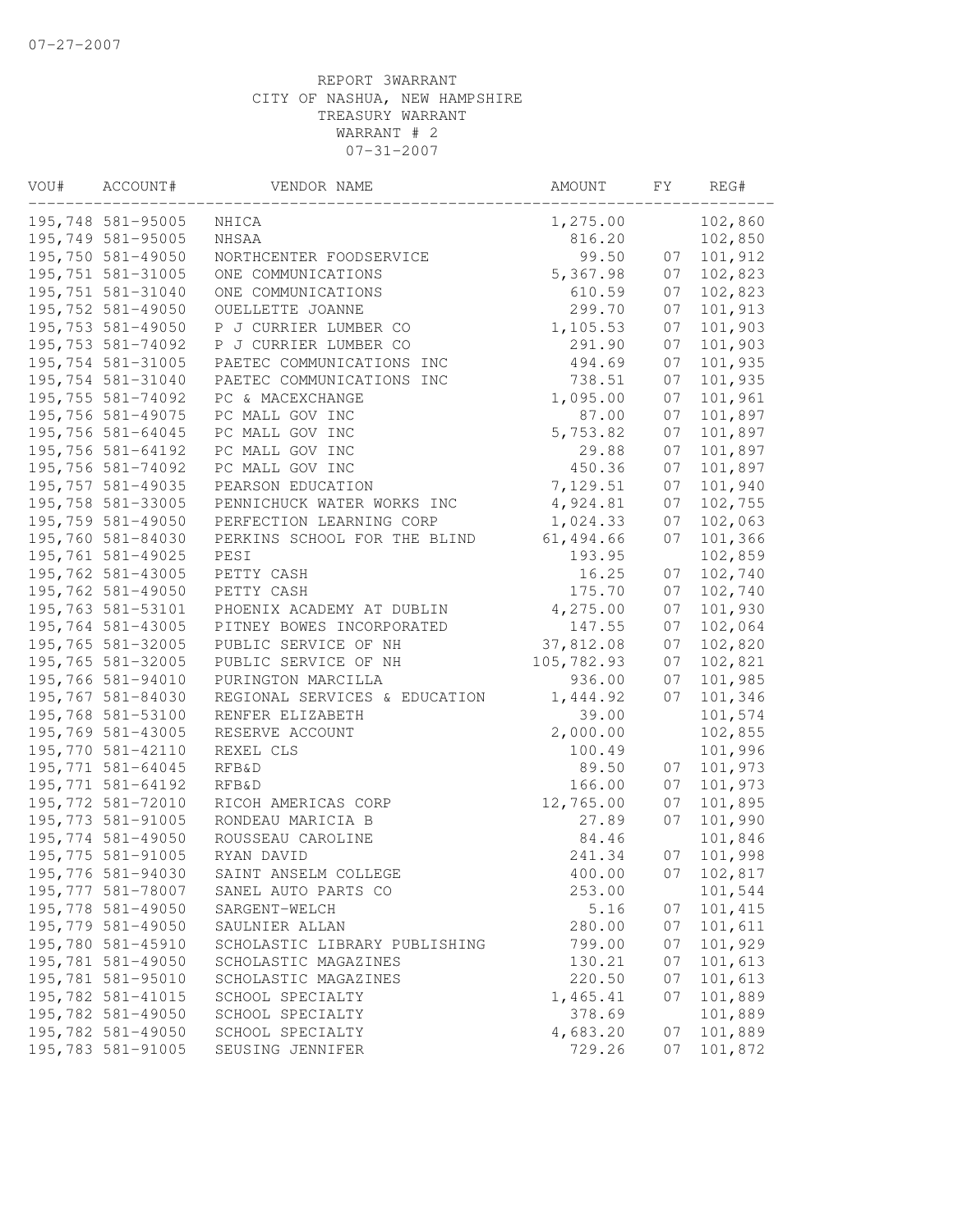| VOU#  | ACCOUNT#          | VENDOR NAME                    | AMOUNT   | FΥ | REG#    |
|-------|-------------------|--------------------------------|----------|----|---------|
|       | 195,784 581-34015 | SHATTUCK MALONE OIL COMPANY    | 3,687.34 |    | 101,348 |
|       | 195,785 581-49050 | SHAW CHRISTINE                 | 33.50    |    | 101,956 |
|       | 195,786 581-49050 | SICILIA KATHRYN                | 47.35    |    | 102,005 |
|       | 195,787 581-42110 | SIMPLEX GRINNELL               | 506.85   | 07 | 102,779 |
| 1,470 | 581-64040         | SIRSI CORPORATION              | 4,776.07 | 07 | 102,739 |
|       | 195,788 581-91040 | ST JOHNSBURY ACADEMY AP INSTIT | 1,145.00 | 07 | 102,854 |
|       | 195,789 581-41015 | STAPLES BUSINESS ADVANTAGE     | 1,670.35 |    | 101,785 |
|       | 195,789 581-41045 | STAPLES BUSINESS ADVANTAGE     | 801.93   |    | 101,785 |
|       | 195,789 581-41045 | STAPLES BUSINESS ADVANTAGE     | 3,892.26 | 07 | 101,785 |
|       | 195,789 581-49050 | STAPLES BUSINESS ADVANTAGE     | 721.75   |    | 101,785 |
|       | 195,789 581-49050 | STAPLES BUSINESS ADVANTAGE     | 751.87   | 07 | 101,785 |
|       | 195,789 581-49110 | STAPLES BUSINESS ADVANTAGE     | 3,096.67 |    | 101,785 |
|       | 195,789 581-64045 | STAPLES BUSINESS ADVANTAGE     | 509.50   |    | 101,785 |
|       | 195,790 581-53100 | STATE OF NH - CRIMINAL RECORDS | 142.50   | 07 | 102,741 |
|       | 195,791 581-91040 | STERLING DEB                   | 399.09   | 07 | 101,941 |
|       | 195,792 581-49050 | SUNBURST VISUAL MEDIA          | 138.88   | 07 | 101,945 |
|       | 195,793 581-49050 | SYSTEMS PLUS COMPUTERS INC     | 120.00   | 07 | 102,001 |
|       | 195,794 581-91040 | TAFT SCHOOL                    | 1,980.00 | 07 | 101,995 |
|       | 195,795 581-53100 | TERMINIX                       | 1,234.00 | 07 | 101,967 |
|       | 195,796 581-49050 | TOADSTOOL BOOKSHOP             | 336.94   | 07 | 101,487 |
|       | 195,797 581-94010 | TOMASELLI NICOLE               | 1,000.00 | 07 | 101,918 |
|       | 195,798 581-64040 | TOOLS4EVER INC                 | 6,000.00 | 07 | 101,901 |
|       | 195,799 581-42120 | TOTAL AIR SUPPLY INC           | 292.50   | 07 | 101,777 |
|       | 195,800 581-42120 | TRANE                          | 2,038.00 | 07 | 101,873 |
|       | 195,801 581-49910 | TRUGREEN CHEMLAWN              | 1,474.00 | 07 | 101,832 |
|       | 195,802 581-64192 | TURFCO MFG INC                 | 3,970.00 | 07 | 102,018 |
|       | 195,803 581-43005 | U S POSTAL SERVICES            | 4,000.00 |    | 102,742 |
|       | 195,804 581-43005 | UNITED PARCEL SERVICE          | 102.74   |    | 101,862 |
|       | 195,805 581-42120 | UNITED SUPPLY COMPANY INC      | 466.59   |    | 102,058 |
|       | 195,805 581-42120 | UNITED SUPPLY COMPANY INC      | 163.82   | 07 | 102,058 |
|       | 195,806 581-31005 | VERIZON                        | 52.49    | 07 | 102,753 |
|       | 195,807 581-31005 | VERIZON                        | 45.32    | 07 | 102,761 |
|       | 195,808 581-31005 | VERIZON                        | 29.60    | 07 | 102,767 |
| 1,471 | 581-31005         | VERIZON                        | 7,548.80 | 07 | 102,771 |
|       | 195,809 581-31005 | VERIZON                        | 83.79    | 07 | 102,845 |
|       | 195,810 581-31005 | VERIZON                        | 32.00    | 07 | 102,853 |
|       | 195,811 581-49075 | W E AUBUCHON CO INC            | 726.94   |    | 102,851 |
|       | 195,811 581-49075 | W E AUBUCHON CO INC            | 2,144.56 | 07 | 102,851 |
|       | 195,812 581-42130 | W W GRAINGER INC               | 111.54   |    | 101,458 |
|       | 195,813 581-49050 | WALMART COMMUNITY              | 171.73   |    | 101,856 |
|       | 195,813 581-49050 | WALMART COMMUNITY              | 27.96    | 07 | 101,856 |
|       | 195,813 581-49075 | WALMART COMMUNITY              | 265.95   |    | 101,856 |
|       | 195,814 581-53100 | WATER CHEMICALS INC            | 1,008.00 | 07 | 101,596 |
|       | 195,815 581-49075 | WHELAN LINDA                   | 12.47    |    | 101,880 |
|       | 195,816 581-49050 | YOUNG LESLIE                   | 6.95     |    | 101,960 |
|       | 195,817 581-49050 | ZAX SIGNAGE                    | 23.52    |    | 101,473 |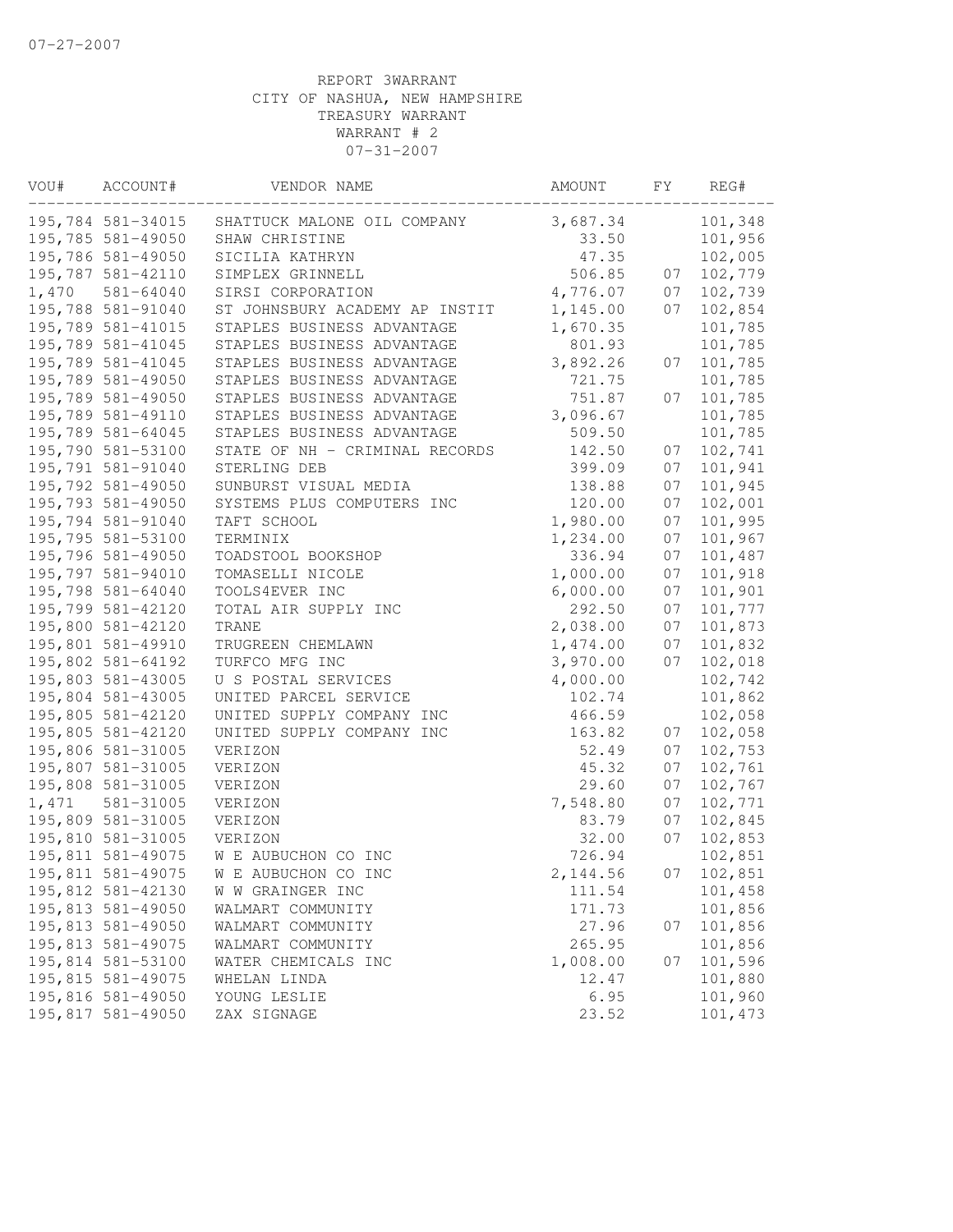| VOU#  | ACCOUNT#  | VENDOR NAME                          | AMOUNT                     | FY | REG#           |
|-------|-----------|--------------------------------------|----------------------------|----|----------------|
| TOTAL | 581       | SCHOOL DEPARTMENT                    | -------------------------- |    | 565,239.40     |
| 1,472 | 590-23519 | PATRIOT PROPERTIES INC               | 10,800.00 07 101,485       |    |                |
|       |           | 195,818 590-23581 BARNES & NOBLE.COM | 245.30                     | 07 | 101,968        |
| 1,473 |           | 590-24523 CAMP DRESSER & MCKEE INC   | 2,000.00                   | 07 | 102,049        |
| TOTAL | 590       |                                      |                            |    | 13,045.30      |
|       |           |                                      |                            |    |                |
| 1,474 | 592-85010 | US BANK NA (0910000022)              | 22, 104.67                 |    | 30             |
| 1,475 | 592-85010 | US BANK NA (091000022)               | 44,611.88                  |    | 30             |
| 1,476 | 592-85010 | US BANK NA (091000022)               | 40,664.38                  |    | 30             |
| 1,477 | 592-85010 | US BANK NA/ (091000022)              | 528, 264.18                |    | 30             |
| 1,478 | 592-85015 | US BANK NA (0910000022)              | 40,899.10                  |    | 30             |
| 1,479 | 592-85015 | US BANK NA (091000022)               | 358,828.00                 |    | 30             |
| 1,480 | 592-85015 | US BANK NA/ (091000022)              | 1,192,190.00               |    | 30             |
| 1,481 | 592-85020 | US BANK NA (0910000022)              | 177, 515.41                |    | 30             |
| 1,482 | 592-85020 | US BANK NA (091000022)               | 155,000.00                 |    | 30             |
| 1,483 | 592-85020 | US BANK NA/(091000022)               | 560,000.00                 |    | 30             |
| 1,484 | 592-85025 | US BANK NA (0910000022)              | 303, 184.12                |    | 30             |
| 1,485 | 592-85025 | US BANK NA (091000022)               | 2,503,000.00               |    | 30             |
| 1,486 | 592-85025 | US BANK NA/(091000022)               | 30,000.00                  |    | 30             |
| TOTAL | 592       | BONDED DEBT SERVICE                  |                            |    | 5, 956, 261.74 |
| 1,487 | 593-87005 | CITY OF NASHUA TRUST FUNDS           | 500,000.00                 |    | 53             |
| TOTAL | 593       | CAPITAL RESERVE FUND                 |                            |    | 500,000.00     |
|       |           |                                      |                            |    |                |
| 1,488 | 595-22015 | CAOUETTE WILFRED G                   | 5.10                       |    | 101,703        |
| 1,489 | 595-22015 | CHENELLE DIANE                       | 4.68                       |    | 101,707        |
| 1,490 | 595-22015 | CRISCUOLA VINCENT                    | 23.10                      |    | 101,705        |
| 1,491 | 595-22015 | DRURY DANA R                         | 32.55                      |    | 101,643        |
| 1,492 | 595-22015 | GOULET BARBARA                       | 30.42                      |    | 101,699        |
| 1,493 | 595-22015 | JULIA PAGES REALTY TRUST             | 7.44                       |    | 101,687        |
| 1,494 | 595-22015 | ZEBUHR WILLIAM                       | 142.19                     |    | 101,701        |
| 1,495 | 595-22020 | 170-186 LIMITED PARTNERSHIP          | 6,382.21                   |    | 101,692        |
| 1,496 | 595-22020 | CAOUETTE WILFRED G                   | 94.60                      |    | 101,703        |
| 1,497 | 595-22020 | CHENELLE DIANE                       | 96.32                      |    | 101,707        |
| 1,498 | 595-22020 | CRISCUOLA VINCENT                    | 610.60                     |    | 101,705        |
| 1,499 | 595-22020 | DRURY DANA R                         | 2,180.96                   |    | 101,643        |
| 1,500 | 595-22020 | GOULET BARBARA                       | 818.72                     |    | 101,699        |
| 1,501 | 595-22020 | JULIA PAGES REALTY TRUST             | 221.88                     |    | 101,687        |
| 1,502 | 595-22020 | PLANTE BERNARD & BERNADETTE          | 1,181.08                   |    | 101,684        |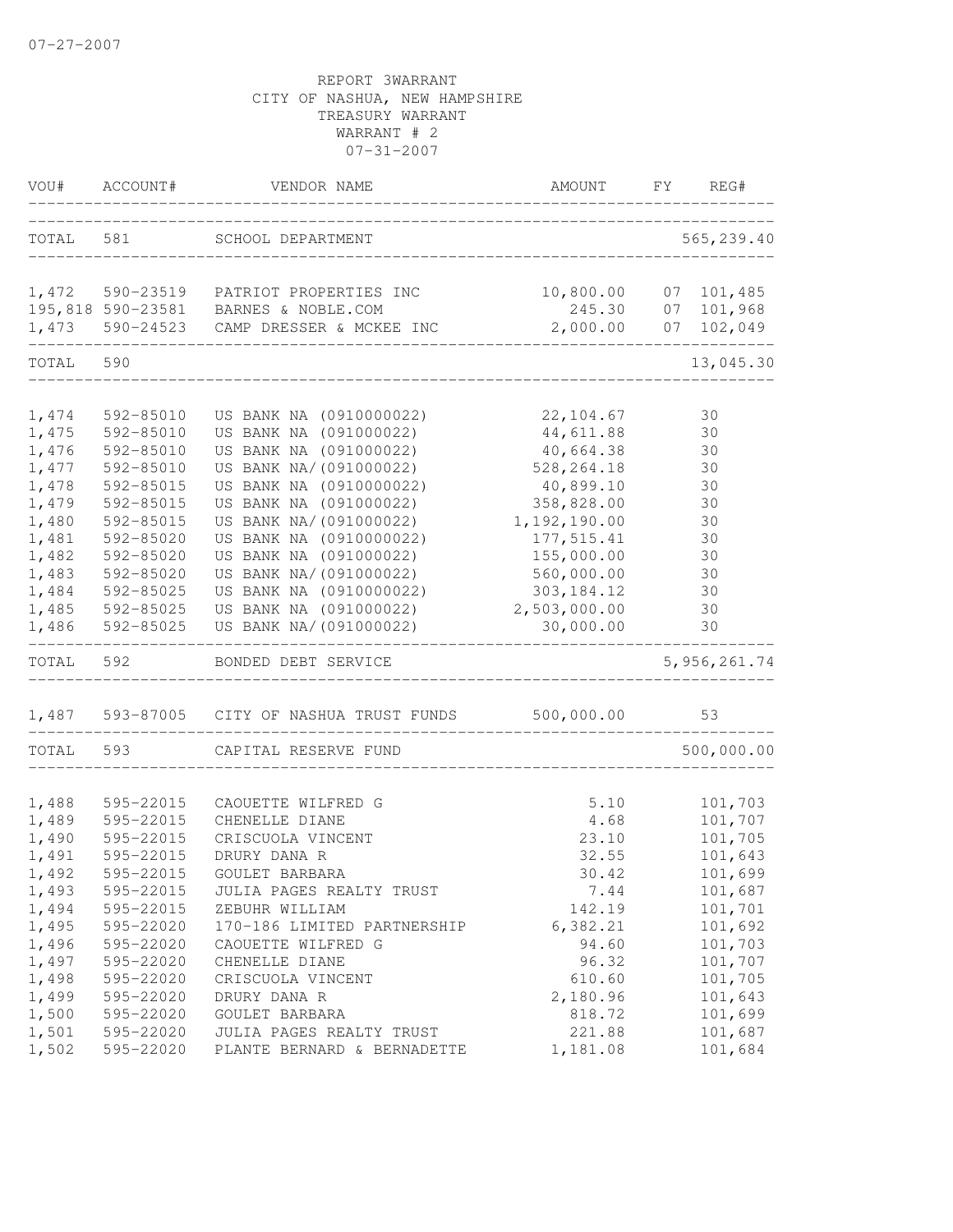| VOU#                    | ACCOUNT#                                    | VENDOR NAME                                                           | AMOUNT                            | FY | REG#                          |
|-------------------------|---------------------------------------------|-----------------------------------------------------------------------|-----------------------------------|----|-------------------------------|
| 1,503<br>1,504<br>1,505 | $595 - 22020$<br>$595 - 22020$<br>595-22025 | TULLY BUICK-PONTIAC COMPANY<br>ZEBUHR WILLIAM<br>MCNAMEE JAMES M PLLC | 39,231.81<br>3,598.24<br>5,121.00 | 07 | 101,690<br>101,701<br>101,766 |
| TOTAL                   | 595                                         |                                                                       |                                   |    | 59,782.90                     |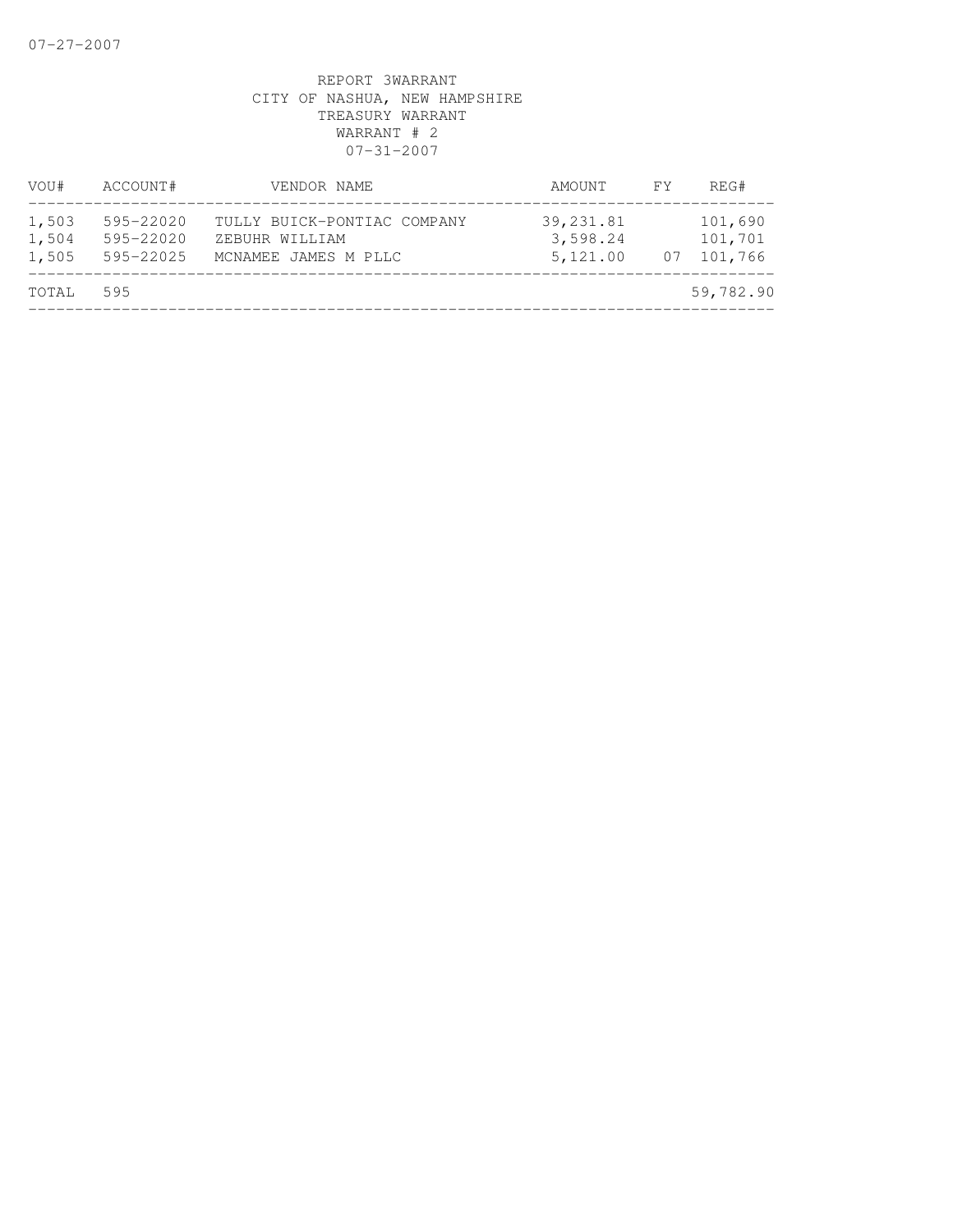| VOU#               | ACCOUNT#                 | VENDOR NAME                                             | AMOUNT                  | FΥ       | REG#               |
|--------------------|--------------------------|---------------------------------------------------------|-------------------------|----------|--------------------|
| 1,506<br>1,507     | $653 - 05$<br>$653 - 05$ | HUDSON PAVING & EXCAVATION INC<br>REDIMIX COMPANIES INC | 1,050.00<br>1,236.00    | 07<br>07 | 102,055<br>101,568 |
| TOTAL              | $653 - 05$               | CAP IMP - STREET DEPT<br>SIDEWALK CONSTR & REPLACEMENT  |                         |          | 2,286.00           |
| 1,508<br>1,509     | $653 - 08$<br>$653 - 08$ | BROX INDUSTRIES INC<br>BROX INDUSTRIES INC/RETAINAGE    | 211,376.10<br>23,486.24 | 07<br>07 | 101,390<br>56      |
| TOTAL              | $653 - 08$               | CAP IMP - STREET DEPT<br>STREET PAVING PROGRAM FY07     |                         |          | 234,862.34         |
| 1,510              | $653 - 11$               | TELEGRAPH PUBLISHING COMPANY                            | 178.50                  | 07       | 102,056            |
| TOTAL              | $653 - 11$               | CAP IMP - STREET DEPT<br>ALLDS ST/SALMON BROOK RAIL     |                         |          | 178.50             |
| $195,819$ $681-10$ |                          | HUDSON PAVING & EXCAVATION INC                          | 585.00                  |          | 102,055            |
| TOTAL              | 681-10                   | CAP IMP - SCHOOL<br>DEFERRED MAINTENANCE FY07           |                         |          | 585.00             |
| 195,820 681-34     |                          | SCHIAVI LEASING CORP                                    | 900.00                  |          | 101,902            |
| TOTAL              | 681-34                   | CAP IMP - SCHOOL<br>PORTABLE CLASSROOMS                 |                         |          | 900.00             |
| 1,511              | 699-03                   | CITY OF NASHUA TRUST FUNDS                              | 67,500.00               |          | 54                 |
| TOTAL              | $699 - 03$               | CAPITAL RESERVE FUND-PORTABLE<br>CLASSROOMS             |                         |          | 67,500.00          |
| 1,512<br>1,513     | 699-07<br>699-07         | SHEEHAN PHINNEY BASS & GREEN<br>UPTON & HATFIELD LLP    | 10,351.95<br>42,288.86  | 07<br>07 | 101,791<br>101,375 |
| TOTAL              | $699 - 07$               | WATER SUPPLY ACQUISITION                                |                         |          | 52,640.81          |
|                    |                          |                                                         |                         |          |                    |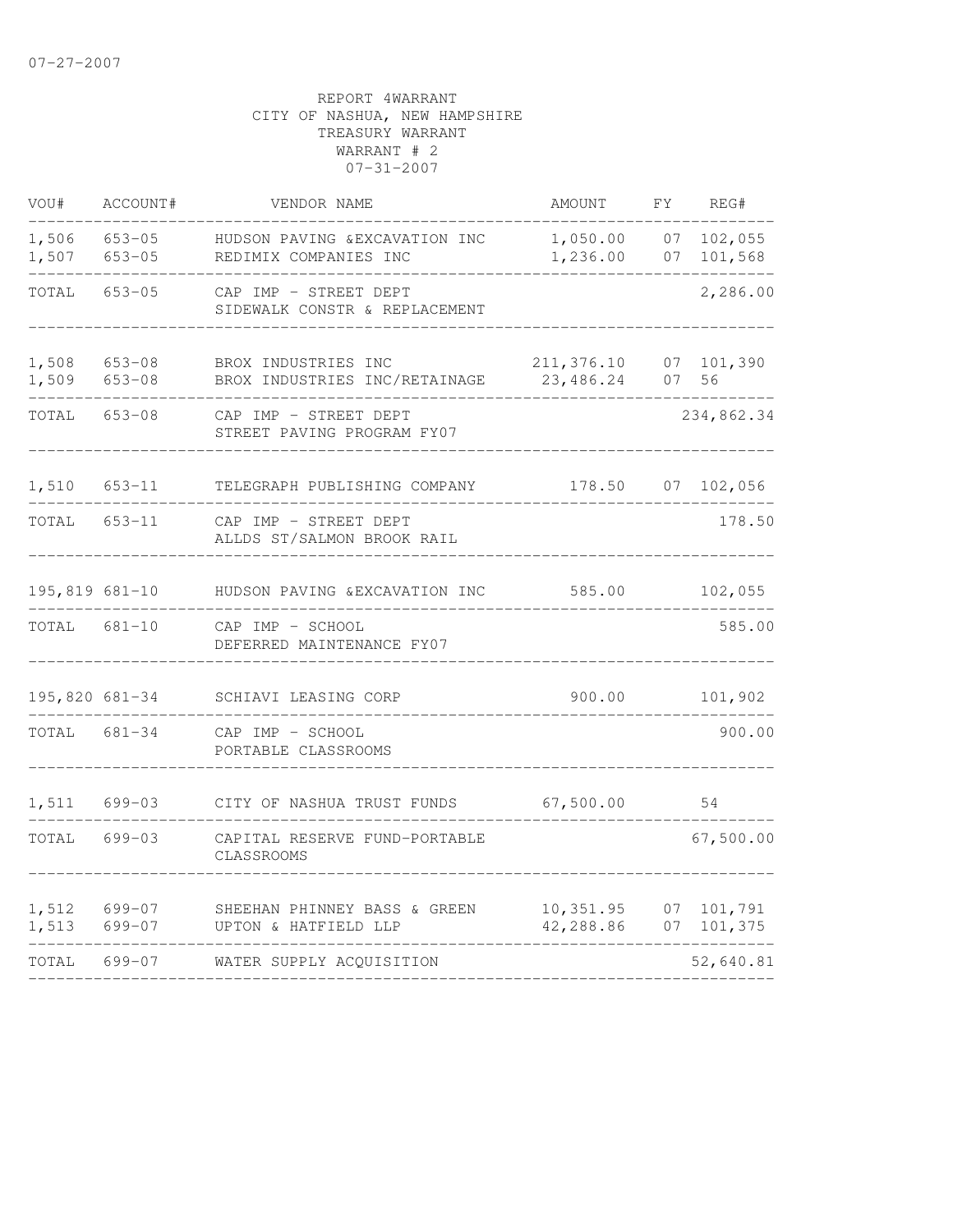| VOU#                                                                                                              | ACCOUNT#                                                                                                                                                                | PROGRAM<br>VENDOR NAME                                                                                                                                                                                                                                                                                                                                                                                      | AMOUNT                                                                                                                                                  | FY REG#                                                                                                                                                               |
|-------------------------------------------------------------------------------------------------------------------|-------------------------------------------------------------------------------------------------------------------------------------------------------------------------|-------------------------------------------------------------------------------------------------------------------------------------------------------------------------------------------------------------------------------------------------------------------------------------------------------------------------------------------------------------------------------------------------------------|---------------------------------------------------------------------------------------------------------------------------------------------------------|-----------------------------------------------------------------------------------------------------------------------------------------------------------------------|
| 1,514                                                                                                             |                                                                                                                                                                         | 732-53095 3714 SUMNER DAVIS ARCHITECTS INC                                                                                                                                                                                                                                                                                                                                                                  | 13,750.00                                                                                                                                               | 101,529                                                                                                                                                               |
| TOTAL                                                                                                             | 732                                                                                                                                                                     | CPF-FIRE DEPARTMENT                                                                                                                                                                                                                                                                                                                                                                                         | 13,750.00                                                                                                                                               |                                                                                                                                                                       |
| 1,515<br>1,516                                                                                                    | 751-53075<br>751-53075                                                                                                                                                  | 3731 MCFARLAND-JOHNSON INC<br>3731 NASHUA REGIONAL PLANNING COMMI                                                                                                                                                                                                                                                                                                                                           | 49,678.10<br>1,905.58                                                                                                                                   | 07 101,563<br>07 102,762                                                                                                                                              |
| TOTAL                                                                                                             | 751                                                                                                                                                                     | CPF-PWD & ENGINEERING                                                                                                                                                                                                                                                                                                                                                                                       | 51,583.68                                                                                                                                               |                                                                                                                                                                       |
| 1,517                                                                                                             | 752-53095                                                                                                                                                               | 3711 MARSHALL GARY LLC                                                                                                                                                                                                                                                                                                                                                                                      | 12,486.86 07 102,797                                                                                                                                    |                                                                                                                                                                       |
| TOTAL                                                                                                             | 752                                                                                                                                                                     | CPF-PARKS & RECREATION                                                                                                                                                                                                                                                                                                                                                                                      | 12,486.86                                                                                                                                               |                                                                                                                                                                       |
| 1,518<br>1,519<br>1,520<br>1,521                                                                                  | 774-01318<br>774-33005<br>774-53030<br>$774 - 64260$                                                                                                                    | 3718 MERIDIAN CONSTRUCTION CORP<br>3718 PENNICHUCK WATER WORKS<br>3718 CMA ENGINEERS INC<br>3718 CONNECTIVITY INC                                                                                                                                                                                                                                                                                           | 32,534.07<br>403.39<br>1,644.30<br>540.00                                                                                                               | 07 101,636<br>07 101,476<br>07 101,347<br>07 101,321                                                                                                                  |
| TOTAL                                                                                                             | 774                                                                                                                                                                     | CPF-URBAN PROGRAMS                                                                                                                                                                                                                                                                                                                                                                                          | 35, 121.76                                                                                                                                              |                                                                                                                                                                       |
| 1,522<br>1,523<br>1,524<br>1,525<br>1,525<br>1,526<br>1,527<br>1,528<br>1,529<br>1,529<br>1,530<br>1,531<br>1,531 | 792-01310<br>792-53030<br>792-53030<br>792-53030<br>792-53030<br>792-53030<br>792-53181<br>792-53181<br>792-53182<br>792-53183<br>792-53183<br>$792 - 74$<br>$792 - 75$ | 3792 D&C CONSTRUCTION CO INC<br>3792 FAY SPOFFORD & THORNDIKE LLC<br>3799 MALCOLM PIRNIE INC<br>3798 METCALF & EDDY<br>3799 METCALF & EDDY<br>3798 UTS OF MASSACHUSETTS INC<br>3794 BROX INDUSTRIES INC<br>3794 BROX INDUSTRIES INC/RETAINAGE<br>3794 BROX INDUSTRIES INC<br>3795 BROX INDUSTRIES INC<br>3795 BROX INDUSTRIES INC/RETAINAGE<br>3792 D&C CONSTRUCTION CO INC<br>3792 D&C CONSTRUCTION CO INC | 71,617.44<br>6,492.49<br>24, 134.50<br>10,326.14<br>81,330.39<br>366.00<br>6,580.80<br>731.20<br>299.42<br>22,668.30<br>2,518.70<br>40,074.65<br>570.36 | 07 101,617<br>07 101,371<br>07 101,592<br>07 101,510<br>07 101,510<br>07 101,566<br>07 101,390<br>07 56<br>101,390<br>07 101,390<br>07 56<br>07 101,688<br>07 101,688 |
| TOTAL                                                                                                             | 792                                                                                                                                                                     | CPF-WASTEWATER USER FUND                                                                                                                                                                                                                                                                                                                                                                                    | 267,710.39                                                                                                                                              |                                                                                                                                                                       |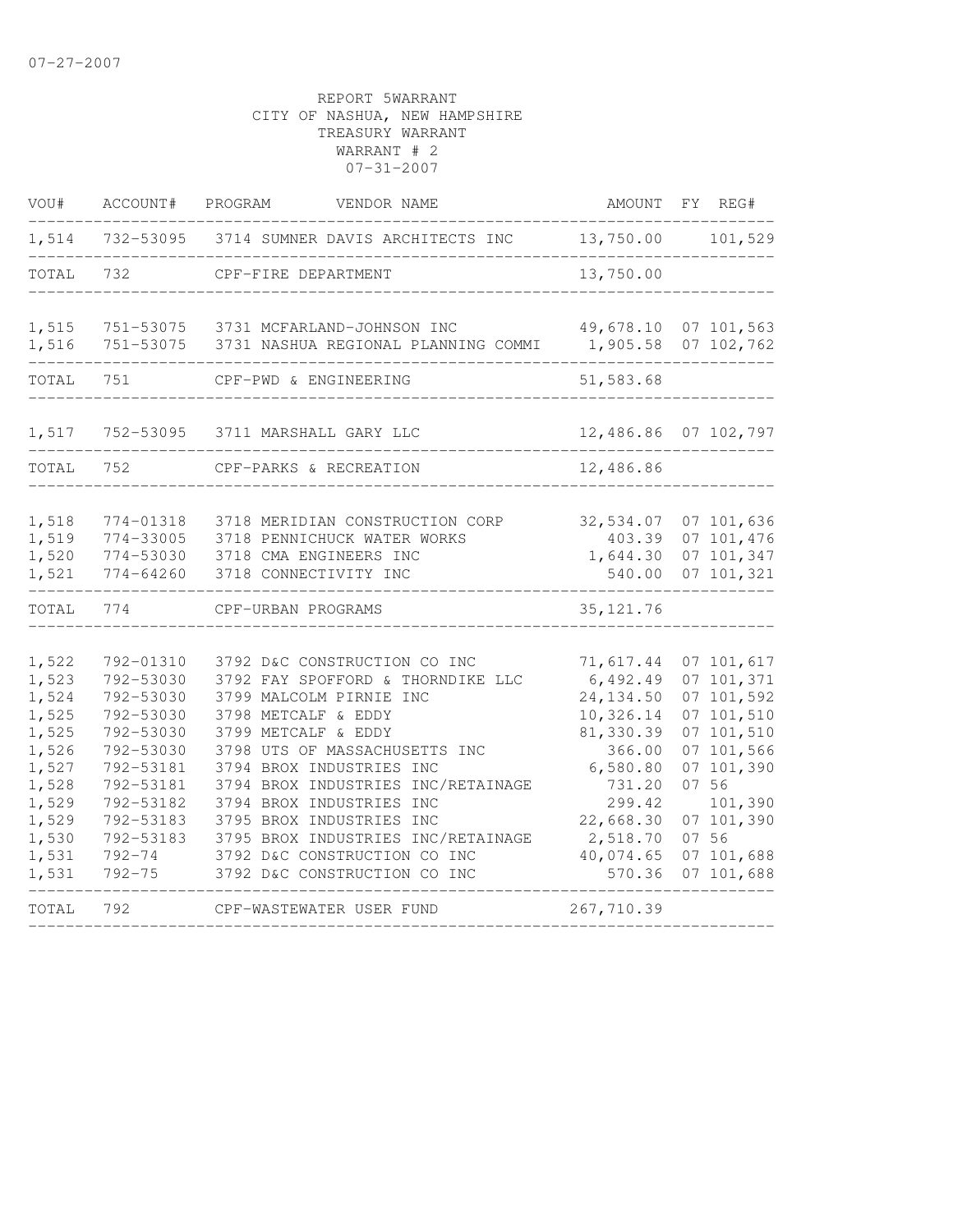| VOU#           | ACCOUNT#               | VENDOR NAME                          | AMOUNT          | FΥ | REG#               |
|----------------|------------------------|--------------------------------------|-----------------|----|--------------------|
| 1,532          | 801-31005              | VERIZON                              | 73.61           | 07 | 102,771            |
| 1,533          | 801-41005              | STAPLES BUSINESS ADVANTAGE           | 135.72          | 07 | 101,851            |
| 1,533          | 801-41015              | STAPLES BUSINESS ADVANTAGE           | 98.12           |    | 101,851            |
| 1,533          | 801-41015              | STAPLES BUSINESS ADVANTAGE           | 1,090.37        | 07 | 101,851            |
| 1,534          | 801-46030              | LEHIGH SAFETY SHOE LLC               | 152.00          |    | 101,517            |
| 1,535          | 801-46045              | CCP INDUSTRIES INC                   | 208.49          |    | 101,553            |
| 1,535          | 801-46045              | CCP INDUSTRIES INC                   | 215.86          |    | 101,553            |
| 1,535          | 801-46045              | CCP INDUSTRIES INC                   | 63.08           |    | 101,553            |
| 1,536          | 801-49040              | BCM CONTROLS CORPORATION             | 8,146.93        | 07 | 101,627            |
| 1,537          | 801-49075              | SOLID WASTE DEPT                     | 15.00           | 07 | 102,743            |
| 1,537          | 801-53082              | SOLID WASTE DEPT                     | 6.96            | 07 | 102,743            |
| 1,538          | 801-53109              | NORTH SHORE RECYCLED FIBERS          | 3,458.40        | 07 | 101,474            |
| 1,539          | 801-59100              | AMHERST APPLIANCE REPAIR/STEVE       | 510.00          |    | 102,795            |
| 1,540          | 801-59100              | RMG ENTERPRISE                       | 1,500.00        | 07 | 101,927            |
| 1,541          | 801-59100              | SOLID WASTE DEPT                     | 9.57            | 07 | 102,743            |
| 1,541          | 801-59100              | SOLID WASTE DEPT                     | 4.20            | 07 | 102,743            |
| 1,542          | 801-59238              | ANACOMP INC                          | 20.02           | 07 | 101,396            |
| 1,543          | 801-59245              | ADVANCED LIQUID RECYCLING INC        | 70.85           | 07 | 101,608            |
| 1,544          | 801-62000              | GE CAPITAL INC                       | 1,102.15        |    | 101,833            |
| 1,545          | 801-64040              | GBA MASTER SERIES INC                | 1,284.00        |    | 101,447            |
| 1,546          | 801-64045              | CREATIVE INFORMATION SYSTEMS         | 6,624.80        | 07 | 101,615            |
| 1,547          | 801-72010              | CONWAY OFFICE PRODUCTS LLC           | 90.00           |    | 101,495            |
| 1,548          | 801-77020              | MCDEVITT TRUCKS INC                  | 780.33          |    | 101,844            |
| 1,549          | 801-77020              | WILLARDS AUTO RADIATOR SHOP          | 1,175.00        |    | 102,066            |
| 1,550          | 801-78100              | BAYNE MACHINE WORKS                  | 538.58          | 07 | 101,525            |
| 1,551<br>1,552 | 801-78100<br>801-78100 | CARPARTS OF NASHUA<br>CN WOOD CO INC | 41.62<br>193.96 |    | 101,353<br>101,837 |
| 1,552          | 801-78100              | CN WOOD CO INC                       | 6,868.63        | 07 | 101,837            |
| 1,553          | 801-78100              | DONOVAN EQUIPMENT CO INC             | 151.04          |    | 101,385            |
| 1,554          | 801-78100              | MCDEVITT TRUCKS INC                  | 50.70           |    | 101,844            |
| 1,555          | 801-78100              | NAPA AUTO PARTS                      | 29.72           |    | 101,807            |
| 1,555          | 801-78100              | NAPA AUTO PARTS                      | 87.68           |    | 101,807            |
| 1,556          | 801-78100              | TAYLOR & LLOYD INC                   | 3,248.00        |    | 101,664            |
| 1,557          | 801-82025              | NH RETIREMENT SYSTEM                 | 299.36          | 07 | 29                 |
| 1,558          | 801-83106              | ANTHEM BLUE CROSS BLUE SHIELD        | 8,880.92        | 07 | 31                 |
| 1,559          | 801-83106              | HARVARD PILGRIM HEALTH CARE          | 215.83          | 07 | 32                 |
| 1,560          | 801-83106              | NORTHEAST DELTA                      | 510.45          | 07 | 33                 |
| 1,561          | 801-83130              | ITT HARTFORD                         | 71.36           |    | 41                 |
| 1,562          | 801-83206              | ANTHEM BLUE CROSS BLUE SHIELD        | 17,150.57       | 07 | 31                 |
| 1,563          | 801-83206              | NORTHEAST DELTA                      | 1,003.98        | 07 | 33                 |
| 1,564          | 801-83230              | ITT HARTFORD                         | 91.70           |    | 41                 |
| 1,565          | 801-83306              | ANTHEM BLUE CROSS BLUE SHIELD        | 3,527.47        | 07 | 31                 |
| 1,566          | 801-83306              | HARVARD PILGRIM HEALTH CARE          | 106.58          | 07 | 32                 |
| 1,567          | 801-83306              | NORTHEAST DELTA                      | 245.94          | 07 | 33                 |
| 1,568          | 801-83330              | ITT HARTFORD                         | 77.28           |    | 41                 |
| 1,569          | 801-83406              | ANTHEM BLUE CROSS BLUE SHIELD        | 5,056.16        | 07 | 31                 |
| 1,570          | 801-83406              | HARVARD PILGRIM HEALTH CARE          | 1,065.83        | 07 | 32                 |
| 1,571          | 801-83406              | NORTHEAST DELTA                      | 334.72          | 07 | 33                 |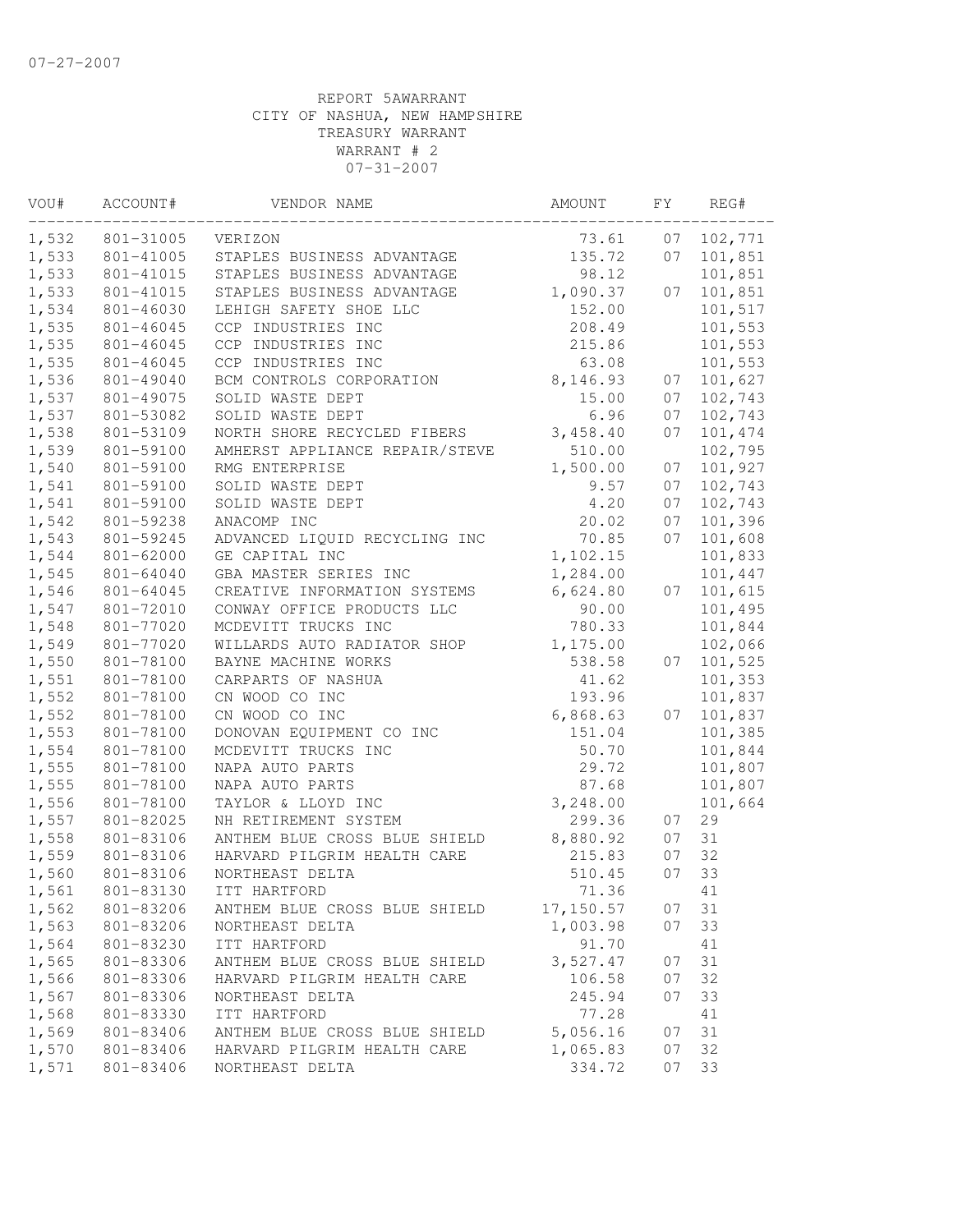| VOU#  | ACCOUNT#    | VENDOR NAME                    | AMOUNT     | FΥ | REG#       |
|-------|-------------|--------------------------------|------------|----|------------|
| 1,572 | 801-83430   | ITT HARTFORD                   | 40.88      |    | 41         |
| 1,573 | 801-85050   | US BANK NA (0910000022)        | 3,185.61   |    | 30         |
| 1,573 | 801-85055   | US BANK NA (0910000022)        | 27,518.28  |    | 30         |
| 1,574 | 801-87015   | CITY OF NASHUA TRUST FUNDS     | 260,000.00 |    | 53         |
| 1,575 | 801-91005   | SOLID WASTE DEPT               | 13.00      | 07 | 102,743    |
| 1,576 | 801-94005   | NORTHERN N E CHAPTER SWANA     | 30.00      |    | 102,812    |
| 1,577 | 801-94005   | NRRA                           | 50.00      | 07 | 102,816    |
| 1,577 | 801-94005   | <b>NRRA</b>                    | 50.00      | 07 | 102,816    |
| 1,578 | 801-94005   | SOLID WASTE DEPT               | 82.46      | 07 | 102,743    |
| 1,579 | 801-96011   | CITY OF NASHUA TRUST FUNDS     | 500,000.00 |    | 54         |
| 1,580 | 801-96125   | CMA ENGINEERS INC              | 17, 115.77 | 07 | 101,573    |
| TOTAL | 801         | SOLID WASTE DISPOSAL           |            |    | 884,769.54 |
|       |             |                                |            |    |            |
| 1,581 | 802-31005   | VERIZON                        | 505.29     | 07 | 102,771    |
| 1,582 | 802-31040   | PAETEC COMMUNICATIONS INC      | 7.79       |    | 102,752    |
| 1,583 | 802-32005   | PUBLIC SERVICE OF NH           | 48,861.07  |    | 102,821    |
| 1,584 | 802-33005   | PENNICHUCK WATER               | 37.29      | 07 | 102,774    |
| 1,585 | 802-34015   | KEYSPAN ENERGY DELIVERY        | 251.87     |    | 102,772    |
| 1,586 | 802-42010   | CENTRAL PAPER PRODUCTS CO      | 100.57     |    | 102,060    |
| 1,587 | 802-45103   | JCI JONES CHEMICALS INC        | 2,223.65   |    | 101,603    |
| 1,588 | 802-45105   | HOLLAND COMPANY INC            | 2,835.98   |    | 101,468    |
| 1,589 | 802-45106   | KEMIRA WATER SOLUTIONS INC     | 1,789.92   |    | 101,606    |
| 1,590 | 802-46045   | UNIFIRST CORPORATION           | 117.39     |    | 101,827    |
| 1,590 | 802-46045   | UNIFIRST CORPORATION           | 696.84     |    | 101,827    |
| 1,591 | $802 - 467$ | HILLSBOROUGH COUNTY TREASURER  | 188.79     | 07 | 102,053    |
| 1,592 | 802-48015   | DENNIS K BURKE INC             | 541.67     |    | 102,844    |
| 1,592 | 802-48015   | DENNIS K BURKE INC             | 541.66     |    | 102,844    |
| 1,593 | 802-49070   | LAB SAFETY SUPPY INC           | 1,459.11   | 07 | 101,848    |
| 1,594 | 802-49075   | HOME DEPOT CREDIT SERVICES     | 117.92     |    | 102,770    |
| 1,595 | 802-49075   | STAPLES BUSINESS ADVANTAGE     | 1,566.83   | 07 | 101,851    |
| 1,596 | 802-53030   | CHEMSERVE ENVIRONMENTAL ANALYS | 364.90     | 07 | 101,784    |
| 1,597 | 802-54020   | TELEGRAPH PUBLISHING COMPANY   | 466.20     | 07 | 102,057    |
| 1,598 | 802-59100   | AMERICAN TANK MANAGEMENT INC   | 760.00     | 07 | 101,540    |
| 1,599 | 802-59225   | RESOURCE MANAGEMENT INC        | 18,652.38  |    | 101,333    |
| 1,600 | 802-59230   | BROX INDUSTRIES INC            | 337.98     |    | 101,390    |
| 1,600 | 802-59230   | BROX INDUSTRIES INC            | 185.84     | 07 | 101,390    |
| 1,601 | 802-59230   | E J PRESCOTT INC               | 417.22     | 07 | 101,433    |
| 1,602 | 802-59230   | NEW ENGLAND EQUIPMENT RENTALS  | 5,265.00   | 07 | 101,564    |
| 1,603 | 802-59230   | OHIO GRATINGS INC              | 3,706.00   | 07 | 101,612    |
| 1,604 | 802-59238   | ANACOMP INC                    | 24.34      | 07 | 101,396    |
| 1,605 | 802-59275   | PENNICHUCK WATER               | 6, 411.34  | 07 | 102,777    |
| 1,606 | 802-59320   | DICK RAYMOND INC               | 322.45     | 07 | 102,052    |
| 1,607 | 802-59320   | MAYNARD & LESIEUR INCORPORATED | 370.18     |    | 102,046    |
| 1,608 | 802-59320   | NAPA AUTO PARTS                | 22.66      |    | 101,807    |
| 1,609 | 802-59320   | NEW ENGLAND EQUIPMENT RENTALS  | 299.00     | 07 | 101,564    |
| 1,610 | 802-59320   | SANEL AUTO PARTS CO            | 651.18     |    | 101,544    |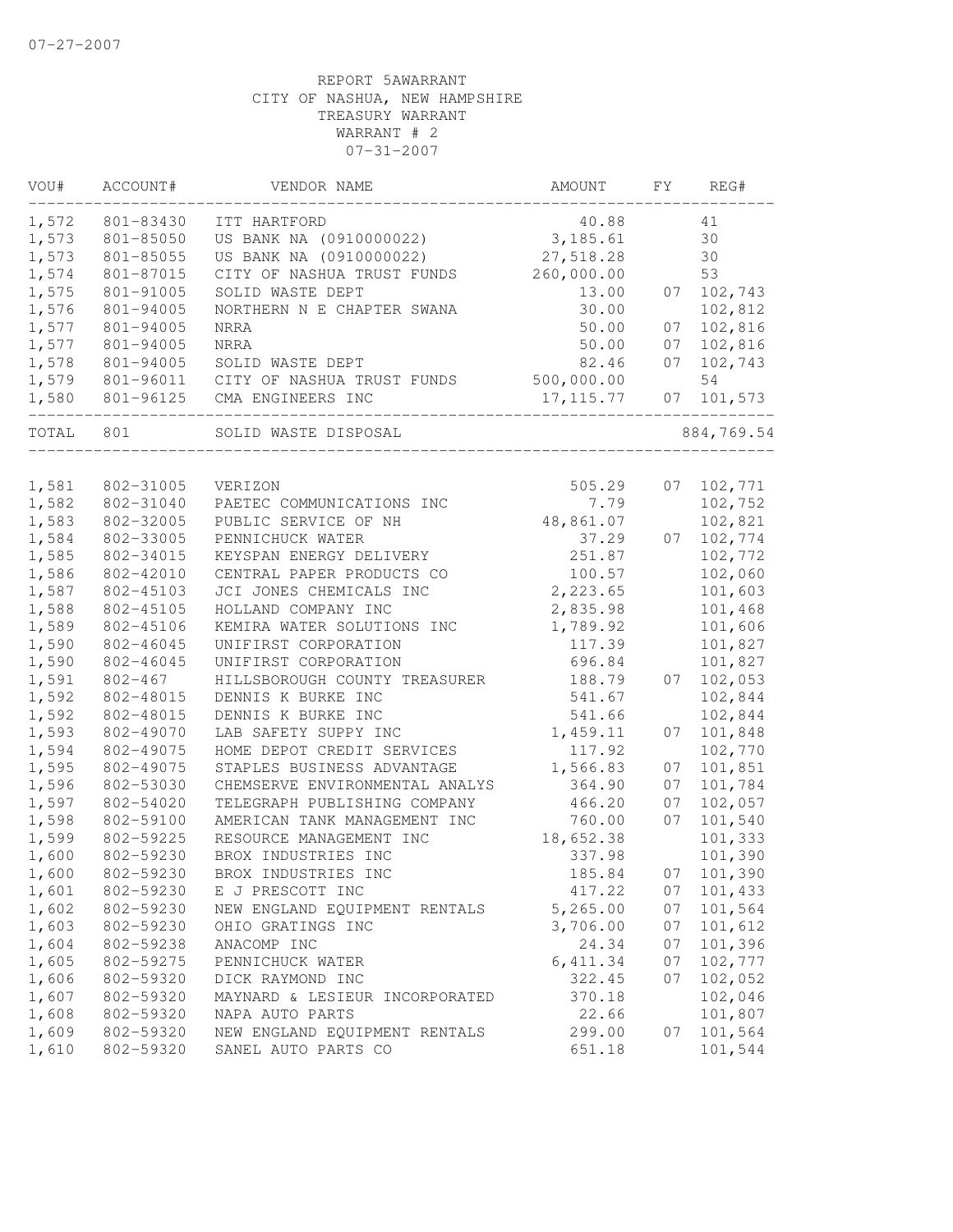| VOU#  | ACCOUNT#  | VENDOR NAME                    | AMOUNT    | FΥ | REG#       |
|-------|-----------|--------------------------------|-----------|----|------------|
| 1,611 | 802-64040 | GBA MASTER SERIES INC          | 646.00    |    | 101,447    |
| 1,611 | 802-64040 | GBA MASTER SERIES INC          | 1,284.00  |    | 101,447    |
| 1,612 | 802-64192 | GRAINGER                       | 118.92    |    | 101,416    |
| 1,613 | 802-64192 | HOME DEPOT CREDIT SERVICES     | 218.54    |    | 102,770    |
| 1,613 | 802-64192 | HOME DEPOT CREDIT SERVICES     | 5.77      |    | 102,770    |
| 1,613 | 802-64192 | HOME DEPOT CREDIT SERVICES     | 87.92     | 07 | 102,770    |
| 1,614 | 802-72010 | CONWAY OFFICE PRODUCTS LLC     | 90.00     |    | 101,495    |
| 1,615 | 802-77045 | MCMASTER-CARR SUPPLY CO        | 89.95     | 07 | 101,527    |
| 1,616 | 802-77050 | HOME DEPOT CREDIT SERVICES     | 391.49    |    | 102,770    |
| 1,617 | 802-77050 | HORIZON SOLUTIONS CORP         | 1,580.62  | 07 | 101,327    |
| 1,618 | 802-77065 | M & M ELECTRICAL SUPPLY CO INC | 595.10    | 07 | 102,039    |
| 1,619 | 802-77065 | MADISON FILTER INC             | 1,482.00  | 07 | 101,854    |
| 1,620 | 802-77066 | WEHR SPECIALTY PUMPS           | 3,401.69  | 07 | 101,743    |
| 1,621 | 802-77068 | WATERLINE SERVICES LLC         | 8,245.00  | 07 | 101,439    |
| 1,622 | 802-77069 | FASTENAL CO                    | 65.45     |    | 101,374    |
| 1,623 | 802-77069 | GRAINGER                       | 144.68    |    | 101,416    |
| 1,624 | 802-77069 | M & M ELECTRICAL SUPPLY CO INC | 93.53     | 07 | 102,039    |
| 1,625 | 802-77069 | MARVELL PLATE GLASS INC        | 599.00    | 07 | 101,358    |
| 1,626 | 802-77069 | PINE MOTOR PARTS               | 6.90      |    | 102,047    |
| 1,627 | 802-77069 | RADIO SHACK                    | 18.95     |    | 102,754    |
| 1,628 | 802-77069 | STANLEY ELEVATOR CO INC        | 450.00    | 07 | 101,632    |
| 1,629 | 802-77071 | FASTENAL CO                    | 39.01     |    | 101,374    |
| 1,630 | 802-77072 | SIHI PUMPS INC                 | 1,864.06  | 07 | 101,745    |
| 1,631 | 802-82025 | NH RETIREMENT SYSTEM           | 502.20    | 07 | 29         |
| 1,632 | 802-83006 | ANTHEM BLUE CROSS BLUE SHIELD  | 30,778.34 | 07 | 31         |
| 1,633 | 802-83006 | HARVARD PILGRIM HEALTH CARE    | 13,592.07 | 07 | 32         |
| 1,634 | 802-83006 | NORTHEAST DELTA                | 2,535.69  | 07 | 33         |
| 1,635 | 802-83030 | ITT HARTFORD                   | 420.76    |    | 41         |
| 1,636 | 802-85040 | US BANK NA (0910000022)        | 2,346.25  |    | 30         |
| 1,637 | 802-85040 | US BANK NA (091000022)         | 11,377.00 |    | 30         |
| 1,638 | 802-85045 | US BANK NA (0910000022)        | 21,782.19 |    | 30         |
| 1,639 | 802-85045 | US BANK NA (091000022)         | 87,000.00 |    | 30         |
| 1,640 | 802-94005 | KEATING WILLIAM                | 17.00     |    | 102,744    |
| 1,641 | 802-94005 | TREASURER STATE OF NH          | 300.00    |    | 102,830    |
| 1,642 | 802-95005 | THE WET WEATHER PARTNERSHIP    | 2,500.00  |    | 102,787    |
| 1,643 | 802-96004 | SIEMENS ENERGY & AUTOMATION    | 5,098.92  | 07 | 101,407    |
| 1,644 | 802-96020 | CAYUGA INDUSTRIAL MACHINES     | 7,929.50  | 07 | 101,658    |
| TOTAL | 802       |                                |           |    | 307,798.81 |
|       |           |                                |           |    |            |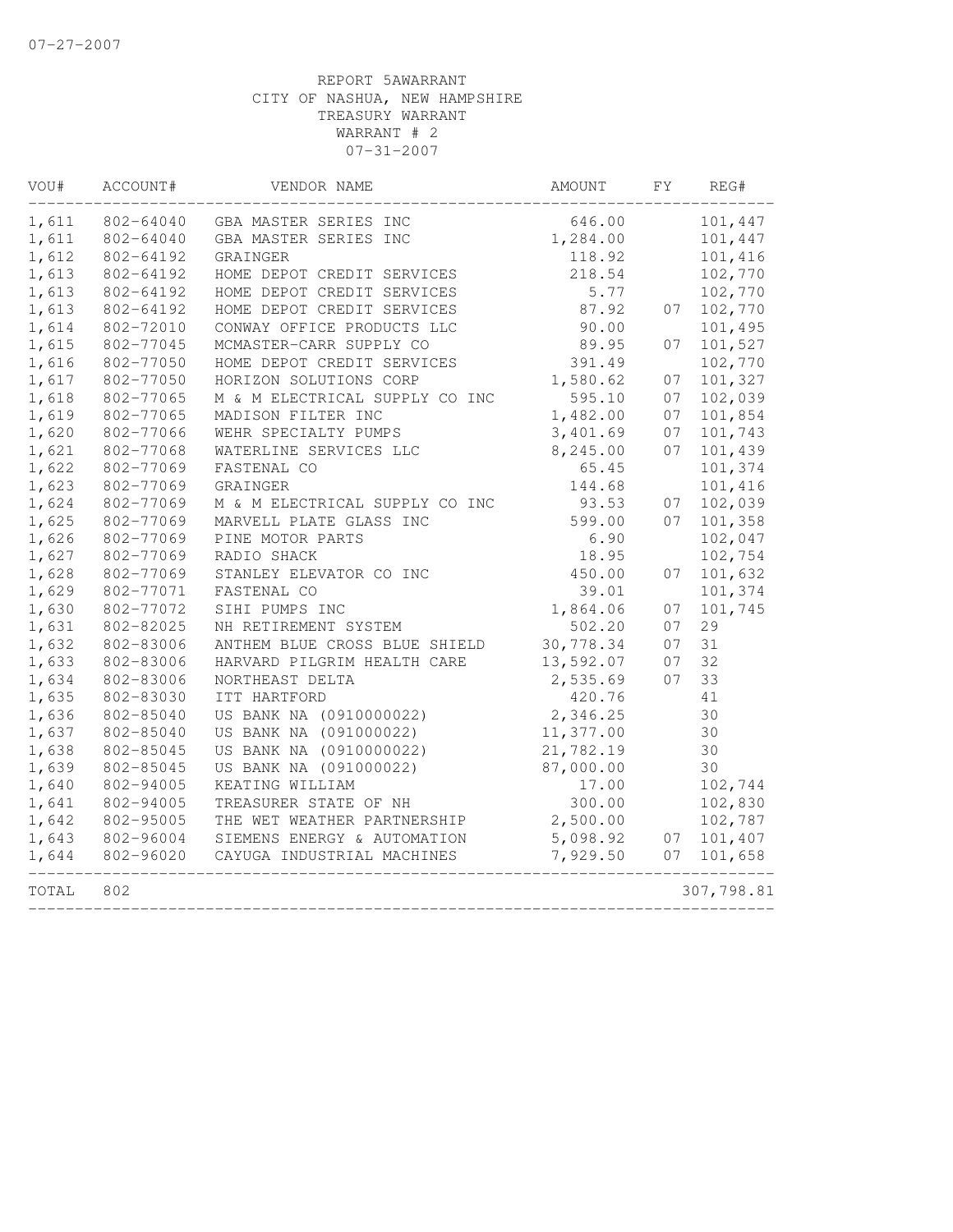| VOU#  | ACCOUNT#  | VENDOR NAME                                      | AMOUNT              | FY | REG#       |
|-------|-----------|--------------------------------------------------|---------------------|----|------------|
|       |           | 1,645 901-96015 REHRIG PACIFIC COMPANY           | 9,760.00 07 101,484 |    |            |
| TOTAL | 901       | SOLID WASTE TRUST FUND<br>______________________ |                     |    | 9,760.00   |
| 1,646 |           | 951-05057 STATE STEET BANK & TRUST COMPA 230.01  |                     |    | 07 102,815 |
| TOTAL | 951       | PWD & ENG TRUST FUND                             |                     |    | 230.01     |
| 1,647 | 952-05051 | DWIGHT DAMON ASSOCIATES                          | 1,500.00            |    | 101,359    |
| 1,648 | 952-05058 | ORIENTAL TRADING CO INC                          | 631.49              |    | 101,891    |
| 1,649 | 952-46005 | STAY SAFE TRAFFIC PRODUCTS INC                   | 190.80              |    | 101,393    |
| 1,650 | 952-98029 | JEANNOTTE'S MARKET                               | 72.09               |    | 101,448    |
| TOTAL | 952       | PARK & RECREATION TRUST FUND                     |                     |    | 2,394.38   |
| 1,651 |           | 975-59100 BLUNT STEVE                            | 250.00              |    | 102,745    |
| TOTAL | 975       | LIBRARY TRUST FUND                               |                     |    | 250.00     |
| 1,652 | 982-05053 | BOIRE TIMOTHY & TUFTS UNIVERSI                   | 1,500.00            | 07 | 101,661    |
| 1,653 | 982-05053 | BUSH JAMES & UNIV OF RHODE ISL                   | 1,275.00            | 07 | 101,686    |
| 1,654 | 982-05053 | DIGNAN MATTHEW & UNH                             | 1,500.00            | 07 | 101,663    |
| 1,655 | 982-05053 | EVERBECK CHAD & UNH                              | 1,500.00            | 07 | 101,666    |
| 1,656 | 982-05053 | FLEGAL CALVIN & BERKLEE COLLEG                   | 1,275.00            | 07 | 101,689    |
| 1,657 | 982-05053 | FORSAITH JACOB & WPI                             | 1,500.00            | 07 | 101,668    |
| 1,658 | 982-05053 | GROLLMAN JOSEPH & WPI                            | 1,500.00            | 07 | 101,670    |
| 1,659 | 982-05053 | KAKLAMANOS JAMES & TUFTS UNIVE                   | 1,500.00            | 07 | 101,672    |
| 1,660 | 982-05053 | KELLEY MATTHEW & RPI                             | 1,275.00            | 07 | 101,691    |
| 1,661 | 982-05053 | KERN DANIEL & NORTHEASTERN UNI                   | 1,275.00            | 07 | 101,700    |
| 1,662 | 982-05053 | KHARIN YURIY & UNH                               | 1,275.00            | 07 | 101,702    |
| 1,663 | 982-05053 | KUZNETSOV PAVAL & UNH                            | 1,500.00            | 07 | 101,674    |
| 1,664 | 982-05053 | LANGELIER SEAN & NORTHEASTERN                    | 1,500.00            | 07 | 101,676    |
| 1,665 | 982-05053 | LAVOIE SHAWN & NORWICH UNIV                      | 1,500.00            | 07 | 101,678    |
| 1,666 | 982-05053 | MAGAW BRAD & UNIV OF SOUTHERN                    | 1,275.00            | 07 | 101,704    |
| 1,667 | 982-05053 | MEEHAN JONATHAN & BOSTON UNIVE                   | 1,275.00            | 07 | 101,706    |
| 1,668 | 982-05053 | MINICH DAVID & CORNELL UNIVERS                   | 1,500.00            | 07 | 101,679    |
| 1,669 | 982-05053 | MOSKOWITZ JEREMY & CORNELL UNI                   | 1,275.00            | 07 | 101,708    |
| 1,670 | 982-05053 | NAGLE CHRISTOPHER & UNH                          | 1,275.00            | 07 | 101,710    |
| 1,671 | 982-05053 | PEDERZANI GUY & UNH                              | 1,275.00            | 07 | 101,712    |
| 1,672 | 982-05053 | PYLE KELLY & SMITH COLLEGE                       | 1,275.00            | 07 | 101,714    |
| 1,673 | 982-05053 | RAVIV ASAF & UNH                                 | 1,275.00            | 07 | 101,716    |
| 1,674 | 982-05053 | STUBBLEFIELD MEGAN & CLARK UNI                   | 1,275.00            | 07 | 101,718    |
| 1,675 | 982-05053 | SULLIVAN BRITTNEY & ROGER WILL                   | 1,275.00            | 07 | 101,760    |
| 1,676 | 982-05053 | TULLIS NATHAN & UNH                              | 1,500.00            | 07 | 101,681    |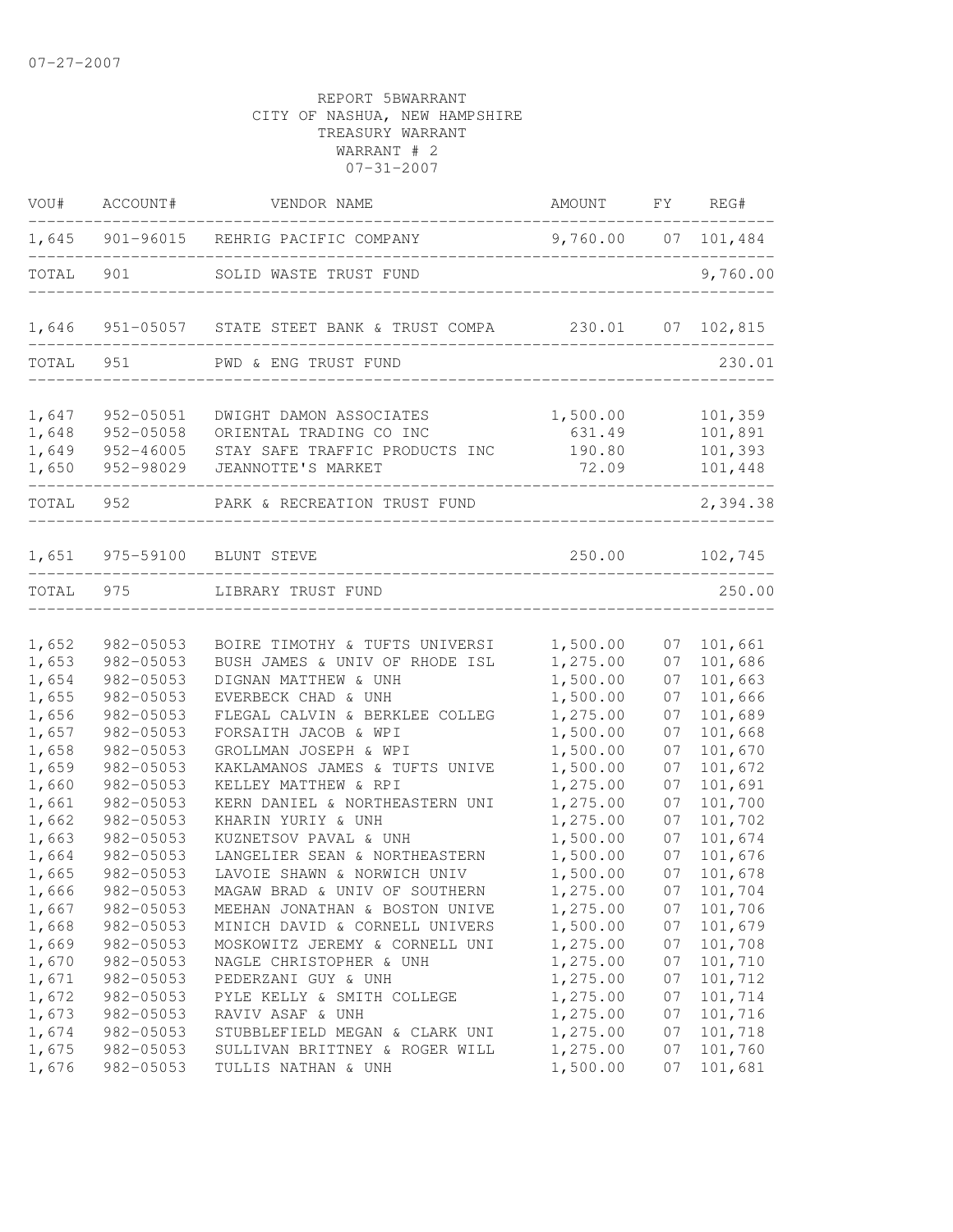| VOU#                    | ACCOUNT#                            | VENDOR NAME                                                                                        | AMOUNT                         | FY       | REG#                             |
|-------------------------|-------------------------------------|----------------------------------------------------------------------------------------------------|--------------------------------|----------|----------------------------------|
| 1,677<br>1,678<br>1,679 | 982-05053<br>982-05053<br>982-05053 | WALANT TIMOTHY & BENTLEY COLLE<br>WARCHOL SHANE & CLARKSON UNIVE<br>WASHINGTON UNIV F/B/O SAMANTHA | 1,275.00<br>1,275.00<br>500.00 | 07<br>07 | 101,721<br>101,723<br>07 101,683 |
| TOTAL                   | 982                                 | SCHOLARSHIP TRUST FUND                                                                             |                                |          | 37,400.00                        |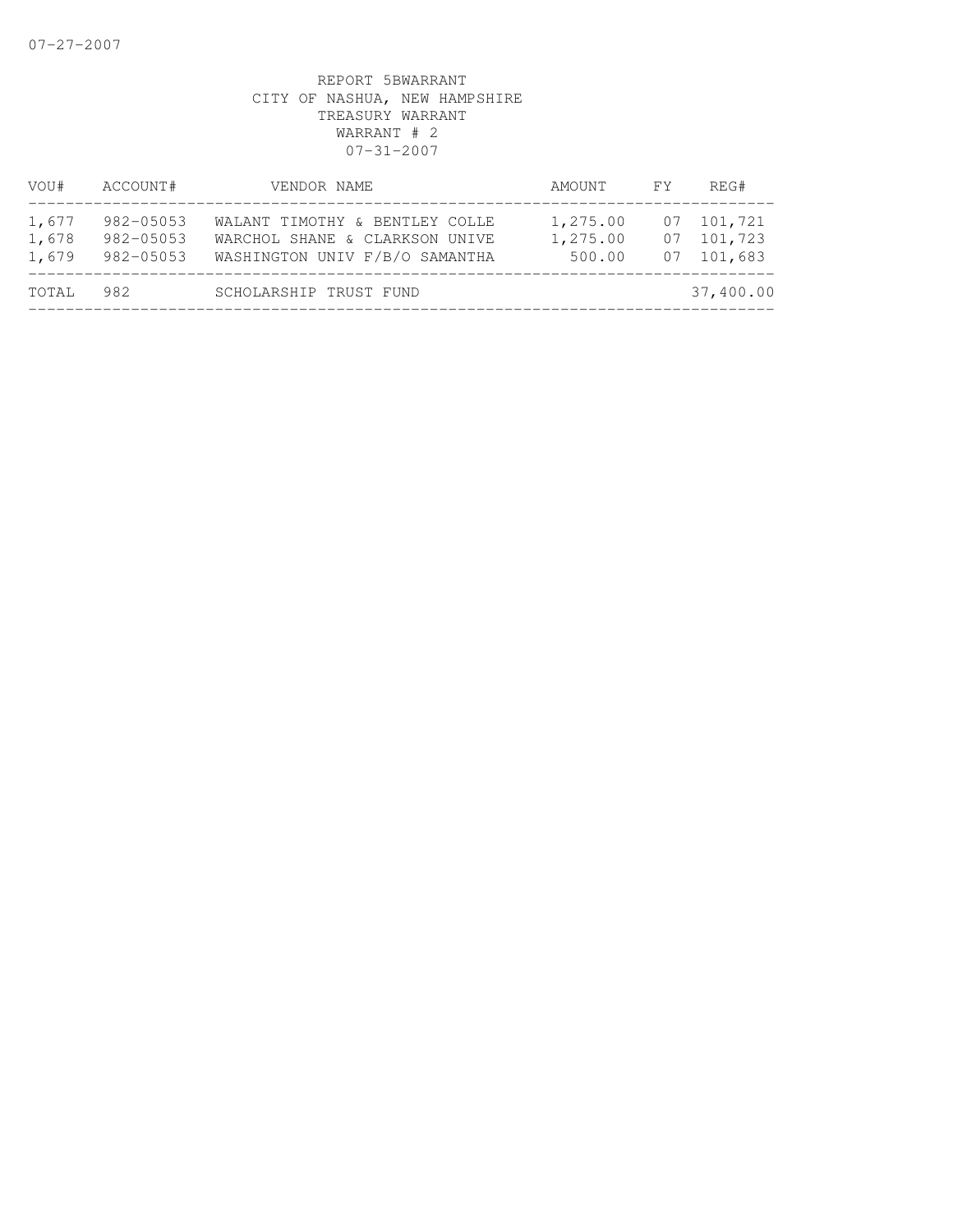|                   | ACCOUNT# PAYROLL WEEK ENDING | AMOUNT |
|-------------------|------------------------------|--------|
| $\qquad \qquad =$ | $21 - JUL - 2007$            | 143.57 |
| <b>TOTAL</b>      |                              | 143.57 |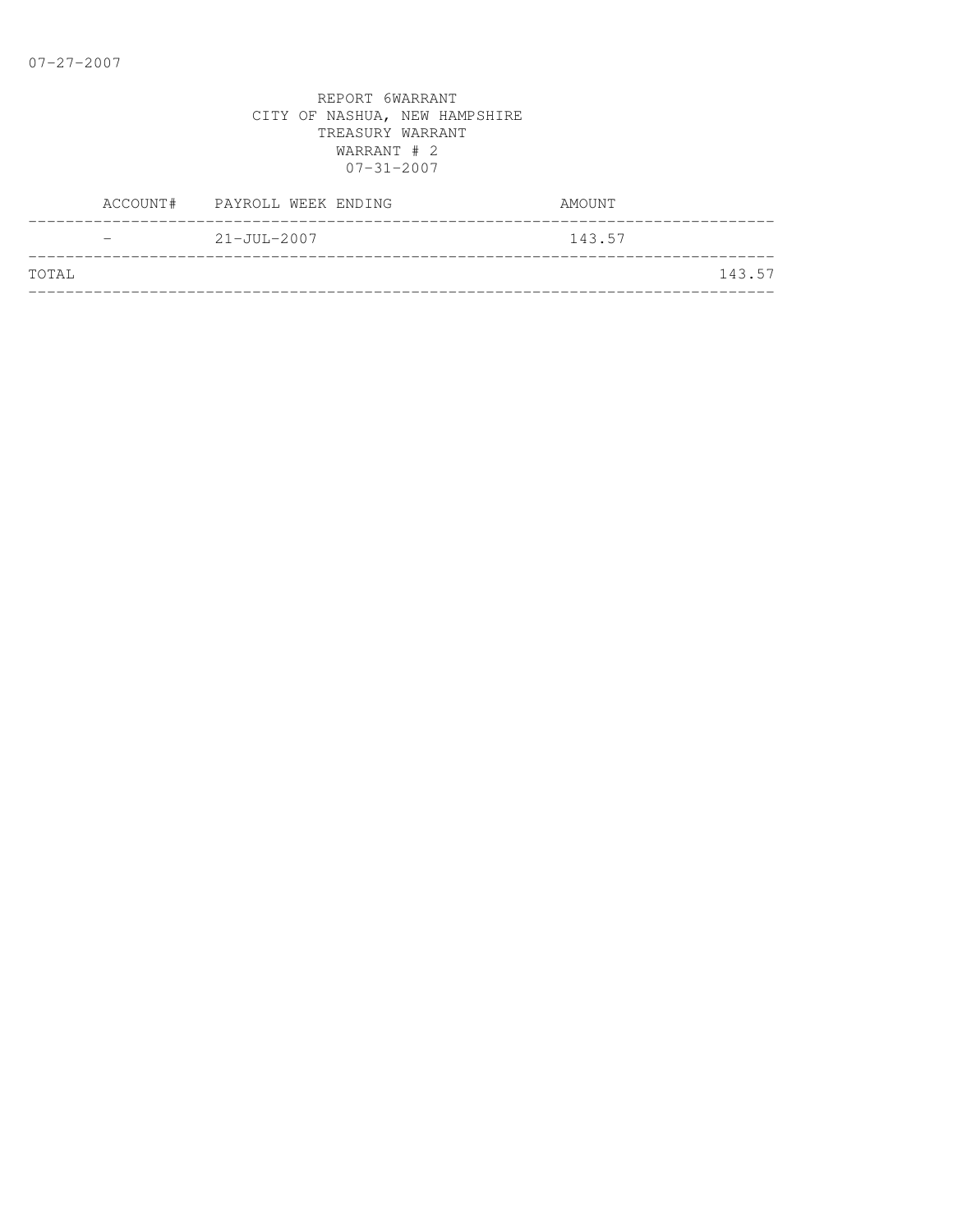|           |                         | ACCOUNT# PAYROLL WEEK ENDING                                         | AMOUNT                                 |          |
|-----------|-------------------------|----------------------------------------------------------------------|----------------------------------------|----------|
|           |                         | 3037-11515  14-JUL-2007                                              | 696.17                                 |          |
|           | TOTAL 303               | ALT - INCENTIVE FUND PROGRAM                                         |                                        | 696.17   |
|           |                         | 305-11239  14-JUL-2007                                               | 970.14                                 |          |
|           |                         | 305-11239 21-JUL-2007                                                | 970.14                                 |          |
|           | ----------------------- | TOTAL 305 SRF - CIVIC & COMM ACTIVITIES                              | ______________________________________ | 1,940.28 |
|           | 308-83051               | $14 - JUL - 2007$                                                    | 664.96                                 |          |
|           |                         | 308-83051 21-JUL-2007                                                | 631.47                                 |          |
|           |                         | 308-83052  14-JUL-2007                                               | 1,193.87                               |          |
|           |                         | 308-83052 21-JUL-2007                                                | 1,193.87                               |          |
|           |                         | 308-83102  14-JUL-2007                                               | 2,001.49                               |          |
|           |                         | 308-83102 21-JUL-2007                                                | 2,001.49                               |          |
|           | TOTAL 308               | ________________________<br>SRF - INSURANCE<br>_____________________ |                                        | 7,687.15 |
|           |                         |                                                                      |                                        |          |
|           |                         | 3086-11870  14-JUL-2007                                              | 2,852.31                               |          |
|           |                         | 3086-12006 14-JUL-2007                                               | 1,846.15                               |          |
|           |                         | 3086-13032 14-JUL-2007                                               | 195.59                                 |          |
|           |                         | 3086-13032 21-JUL-2007<br>3086-13133 14-JUL-2007                     | 76.70<br>562.50                        |          |
| TOTAL 308 |                         | JAVITS GRANT PROGRAM                                                 |                                        | 5,533.25 |
|           |                         |                                                                      |                                        |          |
|           |                         | 3097-11162  14-JUL-2007                                              | 558.38                                 |          |
|           |                         | 3097-11162 21-JUL-2007                                               | 558.38                                 |          |
|           |                         | 3097-11408 14-JUL-2007                                               | 721.60                                 |          |
|           |                         | 3097-11408 21-JUL-2007                                               | 721.60                                 |          |
|           |                         | 3097-13133 14-JUL-2007                                               | 600.00                                 |          |
|           |                         | 3097-19138 14-JUL-2007<br>3097-19139 14-JUL-2007                     | 2,755.50<br>989.08                     |          |
|           |                         | 3097-19540  14-JUL-2007                                              | 18.94                                  |          |
| TOTAL     | 309                     | SRF - FOOD SERVICES                                                  |                                        | 6,923.48 |
|           |                         |                                                                      |                                        |          |
|           |                         | 3117-12006 14-JUL-2007<br>3117-12006 21-JUL-2007                     | 3,075.00<br>900.00                     |          |
| TOTAL     | 311                     | DRIVER'S EDUCATION                                                   |                                        | 3,975.00 |
|           |                         |                                                                      |                                        |          |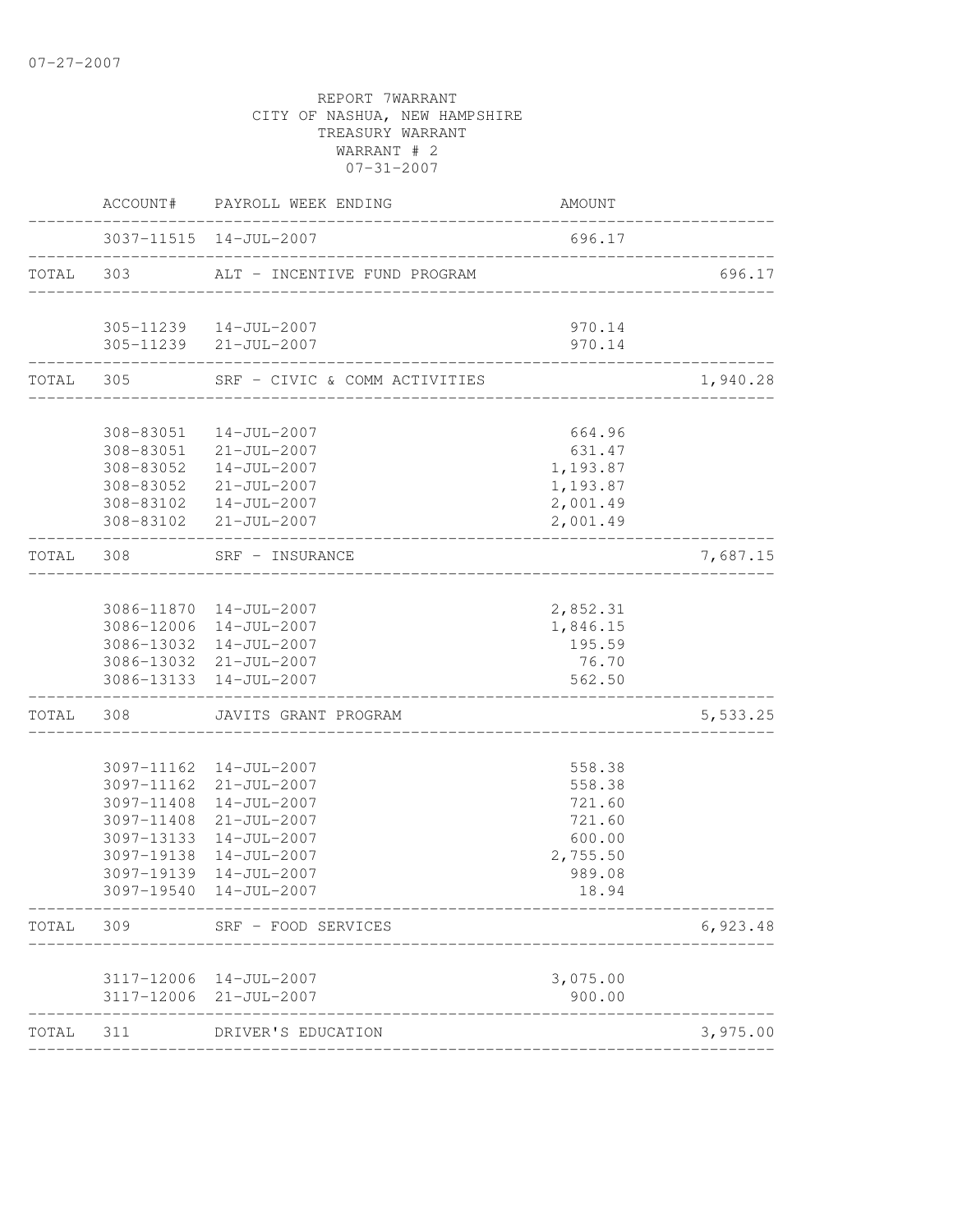|           |                        | ACCOUNT# PAYROLL WEEK ENDING<br>____________________ | AMOUNT                     |           |
|-----------|------------------------|------------------------------------------------------|----------------------------|-----------|
|           |                        | 3118-13133 14-JUL-2007                               | 14,870.00                  |           |
|           |                        | 3118-13133 21-JUL-2007                               | 566.00                     |           |
|           |                        | 3118-13137  14-JUL-2007                              | 771.75                     |           |
|           |                        | 3118-13137 21-JUL-2007                               | 771.75                     |           |
| TOTAL 311 |                        | SUMMER SCHOOL                                        |                            | 16,979.50 |
|           |                        | 312-11165  14-JUL-2007                               | 745.98                     |           |
|           |                        | 312-11165 21-JUL-2007                                |                            |           |
|           |                        | 312-11191  14-JUL-2007                               | 472.71<br>703.93           |           |
|           |                        | 312-11191 21-JUL-2007                                | 703.93                     |           |
|           | 312-11547              | 14-JUL-2007                                          | 2,006.43                   |           |
|           | 312-11547              | 21-JUL-2007                                          | 2,006.43                   |           |
|           | 312-12010              | 14-JUL-2007                                          | 91.27                      |           |
|           | 312-12010              | $21 - JUL - 2007$                                    | 91.27                      |           |
|           | 312-12116              | $14 - JUL - 2007$                                    | 568.49                     |           |
|           | 312-12116              | $21 - JUL - 2007$                                    | 568.49                     |           |
|           | 312-12150              | 14-JUL-2007                                          | 165.00                     |           |
|           |                        | 312-12150 21-JUL-2007                                | 200.00                     |           |
|           |                        | 312-13004  14-JUL-2007                               | 571.23                     |           |
|           |                        | 312-13004 21-JUL-2007                                | 370.90                     |           |
|           |                        | TOTAL 312 SRF - FINANCIAL SERVICES                   |                            | 9,266.06  |
|           |                        | 3245-11860  14-JUL-2007                              | 1,301.28                   |           |
|           |                        | TOTAL 324 YOUTH SAFE HAVEN-PAL                       | __________________________ | 1,301.28  |
|           |                        |                                                      |                            |           |
|           |                        | 331-11250  14-JUL-2007                               | 647.10                     |           |
|           |                        | 331-11250 21-JUL-2007                                | 647.10                     |           |
|           | 331-11552              | 14-JUL-2007                                          | 881.03                     |           |
|           | $331 - 11552$          | $21 - JUL - 2007$                                    | 881.03                     |           |
|           | 331-11558              | 14-JUL-2007                                          | 1,053.23                   |           |
|           | 331-11558              | 21-JUL-2007                                          | 1,053.23                   |           |
|           |                        | 331-11567  14-JUL-2007                               | 1,263.79                   |           |
|           | 331-11567              | $21 - JUL - 2007$                                    | 1,263.79                   |           |
|           | 331-12115              | $14 - JUL - 2007$                                    | 524.61                     |           |
|           | 331-12115              | $21 - JUL - 2007$                                    | 524.61                     |           |
|           | 331-13038<br>331-13038 | $14 - JUL - 2007$<br>$21 - JUL - 2007$               | 1,422.00<br>948.00         |           |
|           |                        | $14 - JUL - 2007$                                    |                            |           |
|           | 331-13044<br>331-13044 | $21 - JUL - 2007$                                    | 2,637.33<br>1,433.87       |           |
|           | 331-13048              | $14 - JUL - 2007$                                    | 1,965.17                   |           |
|           | 331-13048              | $21 - JUL - 2007$                                    | 2,449.27                   |           |
|           | 331-18036              | $14 - JUL - 2007$                                    | 12,577.07                  |           |
|           |                        |                                                      |                            |           |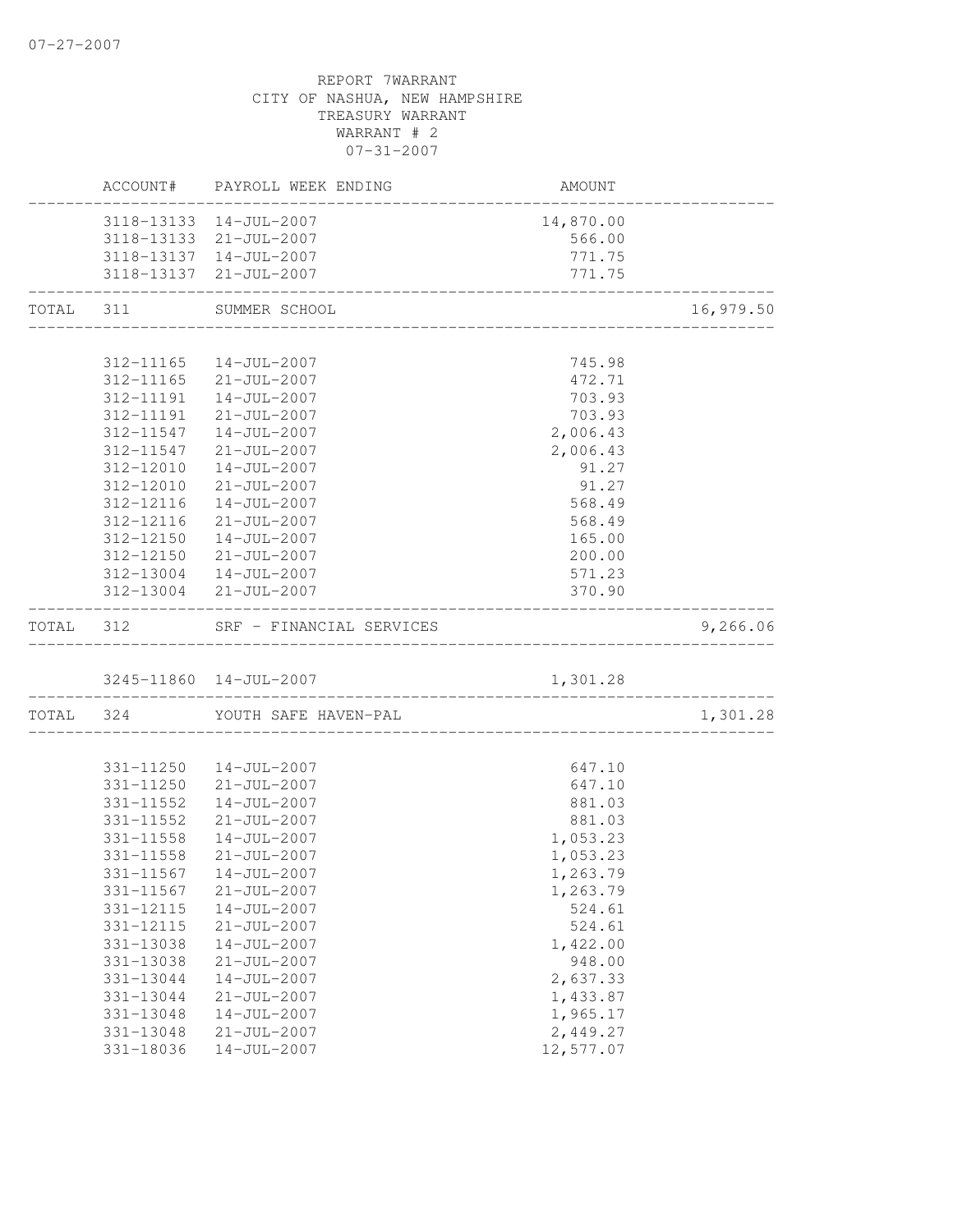|                                   | ACCOUNT# PAYROLL WEEK ENDING                    | AMOUNT           | ________________ |
|-----------------------------------|-------------------------------------------------|------------------|------------------|
|                                   | 331-18036 21-JUL-2007                           | 9,003.61         |                  |
|                                   | TOTAL 331 SRF - POLICE DEPARTMENT               |                  | 41,175.84        |
|                                   | 3317-19230 14-JUL-2007                          | 600.00           |                  |
|                                   | TOTAL 331 TITLE I SCHL IMPR-FES                 |                  | 600.00           |
|                                   | 332-18084  14-JUL-2007                          | 1,441.00         |                  |
| . _ _ _ _ _ _ _ _ _ _ _ _ _ _ _ _ | 332-18084 21-JUL-2007                           | 438.45           |                  |
|                                   | TOTAL 332 SRF - FIRE DEPARTMENT                 |                  | 1,879.45         |
|                                   | 341-11235  14-JUL-2007                          | 1,927.43         |                  |
|                                   | 341-11235 21-JUL-2007                           | 1,927.44         |                  |
|                                   | 341-11346  14-JUL-2007                          | 214.09           |                  |
| 341-11346                         | 21-JUL-2007                                     | 214.09           |                  |
| 341-11484                         | 14-JUL-2007                                     | 2,400.00         |                  |
| 341-11484                         | $21 - JUL - 2007$                               | 2,400.00         |                  |
|                                   | 341-11563  14-JUL-2007                          | 938.55           |                  |
|                                   | 341-11563 21-JUL-2007                           | 938.54           |                  |
|                                   | 341-12037  14-JUL-2007                          | 100.03           |                  |
|                                   | 341-12037 21-JUL-2007                           | 109.03           |                  |
|                                   | 341-12085  14-JUL-2007                          | 440.00           |                  |
|                                   | 341-12101  14-JUL-2007<br>341-12101 21-JUL-2007 | 371.52<br>404.96 |                  |
| ________________                  | TOTAL 341 SRF - COMMUNITY SERVICES              |                  | 12,385.68        |
|                                   |                                                 |                  |                  |
|                                   | 342-11499  14-JUL-2007                          | 696.60           |                  |
|                                   | 342-11499 21-JUL-2007                           | 696.60           |                  |
|                                   | 342-11584  14-JUL-2007                          | 1,785.34         |                  |
| 342-11584                         | $21 - JUL - 2007$                               | 1,785.34         |                  |
|                                   | 342-12000  14-JUL-2007                          | 510.00           |                  |
| 342-12000                         | $21 - JUL - 2007$                               | 555.90           |                  |
| 342-12040                         | $14 - JUL - 2007$                               | 888.00           |                  |
| 342-12040                         | $21 - JUL - 2007$                               | 967.92           |                  |
| 342-12113                         | $14 - JUL - 2007$                               | 189.00           |                  |
| 342-12113                         | $21 - JUL - 2007$                               | 206.01           |                  |
| 342-12582                         | $14 - JUL - 2007$                               | 121.71           |                  |
| 342-12582                         | $21 - JUL - 2007$                               | 121.71           |                  |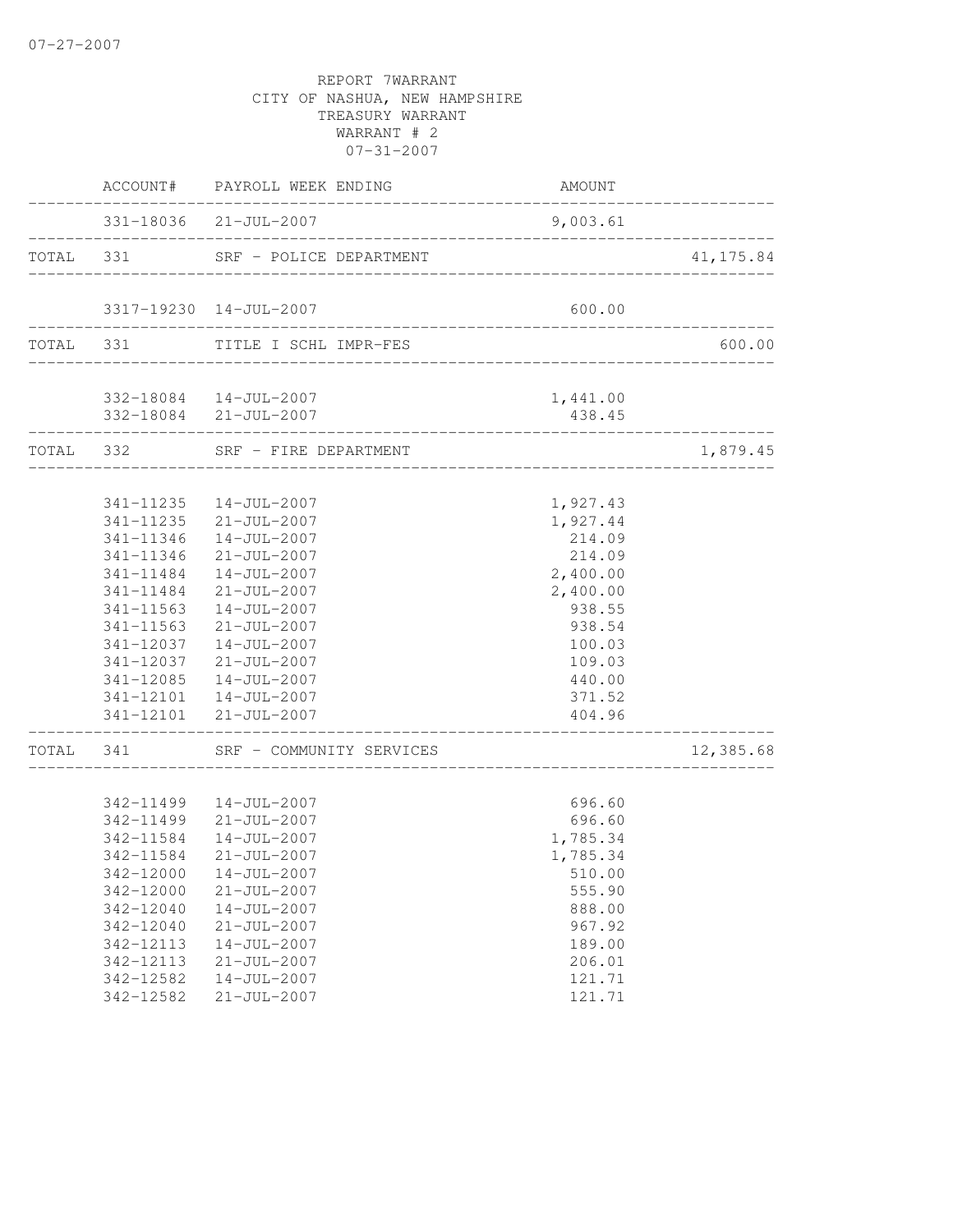|       | ACCOUNT#  | PAYROLL WEEK ENDING                               | AMOUNT                                 |           |
|-------|-----------|---------------------------------------------------|----------------------------------------|-----------|
| TOTAL | 342       | SRF - COMMUNITY HEALTH                            |                                        | 8,524.13  |
|       |           |                                                   |                                        |           |
|       |           | 3447-11162  14-JUL-2007                           | 291.80                                 |           |
|       |           | 3447-11162 21-JUL-2007<br>3447-11860  14-JUL-2007 | 291.80<br>5,233.24                     |           |
|       |           | 3447-11860 21-JUL-2007                            | 145.90                                 |           |
|       |           | 3447-12006 14-JUL-2007                            | $-245.00$                              |           |
| TOTAL | 344       | TITLE IV SDF 21ST CENTURY                         |                                        | 5,717.74  |
|       |           | 3448-11860  14-JUL-2007                           | 1,183.32                               |           |
|       |           | 3448-12006 14-JUL-2007                            | 5,223.59                               |           |
|       |           | 3448-12006 21-JUL-2007                            | 3, 123.71                              |           |
| TOTAL | 344       | TITLE IV SDF 21ST CENTURY                         |                                        | 9,530.62  |
|       |           | 3507-11726 14-JUL-2007                            | 8,966.69                               |           |
|       |           | 3507-11805 14-JUL-2007                            | 2,492.31                               |           |
|       |           | 3507-13133 14-JUL-2007                            | 3,375.00                               |           |
|       |           | 3507-18088  14-JUL-2007                           | $-75.00$                               |           |
| TOTAL | 350       |                                                   |                                        | 14,759.00 |
|       |           |                                                   |                                        |           |
|       | 352-59050 | 14-JUL-2007                                       | 8,171.88                               |           |
|       |           | 352-59050 21-JUL-2007                             | 3,986.33                               |           |
|       |           | 352-59055  14-JUL-2007<br>352-59055 21-JUL-2007   | 712.58<br>712.58                       |           |
| TOTAL | 352       | SRF - PARKS AND RECREATION                        |                                        | 13,583.37 |
|       |           | 3557-19230 14-JUL-2007                            | 350.00                                 |           |
| TOTAL | 355       | TITLE IB READING 1ST FES                          |                                        | 350.00    |
|       |           |                                                   |                                        |           |
|       |           | 3687-19140  14-JUL-2007                           | 7,832.50                               |           |
|       |           | 3687-19140 21-JUL-2007                            | 5,738.46                               |           |
| TOTAL | 368       | SUMMER FEEDING PROGRAM                            | ______________________________________ | 13,570.96 |
|       |           | 374-01210  14-JUL-2007                            | 1,692.03                               |           |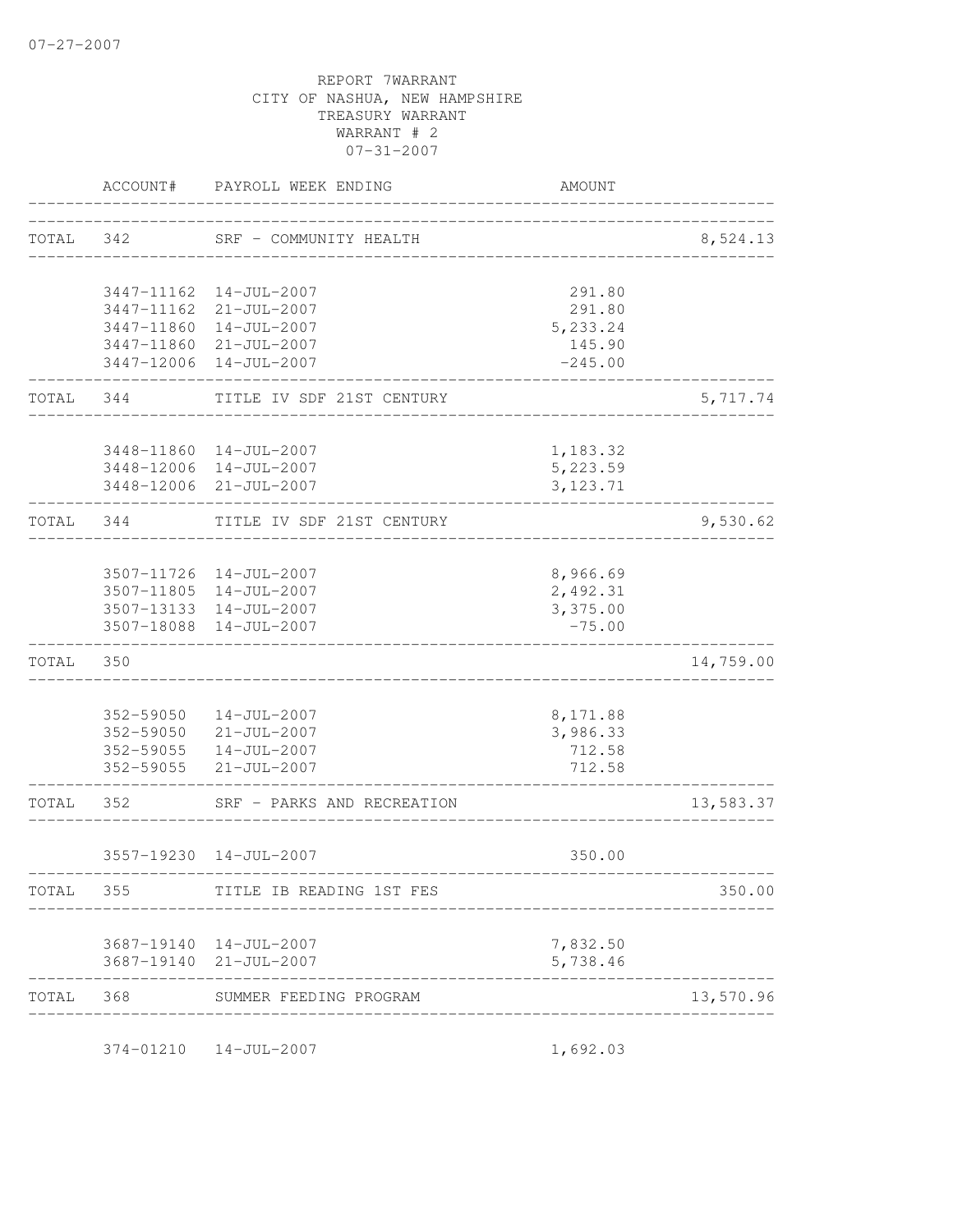|       | ACCOUNT#   | PAYROLL WEEK ENDING            | AMOUNT    |           |
|-------|------------|--------------------------------|-----------|-----------|
|       | 374-01210  | $21 - JUL - 2007$              | 1,692.03  |           |
|       | 374-0703P  | $14 - JUL - 2007$              | 464.34    |           |
|       | 374-0703P  | $21 - JUL - 2007$              | 448.54    |           |
|       | 374-0704P  | $14 - JUL - 2007$              | 235.88    |           |
|       | 374-0704P  | $21 - JUL - 2007$              | 314.42    |           |
|       | 374-0705M  | $21 - JUL - 2007$              | 260.00    |           |
|       | 374-0705P  | $14 - JUL - 2007$              | 507.03    |           |
|       | 374-0705P  | $21 - JUL - 2007$              | 409.72    |           |
|       | 374-07235  | $14 - JUL - 2007$              | 866.66    |           |
|       | 374-07235  | $21 - JUL - 2007$              | 932.60    |           |
|       | 374-0734P  | $14 - JUL - 2007$              | 1,692.79  |           |
|       | 374-0734P  | $21 - JUL - 2007$              | 1,661.42  |           |
|       | 374-09003  | $14 - JUL - 2007$              | 752.64    |           |
|       | 374-09003  | $21 - JUL - 2007$              | 486.74    |           |
| TOTAL | 374        | SRF - URBAN PROGRAMS           |           | 12,416.84 |
|       |            |                                |           |           |
|       | 3767-11726 | 14-JUL-2007                    | 2,202.89  |           |
|       | 3767-11802 | $14 - JUL - 2007$              | 1,831.69  |           |
|       | 3767-12198 | $14 - JUL - 2007$              | 14,637.49 |           |
|       | 3767-13133 | 14-JUL-2007                    | 6,462.50  |           |
|       |            | 3767-13133 21-JUL-2007         | 750.00    |           |
|       | 3767-19000 | $14 - JUL - 2007$              | 1,371.83  |           |
| TOTAL | 376        | TITLE I ESEA                   |           | 27,256.40 |
|       |            | 3777-19230 14-JUL-2007         | 250.00    |           |
| TOTAL | 377        | TITLE III ENHANCE ENG LANGUAGE |           | 250.00    |
|       |            |                                |           |           |
|       |            | 3887-12126 14-JUL-2007         | $-110.80$ |           |
| TOTAL | 388        | TITLE V INNOVATIVE PROGRAMS    |           | $-110.80$ |
|       |            | 3907-11805 14-JUL-2007         | 1,250.68  |           |
|       |            | 3907-12198 14-JUL-2007         | 652.09    |           |
|       | 3907-13133 | 14-JUL-2007                    | 19,675.00 |           |
| TOTAL | 390        | VOC ED SECONDARY PERKINS       |           | 21,577.77 |

3937-19000 14-JUL-2007 735.39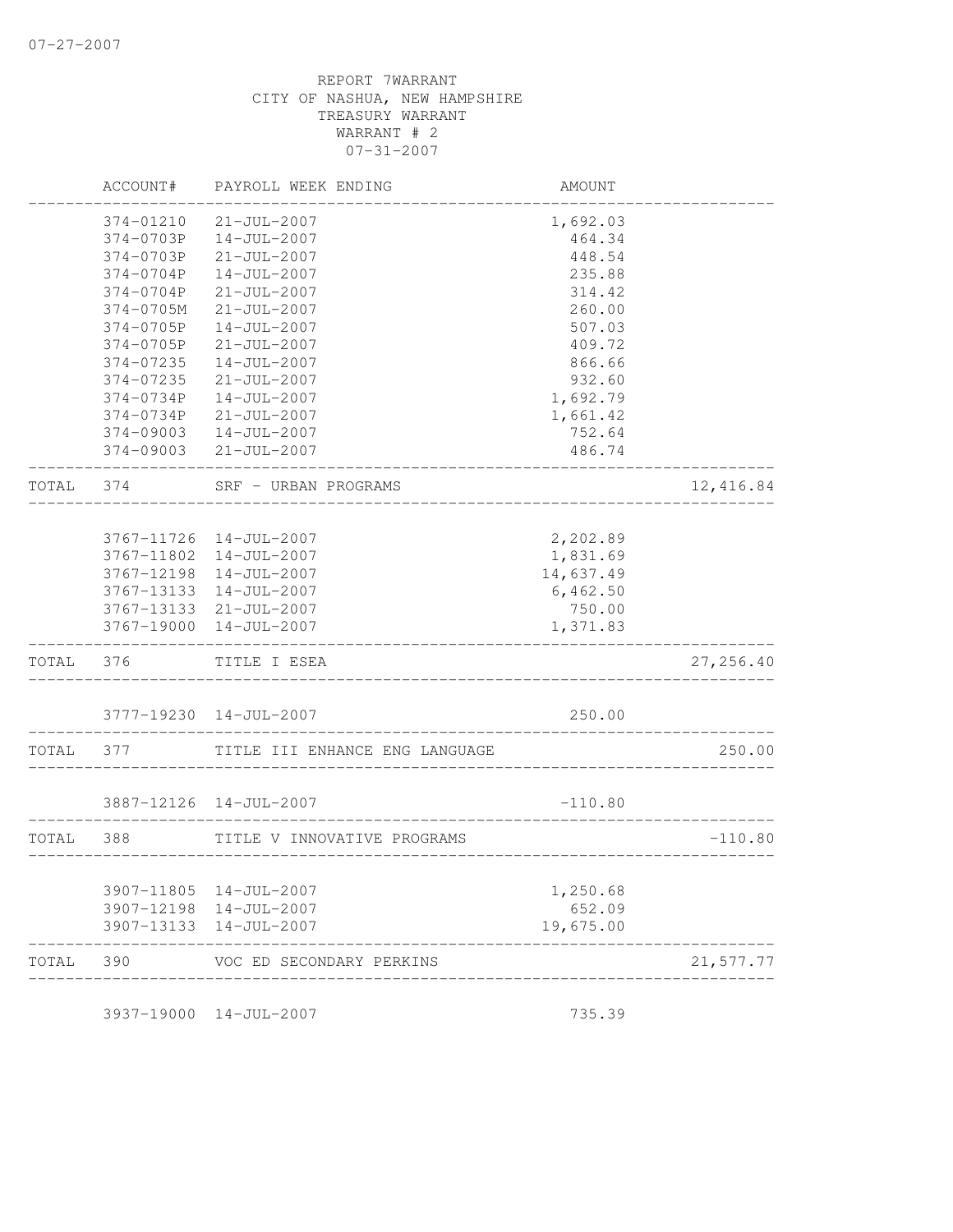|           |                    | ACCOUNT# PAYROLL WEEK ENDING                                                                                   | AMOUNT                                      |             |
|-----------|--------------------|----------------------------------------------------------------------------------------------------------------|---------------------------------------------|-------------|
|           | TOTAL 393 DAY CARE |                                                                                                                |                                             | 735.39      |
|           |                    | 3957-11726 14-JUL-2007<br>$3957 - 11860$ $14 - JUL - 2007$<br>3957-12201 14-JUL-2007<br>3957-19000 14-JUL-2007 | 42,071.33<br>1,730.77<br>550.00<br>1,591.08 |             |
|           |                    | TOTAL 395 IDEA BASIC SPEC ED                                                                                   |                                             | 45, 943. 18 |
|           |                    | $3967 - 11726$ $14 - JU$ L-2007                                                                                | 2,372.42                                    |             |
| TOTAL 396 |                    | IDEA PRESCHOOL SPEC ED                                                                                         |                                             | 2,372.42    |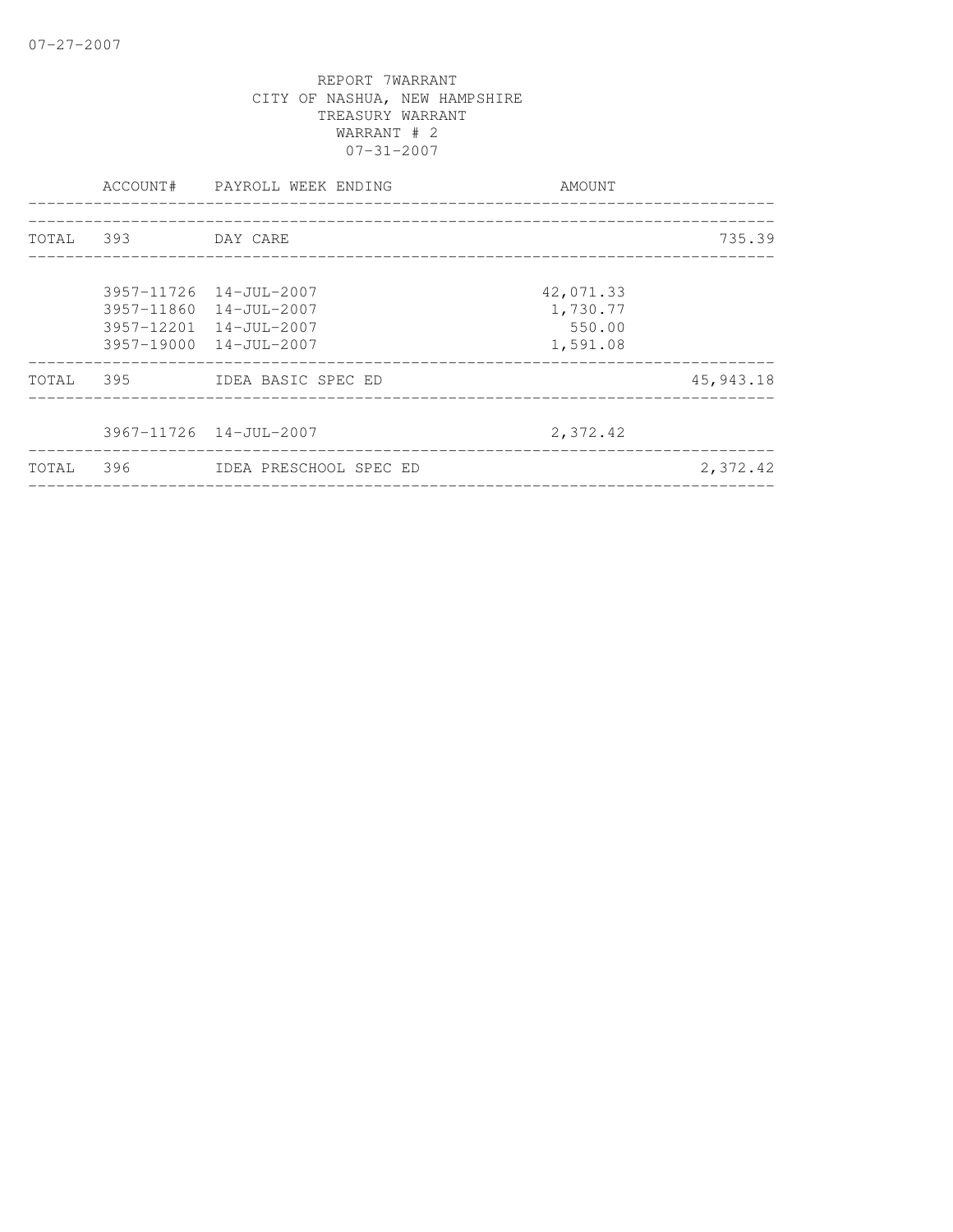| TOTAL | 511                    | ADMINISTRATIVE SERVICES          |                      | 5,163.24  |
|-------|------------------------|----------------------------------|----------------------|-----------|
|       | 511-11234              | $21 - JUL - 2007$                | 1,712.28             |           |
|       | 511-11234              | $14 - JUL - 2007$                | 1,712.28             |           |
|       | 511-11103              | $21 - JUL - 2007$                | 869.34               |           |
|       | 511-11103              | 14-JUL-2007                      | 869.34               |           |
| TOTAL | 507                    | PENSIONS                         |                      | 546.13    |
|       | 507-82010              | 21-JUL-2007                      | 546.13               |           |
| TOTAL | 503                    | BOARD OF ALDERMEN                |                      | 3,209.88  |
|       | 503-12092              | $21 - JUL - 2007$                | 465.84               |           |
|       |                        | 503-12092  14-JUL-2007           | 465.84               |           |
|       |                        | 503-11071 21-JUL-2007            | 1,139.10             |           |
|       | 503-11071              | 14-JUL-2007                      | 1,139.10             |           |
| TOTAL | 502                    | LEGAL DEPARTMENT                 |                      | 13,369.68 |
|       | 502-11518              | $21 - JUL - 2007$                | 1,541.40             |           |
|       | 502-11518              | $14 - JUL - 2007$                | 1,541.40             |           |
|       | 502-11219              | $21 - JUL - 2007$                | 1,701.30             |           |
|       | 502-11219              | $14 - JUL - 2007$                | 1,701.30             |           |
|       | $502 - 11195$          | $21 - JUL - 2007$                | 1,985.26             |           |
|       | $502 - 11195$          | 14-JUL-2007                      | 1,985.26             |           |
|       | 502-11113<br>502-11113 | 14-JUL-2007<br>$21 - JUL - 2007$ | 1,456.88<br>1,456.88 |           |
| TOTAL | 501                    | MAYOR'S OFFICE                   |                      | 9,778.26  |
|       | 501-11611              | $21 - JUL - 2007$                | 485.81               |           |
|       | 501-11611              | $14 - JUL - 2007$                | 485.81               |           |
|       | 501-11472              | $21 - JUL - 2007$                | 1,084.30             |           |
|       | 501-11472              | $14 - JUL - 2007$                | 1,084.30             |           |
|       | 501-11471              | $21 - JUL - 2007$                | 1,864.88             |           |
|       | 501-11471              | $14 - JUL - 2007$                | 1,864.88             |           |
|       | 501-11370              | $21 - JUL - 2007$                | 701.82               |           |
|       | 501-11370              | $14 - JUL - 2007$                | 701.82               |           |
|       | 501-11033              | $21 - JUL - 2007$                | 752.32               |           |
|       | 501-11033              | $14 - JUL - 2007$                | 752.32               |           |
|       | ACCOUNT#               | PAYROLL WEEK ENDING              | AMOUNT               |           |

512-11005 14-JUL-2007 772.08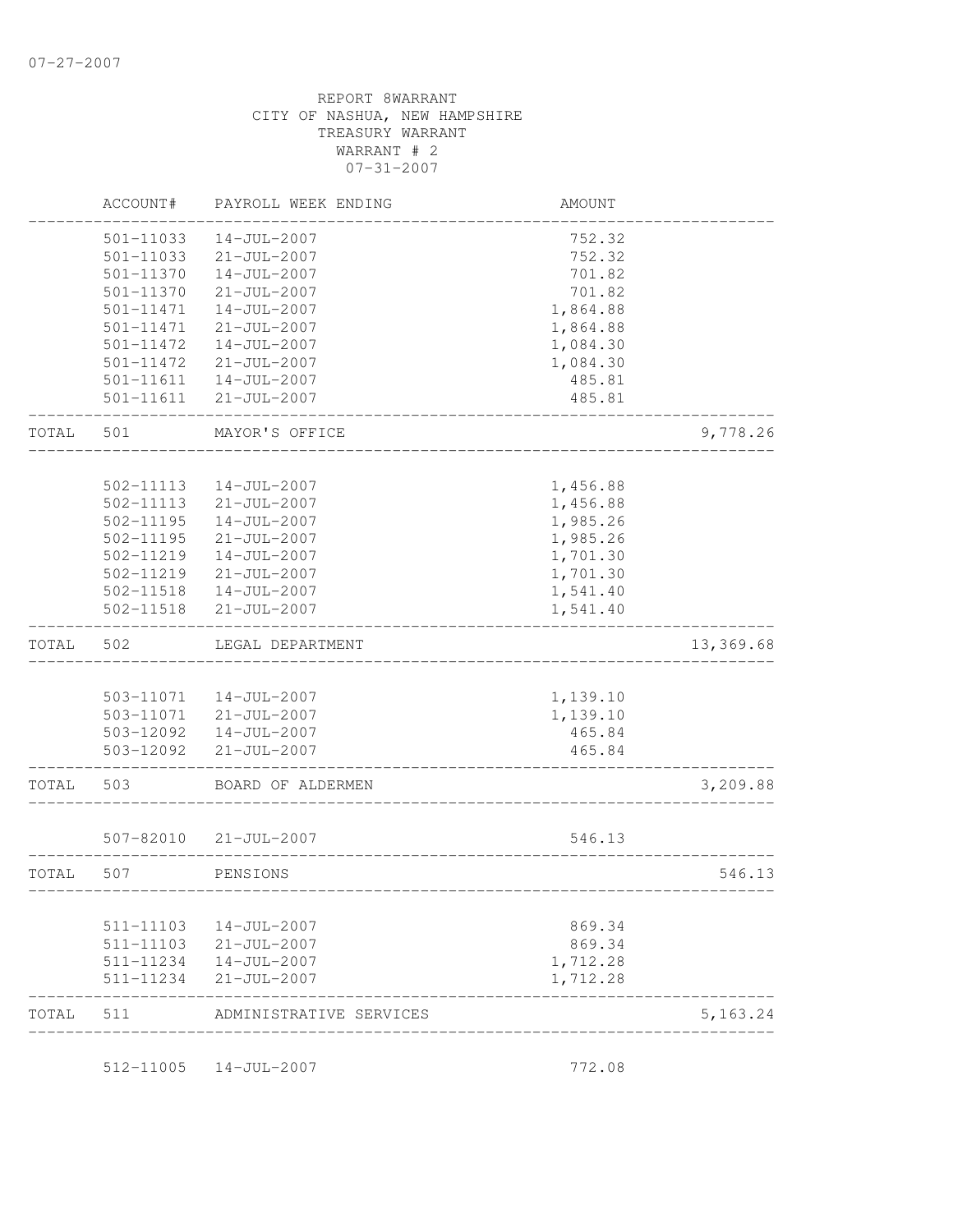|       | ACCOUNT#  | PAYROLL WEEK ENDING | AMOUNT   |           |
|-------|-----------|---------------------|----------|-----------|
|       | 512-11005 | $21 - JUL - 2007$   | 772.08   |           |
|       | 512-11050 | $14 - JUL - 2007$   | 631.46   |           |
|       | 512-11050 | $21 - JUL - 2007$   | 1,894.38 |           |
|       | 512-11064 | 14-JUL-2007         | 944.84   |           |
|       | 512-11064 | $21 - JUL - 2007$   | 944.84   |           |
|       | 512-11073 | $14 - JUL - 2007$   | 2,009.55 |           |
|       | 512-11073 | $21 - JUL - 2007$   | 2,009.56 |           |
|       | 512-11165 | $14 - JUL - 2007$   | 1,562.77 |           |
|       | 512-11165 | $21 - JUL - 2007$   | 1,153.36 |           |
|       | 512-11173 | $14 - JUL - 2007$   | 1,310.45 |           |
|       | 512-11173 | $21 - JUL - 2007$   | 1,310.46 |           |
|       | 512-11177 | $14 - JUL - 2007$   | 1,871.29 |           |
|       | 512-11177 | $21 - JUL - 2007$   | 1,871.29 |           |
|       | 512-11222 | 14-JUL-2007         | 919.63   |           |
|       | 512-11222 | $21 - JUL - 2007$   | 919.63   |           |
|       | 512-11224 | 14-JUL-2007         | 850.75   |           |
|       | 512-11224 | $21 - JUL - 2007$   | 850.75   |           |
|       | 512-11232 | 14-JUL-2007         | 899.91   |           |
|       | 512-11232 | $21 - JUL - 2007$   | 899.90   |           |
|       | 512-11265 | $14 - JUL - 2007$   | 795.56   |           |
|       | 512-11265 | $21 - JUL - 2007$   | 795.56   |           |
|       | 512-11531 | 14-JUL-2007         | 1,532.21 |           |
|       | 512-11531 | $21 - JUL - 2007$   | 1,477.88 |           |
|       | 512-11581 | $14 - JUL - 2007$   | 647.25   |           |
|       | 512-11581 | $21 - JUL - 2007$   | 647.25   |           |
|       | 512-11714 | $14 - JUL - 2007$   | 971.14   |           |
|       | 512-11714 | $21 - JUL - 2007$   | 971.14   |           |
|       | 512-11740 | $14 - JUL - 2007$   | 1,515.40 |           |
|       | 512-11740 | $21 - JUL - 2007$   | 1,515.40 |           |
|       | 512-12010 | $14 - JUL - 2007$   | 273.80   |           |
|       | 512-12010 | $21 - JUL - 2007$   | 273.79   |           |
|       | 512-12017 | $14 - JUL - 2007$   | 738.62   |           |
|       | 512-12017 | $21 - JUL - 2007$   | 738.62   |           |
|       |           | $14 - JUL - 2007$   |          |           |
|       | 512-12019 |                     | 361.40   |           |
|       | 512-12019 | $21 - JUL - 2007$   | 401.55   |           |
|       | 512-12033 | $14 - JUL - 2007$   | 555.46   |           |
|       | 512-12033 | $21 - JUL - 2007$   | 555.46   |           |
|       | 512-12052 | 14-JUL-2007         | 463.32   |           |
|       | 512-12052 | $21 - JUL - 2007$   | 458.45   |           |
|       | 512-12056 | $14 - JUL - 2007$   | 318.21   |           |
|       | 512-12056 | $21 - JUL - 2007$   | 318.21   |           |
|       | 512-12167 | $14 - JUL - 2007$   | 320.24   |           |
|       | 512-12167 | $21 - JUL - 2007$   | 320.24   |           |
| TOTAL | 512       | FINANCIAL SERVICES  |          | 41,365.14 |
|       |           |                     |          |           |
|       | 513-11117 | 14-JUL-2007         | 1,474.94 |           |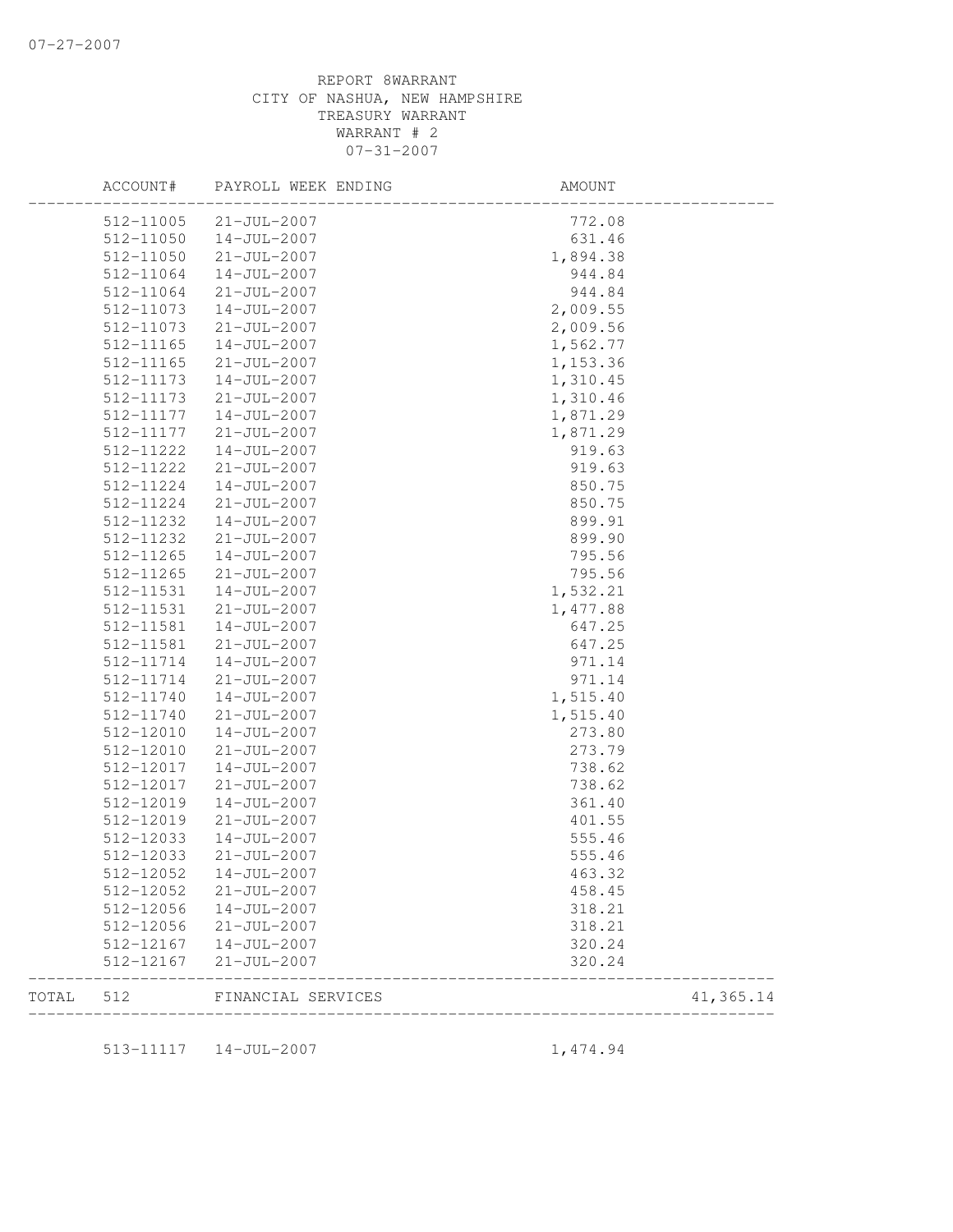|       | ACCOUNT#               | PAYROLL WEEK ENDING                    | AMOUNT                               |           |
|-------|------------------------|----------------------------------------|--------------------------------------|-----------|
|       | 513-11117              | $21 - JUL - 2007$                      | 1,474.94                             |           |
|       |                        | 513-11171  14-JUL-2007                 | 1,804.40                             |           |
|       | 513-11171              | $21 - JUL - 2007$                      | 2,459.28                             |           |
|       | 513-11213              | 14-JUL-2007                            | 1,136.10                             |           |
|       | 513-11213              | 21-JUL-2007                            | 1,136.10                             |           |
|       |                        | 513-11223  14-JUL-2007                 | 757.67                               |           |
|       | 513-11223              | $21 - JUL - 2007$                      | 757.67<br>__________________________ |           |
| TOTAL | 513                    | CITY CLERK'S OFFICE                    | ______________________               | 11,001.10 |
|       |                        |                                        |                                      |           |
|       | 515-11031              | 14-JUL-2007                            | 999.84                               |           |
|       | 515-11031              | $21 - JUL - 2007$                      | 999.84                               |           |
|       | 515-11350              | 14-JUL-2007                            | 862.84                               |           |
|       | 515-11350              | $21 - JUL - 2007$                      | 862.84                               |           |
|       | 515-11447              | 14-JUL-2007                            | 100.17                               |           |
|       | 515-11447              | $21 - JUL - 2007$                      | 100.17                               |           |
|       | 515-12001              | $14 - JUL - 2007$                      | 633.40                               |           |
|       | 515-12001              | 21-JUL-2007                            | 633.41                               |           |
| TOTAL | 515                    | HUMAN RESOURCES                        |                                      | 5, 192.51 |
|       |                        |                                        |                                      |           |
|       |                        | 516-11147  14-JUL-2007                 | 612.62                               |           |
|       |                        | 516-11147 21-JUL-2007                  | 612.62                               |           |
|       | 516-11148              | $14 - JUL - 2007$                      | 805.64                               |           |
|       | 516-11148              | 21-JUL-2007                            | 805.64                               |           |
|       | 516-11459              | 14-JUL-2007                            | 1,474.94                             |           |
|       |                        | 516-11459 21-JUL-2007                  | 1,474.94                             |           |
|       |                        | 516-11573  14-JUL-2007                 | 799.04                               |           |
|       |                        | 516-11573 21-JUL-2007                  | 799.04<br>__________________         |           |
| TOTAL | 516                    | PURCHASING DEPARTMENT                  |                                      | 7,384.48  |
|       |                        |                                        |                                      |           |
|       | 517-11198              | 517-11198  14-JUL-2007                 | 555.62                               |           |
|       |                        | $21 - JUL - 2007$                      | 555.62                               |           |
|       | 517-11201              | 14-JUL-2007                            | 568.44                               |           |
|       | 517-11201<br>517-11203 | $21 - JUL - 2007$                      | 568.44                               |           |
|       |                        | $14 - JUL - 2007$                      | 535.71                               |           |
|       | 517-11203<br>517-11420 | $21 - JUL - 2007$<br>$14 - JUL - 2007$ | 535.71<br>797.40                     |           |
|       | 517-11420              | $21 - JUL - 2007$                      | 797.40                               |           |
|       | 517-12063              | $14 - JUL - 2007$                      | 255.20                               |           |
|       | 517-12063              | $21 - JUL - 2007$                      | 255.19                               |           |
|       |                        |                                        |                                      |           |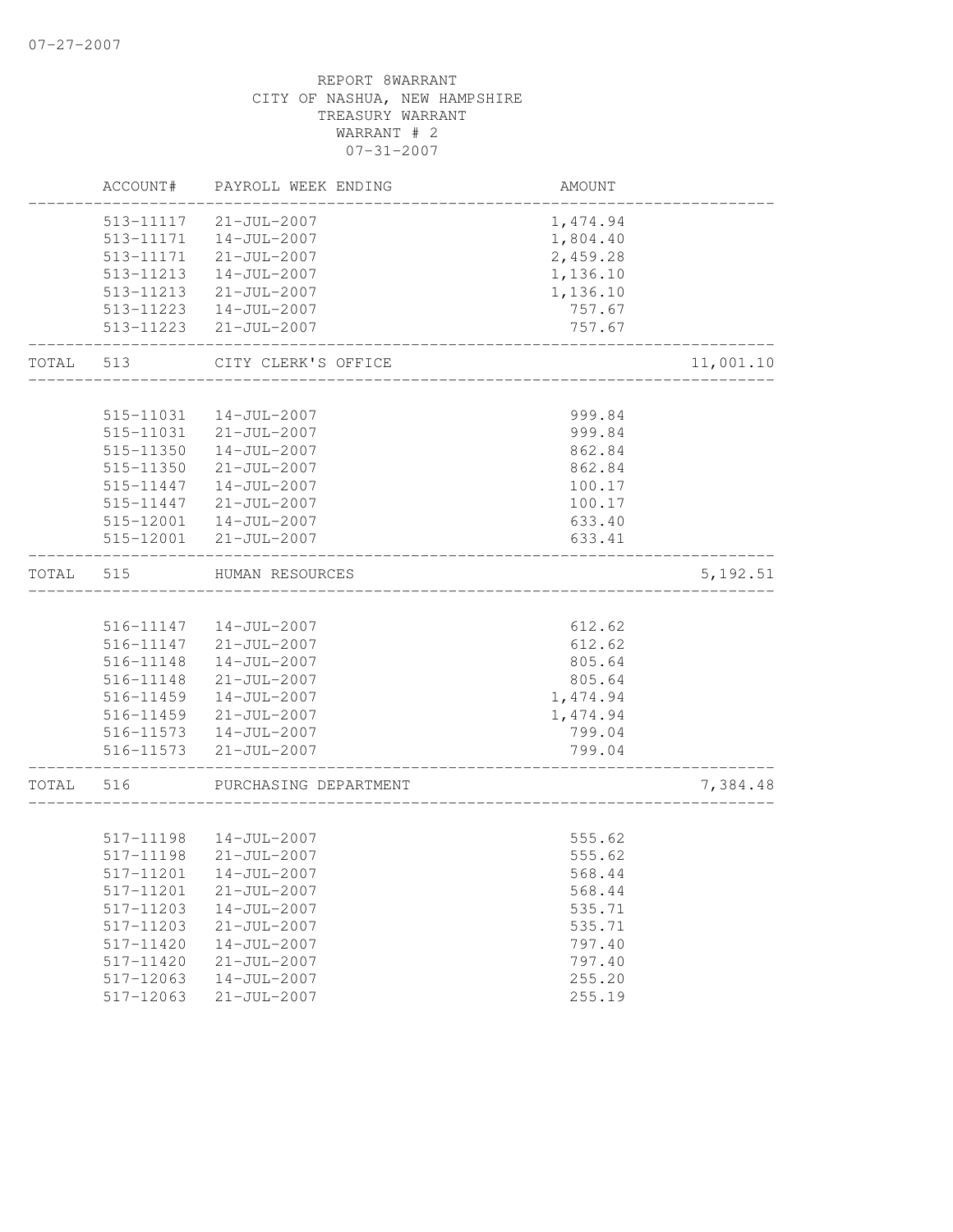|           |               | ACCOUNT# PAYROLL WEEK ENDING         | <b>AMOUNT</b>   |           |
|-----------|---------------|--------------------------------------|-----------------|-----------|
| TOTAL 517 |               | _____________________                |                 | 5,424.73  |
|           |               |                                      |                 |           |
|           |               | 518-11441  14-JUL-2007               | 272.97          |           |
|           |               | 518-11441 21-JUL-2007                | 272.97          |           |
|           | 518-11442     | 14-JUL-2007                          | 1,167.25        |           |
|           | 518-11442     | $21 - JUL - 2007$                    | 1,167.25        |           |
|           | 518-11578     | 14-JUL-2007                          | 895.42          |           |
|           | 518-11578     | $21 - JUL - 2007$                    | 895.42          |           |
|           | 518-11589     | 14-JUL-2007                          | 970.72          |           |
|           |               | 518-11589 21-JUL-2007                |                 |           |
|           |               | 518-11590  14-JUL-2007               | 772.39          |           |
|           |               | 518-11590 21-JUL-2007                | 772.39          |           |
|           |               | TOTAL 518 INSURANCE - ADMINISTRATION | _______________ | 7,186.78  |
|           |               |                                      |                 |           |
|           |               | 519-11014  14-JUL-2007               | 954.40          |           |
|           |               | 519-11014 21-JUL-2007                | 954.40          |           |
|           |               | 519-11016  14-JUL-2007               | 830.36          |           |
|           | 519-11016     | $21 - JUL - 2007$                    | 830.36          |           |
|           |               | 519-11017  14-JUL-2007               | 698.13          |           |
|           | 519-11017     | 21-JUL-2007                          | 698.13          |           |
|           | 519-11115     | 14-JUL-2007                          | 1,804.91        |           |
|           | 519-11115     | $21 - JUL - 2007$                    | 1,804.91        |           |
|           | 519-11146     | $14 - JUL - 2007$                    | 742.35          |           |
|           | 519-11146     | $21 - JUL - 2007$                    | 742.34          |           |
|           | 519-11153     | 14-JUL-2007                          | 534.90          |           |
|           | 519-11153     | $21 - JUL - 2007$                    | 534.90          |           |
|           | 519-11154     | 14-JUL-2007                          | 545.73          |           |
|           | 519-11154     | $21 - JUL - 2007$                    | 545.73          |           |
|           | 519-11205     | 14-JUL-2007                          | 680.09          |           |
|           | 519-11205     | $21 - JUL - 2007$                    | 680.09          |           |
|           | 519-11241     | 14-JUL-2007                          | 1,275.48        |           |
|           | 519-11241     | $21 - JUL - 2007$                    | 1,275.49        |           |
|           | 519-18006     | 21-JUL-2007                          | 375.00          |           |
| TOTAL     | 519           | ASSESSORS                            |                 | 16,507.70 |
|           |               |                                      |                 |           |
|           | 522-11142     | $14 - JUL - 2007$                    | 1,104.29        |           |
|           | 522-11142     | $21 - JUL - 2007$                    | 1,104.28        |           |
|           | 522-11429     | $14 - JUL - 2007$                    | 1,701.30        |           |
|           | 522-11429     | $21 - JUL - 2007$                    | 1,701.30        |           |
|           | $522 - 11488$ | $14 - JUL - 2007$                    | 1,438.68        |           |
|           | 522-11488     | $21 - JUL - 2007$                    | 1,438.68        |           |
|           | 522-11641     | $14 - JUL - 2007$                    | 1,245.58        |           |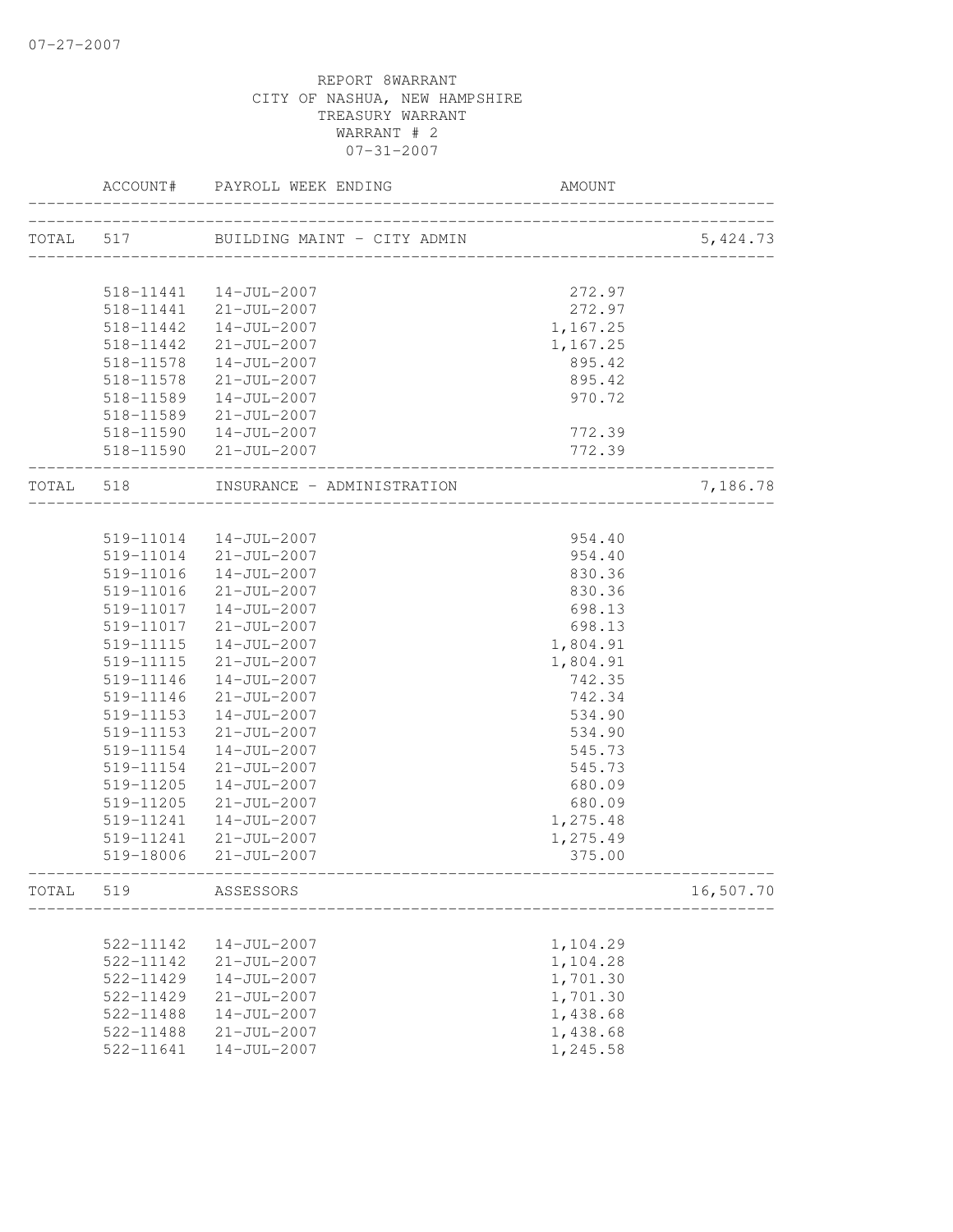|           | ACCOUNT#               | PAYROLL WEEK ENDING                                     | AMOUNT                              |           |
|-----------|------------------------|---------------------------------------------------------|-------------------------------------|-----------|
|           |                        | 522-11641 21-JUL-2007                                   | 1,245.58                            |           |
|           |                        | 522-11652  14-JUL-2007                                  | 1,349.78                            |           |
|           | 522-11652              | 21-JUL-2007                                             | 1,349.78                            |           |
|           | 522-11721              | 14-JUL-2007                                             | 1,322.71                            |           |
|           |                        | 522-11721 21-JUL-2007                                   | 1,322.71                            |           |
|           | 522-11724              | 14-JUL-2007                                             | 1,241.45                            |           |
|           |                        | 522-11724 21-JUL-2007                                   | 1,241.44                            |           |
|           |                        | 522-11729  14-JUL-2007                                  | 2,801.27                            |           |
|           | ______________________ | 522-11729 21-JUL-2007                                   | 2,801.28<br>_______________________ |           |
| TOTAL 522 |                        | INFORMATION TECHNOLOGY                                  |                                     | 24,410.11 |
|           |                        |                                                         |                                     |           |
|           |                        | 523-11332  14-JUL-2007                                  | 852.60                              |           |
|           |                        | 523-11332 21-JUL-2007<br>______________________________ | 852.60                              |           |
| TOTAL 523 |                        | GIS                                                     |                                     | 1,705.20  |
|           |                        |                                                         |                                     |           |
|           |                        | 531-11065  14-JUL-2007                                  | 1,033.09                            |           |
|           |                        | 531-11065 21-JUL-2007                                   | 1,033.09                            |           |
|           | 531-11085              | $14 - JUL - 2007$                                       | 783.88                              |           |
|           | 531-11085              | 21-JUL-2007                                             | 783.88                              |           |
|           | 531-11114              | 14-JUL-2007                                             | 2,124.54                            |           |
|           | 531-11114              | 21-JUL-2007                                             | 2,124.54                            |           |
|           | 531-11118              | $14 - JUL - 2007$                                       | 870.05                              |           |
|           | 531-11118              | $21 - JUL - 2007$                                       | 870.05                              |           |
|           | 531-11129              | 14-JUL-2007                                             | 1,252.14                            |           |
|           | 531-11129              | $21 - JUL - 2007$                                       | 1,252.15                            |           |
|           | 531-11164              | 14-JUL-2007                                             | 994.77                              |           |
|           | 531-11164              | $21 - JUL - 2007$                                       | 994.77                              |           |
|           | 531-11166              | 14-JUL-2007                                             | 2,284.62                            |           |
|           | $531 - 11166$          | $21 - JUL - 2007$                                       | 2,284.61                            |           |
|           | 531-11201              | 14-JUL-2007                                             | 1,231.73                            |           |
|           | 531-11201              | $21 - JUL - 2007$                                       | 1,231.73                            |           |
|           | 531-11203              | $14 - JUL - 2007$                                       | 551.70                              |           |
|           | 531-11203              | $21 - JUL - 2007$                                       | 551.70                              |           |
|           | 531-11206              | $14 - JUL - 2007$                                       | 1,971.56                            |           |
|           | 531-11206              | $21 - JUL - 2007$                                       | 1,971.56                            |           |
|           | 531-11226              | $14 - JUL - 2007$                                       | 740.50                              |           |
|           | 531-11226              | $21 - JUL - 2007$                                       | 740.51                              |           |
|           | 531-11398              | $14 - JUL - 2007$                                       | 574.42                              |           |
|           | 531-11398              | $21 - JUL - 2007$                                       | 574.42                              |           |
|           | 531-11477              | $14 - JUL - 2007$                                       | 1,230.65                            |           |
|           | 531-11477              | $21 - JUL - 2007$                                       | 1,230.65                            |           |
|           | 531-11489              | $14 - JUL - 2007$                                       | 1,045.05                            |           |
|           | 531-11489              | $21 - JUL - 2007$                                       | 1,045.06                            |           |
|           | 531-11498              | $14 - JUL - 2007$                                       | 792.14                              |           |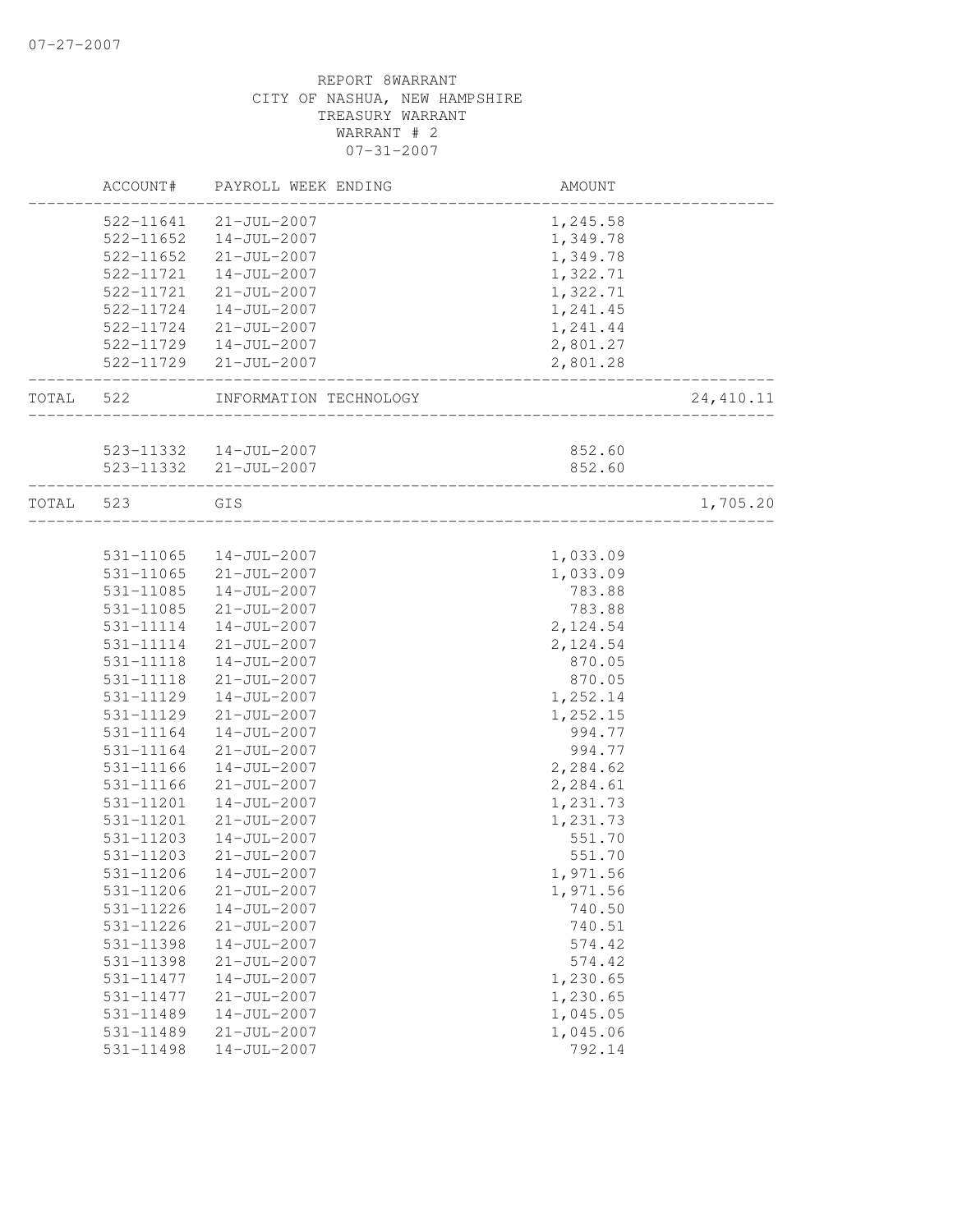| ACCOUNT#      | PAYROLL WEEK ENDING | AMOUNT     |  |
|---------------|---------------------|------------|--|
| 531-11498     | $21 - JUL - 2007$   | 792.14     |  |
| 531-11516     | $14 - JUL - 2007$   | 786.25     |  |
| 531-11516     | $21 - JUL - 2007$   | 786.25     |  |
| 531-11535     | 14-JUL-2007         | 12,070.03  |  |
| 531-11535     | $21 - JUL - 2007$   | 12,070.03  |  |
| 531-11537     | $14 - JUL - 2007$   | 12,316.03  |  |
| 531-11537     | $21 - JUL - 2007$   | 12,316.01  |  |
| 531-11538     | 14-JUL-2007         | 837.71     |  |
| 531-11538     | $21 - JUL - 2007$   | 837.71     |  |
| 531-11539     | $14 - JUL - 2007$   | 1,431.98   |  |
| 531-11544     | $14 - JUL - 2007$   | 1,925.17   |  |
| 531-11544     | $21 - JUL - 2007$   | 1,925.17   |  |
| 531-11549     | 14-JUL-2007         | 5,742.76   |  |
| 531-11549     | $21 - JUL - 2007$   | 5,742.76   |  |
| 531-11550     | $14 - JUL - 2007$   | 1,584.70   |  |
| 531-11550     | $21 - JUL - 2007$   | 1,584.70   |  |
| 531-11552     | 14-JUL-2007         | 4,405.25   |  |
| 531-11552     | $21 - JUL - 2007$   | 4,405.25   |  |
| $531 - 11555$ | $14 - JUL - 2007$   | 27,108.37  |  |
| $531 - 11555$ | $21 - JUL - 2007$   | 27,108.37  |  |
| 531-11558     | $14 - JUL - 2007$   | 62,771.53  |  |
| 531-11558     | $21 - JUL - 2007$   | 62, 275.21 |  |
| 531-11561     | 14-JUL-2007         | 13,988.40  |  |
| 531-11561     | $21 - JUL - 2007$   | 13,988.40  |  |
| 531-11567     | 14-JUL-2007         | 27,803.54  |  |
| 531-11567     | $21 - JUL - 2007$   | 27,803.55  |  |
| 531-11569     | 14-JUL-2007         | 1,032.13   |  |
| 531-11569     | $21 - JUL - 2007$   | 1,032.13   |  |
| 531-11618     | $14 - JUL - 2007$   | 2,031.70   |  |
| 531-11618     | $21 - JUL - 2007$   | 2,031.70   |  |
| 531-11622     | 14-JUL-2007         | 2,738.70   |  |
| 531-11622     | $21 - JUL - 2007$   | 2,738.70   |  |
| 531-11632     | $14 - JUL - 2007$   | 610.55     |  |
| 531-11632     | $21 - JUL - 2007$   | 610.55     |  |
| 531-11633     | 14-JUL-2007         | 2,083.80   |  |
| 531-11633     | $21 - JUL - 2007$   | 2,083.80   |  |
| 531-11635     | $14 - JUL - 2007$   | 803.90     |  |
| 531-11635     | $21 - JUL - 2007$   | 803.90     |  |
| 531-11664     | $14 - JUL - 2007$   | 1,003.00   |  |
| 531-11664     | $21 - JUL - 2007$   | 1,003.00   |  |
| $531 - 11665$ | $14 - JUL - 2007$   | 719.44     |  |
| 531-11665     | $21 - JUL - 2007$   | 719.43     |  |
| 531-11719     | $14 - JUL - 2007$   | 795.34     |  |
| 531-11719     | $21 - JUL - 2007$   | 795.34     |  |
| 531-11722     | $14 - JUL - 2007$   | 2,185.43   |  |
| 531-11722     | $21 - JUL - 2007$   | 2,185.43   |  |
| 531-11732     | $14 - JUL - 2007$   | 572.05     |  |
| 531-11732     | $21 - JUL - 2007$   | 572.05     |  |
|               |                     |            |  |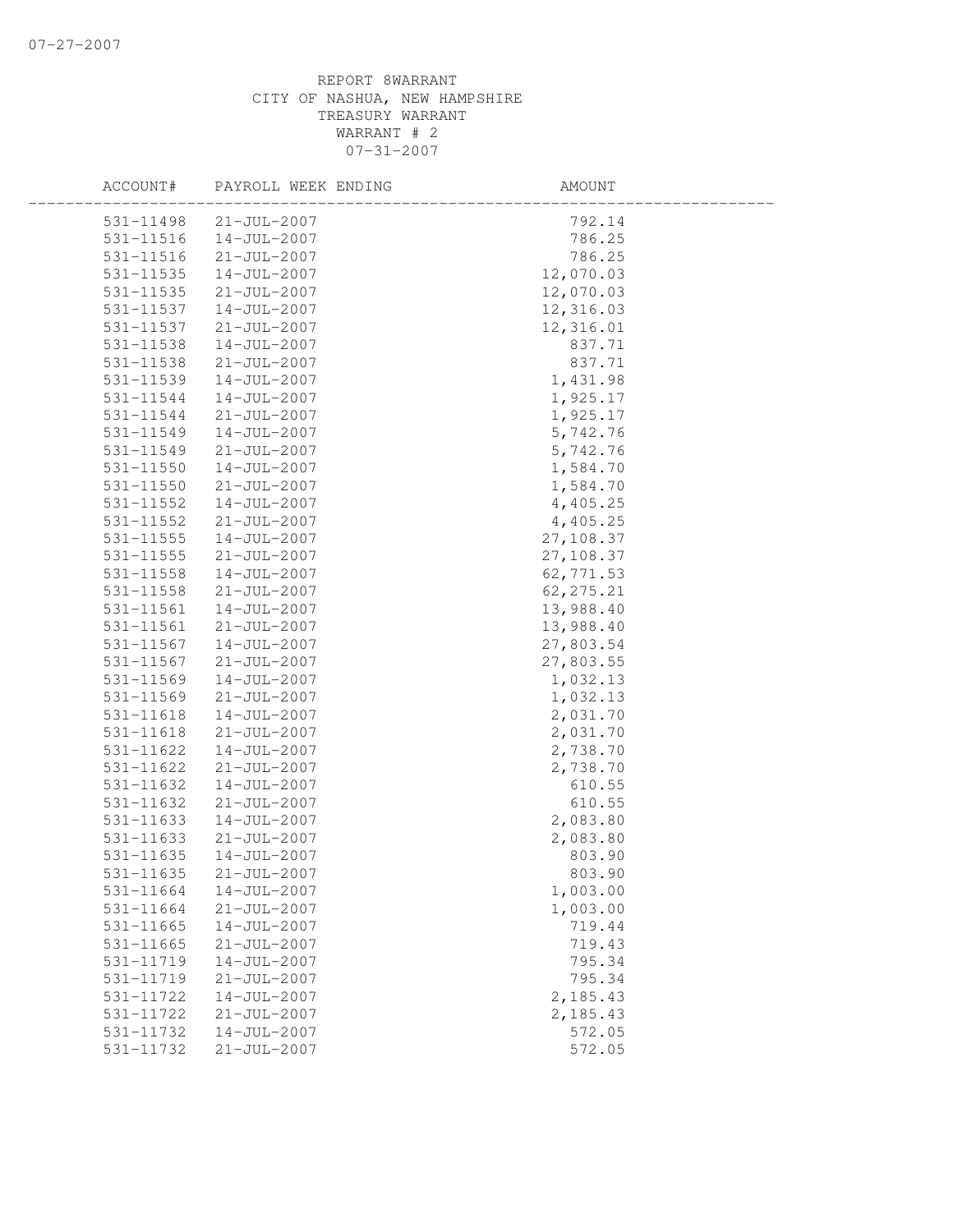|       | ACCOUNT#      | PAYROLL WEEK ENDING | AMOUNT                             |            |
|-------|---------------|---------------------|------------------------------------|------------|
|       | 531-11733     | $14 - JUL - 2007$   | 2,088.55                           |            |
|       | 531-11733     | $21 - JUL - 2007$   | 2,088.55                           |            |
|       | 531-12020     | $14 - JUL - 2007$   | 875.50                             |            |
|       | 531-12020     | $21 - JUL - 2007$   | 875.52                             |            |
|       | 531-12042     | 14-JUL-2007         | 1,436.16                           |            |
|       | 531-12042     | $21 - JUL - 2007$   | 1,881.63                           |            |
|       | 531-12066     | 14-JUL-2007         | 629.36                             |            |
|       | 531-12066     | $21 - JUL - 2007$   | 629.36                             |            |
|       | 531-12067     | 14-JUL-2007         | 659.16                             |            |
|       | 531-12067     | $21 - JUL - 2007$   | 659.14                             |            |
|       | 531-12068     | $14 - JUL - 2007$   | 1,311.74                           |            |
|       | 531-12068     | $21 - JUL - 2007$   | 1,311.74                           |            |
|       | 531-12071     | $14 - JUL - 2007$   | 236.69                             |            |
|       | 531-12071     | $21 - JUL - 2007$   | 236.69                             |            |
|       | 531-12119     | $14 - JUL - 2007$   | 1,052.59                           |            |
|       | 531-12119     | $21 - JUL - 2007$   | 1,052.59                           |            |
|       | 531-13004     | 14-JUL-2007         | 3, 416.11                          |            |
|       | 531-13004     | $21 - JUL - 2007$   | 2,877.38                           |            |
|       | 531-13038     | $21 - JUL - 2007$   | 60.11                              |            |
|       | $531 - 13040$ | $14 - JUL - 2007$   | 2,558.89                           |            |
|       | 531-13040     | $21 - JUL - 2007$   | 4,473.91                           |            |
|       | 531-13044     | $14 - JUL - 2007$   | 14,604.74                          |            |
|       | 531-13044     | $21 - JUL - 2007$   | 4,635.20                           |            |
|       | 531-13047     | $14 - JUL - 2007$   | 23,309.53                          |            |
|       | 531-13047     | $21 - JUL - 2007$   | 19,693.92                          |            |
|       | 531-13048     | $14 - JUL - 2007$   | 6,511.46                           |            |
|       | 531-13048     | $21 - JUL - 2007$   | 3,626.97                           |            |
|       | 531-17001     | 14-JUL-2007         | 100.00                             |            |
|       | 531-17002     | $21 - JUL - 2007$   | 200.00<br>________________________ |            |
| TOTAL | 531           | POLICE DEPARTMENT   |                                    | 510,822.09 |
|       |               |                     |                                    |            |
|       | 532-11024     | 14-JUL-2007         | 1,831.96                           |            |
|       | 532-11024     | $21 - JUL - 2007$   | 1,955.16                           |            |
|       | 532-11036     | 14-JUL-2007         | 1,752.34                           |            |
|       | 532-11036     | $21 - JUL - 2007$   | 1,314.25                           |            |
|       | 532-11063     | 14-JUL-2007         | 1,242.12                           |            |
|       | 532-11063     | $21 - JUL - 2007$   | 1,292.19                           |            |
|       | 532-11066     | $14 - JUL - 2007$   | 1,205.58                           |            |
|       | 532-11066     | $21 - JUL - 2007$   | 1,205.56                           |            |
|       | 532-11069     | $14 - JUL - 2007$   | 2,435.39                           |            |
|       | 532-11069     | $21 - JUL - 2007$   | 2,435.39                           |            |
|       | 532-11111     | $14 - JUL - 2007$   | 2,044.81                           |            |
|       | 532-11111     | $21 - JUL - 2007$   | 2,044.81                           |            |
|       | 532-11207     | $14 - JUL - 2007$   | 5,691.88                           |            |
|       | 532-11207     | $21 - JUL - 2007$   | 6, 213.47                          |            |
|       | 532-11281     | $14 - JUL - 2007$   | 854.92                             |            |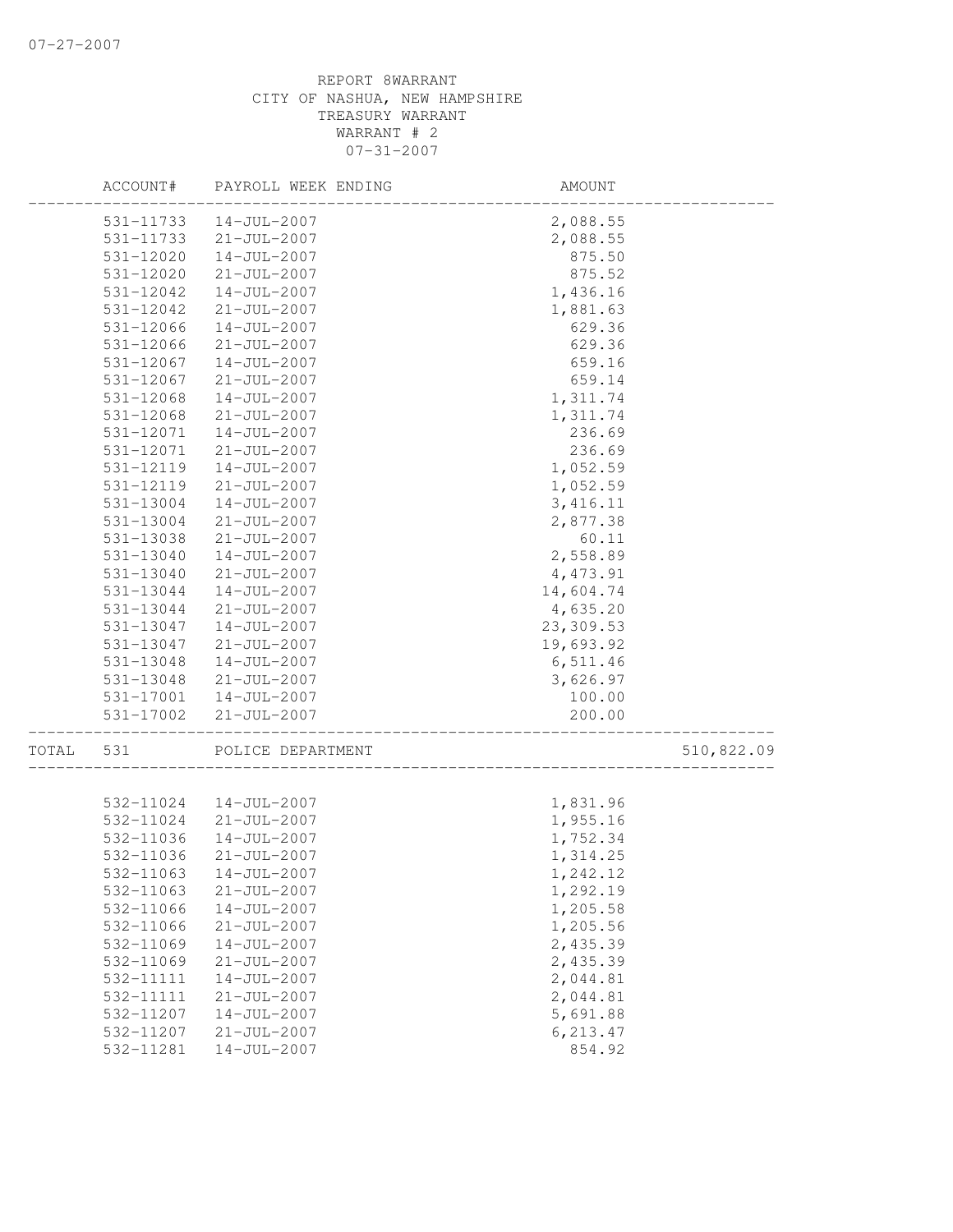| ACCOUNT#  | PAYROLL WEEK ENDING | AMOUNT     |  |
|-----------|---------------------|------------|--|
| 532-11281 | $21 - JUL - 2007$   | 854.92     |  |
| 532-11285 | $14 - JUL - 2007$   | 7,391.28   |  |
| 532-11285 | $21 - JUL - 2007$   | 7,391.28   |  |
| 532-11291 | 14-JUL-2007         | 6,645.34   |  |
| 532-11291 | $21 - JUL - 2007$   | 5,455.97   |  |
| 532-11298 | $14 - JUL - 2007$   | 882.67     |  |
| 532-11298 | $21 - JUL - 2007$   | 986.51     |  |
| 532-11300 | $14 - JUL - 2007$   | 33, 272.89 |  |
| 532-11300 | $21 - JUL - 2007$   | 33, 272.92 |  |
| 532-11303 | 14-JUL-2007         | 1,090.35   |  |
| 532-11303 | $21 - JUL - 2007$   | 1,090.35   |  |
| 532-11305 | 14-JUL-2007         | 4,123.58   |  |
| 532-11305 | $21 - JUL - 2007$   | 4,123.58   |  |
| 532-11309 | 14-JUL-2007         | 93,081.53  |  |
| 532-11309 | $21 - JUL - 2007$   | 93,081.53  |  |
| 532-11660 | $14 - JUL - 2007$   | 1,385.40   |  |
| 532-11660 | $21 - JUL - 2007$   | 1,385.40   |  |
| 532-11663 | $14 - JUL - 2007$   | 1,344.65   |  |
| 532-11663 | $21 - JUL - 2007$   | 1,344.65   |  |
| 532-11666 | $14 - JUL - 2007$   | 1,331.35   |  |
| 532-11666 | $21 - JUL - 2007$   | 1,331.35   |  |
| 532-11669 | 14-JUL-2007         | 1,358.10   |  |
| 532-11669 | $21 - JUL - 2007$   | 1,358.10   |  |
| 532-12070 | 14-JUL-2007         | 27,732.85  |  |
| 532-12070 | $21 - JUL - 2007$   | 32,059.37  |  |
| 532-13003 | $14 - JUL - 2007$   | 781.20     |  |
| 532-13003 | $21 - JUL - 2007$   | 862.92     |  |
| 532-13004 | $14 - JUL - 2007$   | 414.42     |  |
| 532-13004 | $21 - JUL - 2007$   | 515.04     |  |
| 532-13018 | $14 - JUL - 2007$   | 1,649.57   |  |
| 532-13018 | $21 - JUL - 2007$   | 4,532.40   |  |
| 532-13024 | 14-JUL-2007         | 98.18      |  |
| 532-13024 | $21 - JUL - 2007$   | 209.84     |  |
| 532-13050 | $14 - JUL - 2007$   | 10,328.27  |  |
| 532-13050 | $21 - JUL - 2007$   | 12,645.94  |  |
| 532-18084 | 14-JUL-2007         | 1,230.45   |  |
| 532-18084 | $21 - JUL - 2007$   | $-338.91$  |  |
| 532-19231 | $14 - JUL - 2007$   | 1,095.56   |  |
| 532-19231 | $21 - JUL - 2007$   | 1,095.56   |  |
| 532-19232 | $14 - JUL - 2007$   | 1,512.86   |  |
| 532-19232 | $21 - JUL - 2007$   | 1,501.54   |  |
| 532-19233 | $14 - JUL - 2007$   | 2,522.75   |  |
| 532-19233 | $21 - JUL - 2007$   | 2,511.43   |  |
| 532-19234 | $14 - JUL - 2007$   | 1,603.99   |  |
| 532-19234 | $21 - JUL - 2007$   | 1,603.99   |  |
| 532-46045 | $14 - JUL - 2007$   | 87,000.00  |  |
|           |                     |            |  |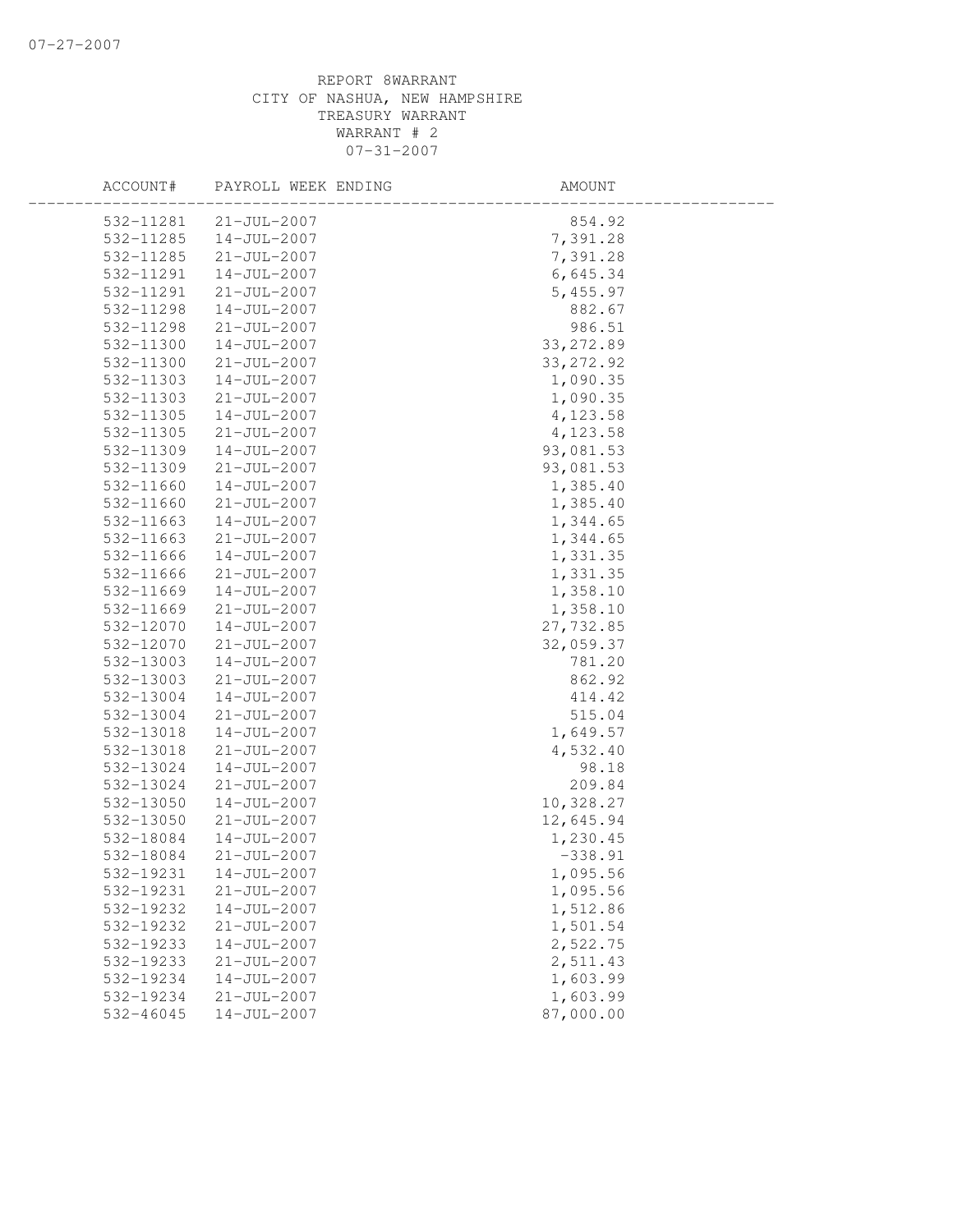|           | ACCOUNT#  | PAYROLL WEEK ENDING                             | <b>AMOUNT</b>      |             |
|-----------|-----------|-------------------------------------------------|--------------------|-------------|
| TOTAL 532 |           | FIRE DEPARTMENT<br>______________________       |                    | 530, 272.75 |
|           |           | 535-81023  14-JUL-2007                          | 192.30             |             |
|           |           | 535-81023 21-JUL-2007                           | 192.30             |             |
|           | TOTAL 535 | EMERGENCY MANAGEMENT                            |                    | 384.60      |
|           |           | 536-11178  14-JUL-2007                          | 1,310.46           |             |
|           |           | 536-11178 21-JUL-2007<br>536-13004 21-JUL-2007  | 1,310.46<br>737.78 |             |
|           | TOTAL 536 | CITYWIDE COMMUNICATIONS                         |                    | 3,358.70    |
|           |           |                                                 |                    |             |
|           | 541-11008 | $14 - JUL - 2007$                               | 611.47             |             |
|           |           | 541-11008 21-JUL-2007                           | 611.47             |             |
|           | 541-11048 | 14-JUL-2007                                     | 856.19             |             |
|           |           | 541-11048 21-JUL-2007                           | 856.19             |             |
|           |           | 541-11104  14-JUL-2007                          | 942.44             |             |
|           |           | 541-11104 21-JUL-2007                           | 942.44             |             |
|           |           | 541-11240  14-JUL-2007                          | 1,816.79           |             |
|           |           | 541-11240 21-JUL-2007                           | 1,816.79           |             |
|           |           | 541-11346  14-JUL-2007<br>541-11346 21-JUL-2007 | 428.05<br>428.05   |             |
|           |           |                                                 |                    |             |
| TOTAL     | 541       | COMMUNITY SERVICES DIVISION                     |                    | 9,309.88    |
|           | 542-11426 | 14-JUL-2007                                     | 1,272.29           |             |
|           |           | 542-11426 21-JUL-2007                           | 1,272.29           |             |
|           | 542-11584 | 14-JUL-2007                                     | 2,227.54           |             |
|           | 542-11584 | $21 - JUL - 2007$                               | 2,227.54           |             |
|           | 542-12109 | $14 - JUL - 2007$                               | 198.00             |             |
|           | 542-12582 | 14-JUL-2007                                     | 525.68             |             |
|           | 542-12582 | 21-JUL-2007                                     | 807.90             |             |
| TOTAL     | 542       | COMMUNITY HEALTH                                |                    | 8,531.24    |
|           | 543-11380 | 14-JUL-2007                                     | 871.84             |             |
|           | 543-11380 | $21 - JUL - 2007$                               | 871.84             |             |
|           | 543-11385 | $14 - JUL - 2007$                               | 400.00             |             |
|           | 543-11385 | $21 - JUL - 2007$                               | 300.00             |             |
|           | 543-11438 | $14 - JUL - 2007$                               | 1,431.98           |             |
|           | 543-11438 | $21 - JUL - 2007$                               | 1,431.98           |             |
|           |           |                                                 |                    |             |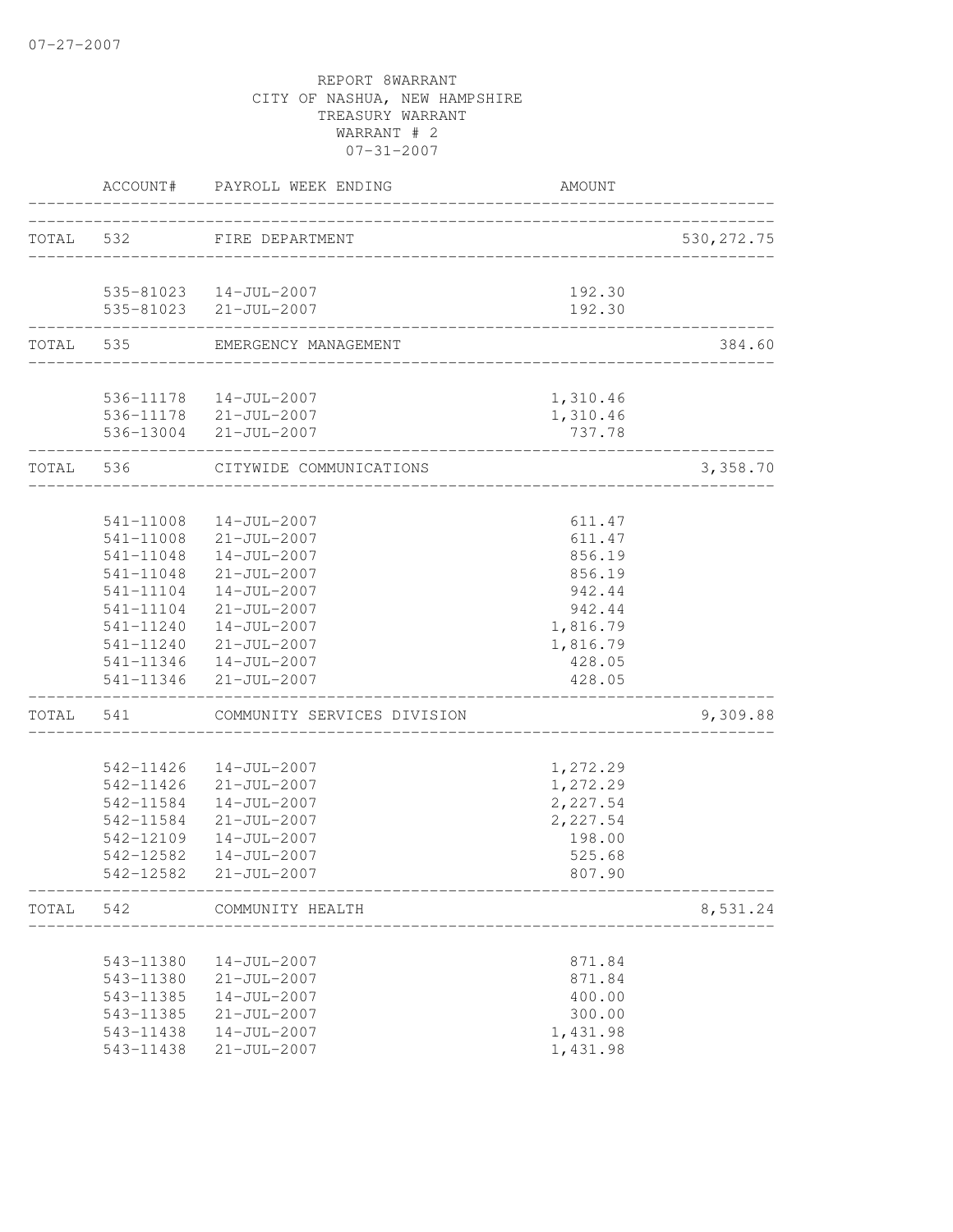|       | ACCOUNT#      | PAYROLL WEEK ENDING        | <b>AMOUNT</b>                       |           |
|-------|---------------|----------------------------|-------------------------------------|-----------|
|       |               | 543-11601  14-JUL-2007     | 1,170.18                            |           |
|       |               | 543-11601 21-JUL-2007      | 1,170.18                            |           |
|       | 543-11602     | 14-JUL-2007                | 819.43                              |           |
|       | 543-11602     | $21 - JUL - 2007$          | 819.43                              |           |
|       | 543-11604     | 14-JUL-2007                | 772.39                              |           |
|       | 543-11604     | 21-JUL-2007                | 772.39                              |           |
|       |               | 543-11605  14-JUL-2007     | 888.34                              |           |
|       | _____________ | 543-11605 21-JUL-2007      | 888.34<br>_________________________ |           |
| TOTAL | 543           | ENVIRONMENTAL HEALTH DEPT. |                                     | 12,608.32 |
|       |               |                            |                                     |           |
|       | 544-11008     | 14-JUL-2007                | 688.22                              |           |
|       | 544-11008     | $21 - JUL - 2007$          | 688.21                              |           |
|       | 544-11099     | 14-JUL-2007                | 1,368.00                            |           |
|       | 544-11099     | $21 - JUL - 2007$          | 1,368.00                            |           |
|       | 544-11112     | $14 - JUL - 2007$          | 783.88                              |           |
|       | 544-11112     | $21 - JUL - 2007$          | 783.88                              |           |
|       | 544-11367     | $14 - JUL - 2007$          | 772.39                              |           |
|       | 544-11367     | 21-JUL-2007                | 772.39                              |           |
|       |               | 544-11777  14-JUL-2007     | 1,202.27                            |           |
|       | 544-11777     | 21-JUL-2007                | 1,202.27                            |           |
|       |               | 544-12101  14-JUL-2007     | 242.92                              |           |
|       |               | 544-12101 21-JUL-2007      | 264.78                              |           |
| TOTAL | 544           | WELFARE ADMINISTRATION     |                                     | 10,137.21 |
|       |               |                            |                                     |           |
|       |               | 551-11008  14-JUL-2007     | 612.62                              |           |
|       | 551-11008     | $21 - JUL - 2007$          | 612.62                              |           |
|       | 551-11028     | $14 - JUL - 2007$          | 526.86                              |           |
|       | 551-11028     | $21 - JUL - 2007$          | 526.86                              |           |
|       | 551-11057     | 14-JUL-2007                | 783.39                              |           |
|       | 551-11057     | $21 - JUL - 2007$          | 783.38                              |           |
|       | 551-11094     | $14 - JUL - 2007$          | 266.72                              |           |
|       | 551-11094     | $21 - JUL - 2007$          | 266.72                              |           |
|       | 551-11208     | $14 - JUL - 2007$          | 750.61                              |           |
|       | 551-11208     | $21 - JUL - 2007$          | 750.61                              |           |
|       | 551-11211     | $14 - JUL - 2007$          | 445.30                              |           |
|       | 551-11211     | $21 - JUL - 2007$          | 445.30                              |           |
|       | 551-11212     | $14 - JUL - 2007$          | 1,353.16                            |           |
|       | 551-11212     | $21 - JUL - 2007$          | 1,353.16                            |           |
|       | 551-11249     | $14 - JUL - 2007$          | 1,590.60                            |           |
|       | 551-11249     | $21 - JUL - 2007$          | 1,590.60                            |           |
|       | 551-11273     | $14 - JUL - 2007$          | 2,382.01                            |           |
|       | 551-11273     | $21 - JUL - 2007$          | 2,382.01                            |           |
|       | $551 - 11435$ | $14 - JUL - 2007$          | 850.64                              |           |
|       | 551-11435     | $21 - JUL - 2007$          | 850.64                              |           |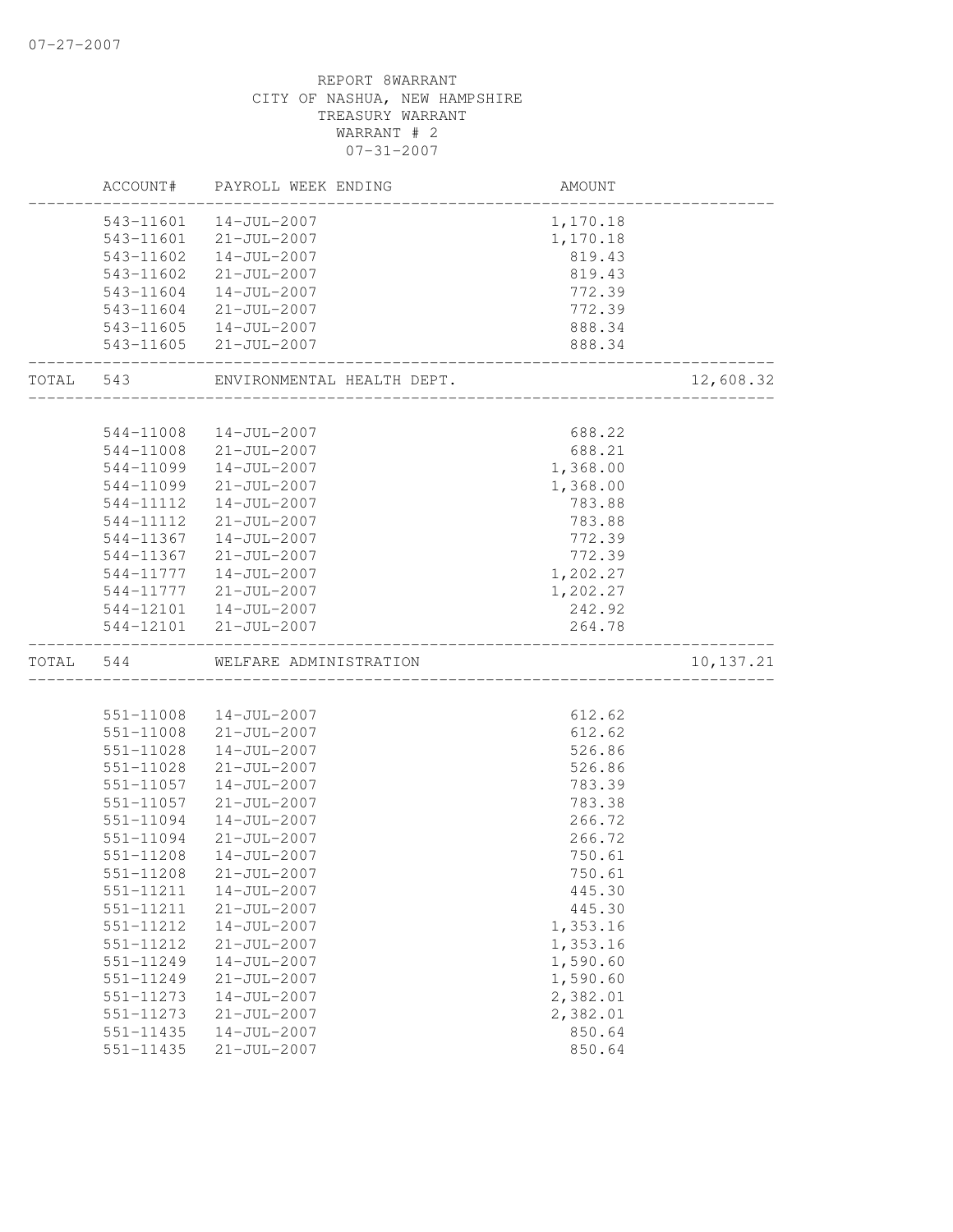|           |                        | ACCOUNT# PAYROLL WEEK ENDING   | AMOUNT           |           |
|-----------|------------------------|--------------------------------|------------------|-----------|
|           |                        | 551-11462  14-JUL-2007         | 919.25           |           |
|           |                        | 551-11462 21-JUL-2007          | 919.25           |           |
|           |                        | 551-11638  14-JUL-2007         | 1,096.00         |           |
|           | 551-11638              | $21 - JUL - 2007$              | 1,096.00         |           |
|           |                        | 551-13004  14-JUL-2007         | 58.70            |           |
|           |                        | 551-13004 21-JUL-2007          | 299.87           |           |
|           |                        | 551-91010 21-JUL-2007          | 1,390.00         |           |
| TOTAL 551 |                        | PUBLIC WORKS DIV & ENGINEERING |                  | 24,902.88 |
|           |                        |                                |                  |           |
|           |                        | 552-11077  14-JUL-2007         | 1,205.29         |           |
|           |                        | 552-11077 21-JUL-2007          | 1,205.29         |           |
|           |                        | 552-11087  14-JUL-2007         | 746.80           |           |
|           | 552-11087              | 21-JUL-2007                    | 746.80           |           |
|           | 552-11143              | 14-JUL-2007                    | 784.00           |           |
|           | 552-11143              | $21 - JUL - 2007$              | 784.00           |           |
|           | 552-11324              | $14 - JUL - 2007$              | 2,883.96         |           |
|           | 552-11324              | 21-JUL-2007                    | 2,883.95         |           |
|           | 552-11339              | $14 - JUL - 2007$              | 2,723.76         |           |
|           | 552-11339              | 21-JUL-2007                    | 9,094.49         |           |
|           | 552-11342              | 14-JUL-2007                    | 706.00           |           |
|           | 552-11342              | $21 - JUL - 2007$              | 706.00           |           |
|           | 552-11343              | $14 - JUL - 2007$              | 2,366.40         |           |
|           | 552-11343              | 21-JUL-2007                    | 2,334.14         |           |
|           | 552-11407              | $14 - JUL - 2007$              | 5,698.00         |           |
|           | 552-11407<br>552-11492 | $21 - JUL - 2007$              | 4,884.00         |           |
|           |                        | 14-JUL-2007                    | 746.80           |           |
|           | 552-11492<br>552-11548 | 21-JUL-2007                    | 746.80<br>916.14 |           |
|           |                        | 14-JUL-2007                    |                  |           |
|           | 552-11548<br>552-11580 | 21-JUL-2007<br>14-JUL-2007     | 916.14<br>915.39 |           |
|           | 552-11580              | 21-JUL-2007                    | 915.39           |           |
|           | 552-11618              | 14-JUL-2007                    | 568.25           |           |
|           | 552-11618              | $21 - JUL - 2007$              | 568.25           |           |
|           | 552-11672              | 14-JUL-2007                    | 1,349.78         |           |
|           | 552-11672              | 21-JUL-2007                    | 1,349.78         |           |
|           | 552-11750              | 14-JUL-2007                    | 736.96           |           |
|           | 552-11750              | $21 - JUL - 2007$              | 728.88           |           |
|           | 552-12156              | $14 - JUL - 2007$              | 4,992.50         |           |
|           | 552-12156              | $21 - JUL - 2007$              | 5,520.00         |           |
|           | $552 - 12158$          | $14 - JUL - 2007$              | 600.00           |           |
|           | 552-12158              | $21 - JUL - 2007$              | 600.00           |           |
|           | 552-12159              | $14 - JUL - 2007$              | 3,519.25         |           |
|           | 552-12159              | $21 - JUL - 2007$              | 3,245.25         |           |
|           | 552-12162              | $14 - JUL - 2007$              | 1,120.25         |           |
|           | 552-12162              | $21 - JUL - 2007$              | 1,119.75         |           |
|           | 552-12186              | $14 - JUL - 2007$              | 1,273.50         |           |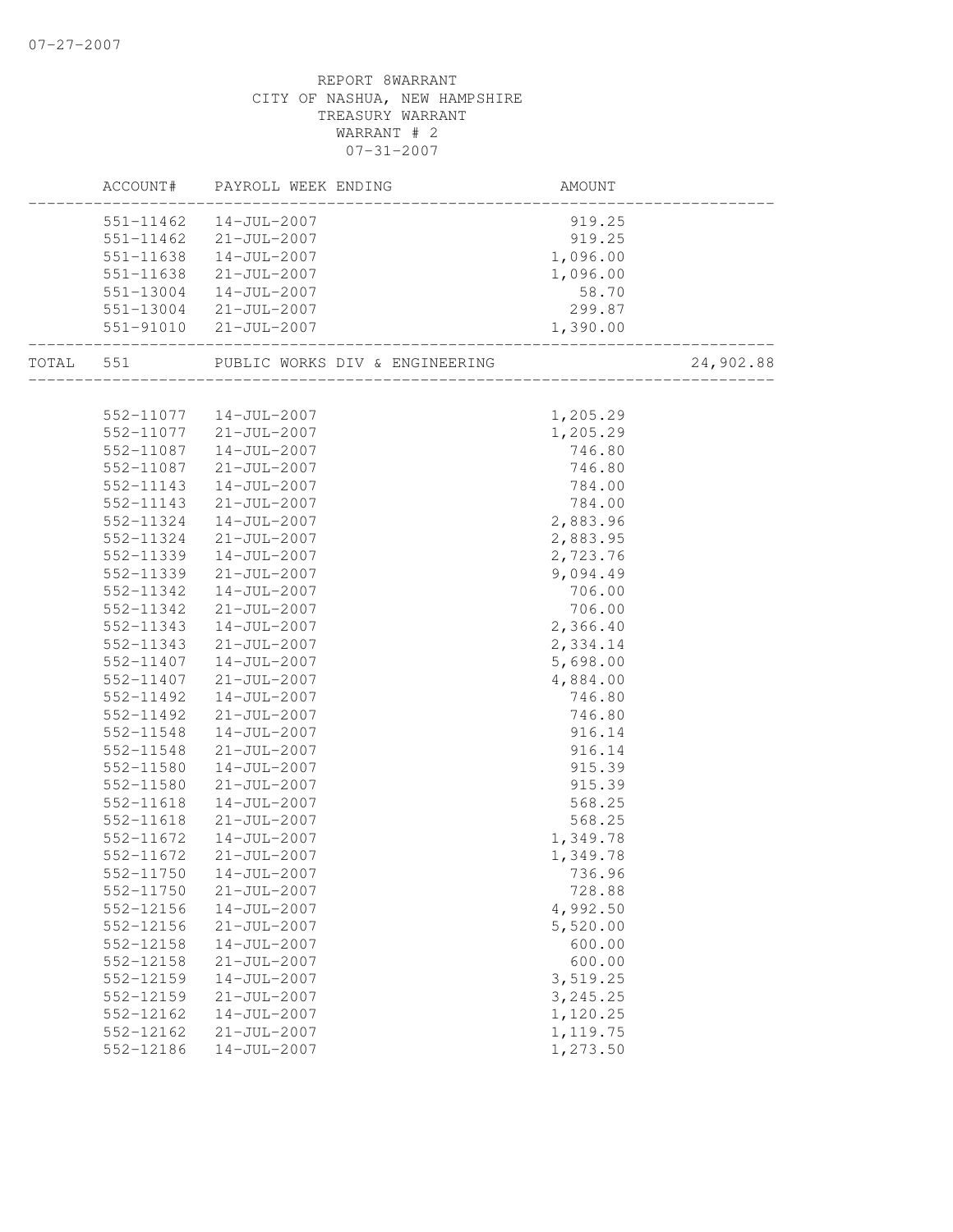|       | ACCOUNT#  | PAYROLL WEEK ENDING    | AMOUNT                   |           |
|-------|-----------|------------------------|--------------------------|-----------|
|       | 552-12186 | 21-JUL-2007            | 1,300.50                 |           |
|       | 552-12192 | 14-JUL-2007            | 2,209.25                 |           |
|       | 552-12192 | 21-JUL-2007            | 2,180.75                 |           |
|       | 552-13004 | 14-JUL-2007            | 7,364.97                 |           |
|       | 552-13004 | 21-JUL-2007            | 4,969.29                 |           |
|       |           | 552-59050  14-JUL-2007 | 1,726.50                 |           |
|       | 552-59050 | 21-JUL-2007            | 823.00                   |           |
| TOTAL | 552       | PARKS AND RECREATION   | ________________________ | 92,776.20 |
|       |           |                        |                          |           |
|       |           | 553-11041  14-JUL-2007 | 897.56                   |           |
|       | 553-11041 | $21 - JUL - 2007$      | 897.56                   |           |
|       | 553-11078 | 14-JUL-2007            | 1,393.76                 |           |
|       | 553-11078 | $21 - JUL - 2007$      | 1,393.76                 |           |
|       | 553-11098 | $14 - JUL - 2007$      | 937.65                   |           |
|       | 553-11098 | $21 - JUL - 2007$      | 950.73                   |           |
|       | 553-11192 | $14 - JUL - 2007$      | 833.01                   |           |
|       | 553-11192 | $21 - JUL - 2007$      | 2,499.00                 |           |
|       | 553-11279 | $14 - JUL - 2007$      | 5,326.30                 |           |
|       | 553-11279 | $21 - JUL - 2007$      | 5,509.85                 |           |
|       | 553-11327 | 14-JUL-2007            | 3,604.94                 |           |
|       | 553-11327 | $21 - JUL - 2007$      | 2,720.76                 |           |
|       | 553-11336 | 14-JUL-2007            | 967.45                   |           |
|       | 553-11336 | $21 - JUL - 2007$      | 967.45                   |           |
|       | 553-11375 | 14-JUL-2007            | 1,966.77                 |           |
|       | 553-11375 | $21 - JUL - 2007$      | 2,017.20                 |           |
|       | 553-11465 | 14-JUL-2007            | 2,987.21                 |           |
|       | 553-11465 | $21 - JUL - 2007$      | 2,987.20                 |           |
|       | 553-11474 | $14 - JUL - 2007$      | 4,208.00                 |           |
|       | 553-11474 | $21 - JUL - 2007$      | 4,202.74                 |           |
|       | 553-11475 | 14-JUL-2007            | 1,707.20                 |           |
|       | 553-11475 | $21 - JUL - 2007$      | 1,707.20                 |           |
|       | 553-11630 | $14 - JUL - 2007$      | 1,435.20                 |           |
|       | 553-11630 | $21 - JUL - 2007$      | 1,435.20                 |           |
|       | 553-11631 | $14 - JUL - 2007$      | 729.60                   |           |
|       | 553-11631 | $21 - JUL - 2007$      | 729.60                   |           |
|       | 553-11648 | 14-JUL-2007            | 732.23                   |           |
|       | 553-11648 | $21 - JUL - 2007$      | 732.24                   |           |
|       | 553-11678 | $14 - JUL - 2007$      | 1,560.86                 |           |
|       | 553-11678 | $21 - JUL - 2007$      | 1,560.86                 |           |
|       | 553-11759 | $14 - JUL - 2007$      | 9,748.14                 |           |
|       | 553-11759 | $21 - JUL - 2007$      | 9,578.17                 |           |
|       | 553-11771 | $14 - JUL - 2007$      | 1,094.08                 |           |
|       | 553-11771 | $21 - JUL - 2007$      | 1,094.08                 |           |
|       | 553-12128 | $14 - JUL - 2007$      | 246.23                   |           |
|       | 553-12128 | $21 - JUL - 2007$      | 246.23                   |           |
|       | 553-13004 | $14 - JUL - 2007$      | 2,758.26                 |           |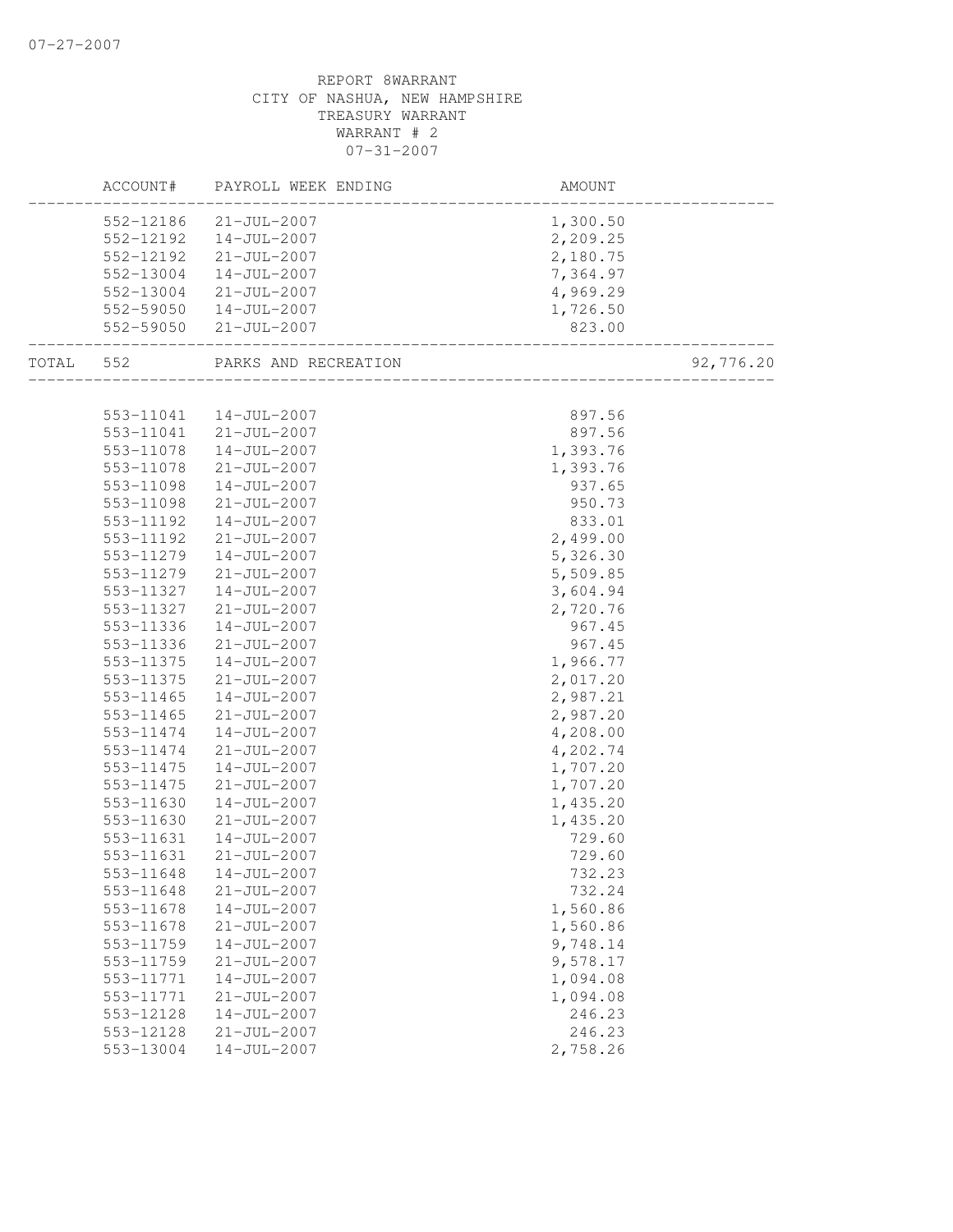|                                                                                                                                                                                                                                                                                                                                                                                                                                                                                                                                                                                                                                                                                                                                                                                                                                                                                                                                                                                                                                                                                                                                                                                                                                                                                                                                                                                                                                                               |           |                                        | 2,642.68 | ______________ |
|---------------------------------------------------------------------------------------------------------------------------------------------------------------------------------------------------------------------------------------------------------------------------------------------------------------------------------------------------------------------------------------------------------------------------------------------------------------------------------------------------------------------------------------------------------------------------------------------------------------------------------------------------------------------------------------------------------------------------------------------------------------------------------------------------------------------------------------------------------------------------------------------------------------------------------------------------------------------------------------------------------------------------------------------------------------------------------------------------------------------------------------------------------------------------------------------------------------------------------------------------------------------------------------------------------------------------------------------------------------------------------------------------------------------------------------------------------------|-----------|----------------------------------------|----------|----------------|
| ACCOUNT# PAYROLL WEEK ENDING<br>AMOUNT<br>553-13004 21-JUL-2007<br>TOTAL 553<br>STREET DEPARTMENT<br>________________________________<br>555-11024<br>14-JUL-2007<br>663.48<br>555-11024 21-JUL-2007<br>663.48<br>555-11058<br>14-JUL-2007<br>915.39<br>555-11058<br>21-JUL-2007<br>915.39<br>555-11461  14-JUL-2007<br>1,390.27<br>$21 - JUL - 2007$<br>555-11461<br>1,390.27<br>555-11639<br>14-JUL-2007<br>746.80<br>555-11639<br>$21 - JUL - 2007$<br>746.80<br>555-11640<br>14-JUL-2007<br>695.60<br>695.60<br>555-11640<br>$21 - JUL - 2007$<br>1,752.00<br>555-11738<br>$14 - JUL - 2007$<br>555-11738<br>$21 - JUL - 2007$<br>1,752.00<br>$14 - JUL - 2007$<br>738.80<br>555-11745<br>555-11745<br>$21 - JUL - 2007$<br>738.80<br>555-11746  14-JUL-2007<br>1,060.72<br>555-11746 21-JUL-2007<br>1,060.72<br>555-13004  14-JUL-2007<br>85.50<br>TRAFFIC DEPARTMENT<br>TOTAL<br>555<br>557-11161  14-JUL-2007<br>746.80<br>557-11161 21-JUL-2007<br>746.80<br>. <u>_ _ _ _ _ _ _ _ _ _ _ _ _ _ _ _ _</u> _ _<br>TOTAL 557<br>PARKING LOTS<br>561-11345  14-JUL-2007<br>1,272.64<br>$21 - JUL - 2007$<br>1,272.64<br>561-11345<br>797.40<br>561-11651<br>14-JUL-2007<br>561-11651 21-JUL-2007<br>797.40<br>561-11658<br>14-JUL-2007<br>971.14<br>561-11658 21-JUL-2007<br>971.14<br>561-12153<br>1,920.00<br>14-JUL-2007<br>561-12153<br>$21 - JUL - 2007$<br>1,575.00<br>$21 - JUL - 2007$<br>100.00<br>561-91010<br>TOTAL<br>561<br>EDGEWOOD CEMETERY |           | 87,006.96                              |          |                |
|                                                                                                                                                                                                                                                                                                                                                                                                                                                                                                                                                                                                                                                                                                                                                                                                                                                                                                                                                                                                                                                                                                                                                                                                                                                                                                                                                                                                                                                               |           |                                        |          |                |
|                                                                                                                                                                                                                                                                                                                                                                                                                                                                                                                                                                                                                                                                                                                                                                                                                                                                                                                                                                                                                                                                                                                                                                                                                                                                                                                                                                                                                                                               |           |                                        |          |                |
|                                                                                                                                                                                                                                                                                                                                                                                                                                                                                                                                                                                                                                                                                                                                                                                                                                                                                                                                                                                                                                                                                                                                                                                                                                                                                                                                                                                                                                                               |           |                                        |          |                |
|                                                                                                                                                                                                                                                                                                                                                                                                                                                                                                                                                                                                                                                                                                                                                                                                                                                                                                                                                                                                                                                                                                                                                                                                                                                                                                                                                                                                                                                               |           |                                        |          |                |
|                                                                                                                                                                                                                                                                                                                                                                                                                                                                                                                                                                                                                                                                                                                                                                                                                                                                                                                                                                                                                                                                                                                                                                                                                                                                                                                                                                                                                                                               |           |                                        |          |                |
|                                                                                                                                                                                                                                                                                                                                                                                                                                                                                                                                                                                                                                                                                                                                                                                                                                                                                                                                                                                                                                                                                                                                                                                                                                                                                                                                                                                                                                                               |           |                                        |          |                |
|                                                                                                                                                                                                                                                                                                                                                                                                                                                                                                                                                                                                                                                                                                                                                                                                                                                                                                                                                                                                                                                                                                                                                                                                                                                                                                                                                                                                                                                               |           |                                        |          |                |
|                                                                                                                                                                                                                                                                                                                                                                                                                                                                                                                                                                                                                                                                                                                                                                                                                                                                                                                                                                                                                                                                                                                                                                                                                                                                                                                                                                                                                                                               |           |                                        |          |                |
|                                                                                                                                                                                                                                                                                                                                                                                                                                                                                                                                                                                                                                                                                                                                                                                                                                                                                                                                                                                                                                                                                                                                                                                                                                                                                                                                                                                                                                                               |           |                                        |          |                |
|                                                                                                                                                                                                                                                                                                                                                                                                                                                                                                                                                                                                                                                                                                                                                                                                                                                                                                                                                                                                                                                                                                                                                                                                                                                                                                                                                                                                                                                               |           |                                        |          |                |
|                                                                                                                                                                                                                                                                                                                                                                                                                                                                                                                                                                                                                                                                                                                                                                                                                                                                                                                                                                                                                                                                                                                                                                                                                                                                                                                                                                                                                                                               |           |                                        |          |                |
|                                                                                                                                                                                                                                                                                                                                                                                                                                                                                                                                                                                                                                                                                                                                                                                                                                                                                                                                                                                                                                                                                                                                                                                                                                                                                                                                                                                                                                                               |           |                                        |          |                |
|                                                                                                                                                                                                                                                                                                                                                                                                                                                                                                                                                                                                                                                                                                                                                                                                                                                                                                                                                                                                                                                                                                                                                                                                                                                                                                                                                                                                                                                               |           |                                        |          |                |
|                                                                                                                                                                                                                                                                                                                                                                                                                                                                                                                                                                                                                                                                                                                                                                                                                                                                                                                                                                                                                                                                                                                                                                                                                                                                                                                                                                                                                                                               |           |                                        |          |                |
|                                                                                                                                                                                                                                                                                                                                                                                                                                                                                                                                                                                                                                                                                                                                                                                                                                                                                                                                                                                                                                                                                                                                                                                                                                                                                                                                                                                                                                                               |           |                                        |          |                |
|                                                                                                                                                                                                                                                                                                                                                                                                                                                                                                                                                                                                                                                                                                                                                                                                                                                                                                                                                                                                                                                                                                                                                                                                                                                                                                                                                                                                                                                               |           |                                        |          |                |
|                                                                                                                                                                                                                                                                                                                                                                                                                                                                                                                                                                                                                                                                                                                                                                                                                                                                                                                                                                                                                                                                                                                                                                                                                                                                                                                                                                                                                                                               |           |                                        |          |                |
|                                                                                                                                                                                                                                                                                                                                                                                                                                                                                                                                                                                                                                                                                                                                                                                                                                                                                                                                                                                                                                                                                                                                                                                                                                                                                                                                                                                                                                                               |           |                                        |          | 16,011.62      |
|                                                                                                                                                                                                                                                                                                                                                                                                                                                                                                                                                                                                                                                                                                                                                                                                                                                                                                                                                                                                                                                                                                                                                                                                                                                                                                                                                                                                                                                               |           |                                        |          |                |
|                                                                                                                                                                                                                                                                                                                                                                                                                                                                                                                                                                                                                                                                                                                                                                                                                                                                                                                                                                                                                                                                                                                                                                                                                                                                                                                                                                                                                                                               |           |                                        |          |                |
|                                                                                                                                                                                                                                                                                                                                                                                                                                                                                                                                                                                                                                                                                                                                                                                                                                                                                                                                                                                                                                                                                                                                                                                                                                                                                                                                                                                                                                                               |           |                                        |          |                |
|                                                                                                                                                                                                                                                                                                                                                                                                                                                                                                                                                                                                                                                                                                                                                                                                                                                                                                                                                                                                                                                                                                                                                                                                                                                                                                                                                                                                                                                               |           |                                        |          | 1,493.60       |
|                                                                                                                                                                                                                                                                                                                                                                                                                                                                                                                                                                                                                                                                                                                                                                                                                                                                                                                                                                                                                                                                                                                                                                                                                                                                                                                                                                                                                                                               |           |                                        |          |                |
|                                                                                                                                                                                                                                                                                                                                                                                                                                                                                                                                                                                                                                                                                                                                                                                                                                                                                                                                                                                                                                                                                                                                                                                                                                                                                                                                                                                                                                                               |           |                                        |          |                |
|                                                                                                                                                                                                                                                                                                                                                                                                                                                                                                                                                                                                                                                                                                                                                                                                                                                                                                                                                                                                                                                                                                                                                                                                                                                                                                                                                                                                                                                               |           |                                        |          |                |
|                                                                                                                                                                                                                                                                                                                                                                                                                                                                                                                                                                                                                                                                                                                                                                                                                                                                                                                                                                                                                                                                                                                                                                                                                                                                                                                                                                                                                                                               |           |                                        |          |                |
|                                                                                                                                                                                                                                                                                                                                                                                                                                                                                                                                                                                                                                                                                                                                                                                                                                                                                                                                                                                                                                                                                                                                                                                                                                                                                                                                                                                                                                                               |           |                                        |          |                |
|                                                                                                                                                                                                                                                                                                                                                                                                                                                                                                                                                                                                                                                                                                                                                                                                                                                                                                                                                                                                                                                                                                                                                                                                                                                                                                                                                                                                                                                               |           |                                        |          |                |
|                                                                                                                                                                                                                                                                                                                                                                                                                                                                                                                                                                                                                                                                                                                                                                                                                                                                                                                                                                                                                                                                                                                                                                                                                                                                                                                                                                                                                                                               |           |                                        |          |                |
|                                                                                                                                                                                                                                                                                                                                                                                                                                                                                                                                                                                                                                                                                                                                                                                                                                                                                                                                                                                                                                                                                                                                                                                                                                                                                                                                                                                                                                                               |           |                                        |          |                |
|                                                                                                                                                                                                                                                                                                                                                                                                                                                                                                                                                                                                                                                                                                                                                                                                                                                                                                                                                                                                                                                                                                                                                                                                                                                                                                                                                                                                                                                               |           |                                        |          |                |
|                                                                                                                                                                                                                                                                                                                                                                                                                                                                                                                                                                                                                                                                                                                                                                                                                                                                                                                                                                                                                                                                                                                                                                                                                                                                                                                                                                                                                                                               |           |                                        |          | 9,677.36       |
|                                                                                                                                                                                                                                                                                                                                                                                                                                                                                                                                                                                                                                                                                                                                                                                                                                                                                                                                                                                                                                                                                                                                                                                                                                                                                                                                                                                                                                                               |           |                                        |          |                |
|                                                                                                                                                                                                                                                                                                                                                                                                                                                                                                                                                                                                                                                                                                                                                                                                                                                                                                                                                                                                                                                                                                                                                                                                                                                                                                                                                                                                                                                               | 563-11345 | $14 - JUL - 2007$                      | 1,065.82 |                |
|                                                                                                                                                                                                                                                                                                                                                                                                                                                                                                                                                                                                                                                                                                                                                                                                                                                                                                                                                                                                                                                                                                                                                                                                                                                                                                                                                                                                                                                               | 563-11345 | $21 - JUL - 2007$<br>$14 - JUL - 2007$ | 1,065.82 |                |
|                                                                                                                                                                                                                                                                                                                                                                                                                                                                                                                                                                                                                                                                                                                                                                                                                                                                                                                                                                                                                                                                                                                                                                                                                                                                                                                                                                                                                                                               | 563-11651 |                                        | 708.48   |                |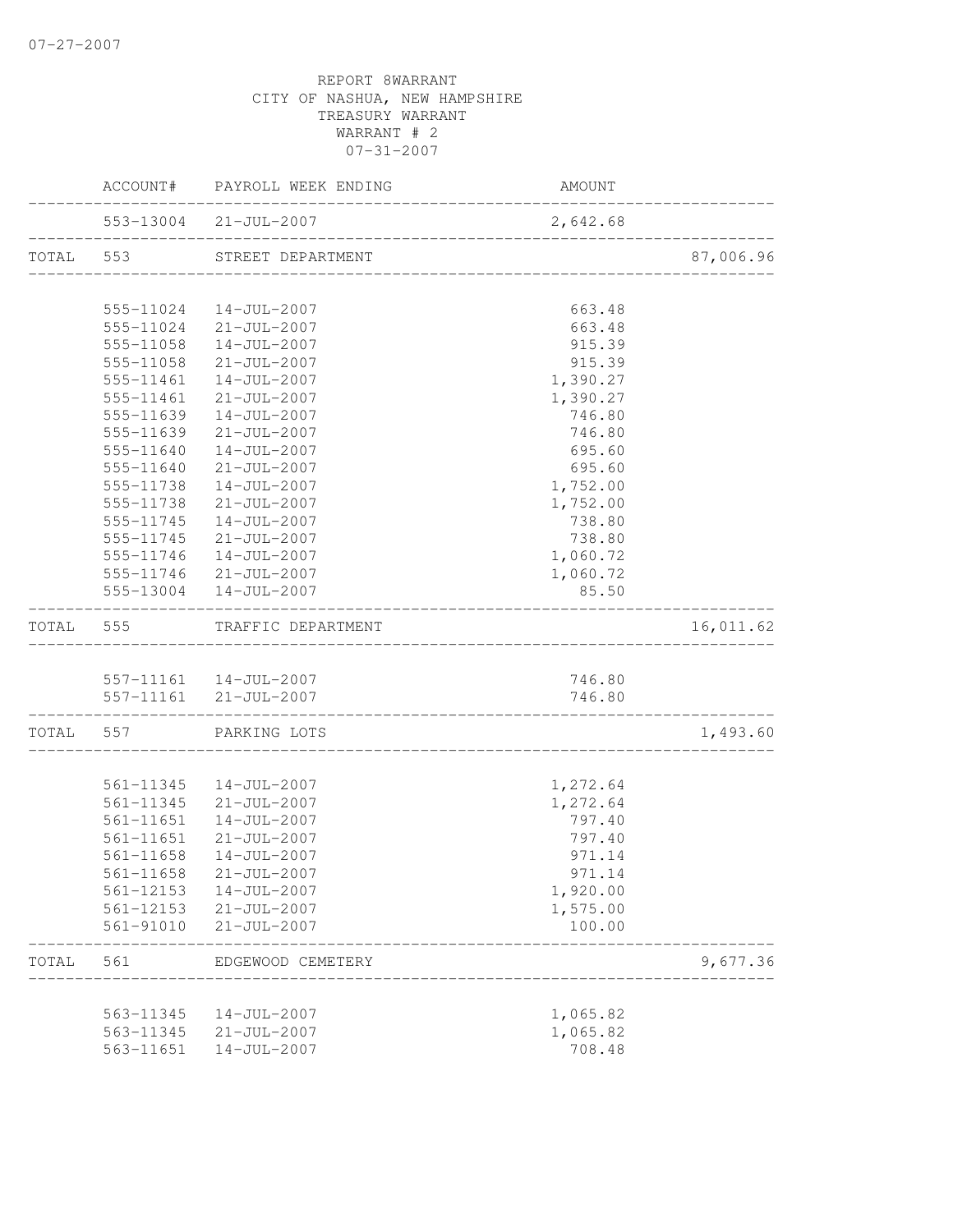|       | ACCOUNT#  | PAYROLL WEEK ENDING   | AMOUNT   |           |
|-------|-----------|-----------------------|----------|-----------|
|       | 563-11651 | $21 - JUL - 2007$     | 708.48   |           |
|       | 563-11657 | $14 - JUL - 2007$     | 888.73   |           |
|       | 563-11657 | $21 - JUL - 2007$     | 888.73   |           |
|       | 563-12153 | $14 - JUL - 2007$     | 595.00   |           |
|       | 563-12153 | $21 - JUL - 2007$     | 720.00   |           |
|       | 563-13004 | $21 - JUL - 2007$     | 46.55    |           |
| TOTAL | 563       | WOODLAWN CEMETERY     |          | 6,687.61  |
|       |           |                       |          |           |
|       | 571-11174 | $14 - JUL - 2007$     | 773.33   |           |
|       |           | 571-11174 21-JUL-2007 | 773.33   |           |
|       | 571-11237 | 14-JUL-2007           | 1,871.29 |           |
|       |           | 571-11237 21-JUL-2007 | 1,871.29 |           |
| TOTAL | 571       | COMMUNITY DEVELOPMENT |          | 5,289.24  |
|       |           |                       |          |           |
|       | 572-11024 | $14 - JUL - 2007$     | 571.96   |           |
|       | 572-11024 | $21 - JUL - 2007$     | 571.96   |           |
|       | 572-11215 | $14 - JUL - 2007$     | 2,641.79 |           |
|       | 572-11215 | $21 - JUL - 2007$     | 2,209.03 |           |
|       | 572-11238 | $14 - JUL - 2007$     | 750.83   |           |
|       | 572-11238 | $21 - JUL - 2007$     | 750.83   |           |
|       | 572-11450 | $14 - JUL - 2007$     | 1,607.69 |           |
|       | 572-11450 | $21 - JUL - 2007$     | 1,607.69 |           |
|       | 572-11522 | $14 - JUL - 2007$     | 742.35   |           |
|       | 572-11522 | $21 - JUL - 2007$     | 742.35   |           |
|       | 572-11525 | $14 - JUL - 2007$     | 916.13   |           |
|       | 572-11525 | $21 - JUL - 2007$     | 916.14   |           |
|       | 572-58005 | $21 - JUL - 2007$     | 230.00   |           |
|       | 572-98046 | $21 - JUL - 2007$     | 100.00   |           |
| TOTAL | 572       | PLANNING DEPARTMENT   |          | 14,358.75 |
|       |           |                       |          |           |
|       | 575-11032 | 14-JUL-2007           | 662.46   |           |
|       |           | 575-11032 21-JUL-2007 | 662.47   |           |
|       | 575-11042 | $14 - JUL - 2007$     | 1,304.37 |           |
|       | 575-11042 | $21 - JUL - 2007$     | 1,304.36 |           |
|       | 575-11062 | $14 - JUL - 2007$     | 559.14   |           |
|       | 575-11062 | $21 - JUL - 2007$     | 559.14   |           |
|       | 575-11189 | $14 - JUL - 2007$     | 981.93   |           |
|       | 575-11189 | $21 - JUL - 2007$     | 981.93   |           |
|       | 575-11246 | $14 - JUL - 2007$     | 1,362.60 |           |
|       | 575-11246 | $21 - JUL - 2007$     | 1,816.79 |           |
|       | 575-11387 | $14 - JUL - 2007$     | 5,320.90 |           |
|       | 575-11387 | $21 - JUL - 2007$     | 5,320.88 |           |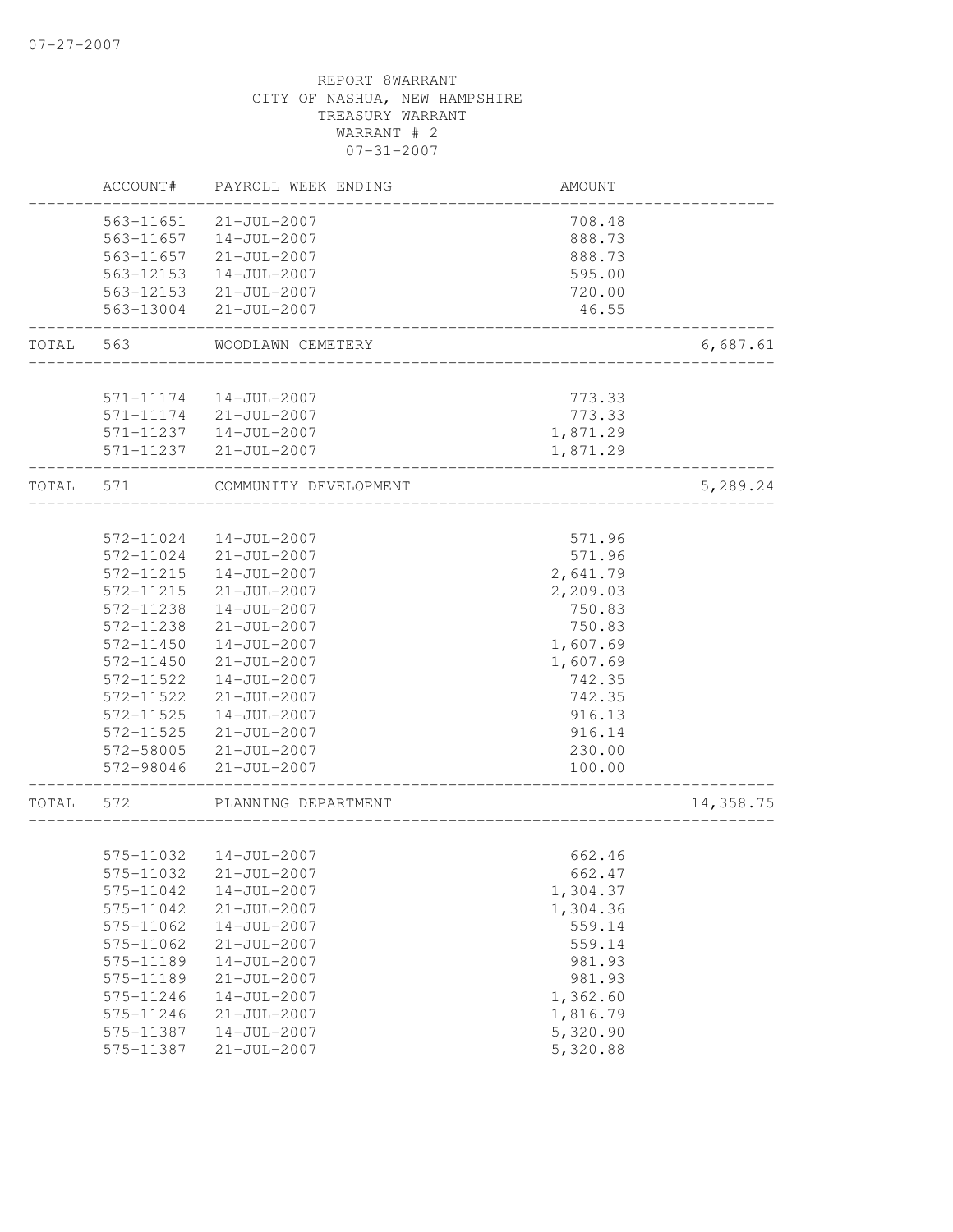|       | ACCOUNT#  | PAYROLL WEEK ENDING | AMOUNT   |           |
|-------|-----------|---------------------|----------|-----------|
|       | 575-11393 | $14 - JUL - 2007$   | 2,657.48 |           |
|       | 575-11393 | $21 - JUL - 2007$   | 2,657.48 |           |
|       | 575-11400 | $14 - JUL - 2007$   | 7,547.78 |           |
|       | 575-11400 | $21 - JUL - 2007$   | 7,547.81 |           |
|       | 575-11401 | 14-JUL-2007         | 4,587.64 |           |
|       | 575-11401 | $21 - JUL - 2007$   | 4,595.34 |           |
|       | 575-11403 | $14 - JUL - 2007$   | 795.56   |           |
|       | 575-11403 | $21 - JUL - 2007$   | 795.56   |           |
|       | 575-11404 | $14 - JUL - 2007$   | 694.68   |           |
|       | 575-11404 | $21 - JUL - 2007$   | 694.68   |           |
|       | 575-11627 | $14 - JUL - 2007$   | 544.61   |           |
|       | 575-11627 | $21 - JUL - 2007$   | 544.61   |           |
|       | 575-12087 | 14-JUL-2007         | 421.07   |           |
|       | 575-12087 | $21 - JUL - 2007$   | 421.07   |           |
|       | 575-12090 | $14 - JUL - 2007$   | 1,110.36 |           |
|       | 575-12090 | $21 - JUL - 2007$   | 1,083.29 |           |
|       | 575-12114 | $14 - JUL - 2007$   | 1,137.84 |           |
|       | 575-12114 | $21 - JUL - 2007$   | 1,025.78 |           |
|       | 575-13035 | $14 - JUL - 2007$   | 78.76    |           |
|       | 575-13035 | $21 - JUL - 2007$   | 86.80    |           |
|       |           |                     |          |           |
| TOTAL | 575       | PUBLIC LIBRARIES    |          | 59,865.17 |
|       |           |                     |          |           |
|       | 576-11059 | $14 - JUL - 2007$   | 1,202.27 |           |
|       | 576-11059 | $21 - JUL - 2007$   | 1,202.27 |           |
|       | 576-11138 | $14 - JUL - 2007$   | 1,496.86 |           |
|       | 576-11138 | $21 - JUL - 2007$   | 1,340.62 |           |
|       | 576-11315 | $14 - JUL - 2007$   | 119.72   |           |
|       | 576-11361 | $14 - JUL - 2007$   | 3,710.52 |           |
|       | 576-11361 | $21 - JUL - 2007$   | 3,710.52 |           |
|       | 576-11362 | $14 - JUL - 2007$   | 1,845.61 |           |
|       | 576-11362 | $21 - JUL - 2007$   | 1,849.01 |           |
|       | 576-91010 | $21 - JUL - 2007$   | 1,900.00 |           |
| TOTAL | 576       | BUILDING DEPARTMENT |          | 18,377.40 |
|       |           |                     |          |           |
|       | 577-11067 | $14 - JUL - 2007$   | 1,272.29 |           |
|       | 577-11067 | $21 - JUL - 2007$   | 1,272.29 |           |
|       | 577-11163 | $14 - JUL - 2007$   | 844.14   |           |
|       | 577-11163 | $21 - JUL - 2007$   | 844.14   |           |
|       | 577-11183 | $14 - JUL - 2007$   | 937.65   |           |
|       | 577-11183 | $21 - JUL - 2007$   | 937.65   |           |
|       | 577-91010 | $21 - JUL - 2007$   | 510.00   |           |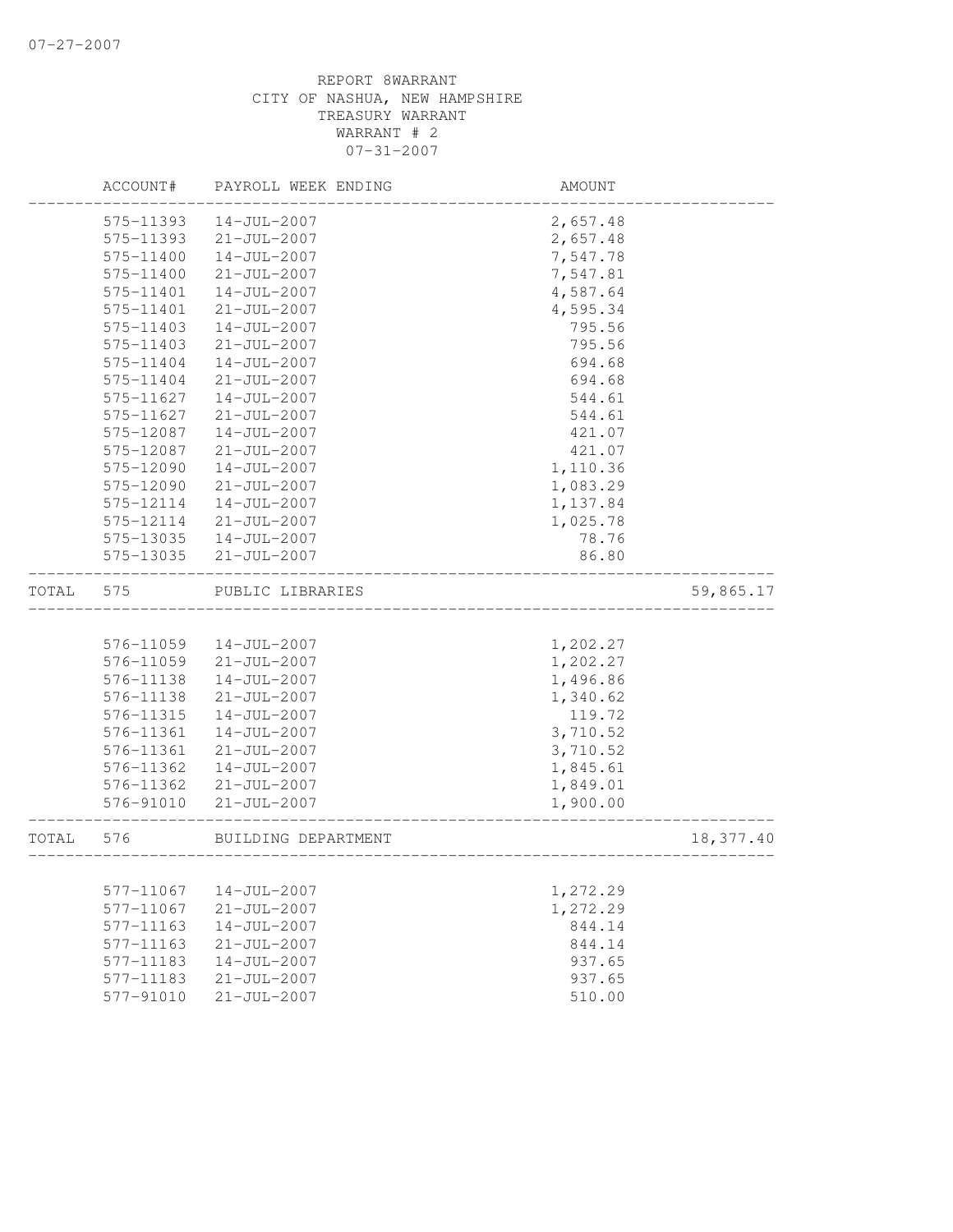| ACCOUNT#  | PAYROLL WEEK ENDING                   | <b>AMOUNT</b>      |          |
|-----------|---------------------------------------|--------------------|----------|
|           | TOTAL 577 CODE ENFORCEMENT            |                    | 6,618.16 |
|           |                                       |                    |          |
| 581-11075 | 581-11012  14-JUL-2007<br>14-JUL-2007 | 3,968.43<br>971.15 |          |
| 581-11081 | 14-JUL-2007                           | 1,962.35           |          |
| 581-11162 | 14-JUL-2007                           | 35,096.35          |          |
| 581-11162 | $21 - JUL - 2007$                     | 36, 293.62         |          |
| 581-11204 | 14-JUL-2007                           | 14,296.80          |          |
| 581-11204 | 21-JUL-2007                           | 12,465.20          |          |
| 581-11348 | 14-JUL-2007                           | 44, 144.23         |          |
| 581-11366 | 14-JUL-2007                           | 47,627.40          |          |
| 581-11366 | $21 - JUL - 2007$                     | 48,615.61          |          |
| 581-11396 | $14 - JUL - 2007$                     | 11,346.86          |          |
| 581-11408 | 14-JUL-2007                           | 14,655.58          |          |
| 581-11408 | 21-JUL-2007                           | 16,518.70          |          |
| 581-11486 | 14-JUL-2007                           | 20,460.96          |          |
| 581-11515 | 14-JUL-2007                           | 1,231.75           |          |
| 581-11570 | 14-JUL-2007                           | 65,586.65          |          |
| 581-11572 | $14 - JUL - 2007$                     | 40, 475.14         |          |
| 581-11579 | 14-JUL-2007                           | 20, 912.74         |          |
| 581-11628 | 14-JUL-2007                           | $-607.60$          |          |
| 581-11675 | 14-JUL-2007                           | 5,769.23           |          |
| 581-11709 | 14-JUL-2007                           | 8,831.15           |          |
| 581-11711 | 14-JUL-2007                           | 2,461.54           |          |
| 581-11726 | 14-JUL-2007                           | 566, 381.36        |          |
| 581-11800 | $14 - JUL - 2007$                     | 32, 414.11         |          |
| 581-11801 | 14-JUL-2007                           | 6,851.43           |          |
| 581-11802 | $14 - JUL - 2007$                     | 12, 128.58         |          |
| 581-11803 | 14-JUL-2007                           | 12,846.44          |          |
| 581-11804 | 14-JUL-2007                           | 12,301.77          |          |
| 581-11805 | 14-JUL-2007                           | 19,321.93          |          |
| 581-11812 | $14 - JUL - 2007$                     | 2,086.42           |          |
| 581-11830 | $14 - JUL - 2007$                     | 1,560.58           |          |
| 581-11860 | 14-JUL-2007                           | 5,945.12           |          |
| 581-12021 | 14-JUL-2007                           | 480.00             |          |
| 581-12060 | $14 - JUL - 2007$                     | 26.70              |          |
| 581-12078 | $14 - JUL - 2007$                     | 1,837.50           |          |
| 581-12078 | $21 - JUL - 2007$                     | 175.00             |          |
| 581-12081 | $14 - JUL - 2007$                     | 662.85             |          |
| 581-12087 | $14 - JUL - 2007$                     | 852.48             |          |
| 581-12087 | $21 - JUL - 2007$                     | 799.20             |          |
| 581-12126 | $14 - JUL - 2007$                     | 300.45             |          |
| 581-12126 | $21 - JUL - 2007$                     | 585.74             |          |
| 581-12138 | $21 - JUL - 2007$                     | 71.88              |          |
| 581-12153 | $14 - JUL - 2007$                     | 9,028.62           |          |
| 581-12153 | $21 - JUL - 2007$                     | 7,881.37           |          |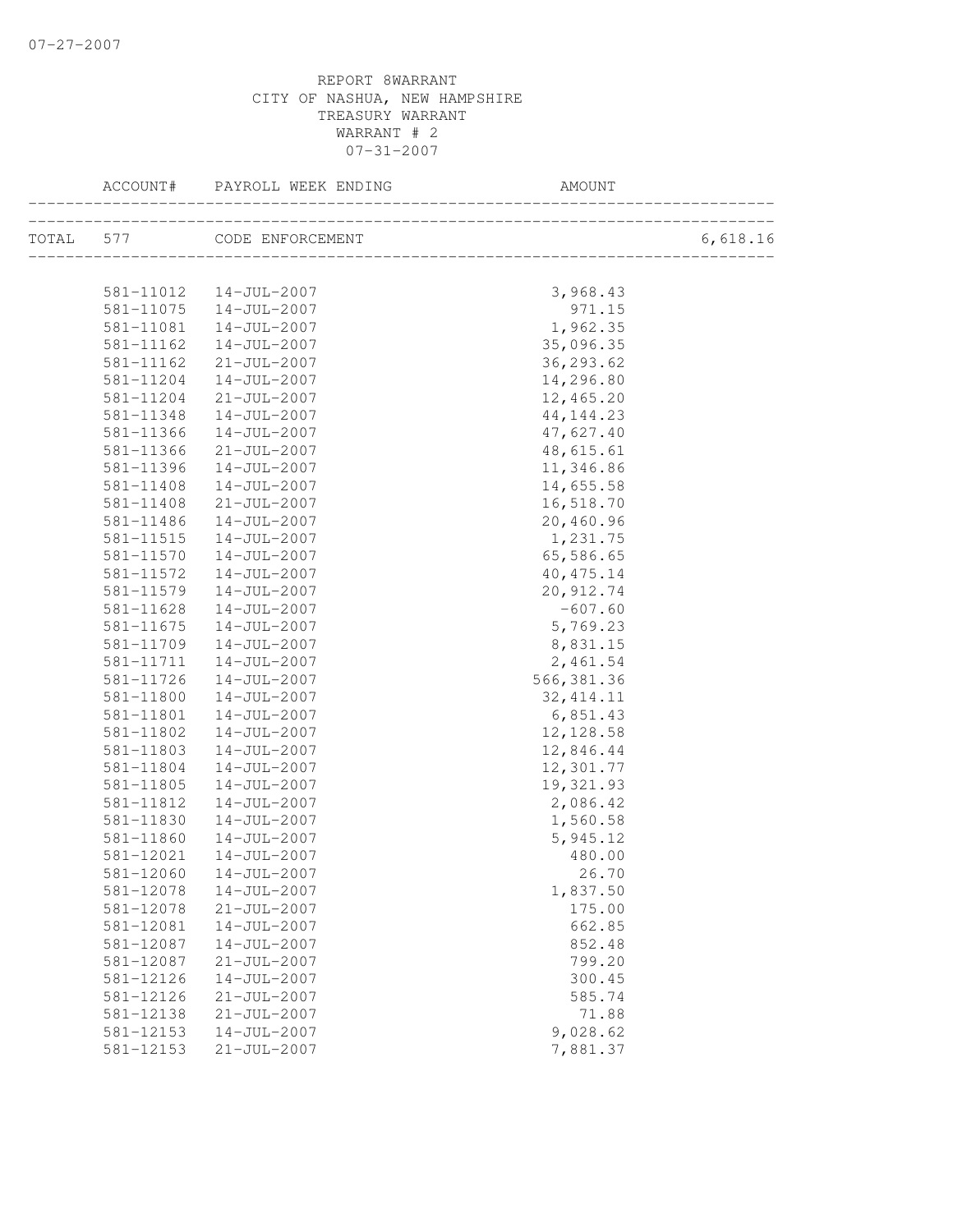|           |           | ACCOUNT# PAYROLL WEEK ENDING | AMOUNT      |              |
|-----------|-----------|------------------------------|-------------|--------------|
|           |           | 581-12198  14-JUL-2007       | 4,507.89    |              |
|           |           | 581-12201  14-JUL-2007       | 186.00      |              |
|           | 581-12201 | 21-JUL-2007                  | $-93.00$    |              |
|           | 581-13004 | 14-JUL-2007                  | 9,308.32    |              |
|           | 581-13004 | $21 - JUL - 2007$            | 379.50      |              |
|           | 581-13021 | 14-JUL-2007                  | 524.62      |              |
|           | 581-13021 | 21-JUL-2007                  | 304.78      |              |
|           | 581-13032 | 14-JUL-2007                  | 961.61      |              |
|           | 581-13032 | 21-JUL-2007                  | 884.94      |              |
|           | 581-13120 | 14-JUL-2007                  | 529.88      |              |
|           | 581-13120 | 21-JUL-2007                  | 805.65      |              |
|           | 581-13133 | 14-JUL-2007                  | 49,879.56   |              |
|           | 581-13133 | 21-JUL-2007                  | 9,591.65    |              |
|           | 581-13137 | 14-JUL-2007                  | 34, 181. 23 |              |
|           | 581-13137 | 21-JUL-2007                  | 31,402.91   |              |
|           | 581-18000 | 14-JUL-2007                  | 5,268.84    |              |
|           | 581-19000 | 14-JUL-2007                  | 3,994.24    |              |
|           | 581-19210 | 14-JUL-2007                  | 18,321.50   |              |
|           | 581-19220 | 14-JUL-2007                  | 21,595.84   |              |
|           | 581-19230 | 14-JUL-2007                  | 29,642.83   |              |
|           |           | 581-19240  14-JUL-2007       | 3,084.15    |              |
| TOTAL 581 |           | SCHOOL DEPARTMENT            |             | 1,372,886.31 |
|           |           |                              |             |              |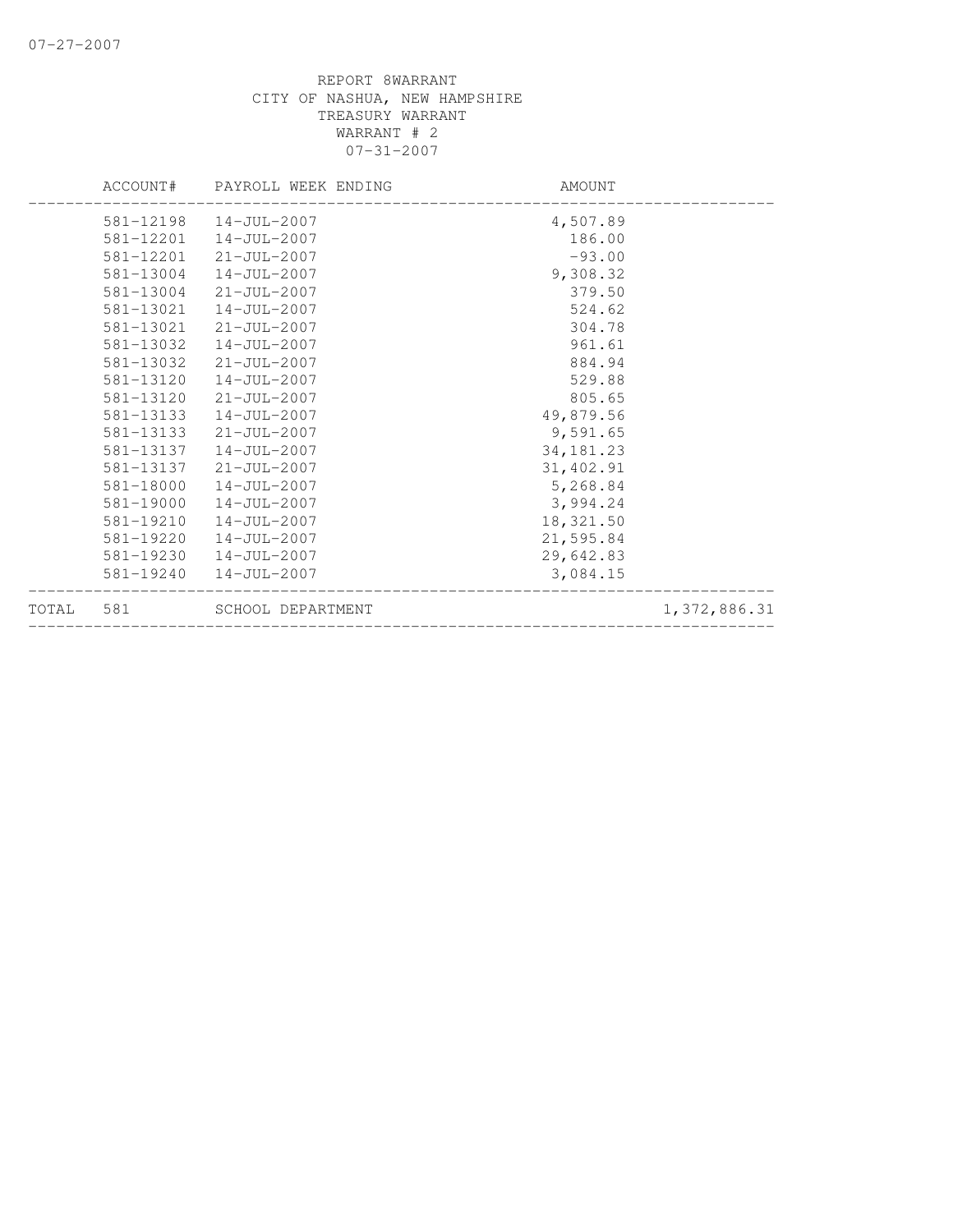|           | ACCOUNT# PAYROLL WEEK ENDING |  |  | AMOUNT |
|-----------|------------------------------|--|--|--------|
|           |                              |  |  |        |
| TOTAL 952 |                              |  |  |        |
|           |                              |  |  |        |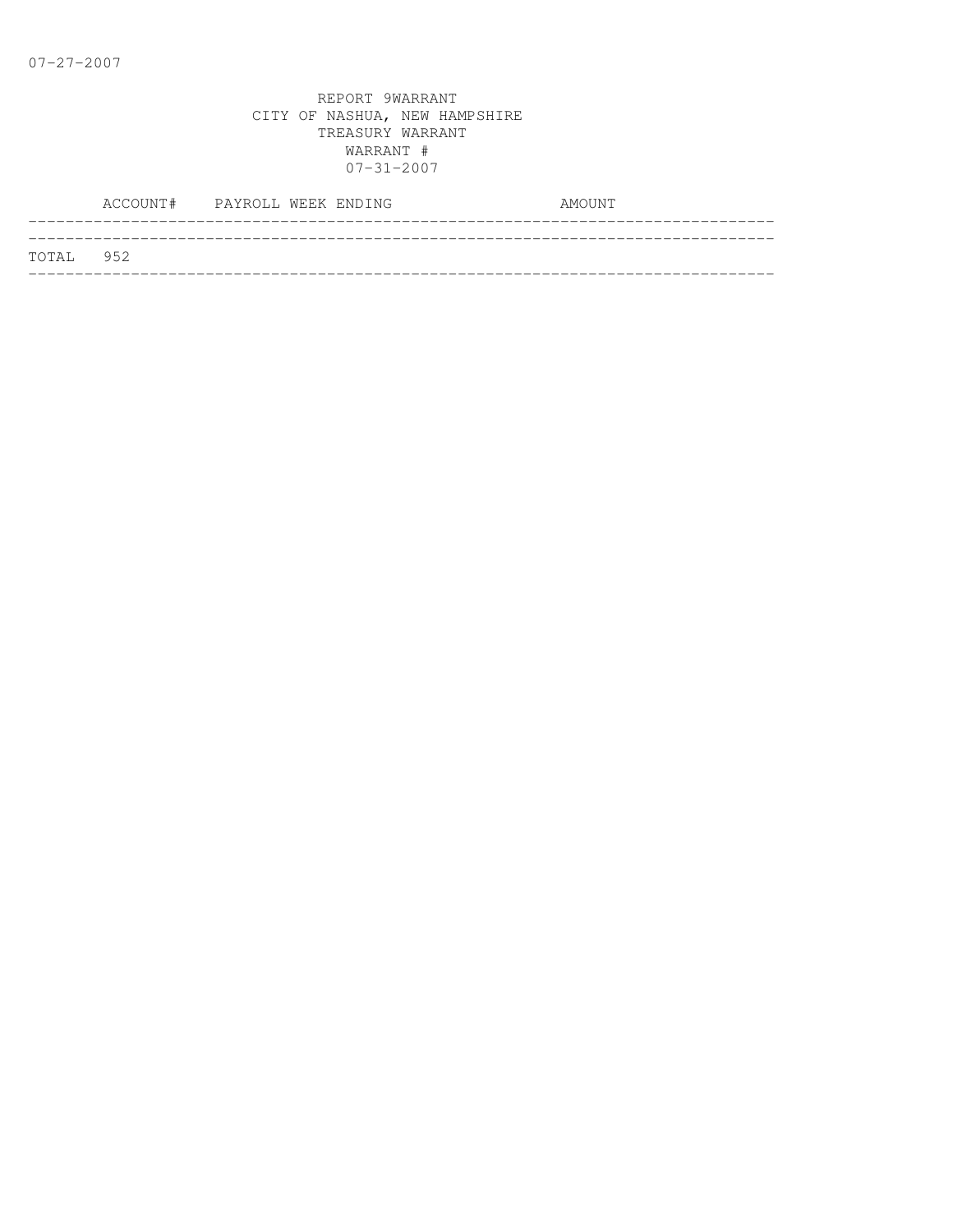| ACCOUNT#  | PAYROLL WEEK ENDING | AMOUNT   |  |
|-----------|---------------------|----------|--|
| 801-11008 | 14-JUL-2007         | 407.31   |  |
| 801-11008 | 21-JUL-2007         | 509.14   |  |
| 801-11094 | 14-JUL-2007         | 88.91    |  |
| 801-11094 | $21 - JUL - 2007$   | 88.91    |  |
| 801-11101 | 14-JUL-2007         | 1,732.80 |  |
| 801-11101 | $21 - JUL - 2007$   | 1,738.17 |  |
| 801-11193 | 14-JUL-2007         | 871.65   |  |
| 801-11193 | 21-JUL-2007         | 871.65   |  |
| 801-11208 | $14 - JUL - 2007$   | 91.54    |  |
| 801-11208 | 21-JUL-2007         | 91.54    |  |
| 801-11211 | 14-JUL-2007         | 63.61    |  |
| 801-11211 | 21-JUL-2007         | 63.61    |  |
| 801-11222 | 14-JUL-2007         | 197.06   |  |
| 801-11222 | $21 - JUL - 2007$   | 197.06   |  |
| 801-11249 | 14-JUL-2007         | 130.99   |  |
| 801-11249 | $21 - JUL - 2007$   | 130.99   |  |
| 801-11271 | 14-JUL-2007         | 970.72   |  |
| 801-11271 | $21 - JUL - 2007$   | 970.72   |  |
| 801-11276 | 14-JUL-2007         | 1,568.00 |  |
| 801-11276 | $21 - JUL - 2007$   | 1,606.33 |  |
| 801-11334 | 14-JUL-2007         | 901.23   |  |
| 801-11334 | $21 - JUL - 2007$   | 901.24   |  |
| 801-11383 | 14-JUL-2007         | 805.64   |  |
| 801-11383 | 21-JUL-2007         | 805.63   |  |
| 801-11435 | 14-JUL-2007         | 255.20   |  |
| 801-11435 | 21-JUL-2007         | 255.20   |  |
| 801-11595 | 14-JUL-2007         | 7,420.00 |  |
| 801-11595 | 14-JUL-2007         | 2,968.00 |  |
| 801-11595 | $21 - JUL - 2007$   | 6,694.80 |  |
| 801-11595 | $21 - JUL - 2007$   | 2,884.53 |  |
| 801-11596 | 14-JUL-2007         | 3,763.20 |  |
| 801-11596 | $21 - JUL - 2007$   | 2,273.60 |  |
| 801-11598 | $14 - JUL - 2007$   | 776.80   |  |
| 801-11598 | $21 - JUL - 2007$   | 776.81   |  |
| 801-11606 | $14 - JUL - 2007$   | 629.46   |  |
| 801-11606 | $21 - JUL - 2007$   | 629.46   |  |
| 801-11647 | $14 - JUL - 2007$   | 1,386.81 |  |
| 801-11647 | 21-JUL-2007         | 1,386.81 |  |
| 801-12085 | $21 - JUL - 2007$   | 400.00   |  |
| 801-12594 | $14 - JUL - 2007$   | 4,706.00 |  |
| 801-12594 | $21 - JUL - 2007$   | 4,605.25 |  |
| 801-13004 | 14-JUL-2007         | 3,162.82 |  |
| 801-13004 | $14 - JUL - 2007$   | 1,328.33 |  |
| 801-13004 | $14 - JUL - 2007$   | 388.11   |  |
| 801-13004 | $14 - JUL - 2007$   | 356.58   |  |
| 801-13004 | $21 - JUL - 2007$   | 3,159.09 |  |
| 801-13004 | $21 - JUL - 2007$   | 875.63   |  |
| 801-13004 | $21 - JUL - 2007$   | 14.32    |  |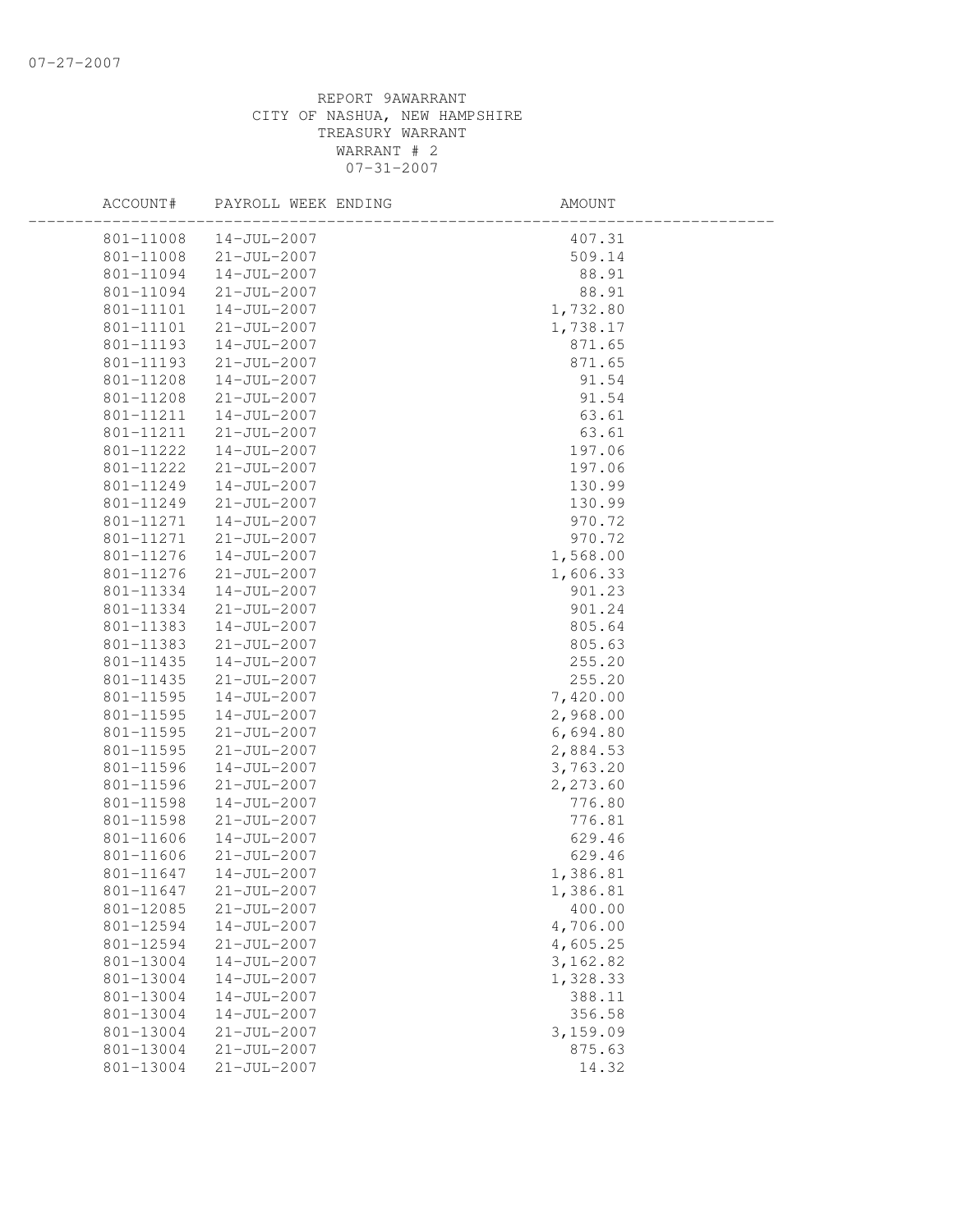|       | ACCOUNT#  | PAYROLL WEEK ENDING    | AMOUNT                       |           |
|-------|-----------|------------------------|------------------------------|-----------|
|       |           | 801-13004 21-JUL-2007  | 588.29                       |           |
|       |           | 801-59236  14-JUL-2007 | 350.34                       |           |
|       |           | 801-59236 21-JUL-2007  | 350.34                       |           |
|       | 801-59237 | $14 - JUL - 2007$      | 337.45                       |           |
|       |           | 801-59237 21-JUL-2007  | 337.45                       |           |
|       |           | 801-59240  14-JUL-2007 | 134.98                       |           |
|       |           | 801-59240 21-JUL-2007  | 134.98                       |           |
| TOTAL | 801       | SOLID WASTE DISPOSAL   | ____________________________ | 69,135.09 |
|       |           |                        |                              |           |
|       |           | 802-11028  14-JUL-2007 | 358.26                       |           |
|       | 802-11028 | $14 - JUL - 2007$      | 168.59                       |           |
|       | 802-11028 | 21-JUL-2007            | 358.26                       |           |
|       | 802-11028 | $21 - JUL - 2007$      | 168.59                       |           |
|       | 802-11064 | 14-JUL-2007            | 134.98                       |           |
|       | 802-11064 | $14 - JUL - 2007$      | 134.98                       |           |
|       | 802-11064 | 21-JUL-2007            | 134.98                       |           |
|       | 802-11064 | $21 - JUL - 2007$      | 134.98                       |           |
|       | 802-11091 | 14-JUL-2007            | 1,029.83                     |           |
|       | 802-11091 | 21-JUL-2007            | 1,029.83                     |           |
|       | 802-11092 | 14-JUL-2007            | 739.60                       |           |
|       | 802-11092 | 21-JUL-2007            | 739.60                       |           |
|       | 802-11094 | 14-JUL-2007            | 266.71                       |           |
|       | 802-11094 | 14-JUL-2007            | 266.72                       |           |
|       | 802-11094 | 21-JUL-2007            | 266.71                       |           |
|       | 802-11094 | 21-JUL-2007            | 266.72                       |           |
|       | 802-11096 | 14-JUL-2007            | 816.65                       |           |
|       | 802-11096 | $21 - JUL - 2007$      | 816.65                       |           |
|       | 802-11102 | 14-JUL-2007            | 789.31                       |           |
|       | 802-11102 | $21 - JUL - 2007$      | 789.31                       |           |
|       | 802-11105 | 14-JUL-2007            | 879.36                       |           |
|       | 802-11105 | 21-JUL-2007            | 942.89                       |           |
|       | 802-11155 | $14 - JUL - 2007$      | 892.01                       |           |
|       | 802-11155 | $21 - JUL - 2007$      | 892.02                       |           |
|       | 802-11157 | 14-JUL-2007            | 2,363.52                     |           |
|       | 802-11157 | 21-JUL-2007            | 2,352.00                     |           |
|       | 802-11158 | 14-JUL-2007            | 1,672.68                     |           |
|       | 802-11158 | $21 - JUL - 2007$      | 1,656.90                     |           |
|       | 802-11208 | $14 - JUL - 2007$      | 36.62                        |           |
|       | 802-11208 | $14 - JUL - 2007$      | 36.62                        |           |
|       | 802-11208 | $21 - JUL - 2007$      | 36.62                        |           |
|       | 802-11208 | $21 - JUL - 2007$      | 36.62                        |           |
|       | 802-11211 | $14 - JUL - 2007$      | 381.69                       |           |
|       | 802-11211 | $14 - JUL - 2007$      | 381.69                       |           |
|       | 802-11211 | $21 - JUL - 2007$      | 381.69                       |           |
|       | 802-11211 | $21 - JUL - 2007$      | 381.69                       |           |
|       | 802-11222 | $14 - JUL - 2007$      | 197.06                       |           |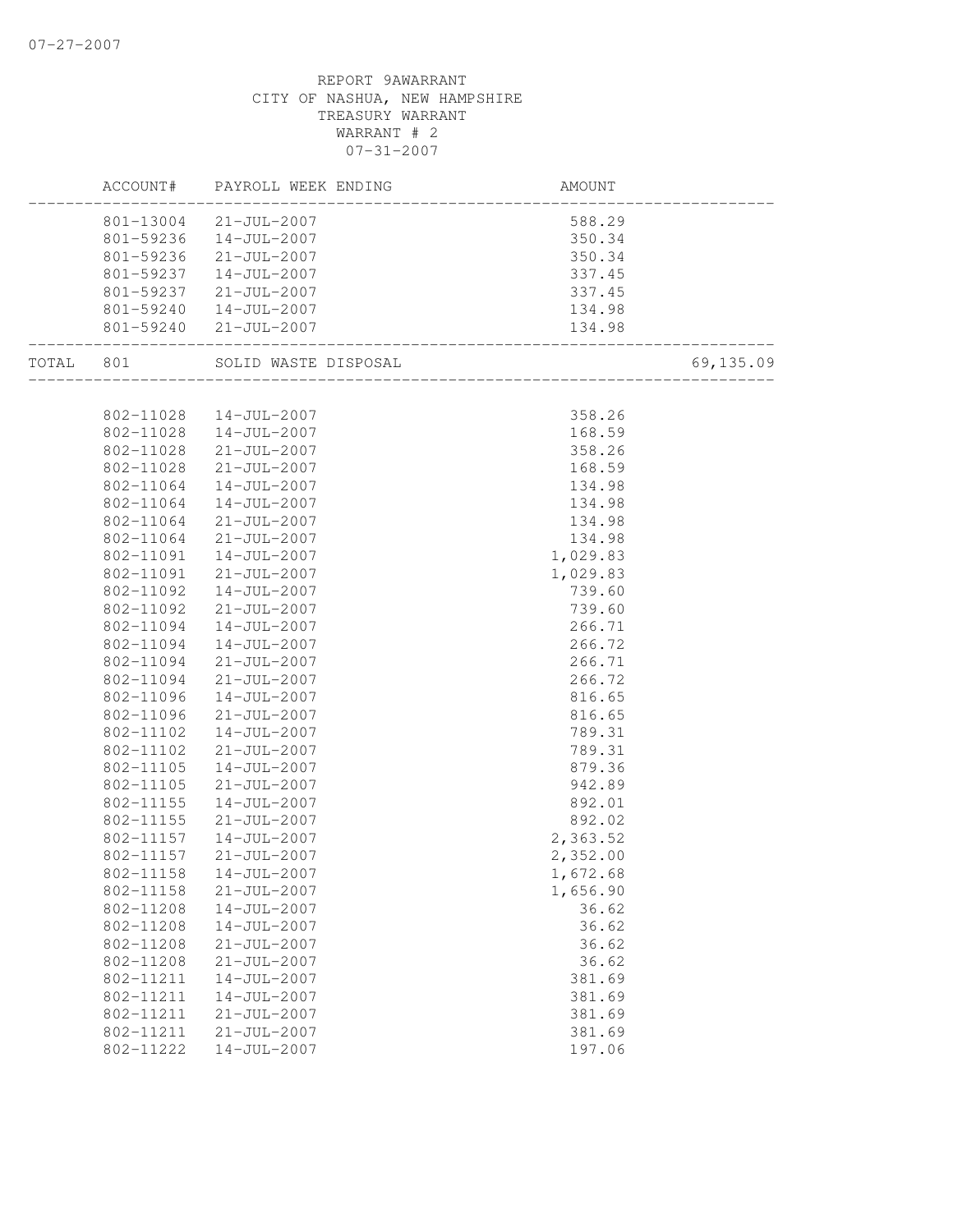| ACCOUNT#  | PAYROLL WEEK ENDING | AMOUNT   |
|-----------|---------------------|----------|
| 802-11222 | $21 - JUL - 2007$   | 197.06   |
| 802-11249 | $14 - JUL - 2007$   | 74.85    |
| 802-11249 | 14-JUL-2007         | 74.85    |
| 802-11249 | $21 - JUL - 2007$   | 74.85    |
| 802-11249 | $21 - JUL - 2007$   | 74.85    |
| 802-11260 | $14 - JUL - 2007$   | 1,760.00 |
| 802-11260 | $21 - JUL - 2007$   | 1,760.00 |
| 802-11270 | $14 - JUL - 2007$   | 944.44   |
| 802-11270 | $21 - JUL - 2007$   | 944.44   |
| 802-11330 | $14 - JUL - 2007$   | 967.45   |
| 802-11330 | $21 - JUL - 2007$   | 967.44   |
| 802-11333 | $14 - JUL - 2007$   | 901.06   |
| 802-11333 | $21 - JUL - 2007$   | 948.48   |
| 802-11435 | 14-JUL-2007         | 425.33   |
| 802-11435 | 14-JUL-2007         | 170.13   |
| 802-11435 | $21 - JUL - 2007$   | 425.33   |
| 802-11435 | $21 - JUL - 2007$   | 170.13   |
| 802-11480 | $14 - JUL - 2007$   | 2,127.57 |
| 802-11480 | $21 - JUL - 2007$   | 2,104.00 |
| 802-11507 | 14-JUL-2007         | 746.80   |
| 802-11507 | $21 - JUL - 2007$   | 718.80   |
| 802-11513 | 14-JUL-2007         | 4,934.88 |
| 802-11513 | $21 - JUL - 2007$   | 5,107.20 |
| 802-11514 | $14 - JUL - 2007$   | 2,644.80 |
| 802-11514 | $21 - JUL - 2007$   | 2,669.00 |
| 802-11681 | $14 - JUL - 2007$   | 294.25   |
| 802-11681 | $14 - JUL - 2007$   | 1,177.01 |
| 802-11681 | $21 - JUL - 2007$   | 294.25   |
| 802-11681 | $21 - JUL - 2007$   | 1,177.01 |
| 802-11693 | $14 - JUL - 2007$   | 1,046.17 |
| 802-11693 | $21 - JUL - 2007$   | 1,046.17 |
| 802-11763 | 14-JUL-2007         | 154.67   |
| 802-11763 | 14-JUL-2007         | 618.66   |
| 802-11763 | $21 - JUL - 2007$   | 154.67   |
| 802-11763 | $21 - JUL - 2007$   | 618.66   |
| 802-11764 | 14-JUL-2007         | 1,103.01 |
| 802-11764 | $21 - JUL - 2007$   | 1,103.01 |
| 802-12154 | $14 - JUL - 2007$   | 1,464.60 |
| 802-12154 | $21 - JUL - 2007$   | 1,228.25 |
| 802-12203 | $14 - JUL - 2007$   | 480.00   |
| 802-12203 | $21 - JUL - 2007$   | 480.00   |
| 802-13004 | $14 - JUL - 2007$   | 435.05   |
| 802-13004 | $14 - JUL - 2007$   | 1,168.42 |
| 802-13004 | $21 - JUL - 2007$   | 248.18   |
| 802-13004 | $21 - JUL - 2007$   | 784.95   |
| 802-59236 | $14 - JUL - 2007$   | 350.33   |
| 802-59236 | $21 - JUL - 2007$   | 350.33   |
| 802-59237 | $14 - JUL - 2007$   | 968.91   |
|           |                     |          |